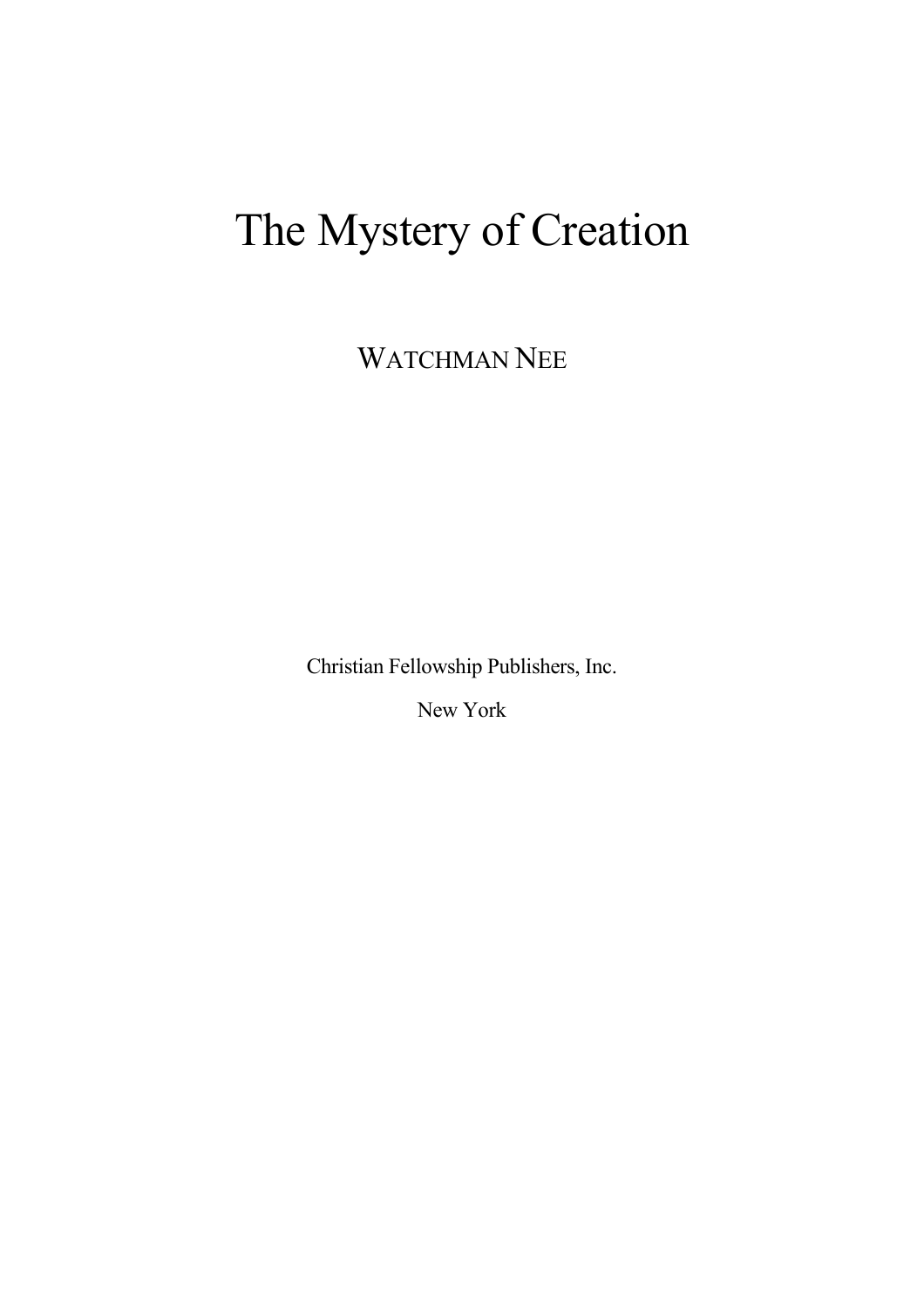Copyright ©1981 Christian Fellowship Publishers, Inc. New York All Rights Reserved

ISBN 0-935008-52-7

Available from the Publishers at:

11515 Allecingie Parkway Richmond, Virginia 23235

PRINTED IN U.S.A.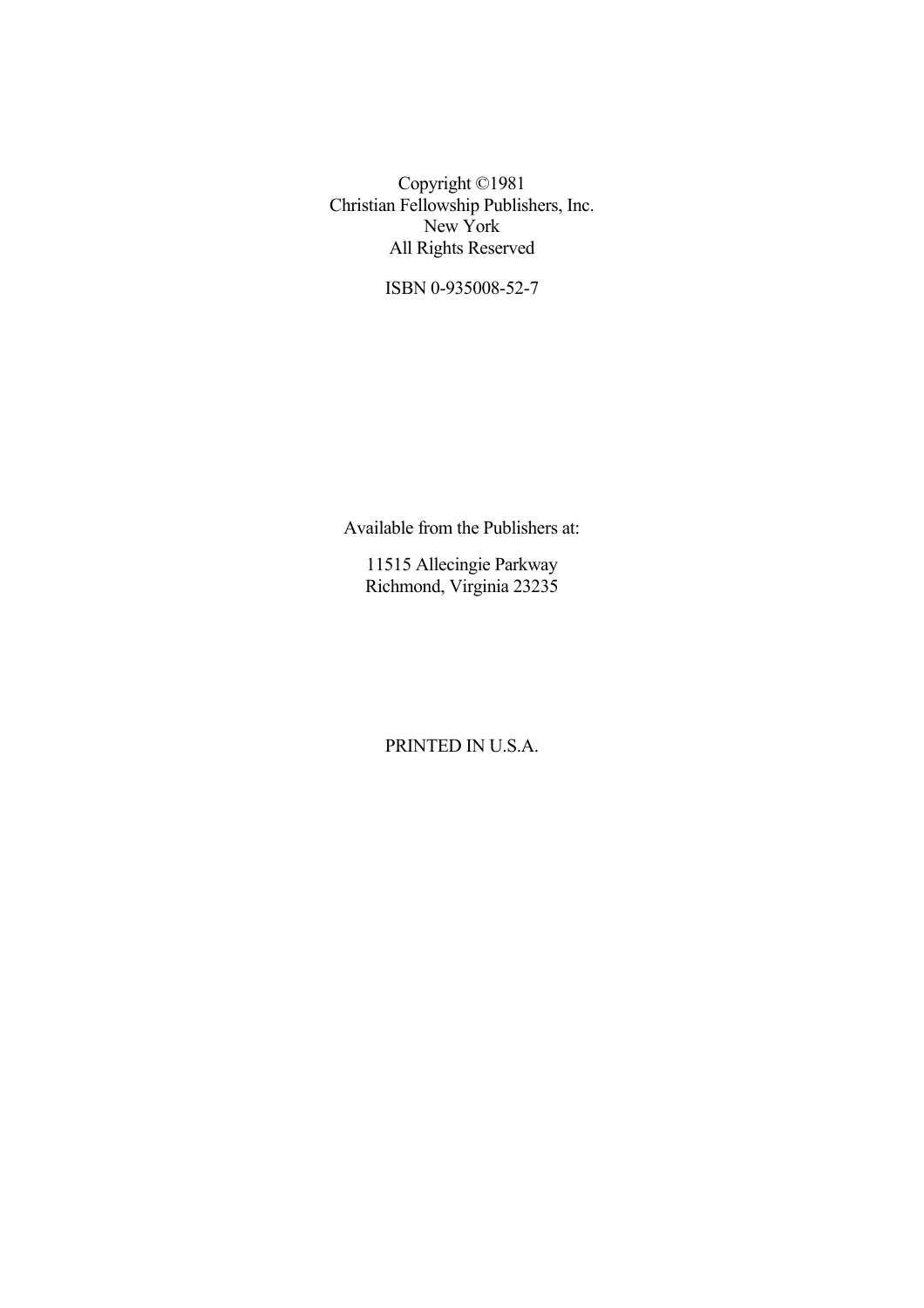# **TRANSLATOR'S PREFACE**

Man always wonders about himself as well as the things that surround him. He has tried for centuries to unlock the mystery of creation by observation and speculation. Yet the true story of creation would never have been told had not God revealed it to Moses. The challenge of God to human inquiry and research is the same today as it was in the days of Job: "Who is this that darkeneth counsel by words without knowledge? Gird up now thy loins like a man; for I will demand of thee, and declare thou unto me. Where wast thou when I laid the foundations of the earth? Declare, if thou hast understanding. Who determined the measures thereof, if thou knowest? Or who stretched the line upon it? Whereupon were the foundations thereof fastened? Or who laid the corner-stone thereof, when the morning stars sang together, and all the sons of God shouted for joy?" (Job. 38.2-7)

In this volume, Watchman Nee presents to us a Biblical interpretation of creation to which science attests. This is not meant to prove, however, that the story of creation as revealed in the Bible is scientifically true but to show instead that God is greater than science. Whereas God's word is forever true, the discipline of science must constantly be revised. How inexhaustible is God's revelation, that in giving the history of creation (as found in the letter of His word) He has also disclosed His principles of working in the New as in the Old Creation. Hence an analogy of creation and Christian experience, an analysis of creation and the acts of Christ, and an anatomy of creation and dispensation are additionally presented in order to lead us into the spirit of God's word.

May we bow in wonder at "the depth of the riches both of the wisdom and the knowledge of God!" (Rom. 11.33)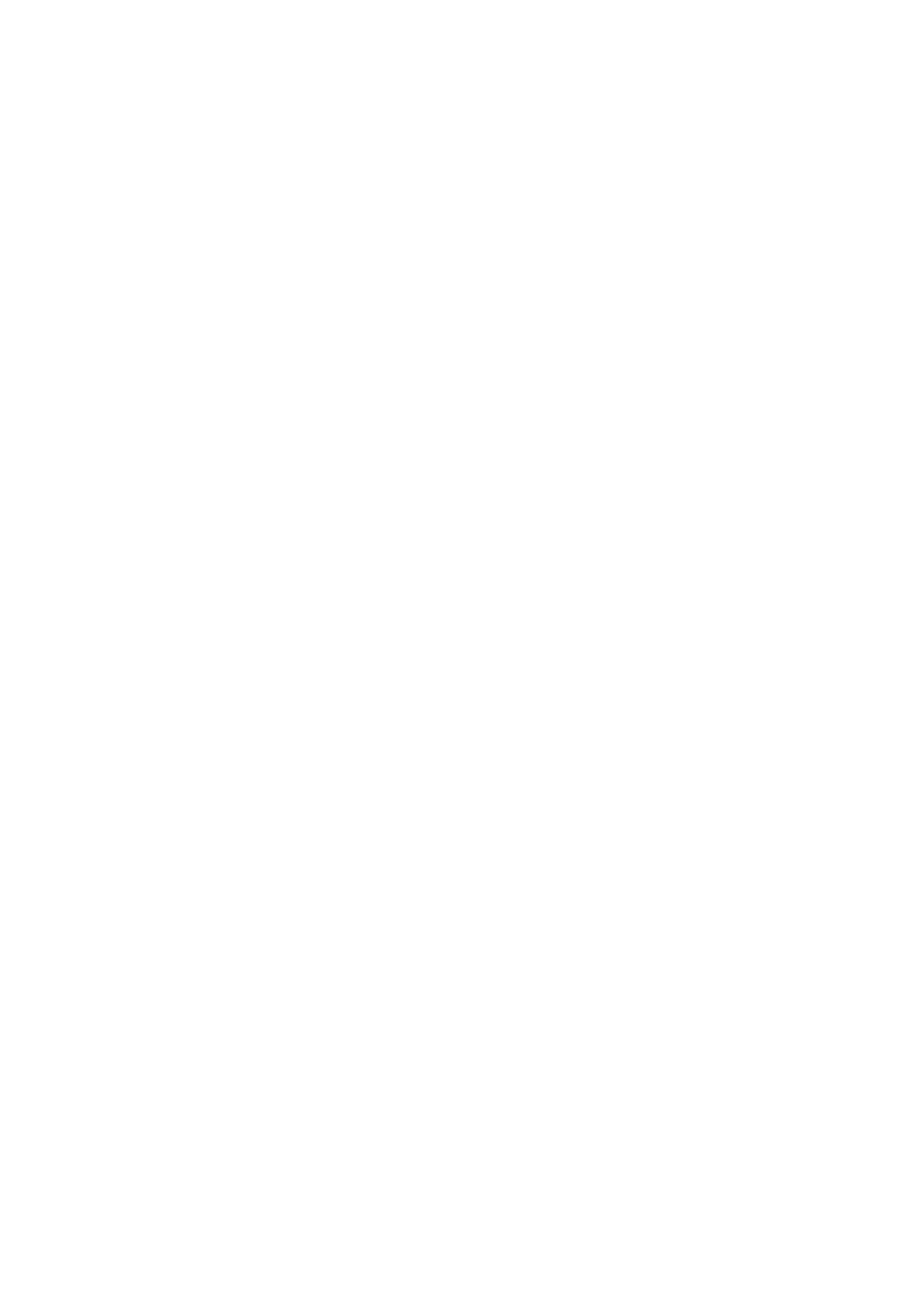# **CONTENTS**

| 1 Genesis and Geology                                                                          | 7        |
|------------------------------------------------------------------------------------------------|----------|
| 2 The Original World and the Cause of Its Desolation<br>3 Restoration of the Earth in Six Days | 19<br>37 |
|                                                                                                |          |
| 5 Creation and the Acts of Christ                                                              | 87       |
| <b>6 Creation and Dispensation</b>                                                             | 113      |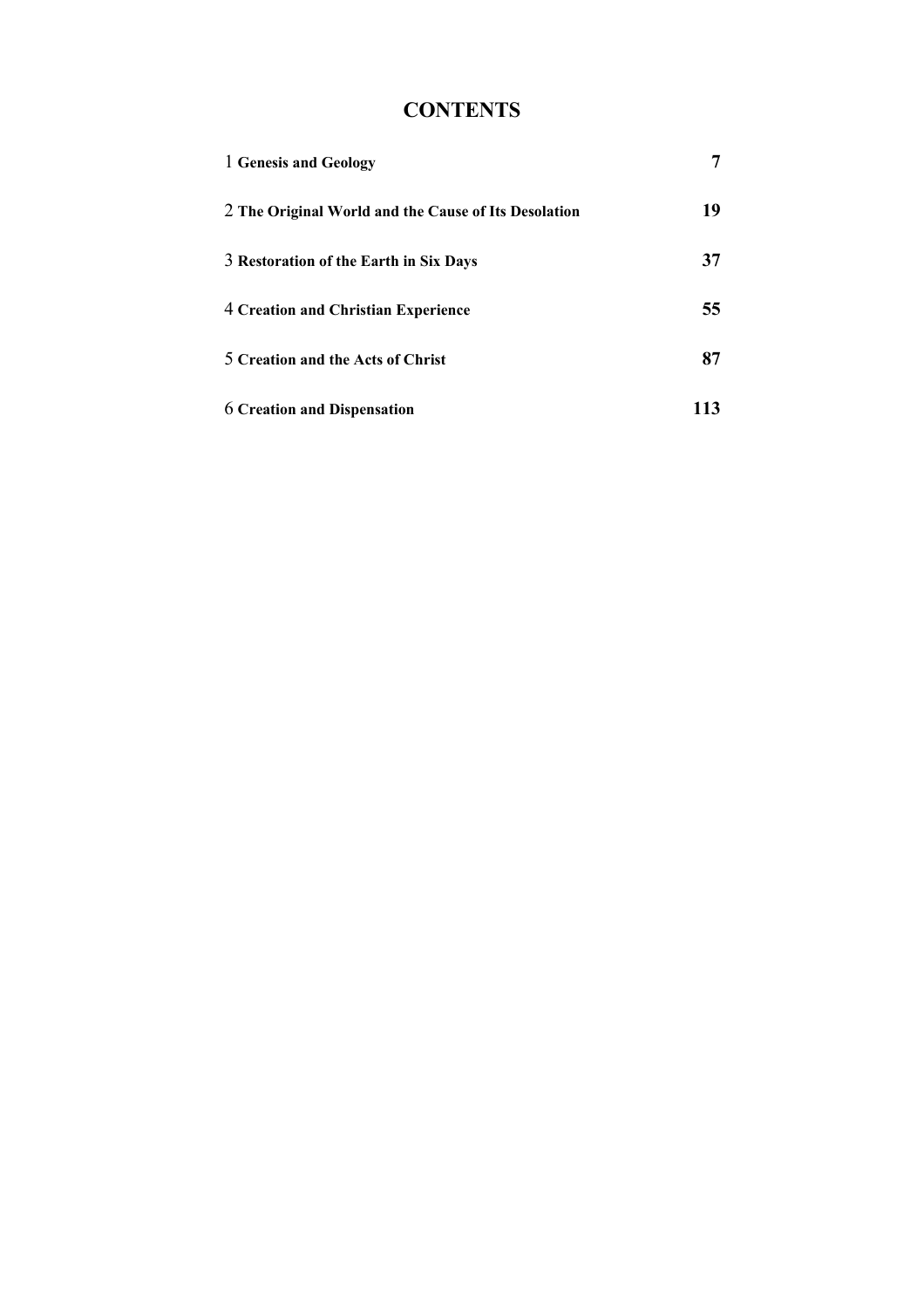Being a series of messages written in Chinese by the author originally entitled "Meditations on Genesis," for publication in *Christian* Magazine from 1925 to 1927.

> Scripture quotations are from the American Standard Version of the Bible (1901), unless otherwise indicated.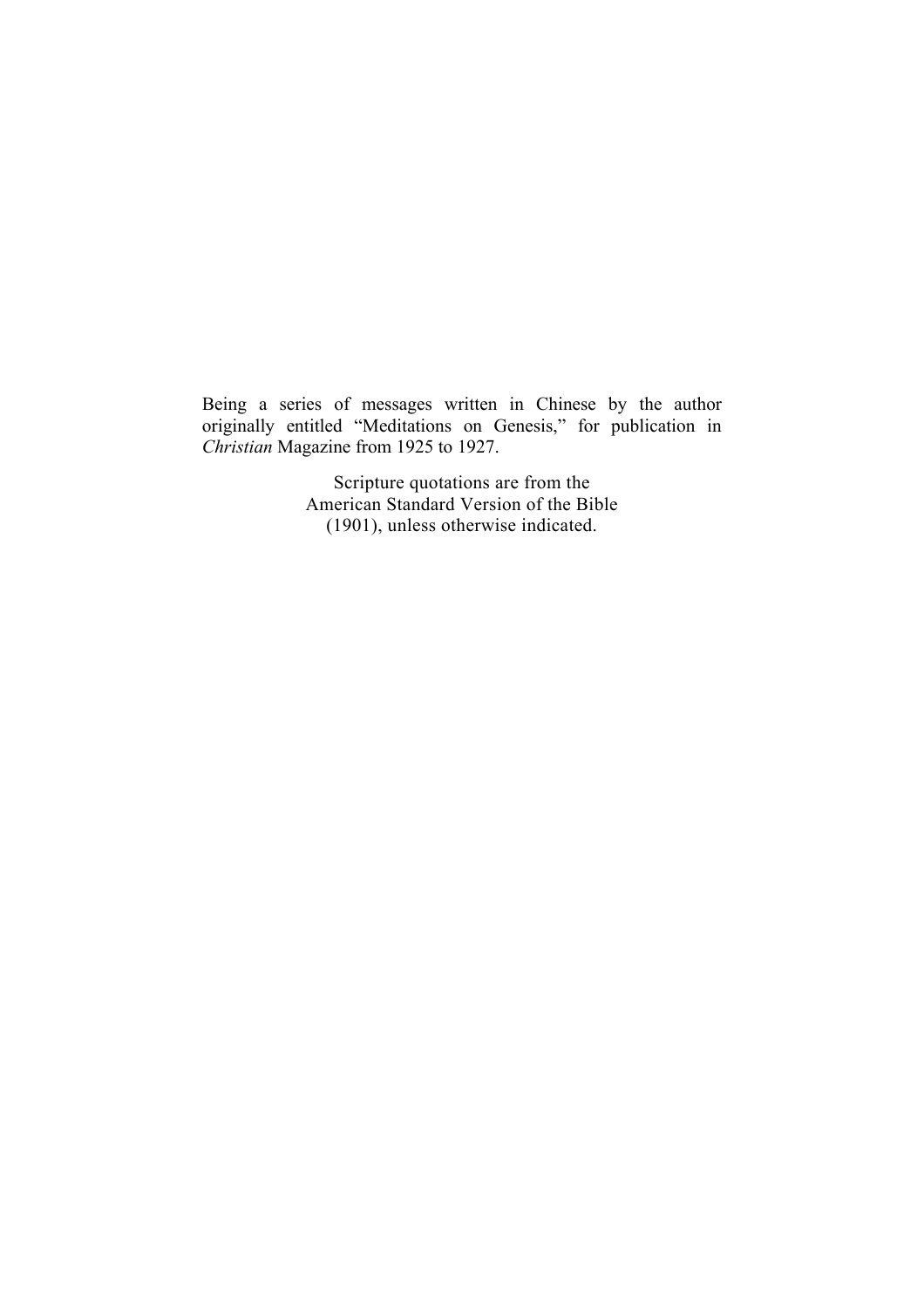

<span id="page-6-0"></span>**16 Secology**<br> **16 Secology**<br> **18 Sod-breathed** It is a constant weight in the minds of<br>
the godly that people should despise and even oppose<br>
God's word. The hearts of God's children are grieved<br>
because people do not res We believe the Bible is the word of God: every word is God-breathed. It is a constant weight in the minds of the godly that people should despise and even oppose God's word. The hearts of God's children are grieved because people do not respect God's statutes. And of

the sixty-six books of the Bible, Genesis is subjected to more doubt and attacks than is any other. Those who oppose the Holy Bible frequently try to use geological periods and pre-historical fossils to overturn the clear revelation of God's word. According to these geological evidences, the earth has been in existence for tens of thousands of years. And hence to them the record of six thousand years of history in the Bible is untrustworthy. They accordingly wave the flag of science in their attack on the record of Genesis.

Many dear brethren in the Lord are really tossed by such storms of controversy due to their lack of learning. Although geology is not the basis for our meditation today, we would deal with it at the outset of our meditation on Genesis for the sake of the benefit of those brethren. By the grace of God we will together look into the word of God to discover how perfect is His word so that we may remain in His presence beholding His glory.

Let us understand, first of all, that Genesis is God's revelation; geology, on the other hand, is man's invention. Since God knows all the facts, His revelation can never be in error. Men can only see partially, hence their deduction is hardly accurate. If both Genesis and geology are before us, what we follow must be Genesis and not geology because God is behind Genesis. If Genesis and geology differ, the error must be on the side of geology, for the authority of the Bible is beyond questioning. Thank God our Father for giving us a perfect revelation. If there is any disagreement between God and men, we would rather forsake men and follow God. But if there is no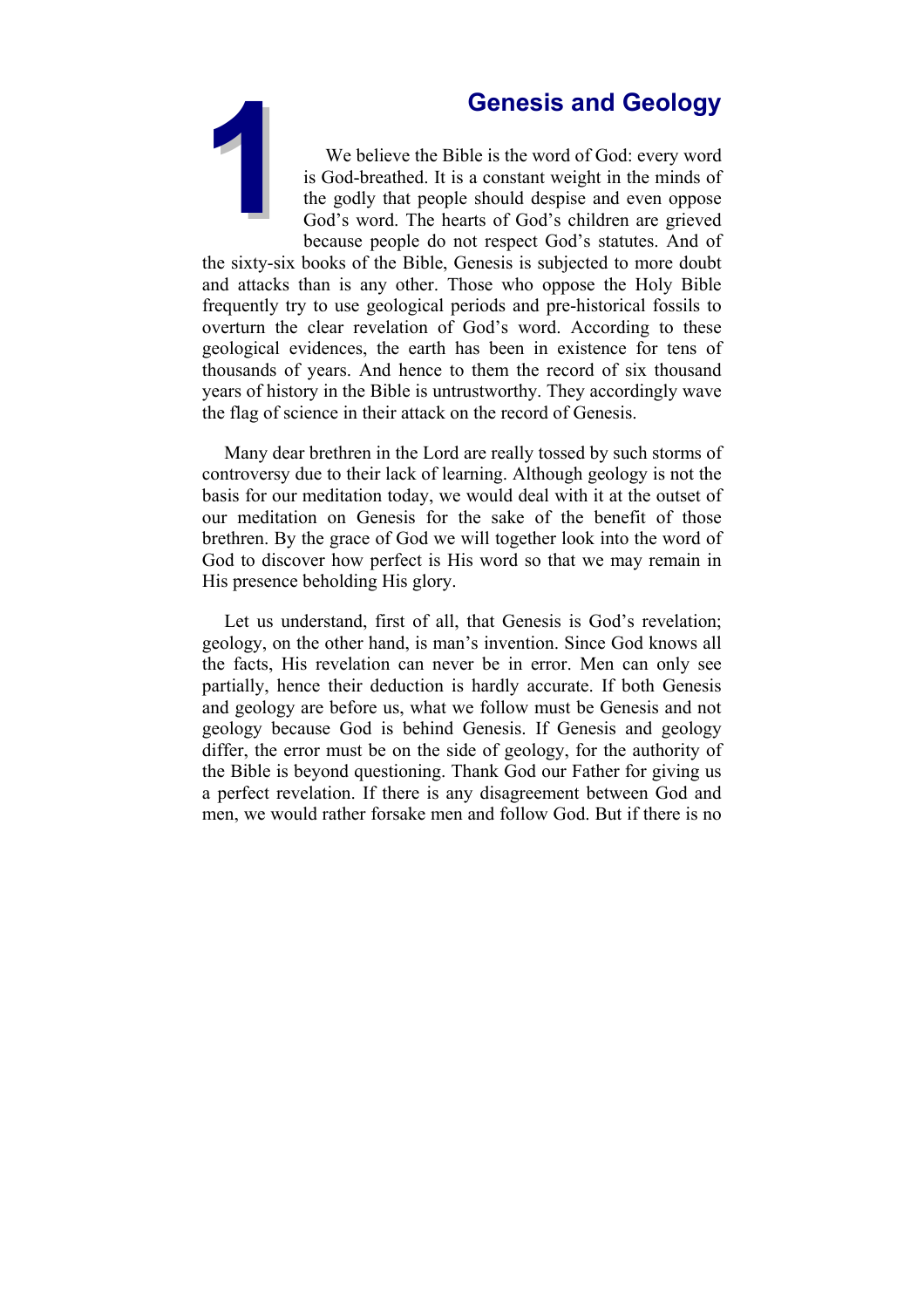difference between the word of God and that of men, will that not strengthen the faith of the weak to believe in the revelation which comes from heaven?

People often laugh at the creation story myths circulated among the Chinese, the Babylonians, and other ancient peoples. No scientist bothers to refute these mythic accounts. And why? Because these traditions have no intrinsic value; therefore, they are not worth any special attention. People's attitude towards the Bible, however, is quite different. Their very effort to resist the Scriptures proves the power of the Bible. The fact that they do not treat this Book the same as they treat the traditions of the nations demonstrates the ascendant position the Bible holds.

Who can read the first chapter of Genesis without being impressed by its uniqueness? Rather common, yet so marvelous! The facts are presented in such a straightforward manner that there is not a trace of theorizing. There is no attempt to argue and to prove the authenticity of the facts presented. The Author is not bound by the book since He is so much bigger than that about which He writes. He far transcends the universe simply because He is God. Now had the author been Moses—who would doubtless have written out of his own learning and wisdom—his writing would naturally have been influenced by Egyptian creation myths, for he was instructed in all the wisdom of that ancient people. But no one can ever discover in the Genesis account any trace of the Egyptian myth! And why? Because it was *God* who inspired Moses to write. If this were not so, how could Moses have possibly known that the earth originally came out of water?—a fact recognized in geology but only discovered in modern times. How can it be explained otherwise, if Moses had not received revelation? And as to the origin of life on earth, even though the Bible opposes the theory of evolution it does not reject the concept of progression: first the scaly fishes of the water and finally human beings on earth. Should not the scientists marvel at the record of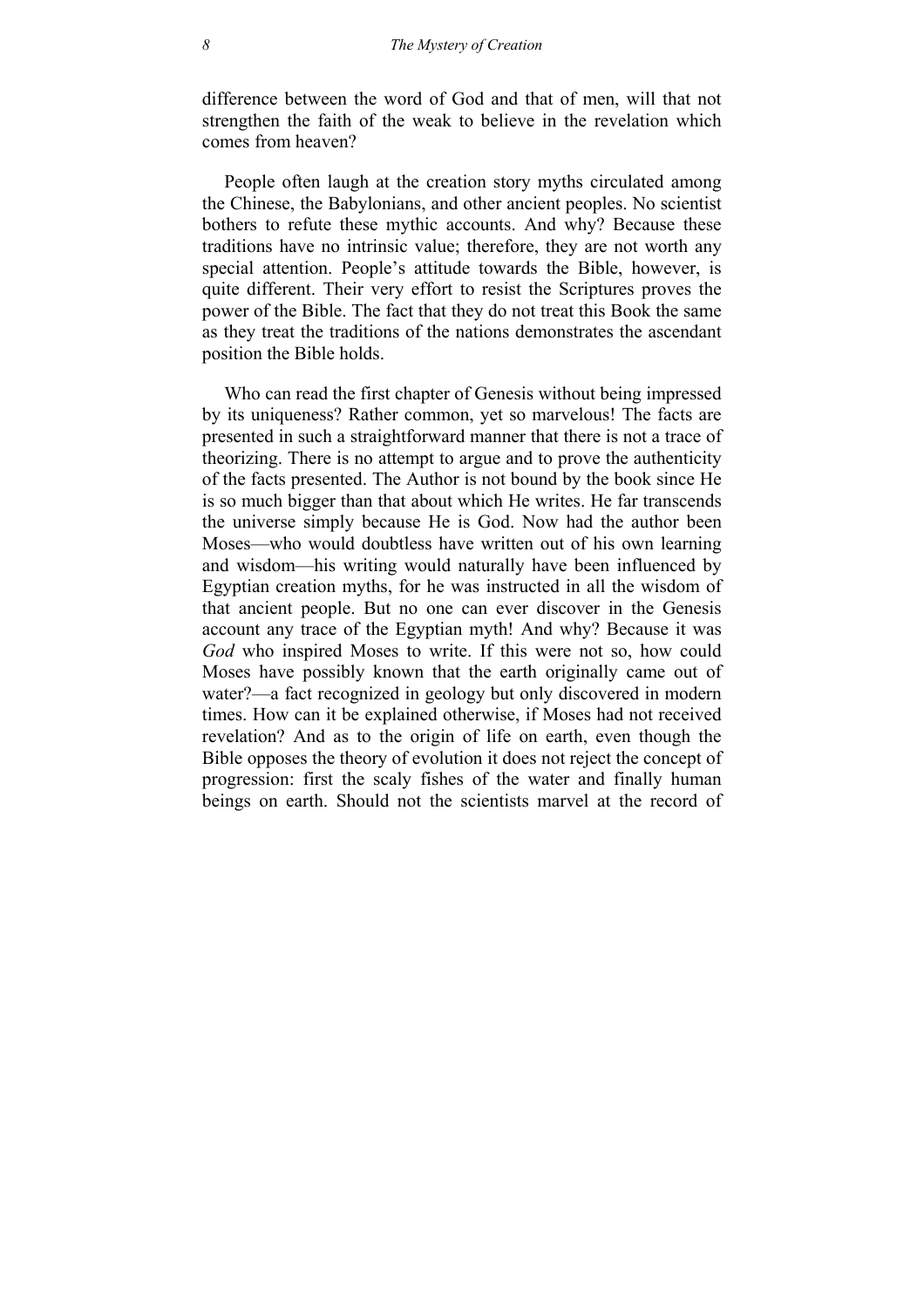Moses? Because the omniscient God revealed these facts, the one who received such revelation from Him cannot be in error.

Even so, the Bible is not a book of science. Its primary aim is rather to point sinners to Christ Jesus that they may receive the wisdom of salvation. Yet interestingly enough it contains no scientific error even though it basically is not a book on science. If there is any discrepancy between it and science, such discrepancy will be either due to man's misinterpretation of the Bible or to an inaccuracy in the conclusions of science. How many of the sure pronouncements of former geologists have over the years changed! What they affirmed in the past have been proven later to be mistakes. One observer, Cummings by name, has said that "geology has made mistakes, and it will make mistakes again. Those hurriedly announced loud proclamations may prove to be inaccurate in the future." Since the Bible was never intended to teach people science, it simply narrates the "fact" of creation without explaining "why." Scientists like to explain the "why" (and without a doubt they have succeeded much in doing so), but they should not proceed to overturn fact by their reasonings which are based on limited observations. For God knows everything, and what He says is fact. How can men in their searching to know the why of something deny the authority of God and trust in their own opinions? It is good to have knowledge, but there is a foolishness which is more blessed.

The general concept among Christians regarding the first chapter of Genesis is that the very first verse is a kind of general introduction or premise, and that the works which are done in the six days to follow explain it. In other words, they take the words "In the beginning God created the heavens and the earth" as the subject of Chapter 1. The writer of Genesis, so they speculate, outlines what he intends to say in the first sentence and then proceeds to explain it in detail. Having mentioned when God created the heavens and the earth, he then continues by telling what condition the earth is in and how God day after day creates light, air, earth, plants, animals, and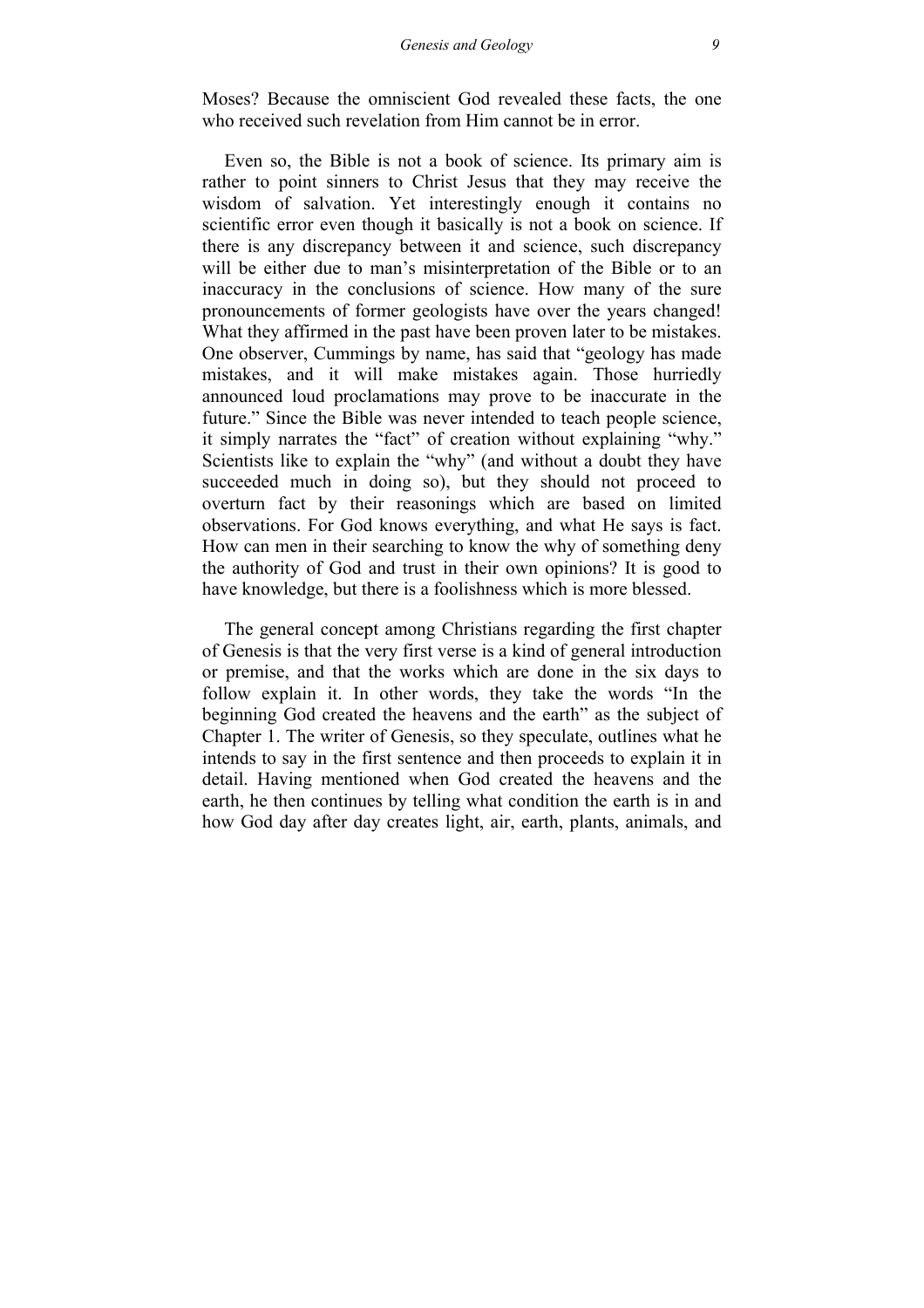so forth. Such is the popular view as to how Genesis 1 narrates the creation story and how the universe was created out of waste and void. Yet those who study carefully the first chapter of sacred Scripture deem this interpretation to be erroneous. Due to this erroneous interpretation and not due to the Bible's narration itself, a great controversy has arisen between the church and the world. Many young people, for example, doubt the accuracy of the Bible when they learn of such "discrepancy" in the face of particular geological evidences.

In the original Hebrew, this initial verse of the first chapter of Genesis contains seven words which carry within themselves a sense of independence. These divinely revealed words do not say that in the beginning God "formed" or "made" the world out of certain raw materials. No, the heavens and the earth were *created*. This word "created" is "bara" in the original. So that in the beginning God *bara* the heavens and the earth. This word "bara" is used three more times in Genesis 1 and 2: (1st) "And God created [bara] the great seamonsters, and every living creature that moveth, wherewith the waters swarmed, after their kind, and every winged bird after its kind" (1.21); (2nd) "And God created [bara] man in his own image, in the image of God created he him; male and female created he them" (1.27); and (3rd) "And God blessed the seventh day, and hallowed it; because that in it he rested from all his work which God had created [bara] and made" (2.3). To "create" is to "call the things that are not, as though they were" (Rom. 4.17). These sea-monsters and living things not only had physical bodies but also had an animated life within them. They therefore required a direct creative act of God. Thus it is only reasonable that the Scriptures should use the word "created" rather than the word "made" in these passages. In similar manner, though man's body was formed out of the dust of the ground, his soul and spirit could not be made out of any physical material, and hence the Bible declared that "God created man in his own image."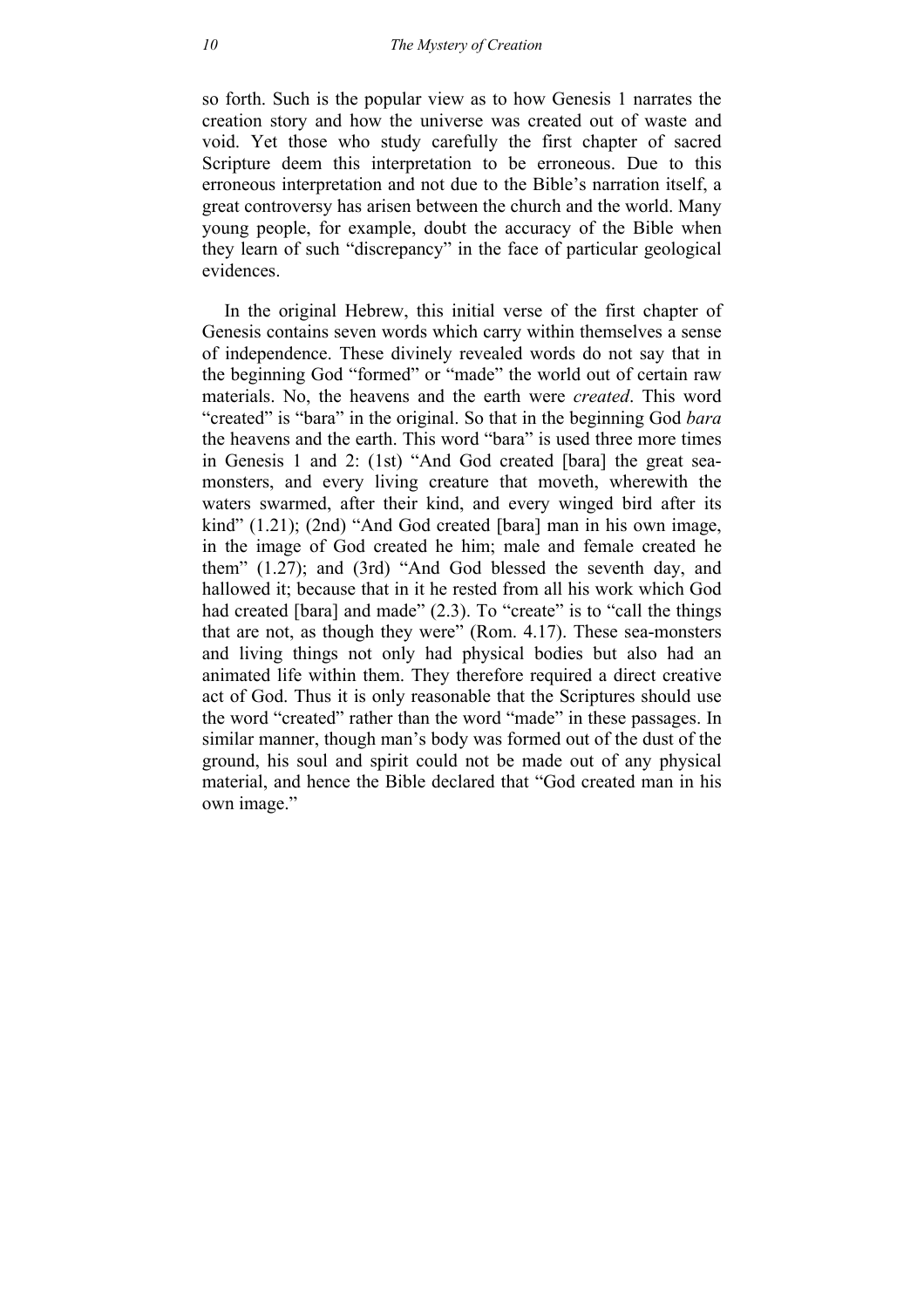In the first two chapters of Genesis three different words are used for the act of creation: (1) "bara"—calling into being without the aid of pre-existing material. This we have already touched upon; (2) "asah"—which is quite different from "bara," since the latter denotes the idea of creating without any material whereas "asah" signifies the making, fashioning, or preparing out of existing material. For instance, a carpenter can *make* a chair, but he cannot *create* one. The works of the Six Days in Genesis are mainly of the order of "asah"; (3) "yatsar"—which means to shape or mold as a potter does with clay. This word is used in Genesis 2.7 as follows: "And Jehovah God formed man of the dust of the ground." Interestingly, Isaiah 43.7 illustrates the meaning and connection of all three of these words: "every one that is called by my name, and whom I have *created* for my glory, whom I have *formed*, yea, whom I have *made*." "Created" signifies a calling into being out of nothing; "formed" denotes a fashioning into appointed form; and "made" means a preparing out of pre-existing material.

The words "In the beginning" reinforce the thought of God creating the heavens and the earth out of nothing. There is really no need to theorize; since God has so spoken, let men simply believe. How absurd for finite minds to search out the works of God which He performed at the beginning! "By faith we *understand* that the worlds have been framed by the word of God" (Heb. 11.3). Who can answer God's challenge to Job concerning creation (see Job 38)?

"In the beginning God created the heavens and the earth." This heaven is not the firmament immediately surrounding the earth; rather, it points to the heaven where the stars are. It has not undergone any change since it was created, but the earth is no longer the same.

To understand the first chapter of Genesis, it is of utmost importance that we distinguish the "earth" mentioned in verse 1 from the "earth" spoken of in verse 2. For the condition of the earth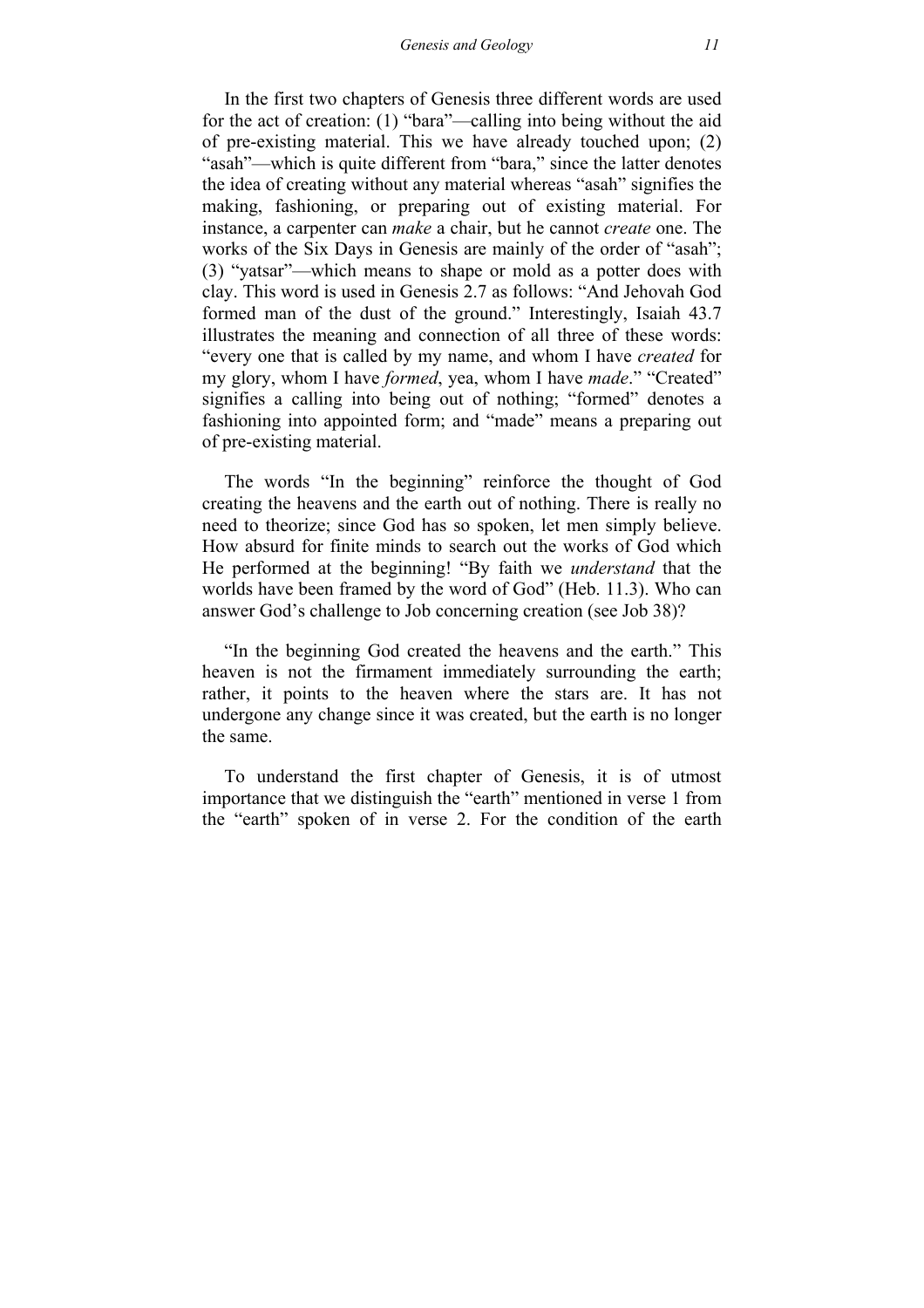referred to in verse 2 is not what God had created originally. Now we know that "God is not a God of confusion" (1 Cor. 14.33). And hence when it states that in the beginning God created the earth, what He created was therefore perfect. So that the waste and void of the earth spoken of in verse 2 was not the original condition of the earth as God first created it. Would God ever create an earth whose primeval condition would be waste and void? A true understanding of this verse will solve the apparent problem.

"Thus saith Jehovah that created the heavens, the God that formed the earth and made it, that established it and created it not a waste, that formed it to be inhabited: I am Jehovah; and there is none else" (Is. 45.18). How clear God's word is. The word "waste" here is "tohu" in Hebrew, which signifies "desolation" or "that which is desolate." It says here that the earth which God created was not a waste. Why then does Genesis 1.2 state that "the earth was waste"? This may be easily resolved. In the beginning God created the heavens and the earth (Gen. 1.1). At that time, the earth which God had created was *not* a waste; but *later* on, in passing through a great catastrophe, the earth *did* become waste and void. So that all which is mentioned from verse 3 onward does not refer to the original creation but to *the restoration of the earth*. God created the heavens and the earth in the beginning; but He subsequently used the Six Days to remake the earth habitable. Genesis 1.1 was the original world; Genesis 1.3 onward is our present world; while Genesis 1.2 describes the desolate condition which was the earth's during the transitional period following its original creation and before our present world.

Such an interpretation cannot only be arrived at on the basis of Isaiah 45.18, it can also be supported on the basis of other evidences. The conjunctive word "and" in verse 2 can also be translated as "but": "In the beginning God created the heavens and the earth, *but* the earth was waste and void." G. H. Pember, in his book *Earth's Earliest Ages*, wrote that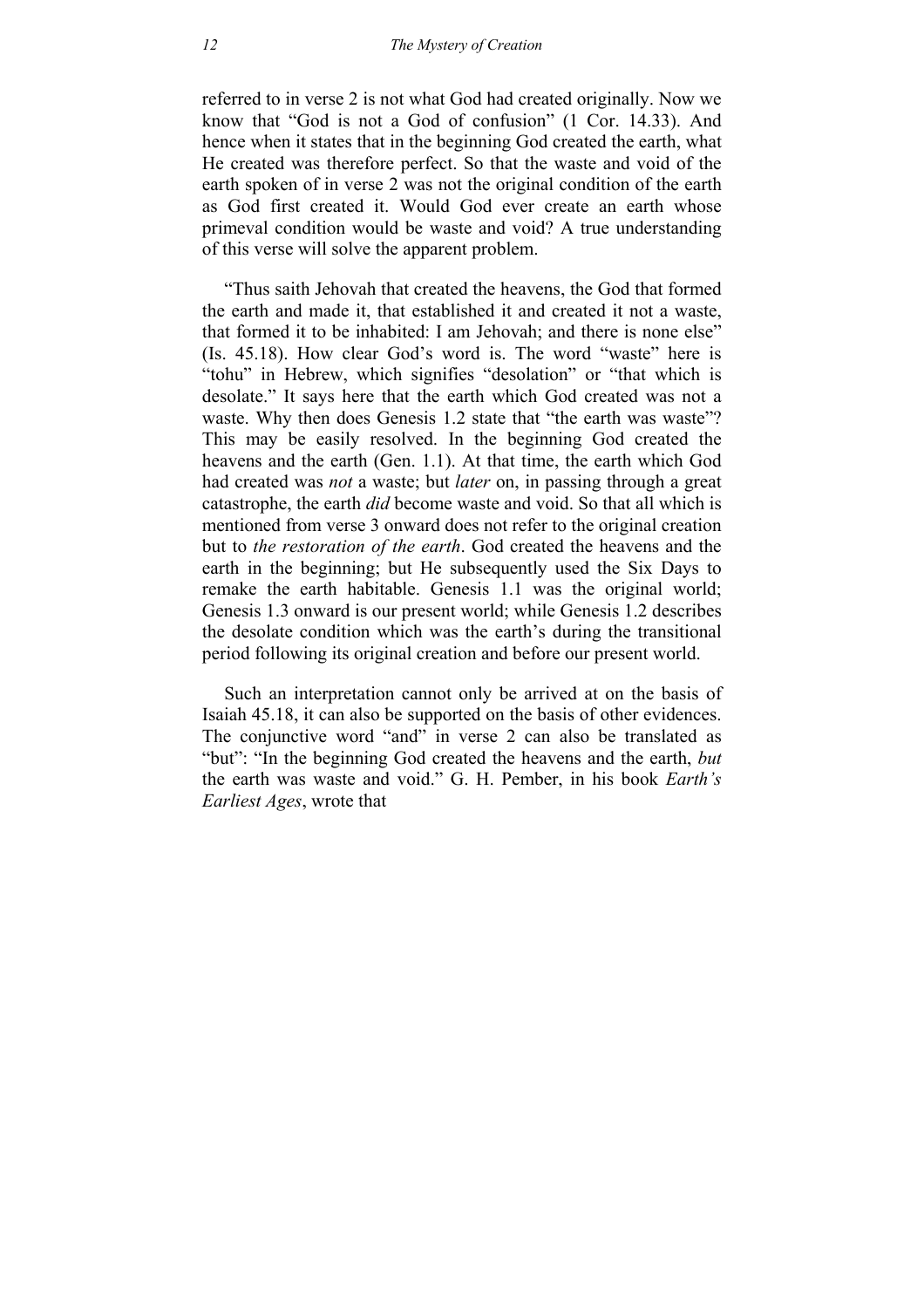*the "and" according to Hebrew usage—as well as that of most other languages—proves that the first verse is not a compendium of what follows, but a statement of the first event in the record. For if it were a mere summary, the second verse would be the actual commencement of the history, and certainly would not begin with a copulative. A good illustration of this may be found in the fifth chapter of Genesis (Gen. 5.1). There the opening words, "This is the book of the generations of Adam," are a compendium of the chapter, and, consequently, the next sentence begins without a copulative. We have, therefore, in the second verse of Genesis no first detail of a general statement in the preceding sentence, but the record of an altogether distinct and subsequent event, which did not affect the sidereal [starry] heaven, but only the earth and its immediate surroundings. And* 

*what that event was we must now endeavour to discover.*<sup>∗</sup>

Over a hundred years ago, Dr. Chalmers pointed out that the words "the earth *was* waste" might equally be translated "the earth *became* waste." Dr. I. M. Haldeman, G. H. Pember, and others showed that the Hebrew word for "was" here has been translated "became" in Genesis 19.26: "His wife looked back from behind him, and she *became* a pillar of salt." If this same Hebrew word can be translated in 19.26 as "became," why can it not be translated as "became" in 1.2? Furthermore, the word "became" in 2.7 ("and man became a living soul") is the same word as is found in Genesis 1.2. So that it is not at all arbitrary for anyone to translate "was" as "became" here: "In the beginning God created the heavens and the earth, [but] the earth *became* waste and void." The earth which God created originally was not waste, it only later became waste.

"In the beginning God *created* the heavens and the earth" (Gen. 1.1) and "in six days Jehovah *made* heaven and earth, the sea, and all

-

<sup>∗</sup> G. H. Pember, *Earth's Earliest Ages*, New Edition, edited with additions by G. H. Lang (Grand Rapids: Kregel Publications, 1975), p. 31. (The original work of Pember, under the same title, was initially published in 1876 by Hodder and Stoughton. Later editions were issued by Pickering and Inglis and the Fleming H. Revell Co.)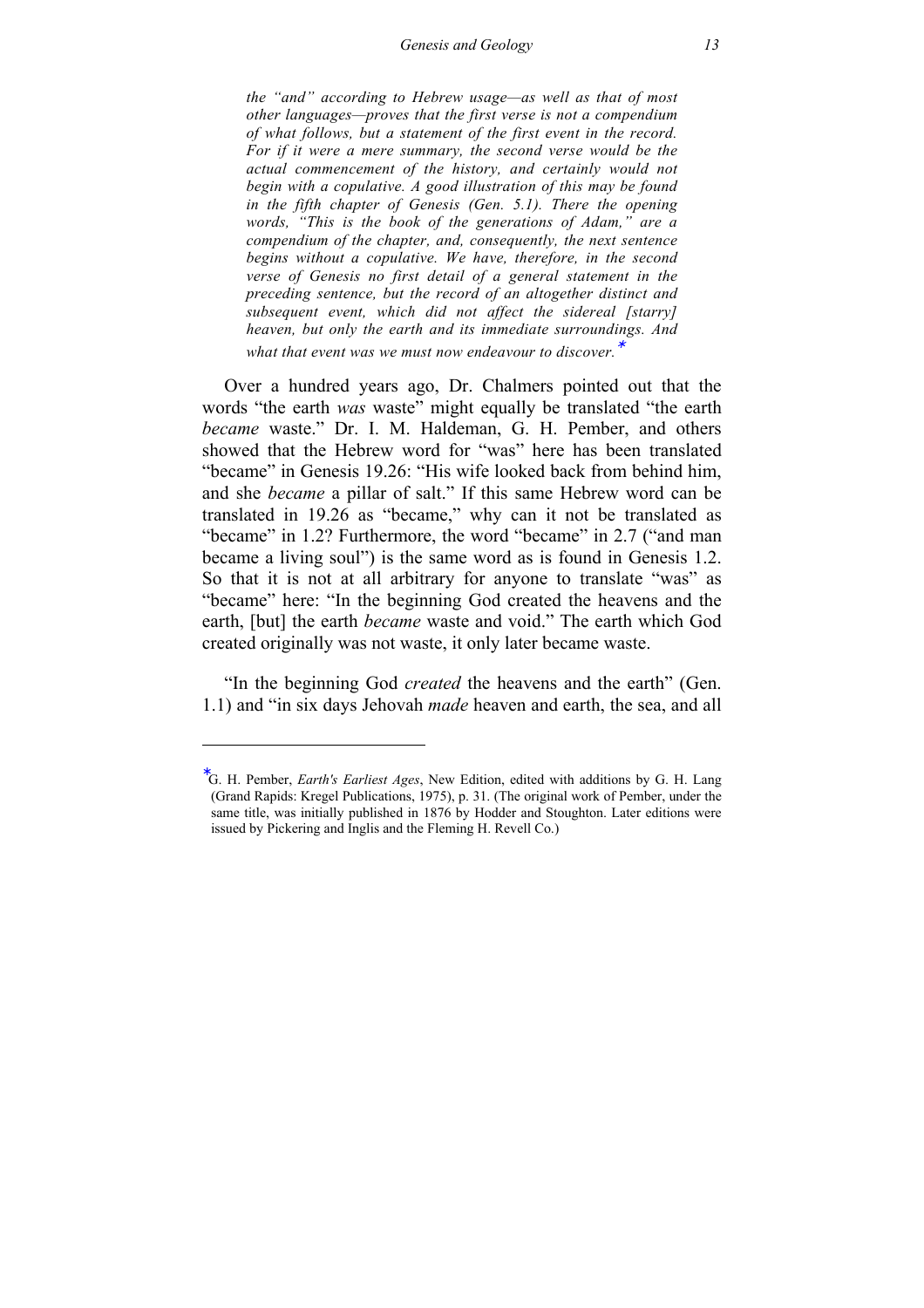that in them is" (Ex. 20.11). Comparing these two verses, we can readily see that the world in Genesis 1.1 was quite different from the world that came after Genesis 1.3. In the *beginning*, God *created* the heavens and the earth. In the *Six Days* God *made* the heaven and earth and sea. Who can measure the distance that exists between "created" and "made"? The one is a calling into being things out of nothing, the other is a working on something already there. Man can make but cannot create; God can create as well as make. Hence Genesis records that in the beginning God created the heavens and the earth, but later on the earth had become waste and void due to a tremendous catastrophe, after which God commenced to remake the heaven, earth and sea and all the creatures in them. 2 Peter 3.5-7 expresses the same thought as well: the heavens and the earth in verse 5 are the original heavens and earth referred to in Genesis 1.1; the earth mentioned in verse 6 that was overflowed with water and which perished is the earth covered with water which became waste and void as mentioned in Genesis 1.2; and the heavens and the earth that now are as spoken of in verse 7 are the restored heavens and earth after Genesis 1.3. Hence the works of God during the Six Days are quite different from His creative work done in the beginning.

The more we study Genesis 1, the more we are convinced that the above is the true interpretation. In the first day, God commanded light to shine forth. Before this first day, the earth had already been existing, but it was now buried in water, dwelt in darkness, and was waste and void. On the third day, God did not create the earth. He merely commanded it to come out of water. F. W. Grant has stated that "the six days' work merely sets the earth into a new program; it does not create it out of nothing."<sup>∗</sup> On the first day, God did not *create* light, He instead commanded light to shine out of darkness. The light was already there. Neither did God create heaven on the second day. The heaven here is not the starry heaven but the

-

<sup>∗</sup> A free translation.—*Translator*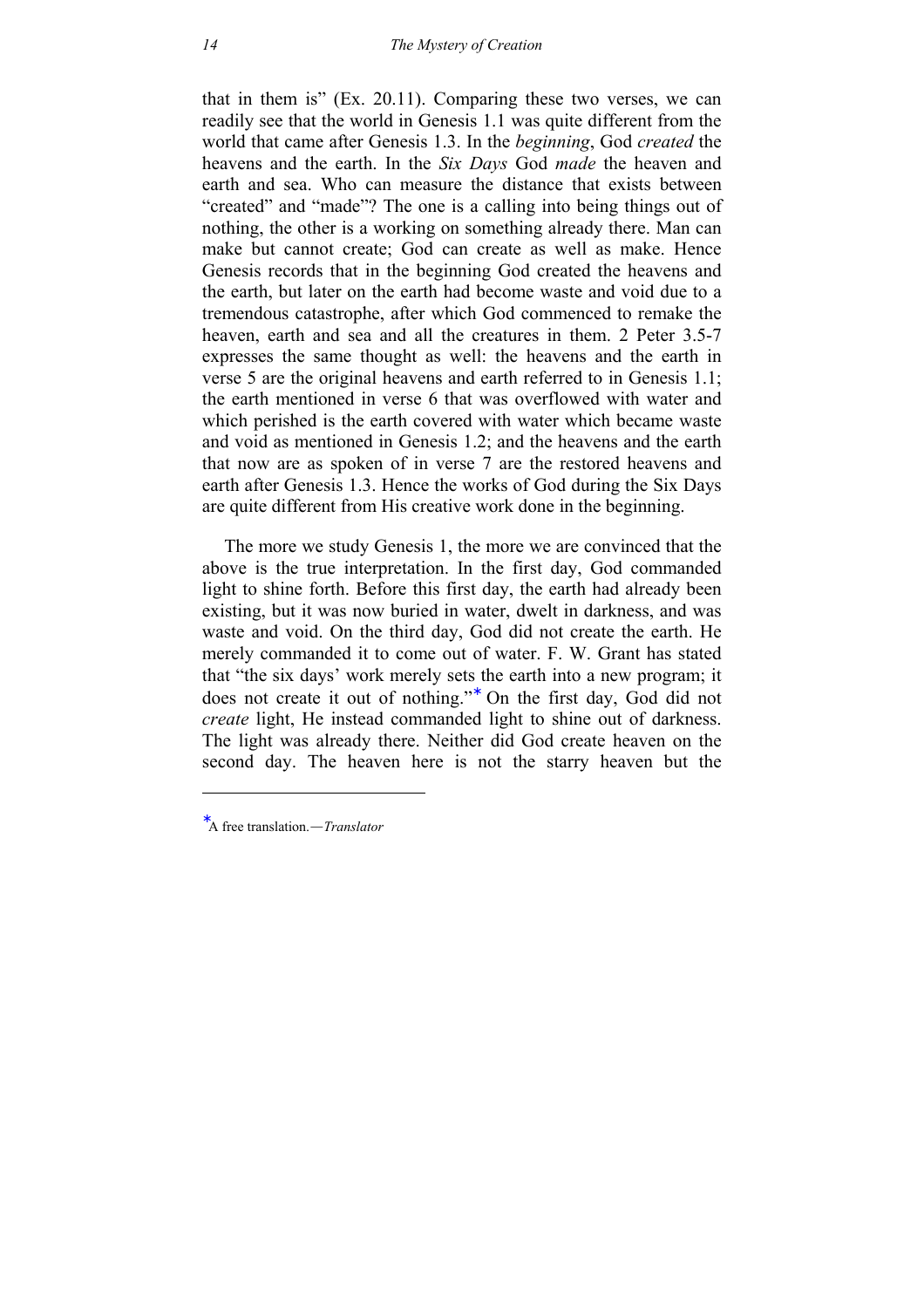atmospheric heaven, that which surrounds the earth. Where, then, did all these come from if they were not created during the Six Days? The one answer is that they were created at the time of the first verse of Genesis 1. So that subsequently, there was no need to create but simply to remake.

"In the beginning God created the heavens and the earth." Note that there is no detailed description here. We therefore do not know whether the original heaven and earth were created instantaneously or through many ages. Was it done in thousands of years or in millions of years? In what shape and how large? We only know that God created the heavens and the earth in the beginning. Neither do we know how many years elapsed between the time of the first verse and that of the second verse of Genesis 1. We do not know when God created the heavens and the earth, nor do we know how long was the period after the original creation that the desolation described in verse 2 occurred. But we do believe that the original, perfect creation must have passed through many many years before it became waste and void. Such a long period would be enough to cover the so-called pre-historic age. All the years which geology demands and all the so-called geologic periods which it distributes among those years can fall into this time frame. We do not know how long the earth underwent change nor how many changes there were before it became waste and void because the Scriptures do not tell us these things. Yet we *can* affirm that the Bible never states that *the age of the earth* is but six thousand years in length. It merely shows that the *history of man* is approximately six thousand years old. By understanding the first two verses of Scripture, we can recognize that there is no contradiction between the Bible and geology. The attack of geologists against the Bible is merely beating the air. How marvelous is the word of God.

We do not present this interpretation in order to pacify science. For the revelation of God never yields to man's reasoning. We will not forsake the authority of God's word in order to make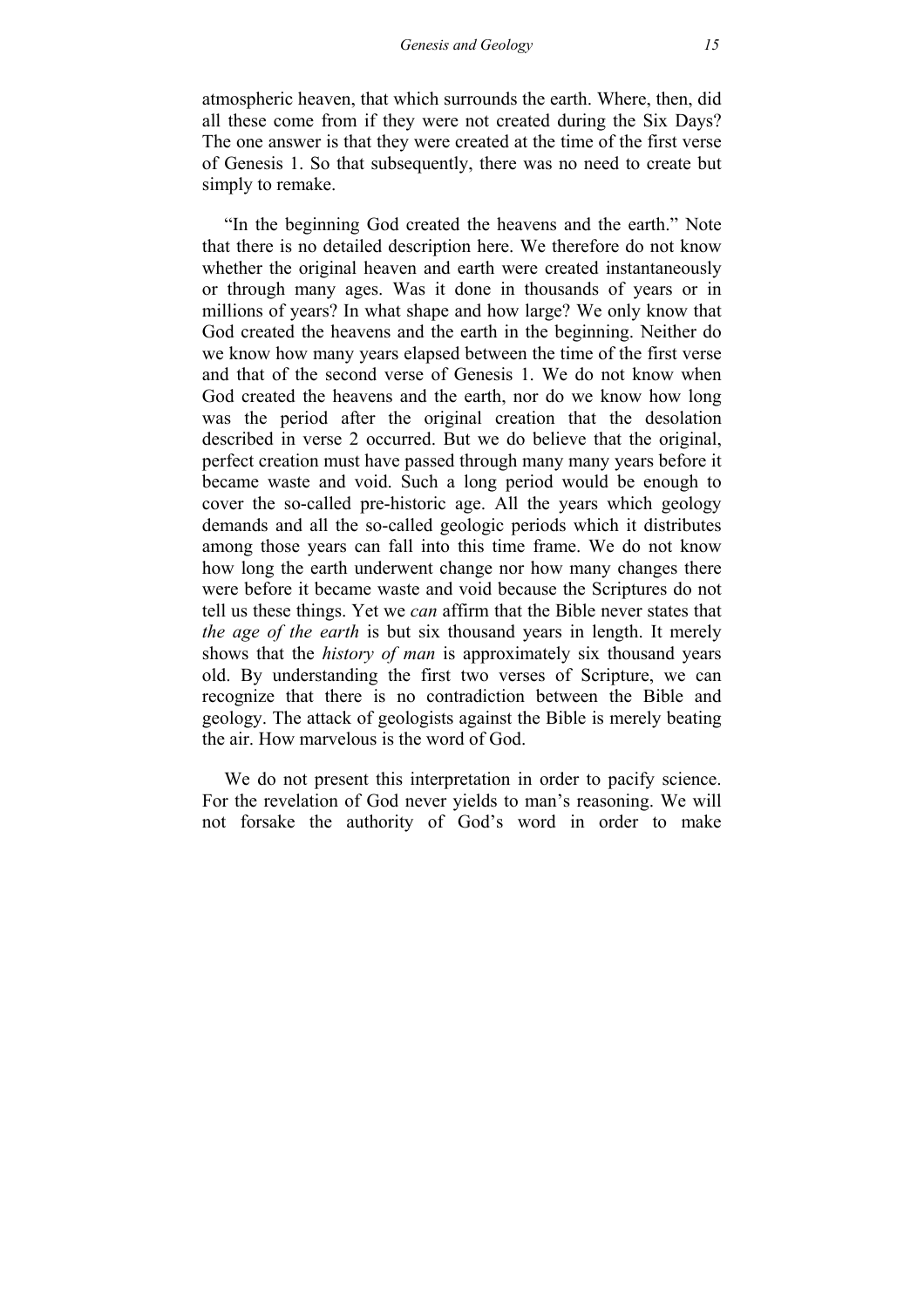compromise with the conclusions of men. Nor do we intend to attempt to reconcile science with the Bible (for contradiction is to be expected since "the mind of the flesh is enmity against God"—Rom. 8.7). For such an interpretation as we have presented here was put forward even in the early church, long before geology had become a discipline of science.

What a Christian believes is not the wisdom of men but the word of God. Aside from the rock of the Bible, we need no other ground on which to stand. As long as the Scriptures declare it, that is deemed final to us. How lamentable it is that many so-called defenders of the faith too readily give ground and alter the Scriptures so as to reconcile them with human theories. An example of this is given by A. W. Pink, who noted that after the translation of a certain Assyrian tablet, people such as mentioned above enthusiastically reported that the Old Testament history was now being verified by that tablet. This is really turning things upside down. Does the word of God need any verification? Let us clearly understand that if the record on the Assyrian tablet coincides with that of the Bible, it only shows that the tablet has no historical error. And if they do not agree, it merely proves that the tablet is erroneous. In a similar way, if the teaching of science agrees with the Bible, the latter verifies the truth of science. But in case they do not agree, the Scriptures attest to the falsehood of science's hypothesis. Natural man will of course laugh at our logic, yet this scornful attitude in itself ironically substantiates what the word of God declares when it states that "the natural man receiveth not the things of the Spirit of God: for they are foolishness unto him; and he cannot know them, because they are spiritually judged" (1 Cor. 2.14)! Let us therefore not compromise our dignity in order to agree with the world. Let us not alter the Bible to suit the taste of men.

How marvelous is the first chapter of Genesis! One verse is used to proclaim the original creation, a single verse is called upon to pronounce the ruin of the world, and less than thirty verses are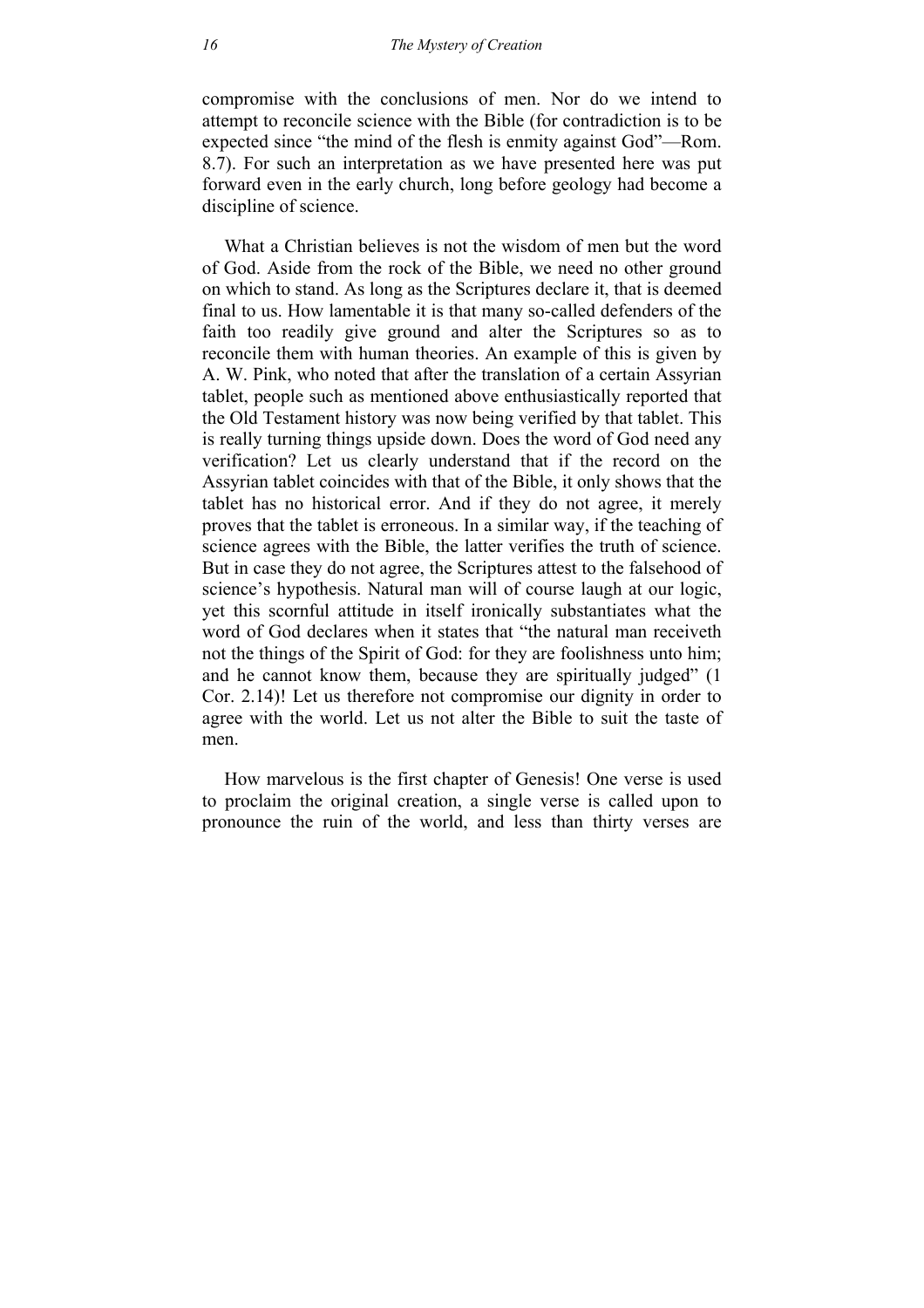utilized to promulgate the remaking of the world! Who else in the universe could write a chapter comparable to Genesis 1? So difficult a topic, yet so clearly stated. So long a history, but so simply put. It is plainly not science, and yet it is scientifically accurate. If it was not written by God, then who was it who could write such a chapter? The reason why God does not say more is because He will reveal to men only that which pertains to men's relationship with Him. As one Biblical scholar has observed:

*The revelation from God is not a history by Him of all that He has done, but what has been given to man for his profit, the truth as to what he has to say to. Its object is to communicate to man all that regards his own relationship with God…. But historically the revelation is partial. It communicates what is for the conscience and spiritual affections of man…. Thus no mention is made of any heavenly beings….Thus also, as regards this earth, except the fact of its creation, nothing is said of it beyond what relates to the present form of it.* 

Indeed, what God has revealed is not for the sake of gratifying the curiosity of men, but for the purpose of expressing His divine character, the sinful nature of man, the way of salvation, and the future glory and punishment. How dangerous is worldly knowledge, for men out of their self-conceit will attack God with their limited knowledge.

How difficult for the intellectual man to be humble! Men always seek after knowledge, but God is unwilling to enhance such pursuit with His revelation. Consequently, He says very little here about creation. What we now need is not more science but deeper spirituality which will last on into eternity. Let us praise God our Father for He is so merciful. He not only created us but also remakes

1

<sup>∗</sup> J. N. Darby, *Synopsis of the Books of the Bible* (Kingston-on-Thames: Stow Hill Bible and Truth Depot, 1948), I:7-8.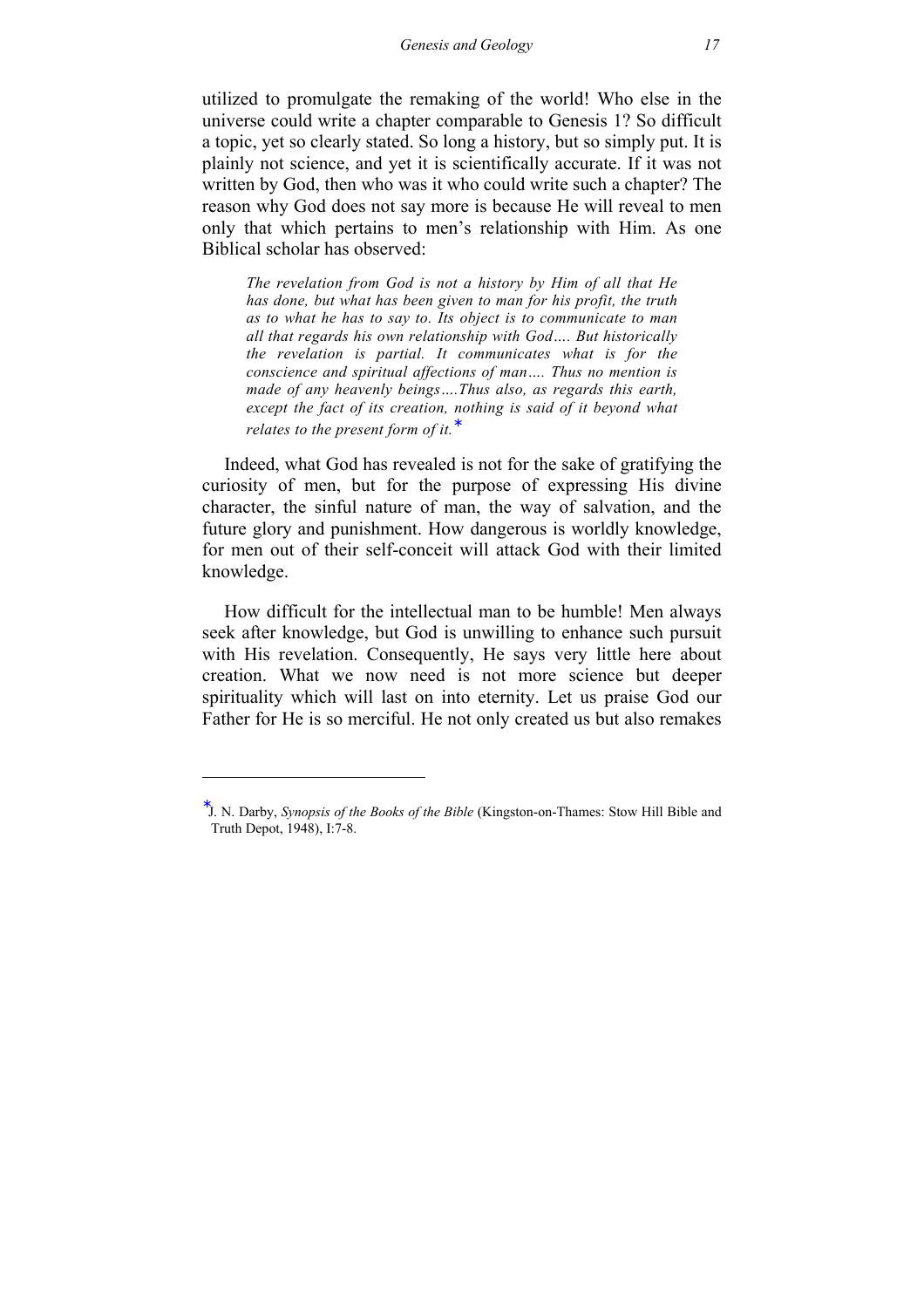us, that we may be a new creation in Christ. How sweet is the name of the Lord Jesus! What grace it is that God has given His Son to us!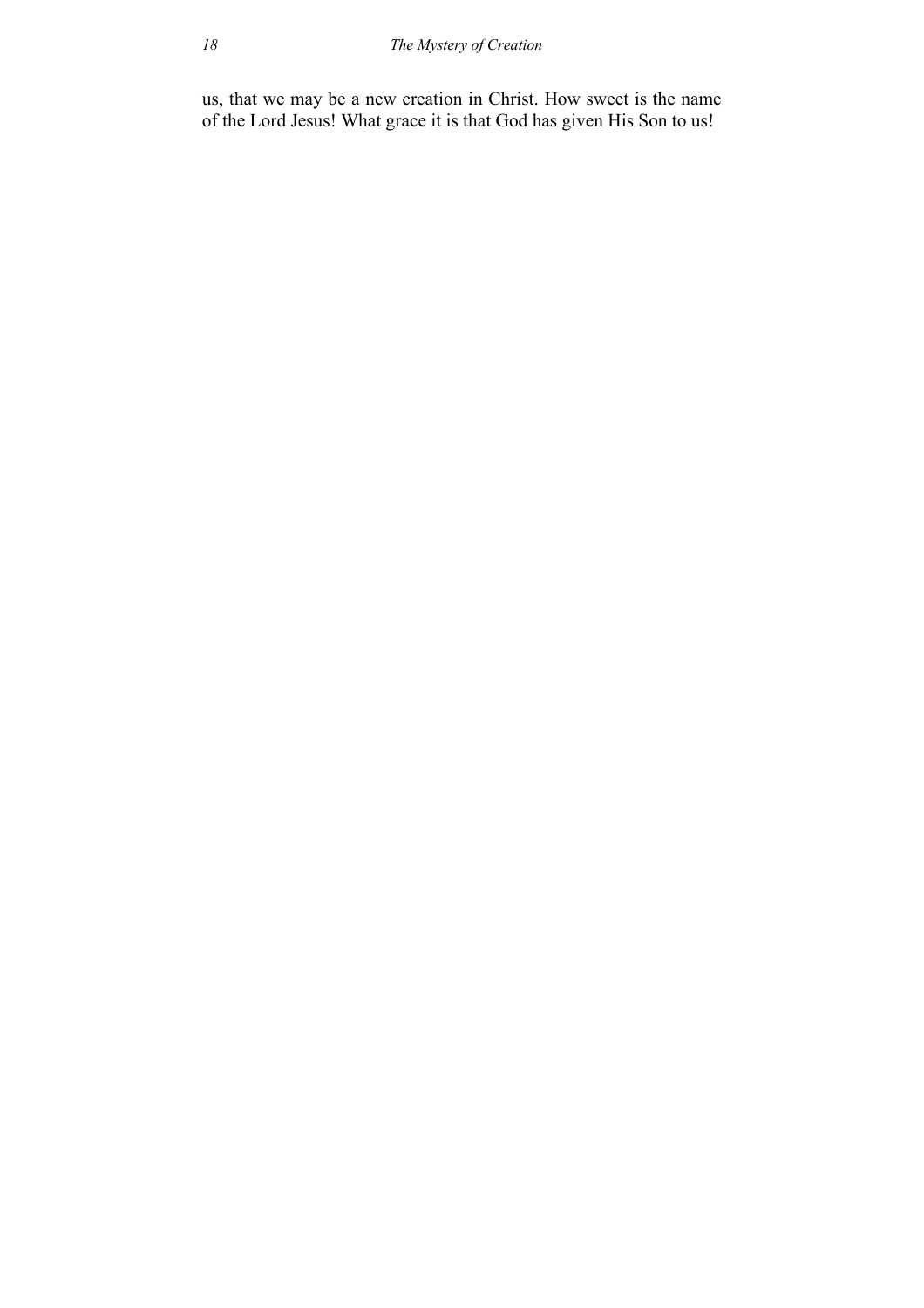# **2The Original World and the Cause of Its Desolation**

We have already seen how in the beginning God created a perfect heaven and earth. Later on—we do not know how long afterwards—the original beautiful earth

<span id="page-18-0"></span>became waste and void. However, God rose up and remade this world. In six days, He restored this desolate world. We will deal with the works of these Six Days in a later chapter, but here we would inquire as to why this original world was turned into waste. Why did God allow the work of His hand to be destroyed? For what reason did such a terrifying catastrophe fall upon such a beautiful earth?

The subject we will examine is not explicitly stated in the Scriptures, but it is found implicitly in many passages. By these intimations of light we may understand a little more concerning the original world and the cause of its desolation. Only the word of God can guide our thought. As a matter of fact, the understanding of His word will edify us with regard to whatever subject we may take up. The vanity of vanities is to rely on man's mental supposition instead of holding on to the word of God.

Now as we look into Genesis chapter 3 (and even though Satan is nowhere named there), we can know for a certainty that the serpent mentioned therein was indeed Satan's instrument; in fact, it was probably Satan himself in disguise. For it is said in Revelation 12.9 that "the great dragon was cast down, the old serpent, he that is called the Devil and Satan, the deceiver of the whole world." Since Genesis 1 does not record the creation of Satan, it can legitimately be asked: Where did *he* come from? Furthermore, we see mention made throughout the Old Testament of many evil spirits; throughout the Gospels as well we encounter many of them quite frequently. Where did *they* come from? Moreover, we do not learn of the creation of angels, even though these angels are often mentioned throughout the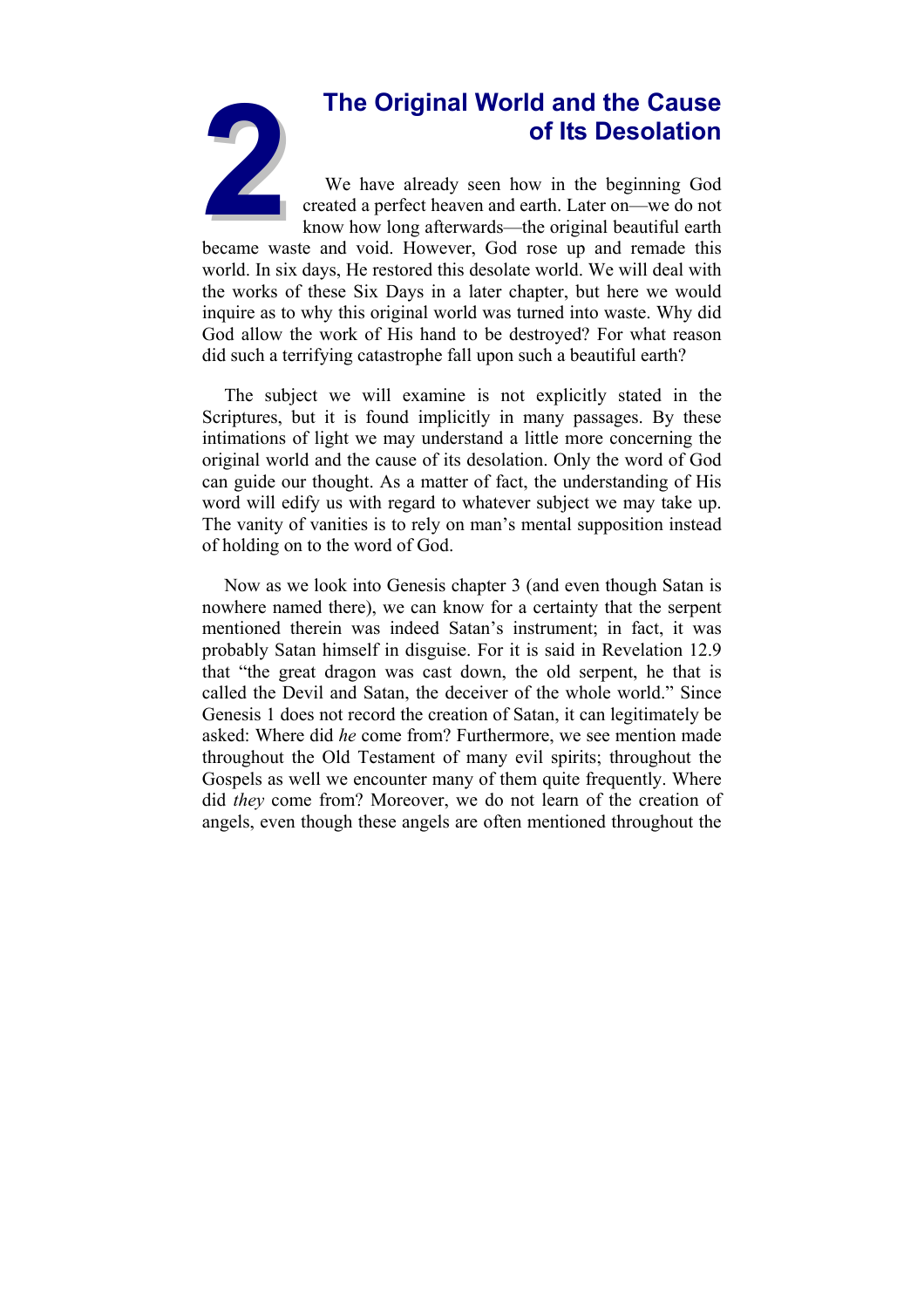Bible. Where also did *they* come from? All these questions are legitimately related to our problem. Now inasmuch as nothing was mentioned during the work of the Six Days in Genesis about the creation of angels or other supernatural beings, we must assume that they could not have been created at that time. If they were not created during the Six Days' period, when *were* they created? The only possible answer is that they were the creatures of the former, original world. In this connection, we ought to consider the observations of G. H. Pember:

*As the fossil remains clearly show, not only were disease and death—inseparable companions of sin—then prevalent among the living creatures of the earth, but even ferocity and slaughter. And the fact proves that these remains have nothing to do with our world; since the Bible declares that all things made by God during the six days were very good, and that no evil was in them till Adam sinned. . . . Since, then, the fossil remains are those of creatures anterior to Adam, and yet show evident tokens of disease, death, and mutual destruction, they must have belonged to another world and have a sin-stained history of their own, a history which ended in the ruin of themselves and their habitation.*<sup>∗</sup>

By reading Jeremiah 4.23-26 we may know why the earth became waste and void: "broken down at the presence of Jehovah, and before his fierce anger" (v.26). Why was the Lord angry? Most likely it was due to the sin of the creatures at that time. Isaiah 24.1 sheds further light: "Behold, Jehovah maketh the earth empty, and maketh it waste." What made Him willing to destroy the earth which He had originally created? By looking at the history of our own world, we may deduce that it was also because of the sin of those creatures who inhabited the original earth. Accordingly, God could not but judge them.

-

<sup>∗</sup> G. H. Pember, *op. cit.*, pp. 34-35.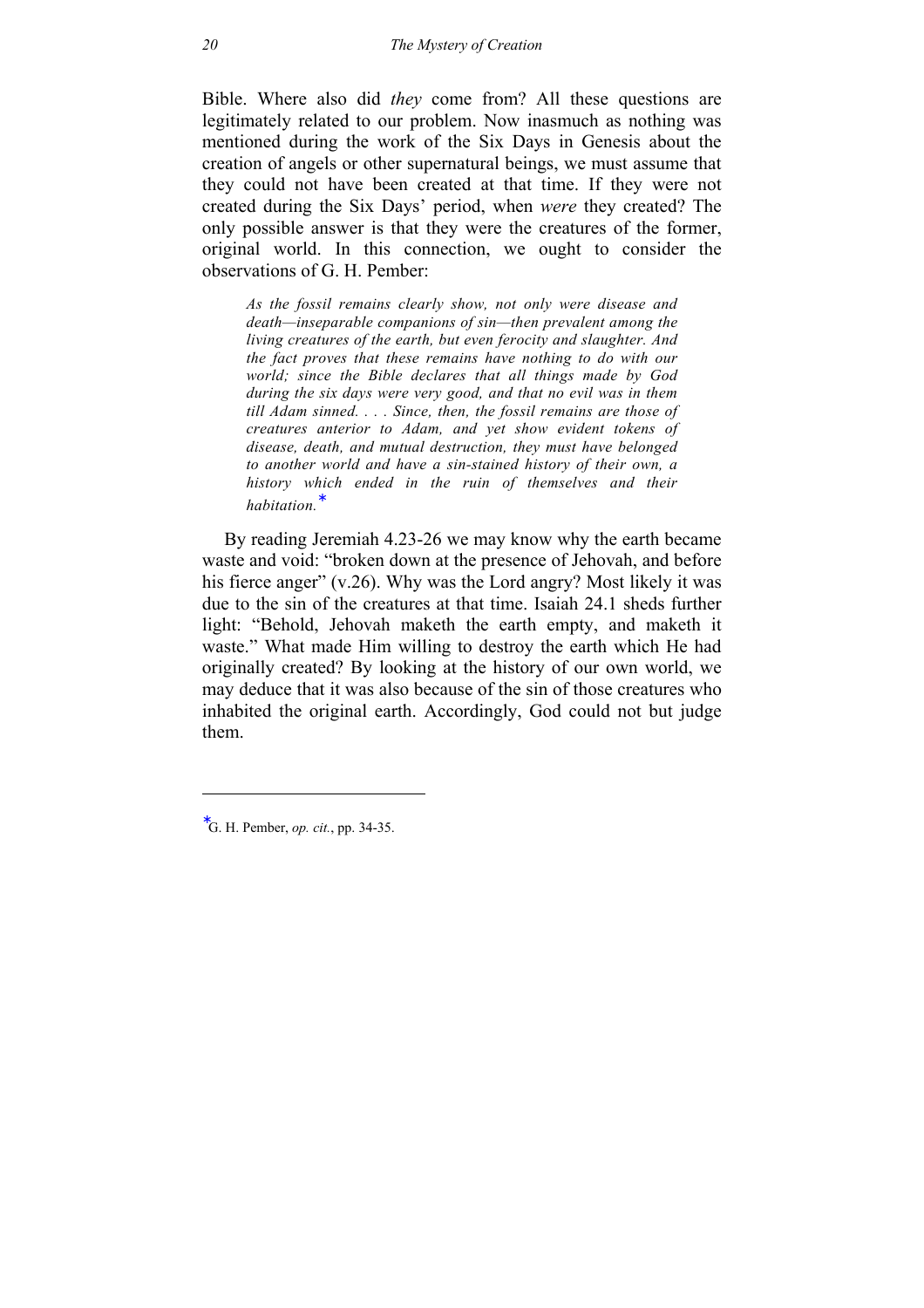## *Ezekiel 28 and The Origin of Satan*

Though in studying Genesis we do not learn the origin of Satan, nevertheless, as we probe into the cause for the desolation of the earth in the beginning we naturally can conclude that this must be due to the enemy. Apart from Satan there can be found no other reason in the Bible to account for this catastrophe.

Let us now examine another passage in the Scriptures which seems to tell us the origin of this adversary of God whom we shall discover to be the cause for the desolation of the original world. It is Ezekiel 28.1-19. These nineteen verses can be divided into two parts: the first from verses 1 to 10 is the prophet's warning to the Prince of Tyre; the second part from verses 11 to 19 is the prophet's lamentation for the King of Tyre. The first part regarding the Prince of Tyre is easily understood. He was proud and arrogant, who considered himself to be god and wiser than Daniel. His heart was lifted up because of his riches gained through trafficking in commerce. Therefore God punished him and destroyed him by the hands of the terror of the nations. For not long after this prophecy was spoken, Nebuchadnezzar, King of the Chaldeans, came and destroyed Tyre. The Jewish historian Josephus thought this prince of Tyre was Ittobalus, whereas in Phoenician history he was called Ittobaal II. We today know that this prophecy has already been fulfilled. Hence we encounter no difficulty in explaining verses 1 to 10. But as we read on from verse 11 we find many places hard to understand. Since this is closely related to what we are examining, we will quote this second part in full:

*Moreover the word of Jehovah came unto me, saying, Son of man, take up a lamentation over the king of Tyre, and say unto him, Thus saith the Lord Jehovah: Thou sealest up the sum, full of wisdom, and perfect in beauty. Thou wast in Eden, the garden of God; every precious stone was thy covering, the sardius, the topaz, and the diamond, the beryl, the onyx, and the jasper, the sapphire, the emerald, and the carbuncle, and gold: the*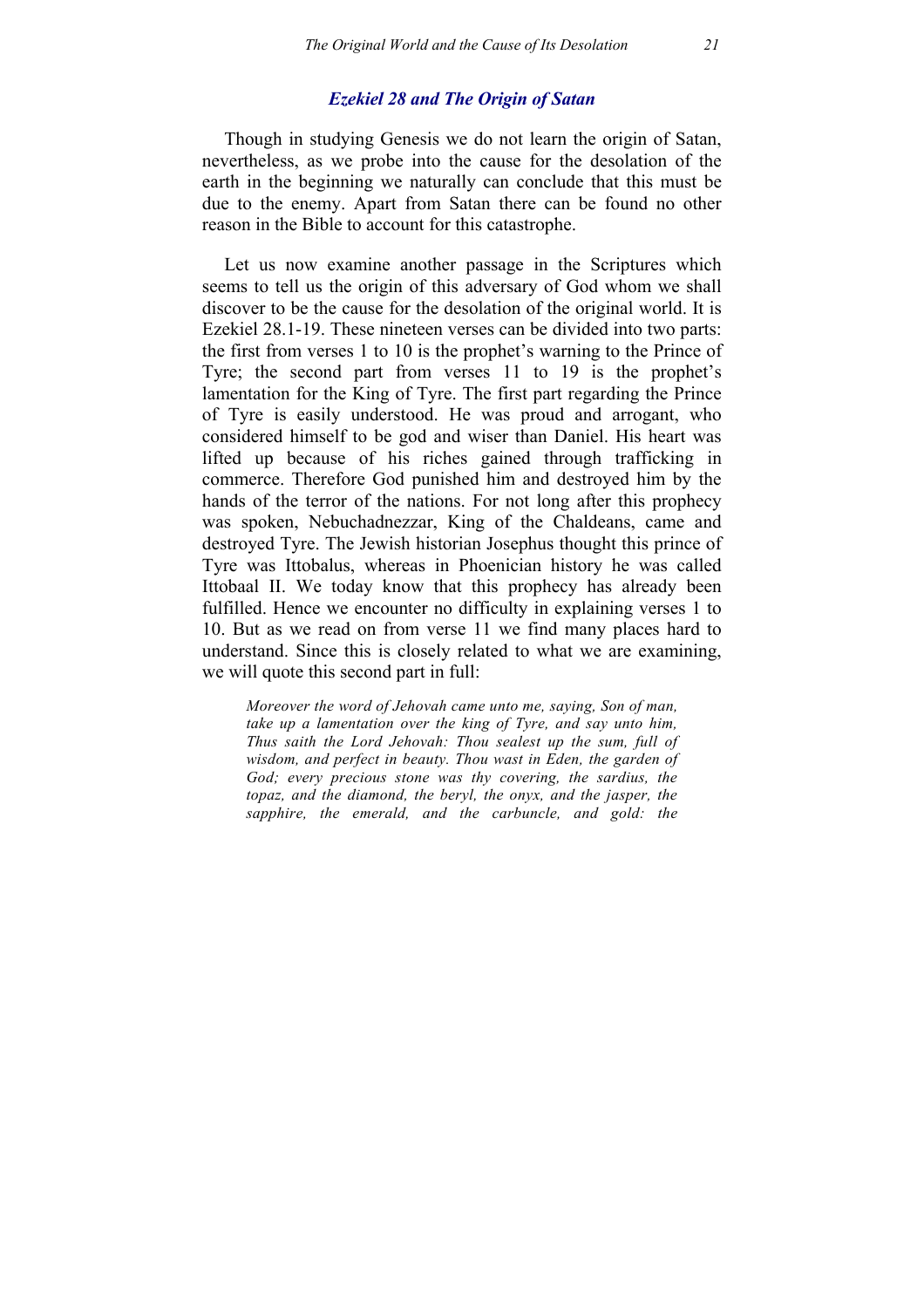*workmanship of thy tabrets and of thy pipes was in thee; in the day that thou wast created they were prepared. Thou wast the anointed cherub that covereth: and I set thee, so that thou wast upon the holy mountain of God; thou hast walked up and down in the midst of the stones of fire. Thou wast perfect in thy ways from the day that thou wast created, till unrighteousness was found in thee. By the abundance of thy traffic they filled the midst of thee with violence, and thou hast sinned: therefore have I cast thee as profane out of the mountain of God; and I have destroyed thee, O covering cherub, from the midst of the stones of fire. Thy heart was lifted up because of thy beauty; thou hast corrupted thy wisdom by reason of thy brightness: I have cast thee to the ground; I have laid thee before kings, that they may behold thee. By the multitude of thine iniquities, in the unrighteousness of thy traffic, thou hast profaned thy sanctuaries; therefore have I brought forth a fire from the midst of thee; it hath devoured thee, and I have turned thee to ashes upon the earth in the sight of all them that behold thee. All they that know thee among the peoples shall be astonished at thee: thou art become a terror, and thou shalt nevermore have any being. (28.11—19)* 

This lengthy passage is truly difficult to understand because there are many words here which cannot be applied to human beings. If the King of Tyre is but a human being, how can you explain the things mentioned from verses 11 to 15? When was the King of Tyre ever in the Garden of Eden, in the holy mountain of God? How could he in the least be the cherub who covered the ark? Nothing mentioned here was ever the experience of the King of Tyre. Yet neither can we spiritualize everything whenever we encounter difficulty.

I consider the first part (verses 1-10) which is addressed to the Prince of Tyre as being applicable to Ittobalus but that the second part (verses 11-19)—which is a lamentation against the King of Tyre—points to the future Antichrist. Verse 2 mentions Tyre as being in the midst of the sea. In reading Daniel 11.41-45 we know that when the future Antichrist will be in Palestine he will most probably stay in Tyre. Hence he is called the King of Tyre. Actually the Antichrist is but Satan incarnated. So that many of the things here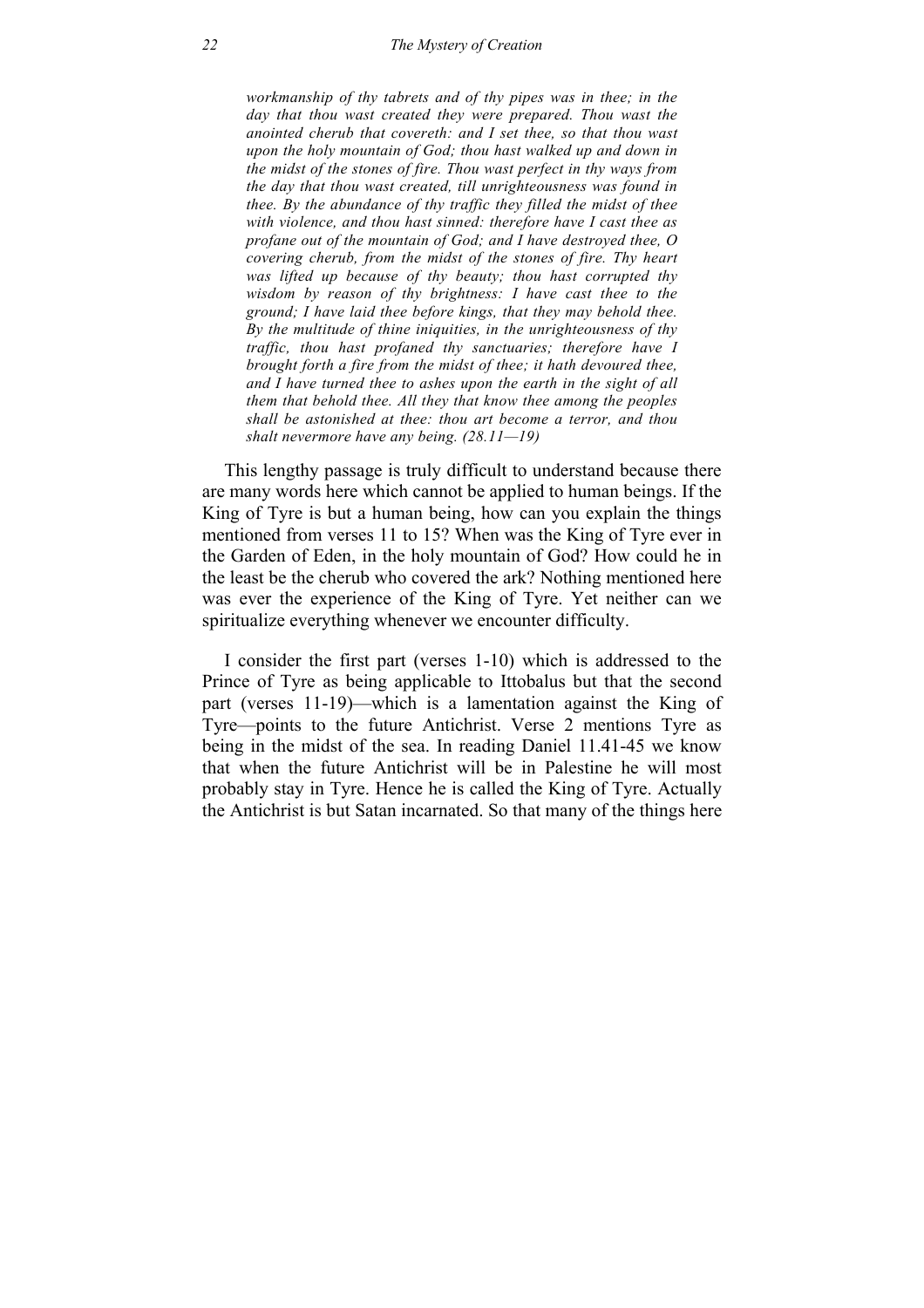have reference to Satan himself. In the opinion of J. N. Darby, "Verses 11-19, while continuing to speak of Tyre, go, I think, much farther, and disclose, though darkly, the fall and the ways of Satan, become through our sin the prince and god of this world."<sup>\*\*</sup> Arno C. Gaebelein feels the same way: "The King of Tyre is a type of the last man of sin (the Antichrist). Behind this wicked King we see another power—which is Satan. For at that time Satan was the power behind the King of Tyre; now he still is the god of this world who controls the nations<sup>"</sup>

If we study the Bible carefully, we will see that it is not against the normal teaching of God's word to join Satan and the Antichrist together. We know, in spite of the fact people have their own will, that their movement is either the result of the working of God in them (Phil. 2.13) or the result of the working of the evil spirit (Eph. 2.2). Men do not have complete liberty. Ordinarily people of the world are under the control of the evil spirits. Sometimes, where mighty issues are at stake, Satan himself may step in and work. We saw how he came personally to tempt Christ in the wilderness; how later on he used Peter to dissuade Christ from the cross; and finally how he entered Judas' heart in order to destroy Christ. In the last days he will join with the Antichrist in the arena of the world. Hence the Bible states this: "Even he [the lawless one], whose coming is according to the working of Satan" (2 Thess. 2.9). For Satan shall give him "his power, and his throne, and great authority" (Rev. 13.2). In view of the fact that Antichrist is Satan incarnated, the Holy Spirit speaks of them as one. So that in these verses all the supernatural things have reference to Satan himself while the rest speaks of the Antichrist. Now our purpose here is not to engage in research on the Antichrist but to know the creatures of the original world and to

-

<sup>∗</sup> J. N. Darby, *op. cit*., II:294.

<sup>∗∗</sup>A free translation.—*Translator*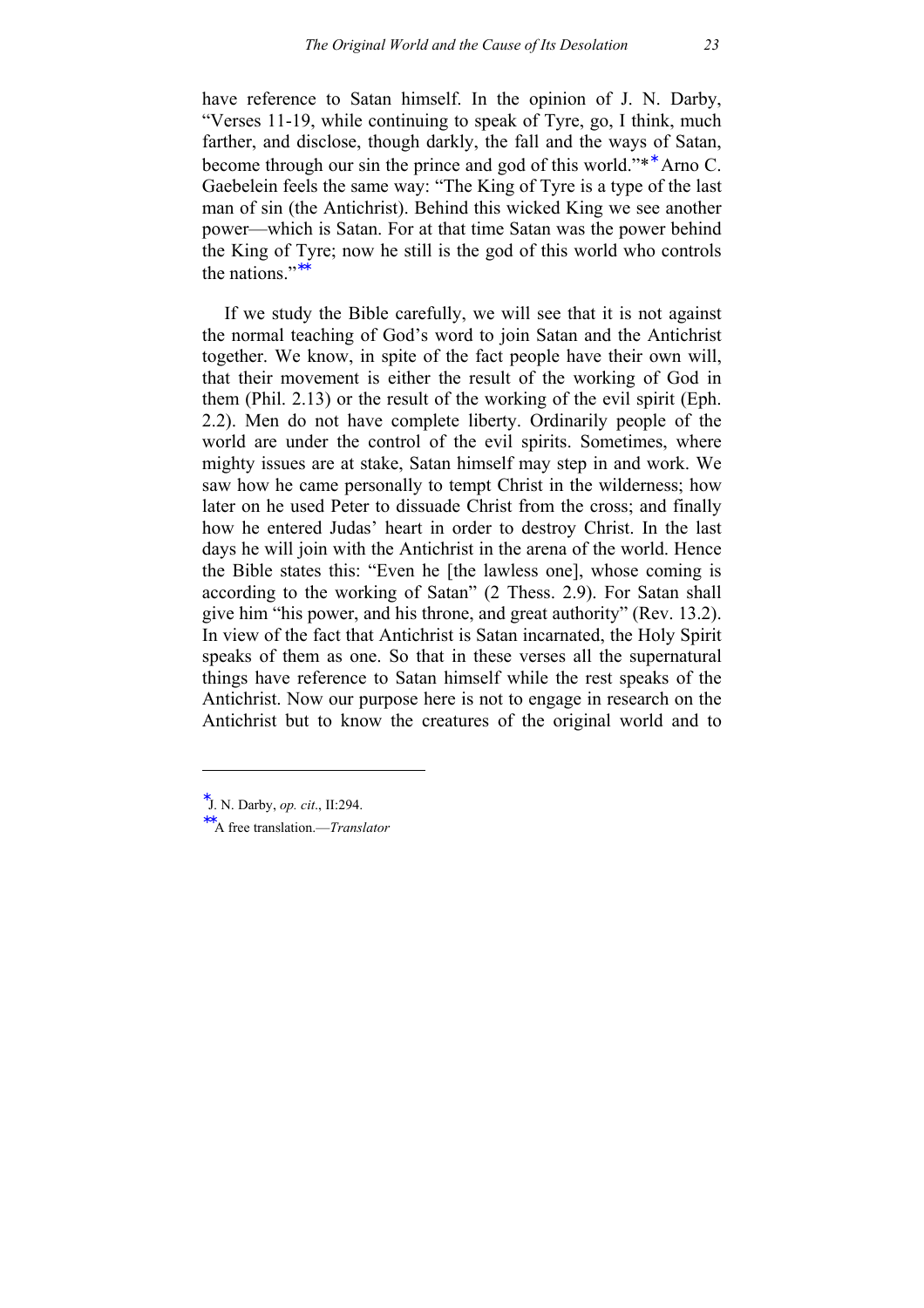discover the reason for its desolation. Consequently, we shall set aside the places where Antichrist is referred to and focus our attention on those things involving Satan.

"How art thou fallen from heaven, O day-star, son of the morning!" (Is. 14.12) Before the archangel's fall, he was called the Day-Star, the Son of the Morning. After his rebellion, however, he is called Satan—which means the adversary.

"Thou sealest up the sum, full of wisdom, and perfect in beauty" (Ez. 28.12). This was the archangel's condition prior to his sin. He was higher than all the other angels. These terms—"the sum . . . full . . . perfect"—indicate that he was the greatest among the original creatures. God placed him above all others. Moreover, he was full of wisdom, indicative of his understanding of God's will. Probably he had at that time the office of a prophet.

"Thou wast in Eden, the garden of God; every precious stone was thy covering" (v.13a). In Genesis 3 we see the presence of Satan. He was there not having every precious stone as his covering but rather he was there as a tempter to Adam and Eve. And hence these two Edens do not co-exist. At the time of Adam's Eden, Satan had already fallen; but in the Eden mentioned here, Satan had not fallen yet. So that *this* garden of Eden must have existed *before* Adam's Eden. If so, it must have belonged to the former world, not to the present world. It can be likened to the New Jerusalem in the future, having many precious stones such as the sardis, jasper, and so forth. The Eden which Adam inhabited, though, was not so. The Bible draws attention only to the trees in it, nothing being said of its bejeweled covering. Hence the Eden here must be different from Adam's Eden. It was much earlier in time. The precious stones which the archangel wore remind us of the precious stones which Aaron the priest had on him (see Ex. 28). This therefore intimates that probably God had established him as a priest.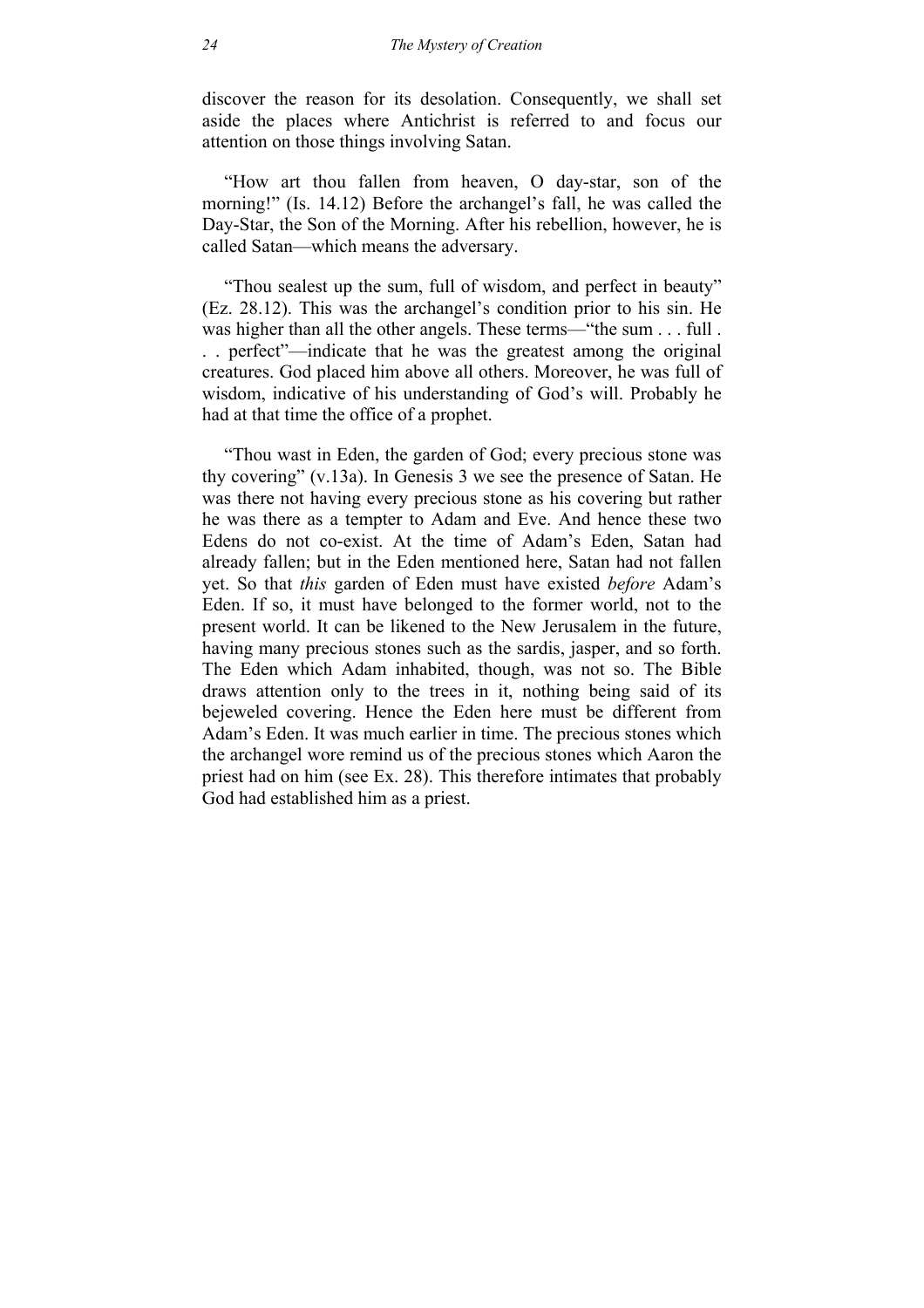"The workmanship of thy tabrets and of thy pipes was in thee" (v. 13b). In the Bible we find that musical instruments were used by kings. We notice, for example, how David played the harp before King Saul, how, in reference to another king, his "pomp is brought down to Sheol, and the noise of [his] viols" when the King of Babylon was destroyed (Is. 14.11), and how the cornet, flute, harp, sackbut, psaltery, dulcimer, and all kinds of music was sounded when the King of Babylon was elated (see Dan. 3). Evidently, the archangel at that time was made king and therefore he was given all these musical instruments by God.

"Thou wast the anointed cherub that covereth" (v.14a). "Anointed" means he was being set apart. The work of a "cherub" or "living creature" (cf. Ez. 10.15) is to lead in worshiping the Lord (see Rev. 4.9,10; 5.11-14). So that Lucifer's work at the beginning was to lead the creatures of that day in the worship of God. This also indicates he had the office of a priest.

"And I set thee, so that thou wast upon the holy mountain of God; thou hast walked up and down in the midst of the stones of fire" (v.14b). The mountain of God most probably is the place where the glory of God is manifested. Since he is God's priest, Lucifer would naturally stand before God and serve Him. What is the meaning of "walked up and down in the midst of the stones of fire"? According to Ezekiel 1.26, the place of the cherubim or "living creatures" (see Ez. 1.19ff.) is just beneath the throne of God. When Moses and seventy of the elders of Israel were called to Mount Sinai, it says that "they saw the God of Israel; and there was under his feet as it were a paved work of sapphire stone, and as it were the very heaven for clearness . . . And the appearance of the glory of Jehovah was like devouring fire on the top of the mount in the eyes of the children of Israel" (Ex. 24.10,17). So that this paved work of sapphire stone which looked like devouring fire is "the stones of fire" spoken of here in Ezekiel 28.14b. It thus indicates that originally this archangel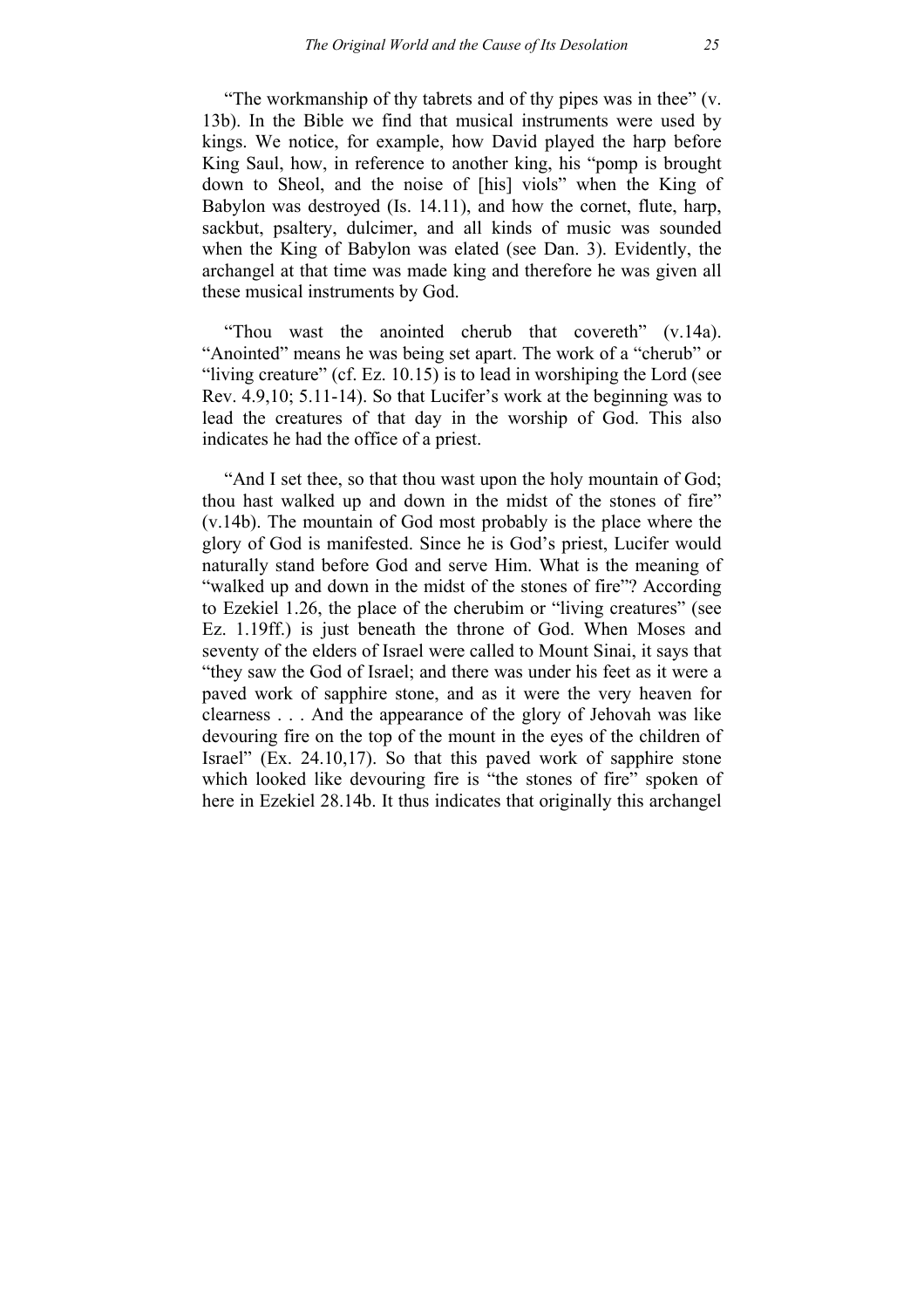was placed in the habitation of the Most High directly under the throne of God where he was very close to God.

"Thou wast perfect in thy ways from the day that thou wast created, till unrighteousness was found in thee" (v.15). Whatever God created was perfect, because He is not the originator of sin. Unrighteousness began with this sinful archangel Lucifer. He was created by God and was given a free will, just as God has given us human beings free will. How sad that this created angel misused this freedom! How many are the people today who abuse their freedom even as Satan of old did.

"By the abundance of thy traffic they filled the midst of thee with violence, and thou hast sinned" (v.16a). We may apply this word to the Antichrist, since in the last days we know that commerce will be greatly increased (see Rev. 18). Due to the increase in trade, many sins also follow. This is easily proven by observing past human history.

However, this word may also be applied to Satan. Pember has pointed out that the word "traffic" may also be translated "detraction" or "slander."<sup>∗</sup> We know the word "devil" in the original means "slanderer," "calumniator" or "malignant accuser." How Satan accused Job and attacked him without mercy! At the end of this age we shall hear these words: "Now is come the salvation, and the power, and the kingdom of our God, and the authority of his Christ: for the accuser of our brethren is cast down, who accuseth them before our God day and night" (Rev. 12.10). The phrase "cast down" here corresponds to that of the "cast out" in Ezekiel 28, and the reason for his being cast out is likewise the same. Probably in Ezekiel God is seen as condemning Satan's sin, whereas in the Revelation passage He is observed as sending Michael to execute the

-

<sup>∗</sup> G. H. Pember, *op. cit.*, p. 52.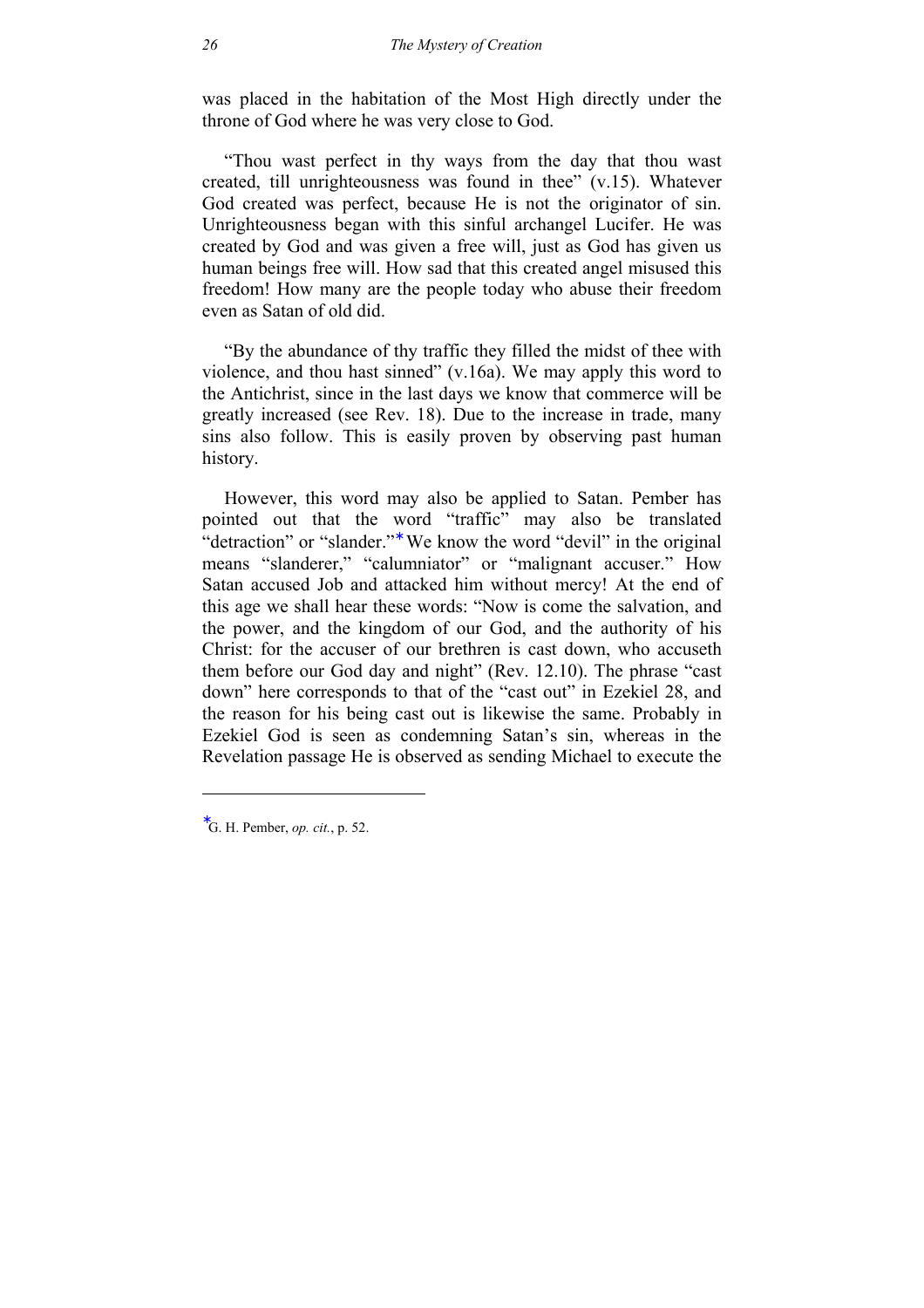judgment against Satan. Why does God allow Satan to remain in the air today? Possibly because (1) God's time is not yet come, and/or (2) there is still much rubbish in God's children which needs to be purified by means of this fiery furnace.

Verse 17 states explicitly the cause of Satan's fall: "Thy heart was lifted up because of thy beauty; thou hast corrupted thy wisdom by reason of thy brightness." The description given of the King of Babylon in Isaiah 14.12-14 is quite similar to what is described here with respect to Satan. Hence many of God's servants believe that what the Holy Spirit has said applied not only to the King of Babylon but in a deeper sense also applied to the one behind the King of Babylon, even Satan. It tells of the cause of Satan's fall. I believe Ezekiel reveals the *cause* of Satan's pride whereas Isaiah discloses how proud he *was*. It might be that inwardly as he compared himself to the other created beings of God, he began to be proud and arrogant. Later on he even thought of himself as being equal with God. Thus he incurred God's judgment: "How art thou fallen from heaven, O day-star, son of the morning! . . . And thou saidst in thy heart, I will ascend into heaven, I will exalt my throne above the stars of God; and I will sit upon the mount of congregation, in the uttermost part of the north; I will ascend above the heights of the clouds; I will make myself like the Most High" (Is. 14.12-14). Because of his arrogant pride, he was punished by God. All his powers in heaven were being taken away from him. (Since the prophecy which follows has nothing to do with our present investigation, we will end our consideration from Ezekiel at this point.)

# *From Lucifer to Satan: a Summary*

Now if our interpretation is correct, we can readily see from this prophetic passage of Ezekiel how in the former world God created a most beautiful and intelligent archangel (Lucifer) whom He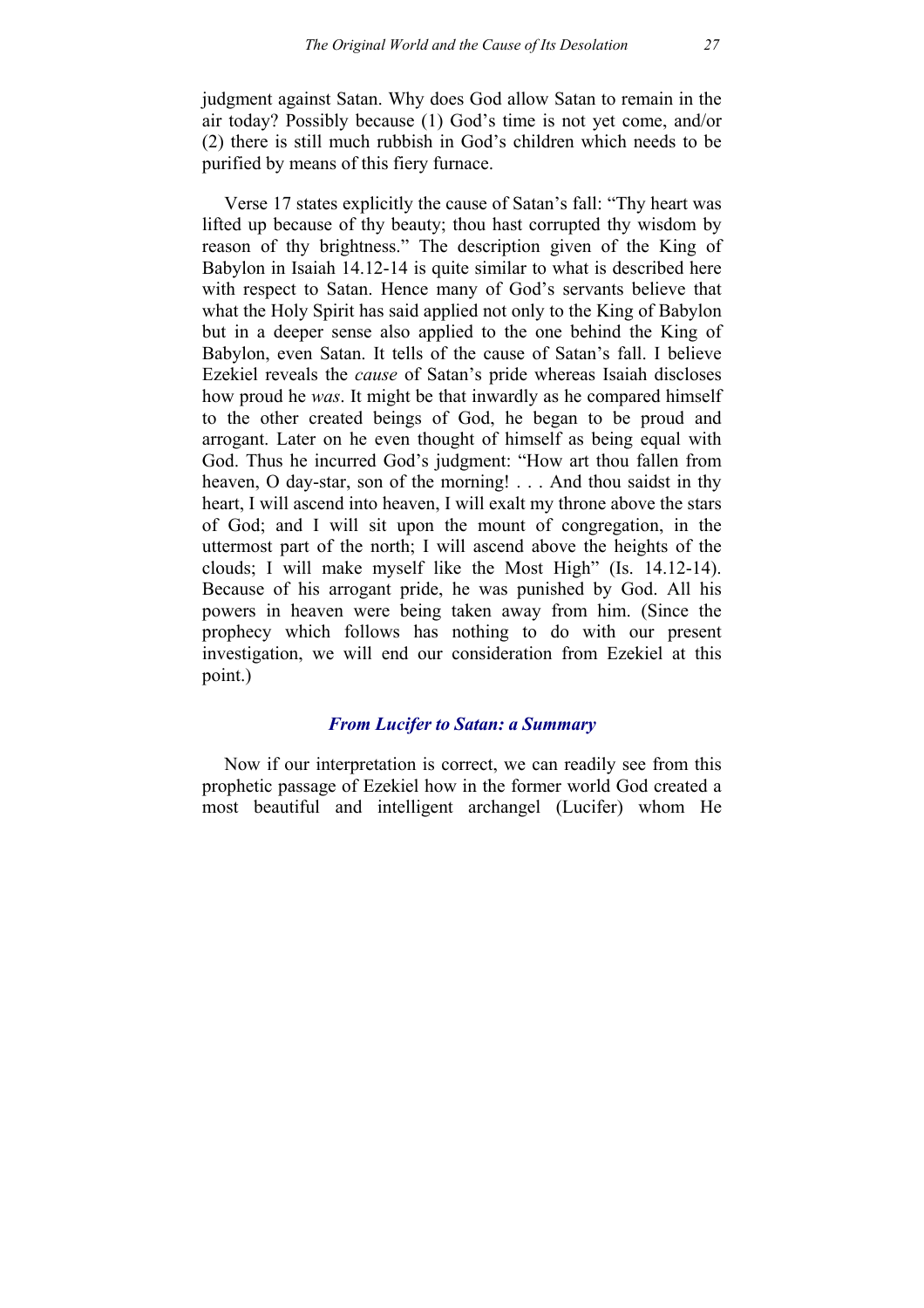established as leader of that creation. God placed him in the Garden of Eden, a garden far more ancient and superior to that Eden of Adam's time. It might have looked something like what the future New Jerusalem shall be like. There in Eden the archangel was to function as prophet, using his wisdom to instruct all who inhabited the former world how to serve God. He was also the priest of God to lead them to worship and praise the Lord. Among the created beings of that day he was to serve as king, for his position was higher than all the rest of creation. He might have remained in this blessed state for quite a long while (please re-read verse 15); yet he sinned, and henceforth he became God's greatest enemy.

# *The Fallen Angels and Demons*

We have now seen the origin of Satan. What about the angels under him and the demons? How did their fall affect the earth and help to turn it into waste and void?

From the New Testament we can trace two orders of Satan's subjects: (1) the angels, (2) the demons. Let us look at the angels first. "Depart from me, ye cursed, into the eternal fire which is prepared for the devil and his angels" (Matt. 25.41). "And his [the dragon's] tail draweth the third part of the stars of heaven" (Rev. 12.4). The "stars" here refer to the angels (cf. Rev. 1.20). The passage continues later with these words: "And the great dragon was cast down, the old serpent, he that is called the Devil and Satan, the deceiver of the whole world; he was cast down to the earth, and his angels were cast down with him"  $(v.9)$ . These angels must be those spirits whom God had set in the beginning to assist the archangel to rule the world. They are "the gods" in Psalm 82.1 (cf. John 10.35). Now at the fall of Lucifer, these probably conspired with him—at least they were in sympathy with him. And so they fell into sin with Satan and have now become the principalities, the powers, the world rulers of this darkness, and the spiritual hosts of wickedness in the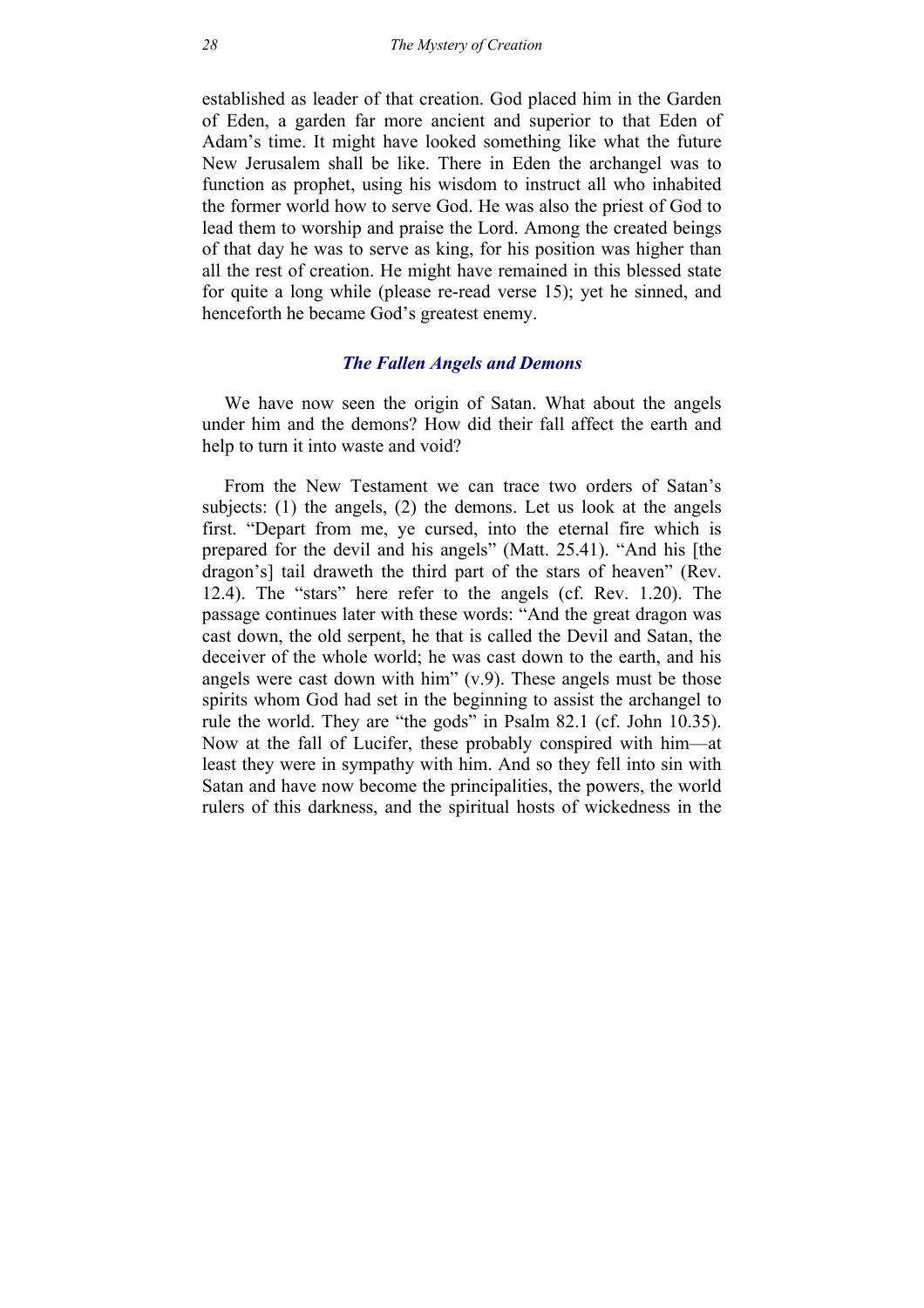heavenlies (Eph. 6.12). These angels are not disembodied demons. They have instead an ethereal body, for the Lord reveals to us the fact that in resurrection people will be as angels in heaven.

Satan has another order of subjects. These are the evil spirits or the demons. "When even was come, they brought unto him [Christ] many possessed with demons: and he cast out the spirits with a word, and healed all that were sick" (Matt. 8.16). Here the Holy Spirit uses these two words "demons" and "spirits" synonymously. Likewise in Luke 10.17,20: "And the seventy returned with joy, saying, Lord, even the demons are subject to us in thy name"; and the Lord answered as follows: "Nevertheless in this rejoice not, that the spirits are subject unto you; but rejoice that your names are written in heaven." Here the Lord Jesus considers "demons" and "spirits" to be the same. Again, Matthew 17.18 records how the Lord cast "the demon" out of a boy. Concerning the same incident, Mark refers to the demon as "the unclean spirit," a "dumb and deaf spirit" (9.25).

These demons or spirits probably were a preadamic race who inhabited the former world. They either assisted Satan in rebellion or else they followed him afterwards. And thus they were destroyed by God by their being disembodied. These beings have consequently become disembodied spirits. Though there is no plain evidence in the Scriptures, we can still find some hints in the Bible. For instance, in Matthew 12 there is the situation of such a spirit after it had left a human body: it "passeth through waterless places, seeking rest, and findeth it not" (12.43). It became helpless and, wandering far outside the human body, it could find no rest. Finally, it was compelled to reenter the original place—the human body. If these beings are not in fact *disembodied* spirits, why must they enter a human body? Furthermore, in Luke 8 we read how unwilling the demon called Legion was to leave the human body. When they (those of the Legion) were pressed, they preferred to enter the bodies of the swine. These demons are different from Satan and his fallen angels because the latter have no desire to enter human bodies since they still retain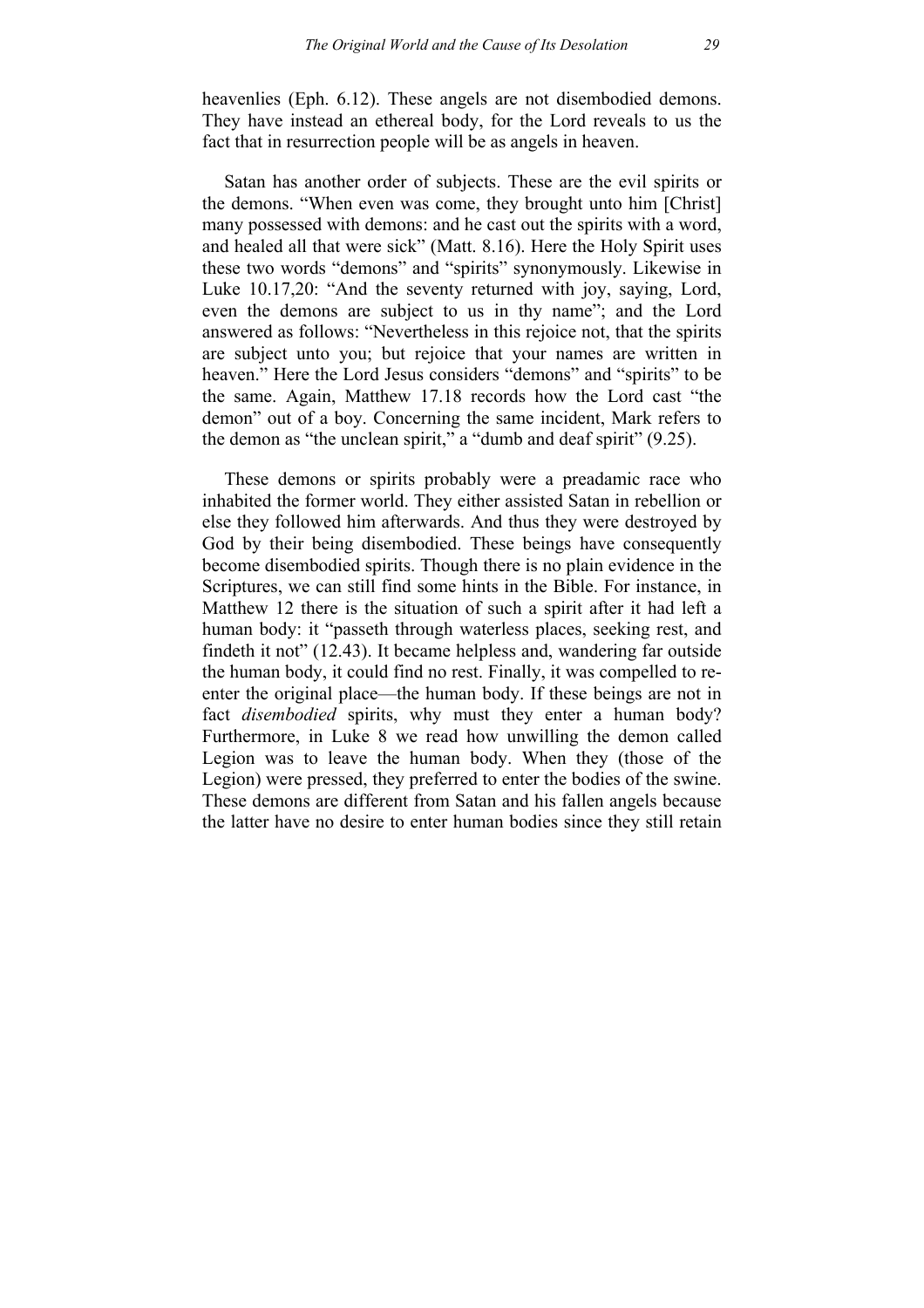their own ethereal bodies. The demons, on the other hand, are different. Both their character and desire seem to prove that they are indeed disembodied spirits. If that be true, though, when were they disembodied? We know that the spirits of the dead today are either in Paradise or in Hades. Where, then, came these spirits? They must have come from the former world. When they were living, their dwelling place must have been the world which Satan formerly governed.

That there were inhabitants in the former world can be deduced from another passage in the Scriptures. We have already pointed out from Isaiah 45.18 that the world—that is to say, the former world was not created a waste but was formed to be inhabited. This seems to imply that there were inhabitants in the earth of old.

As we study the Bible further we discover even more information regarding this matter. There is a place of detention for evil spirits today. The spirits called Legion who were among the Gerasene demoniacs knew about this place. This was why they were so terrified as to entreat the Lord "not [to] command them to depart into the abyss" (Luke 8.31).

Regarding the abyss, Pember wrote: "It is called the abyss; and in some passages, such as the ninth chapter of the Apocalypse, this term is evidently applied to a fiery hollow in the centre of the earth: but it is also used for the depths of the sea, a meaning which accords well with its derivation."<sup>\*</sup> The book of Revelation informs us that one day Satan will be cast into this abyss (20.3). Evidently some of the demons are now imprisoned there, but some of them are still free, waiting for the appropriate time when they too will be shut in there. This abyss is most likely in the sea, not in the center of the earth. And at the time of the final judgment (see Rev. 20.11-15), all the

-

<sup>∗</sup> G. H. Pember, *op. cit*., p. 60.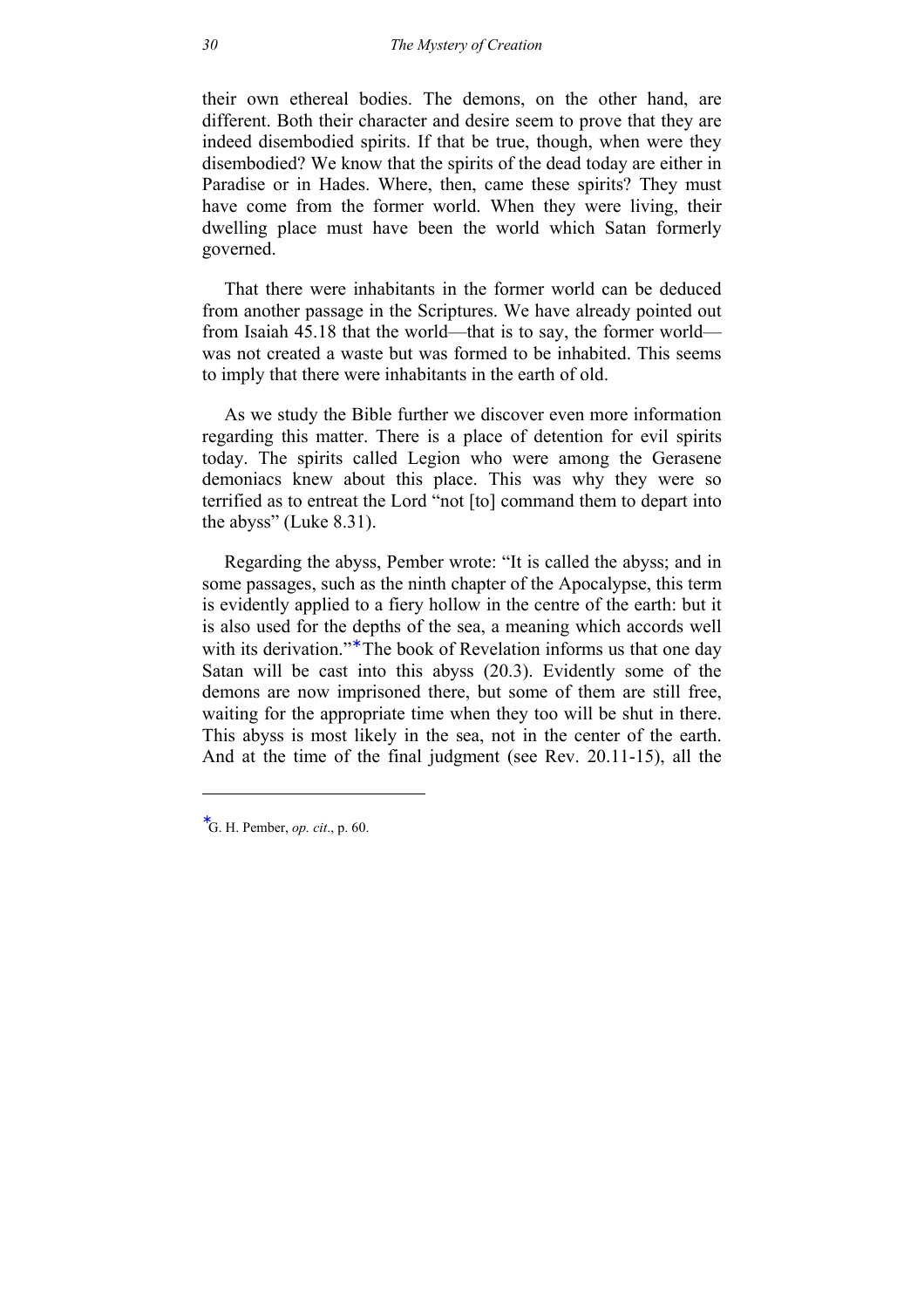prisoners will be cast into the lake of fire, and in the New Heaven and the New Earth there will be no more sea (Rev. 21.1). Probably there is only one abyss, but it is scattered in two places—at the center of the earth and in the depth of the sea.

We have even more allusion in the Scriptures to this detention center of the demons. According to the Greek Septuagint of the Old Testament the word "deep" in Genesis 1.2 is the same as the word "abyss" here in the Greek New Testament. We have already mentioned how these demons were probably the preadamic race who inhabited the former world. In reading Genesis 1.2 it looks quite reasonable to us that those who originally inhabited the earth had their bodies destroyed by God because of their sins, and the place in which they dwelt was also judged by God by being turned into waste and a void so that the whole earth was covered with water and became a deep sea. How natural it would be for the spirits of those former inhabitants to be shut into the depth of this sea! Later on, when God restored the earth on the third day, He commanded the land to appear out of the waters, and called the gathering together of the waters the Seas. This dry land, the earth, was ready for men of the new world.

Where then did these demons go? Naturally our answer would be, these demons were left with the sea. When we read Revelation 20.13 ("And the sea gave up the dead that were in it; and death and Hades gave up the dead that were in them") we understand how death and Hades will give up the dead, but we are often puzzled at how the sea will give up the dead in it. The common interpretation is that the sea will yield up the bodies of all who were drowned. Yet if that be so, the earth must also yield up its dead since more bodies will have been buried in the earth than in the sea. The earth, however, will not give up the dead. Consequently, what the sea will yield up cannot be the bodies of the dead people but the spirits already shut within it. Human souls are kept in death and Hades. The Bible never suggests that human souls are kept in the sea. Thus who can be the dead given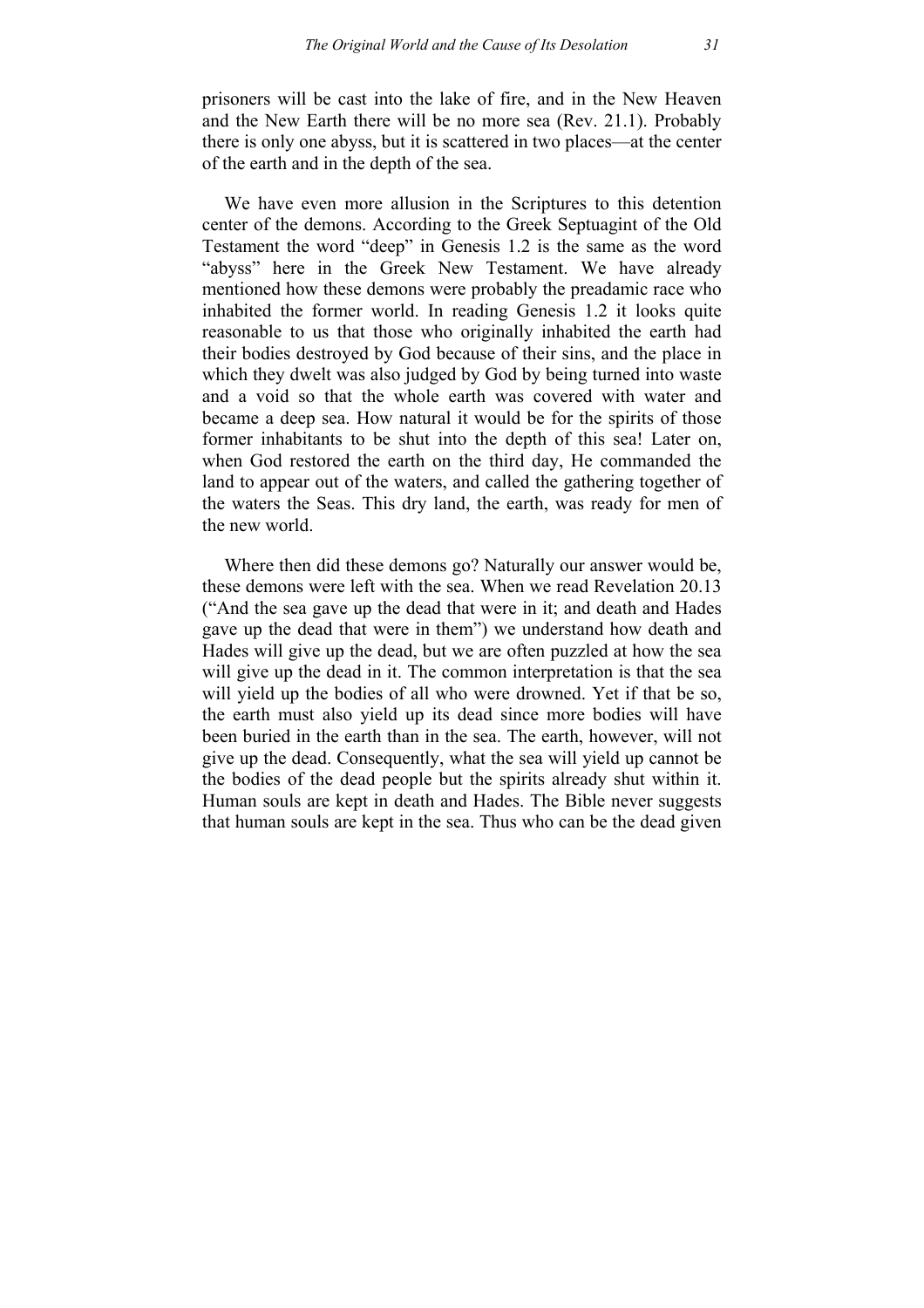up by the sea except those who belonged to the former world? The order here is quite revealing: "And the sea gave up the dead that were in it; and death and Hades gave up the dead that were in them." Those inhabitants of the former world died first, therefore they shall be delivered up first. People of our present world will follow next since all shall be judged in order of time.

We have briefly touched on the origin of Satan, his angels, and these demons. As to how the preadamic race lived on the former earth, this seems to be beyond our knowledge. Yet we can obtain some understanding through a few intimations in the Scriptures. Many Bible scholars, including C. I. Scofield, believe that Jeremiah 4.23-26 refers to the conditions of the waste and void cited in Genesis 1.2. Although what precedes and what follows speak of the desolations of Judah, these verses appear to take on a broader cast in that it seems that God showed His prophet the desolations of the original earth. If our interpretation is correct, then we know from this passage that there were "fruitful fields" and "cities" (v.26) in the former world. The early settlers dwelt in cities and cultivated the fields. The fierce anger of the Lord came upon them and upon the entire earth because of their rebellion with Satan. And thus the earth became waste and void.

### *A Summary*

If our meditation together has been correct, then the conditions of the original world and the cause of its desolation may be summed up as follows: At the beginning of time (in contrast to eternity) God created the heavens and the earth. The earth was not at that time a waste and void (Is. 45.18) but was instead most beautiful. On that earth there were not a few inhabitants. Yet before God had created the earth and its preadamic race, He had created angels (see Job 38.6,7). Of the myriads of angels created, He set Lucifer as head. This archangel was fairer and wiser than all other created beings. He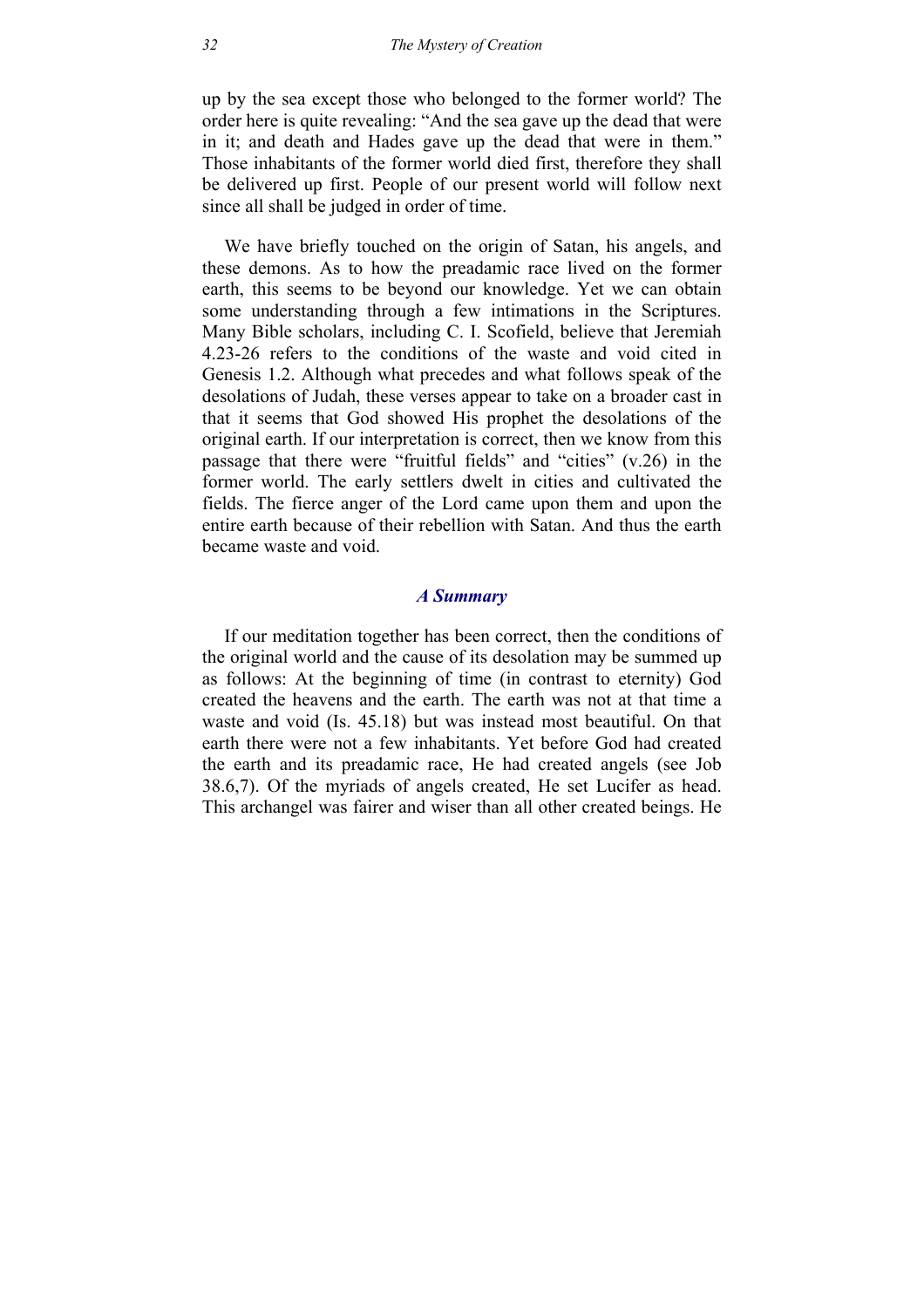was a masterpiece of God's creative act. He dwelt in the ancient preadamic Garden of Eden and was given dominion over the world. And as a result he was called the prince of the world (John 14.30). Many angels were under his authority; they helped him to govern this world. But due to his position and glory, he became proud and rebellious. He wished to lift himself up to be equal with God. He was unhappy to be a created being and wished to be a creator. So he began to slander God before the preadamic race and to accuse the latter before God. His unrighteousness was found out, he was duly condemned, and at the fullness of time Lucifer was cast down from heaven to earth. One third of the angelic beings followed him in his rebellion, so that they became the devil's messengers. For them God has prepared hell (Matt. 25.41); and into hell shall Satan and his followers be cast at the appropriate time. The preadamic race who inhabited the former earth was under the rule of this archangel and his angels. That race was enticed and their sins became full (we can readily understand this situation by comparing it with our own world today). So that through the fierce anger of God the earth and all who inhabited it were destroyed. Many evil spirits were shut into the abyss of the sea. Satan, his angels, and the evil spirits thus compose the kingdom of darkness. We do not know how long such a condition continued on before God took new action.

But then the Spirit of God moved upon the face of the waters, and the triune God began to repair the world. And after He finished restoring the earth, He created Adam and Eve. He ordered them to be on guard that through the union of man with heaven the power of Satan might be put to nought. Adam, however, was tempted into sin, and he fell. Instead of subduing the world and bringing it back to God, he delivered the world which God had given him to Satan once again. Angels had earlier failed, and now man failed. So God himself came to be man as the Last Adam, even the Lord Jesus Christ.

The Lord Jesus has become the prophet, priest and king of God. On earth He was the spotless prophet of God. Towards the hour of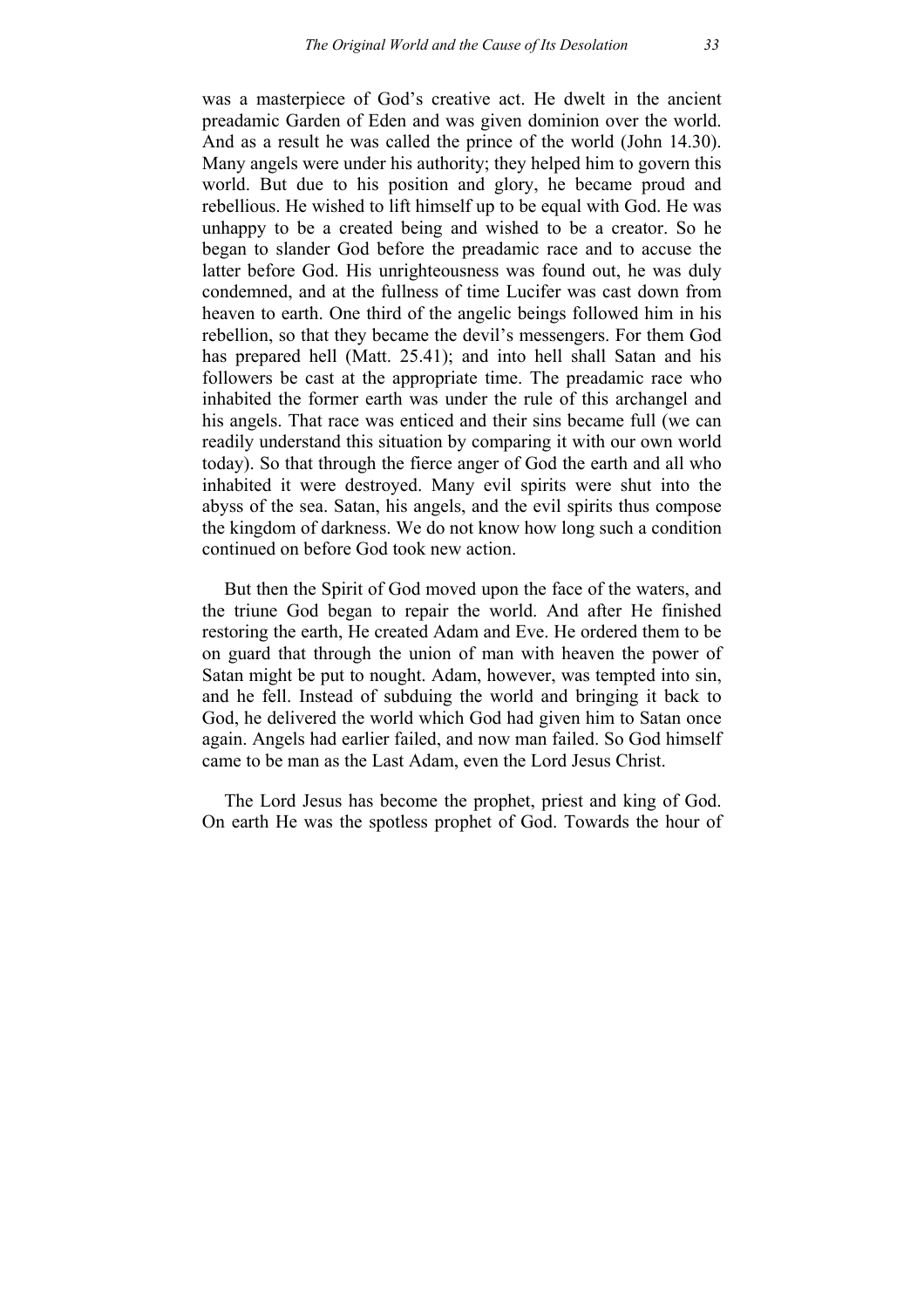His death, He could boldly declare that "the prince of the world cometh: and he hath nothing in me" (John 14.30). As He died, all who are in Adam were crucified in Him. Being God, He was able to have the old Adamic creation crucified in himself and to begin a new creation. Through His death and resurrection He recovered the world which the first Adam had lost. Thus sinners who deserve to die can die to the old Adam by His death and be joined in life to Him—that is to say, to the Christ. This is salvation and such is the meaning of believing in the death of the Lord Jesus. All who believe in the Lord are therefore at enmity with the devil. The latter will attack us in all things, yet we must resist him, his angels, and his demons at all times. And such is real spiritual warfare.

Thus, Satan was judged once at "the holy mountain of God" and once again at Calvary. His sin has already been condemned, and only the execution has not been fully carried out. The time will come when he shall be cast down to earth. And when the Son of God shall return to the earth, then Satan shall be cast into the abyss. And after a thousand years he will be thrown into the lake of fire to suffer eternally. Today, our Lord Jesus holds the keys of death and of Hades. He will wait until He wipes out all traces of rebellion. He has brought His own blood into the holiest of all, having purified the heaven, and ever since acting as the *priest* of God. At His return, all things shall be restored to God's original design. Then shall He be God's *King*. He with His overcoming saints shall rule this world from heaven. He shall instruct the inhabitants of the earth concerning the will of God and the way of worshiping Him. And the conditions of the millennial kingdom shall be similar to that of the world before sin entered in.

Having restored all things to their original design, Christ has fulfilled the eternal purpose of God. Then this world will be consumed by fire and a new heaven and a new earth will be created in which righteousness shall reign.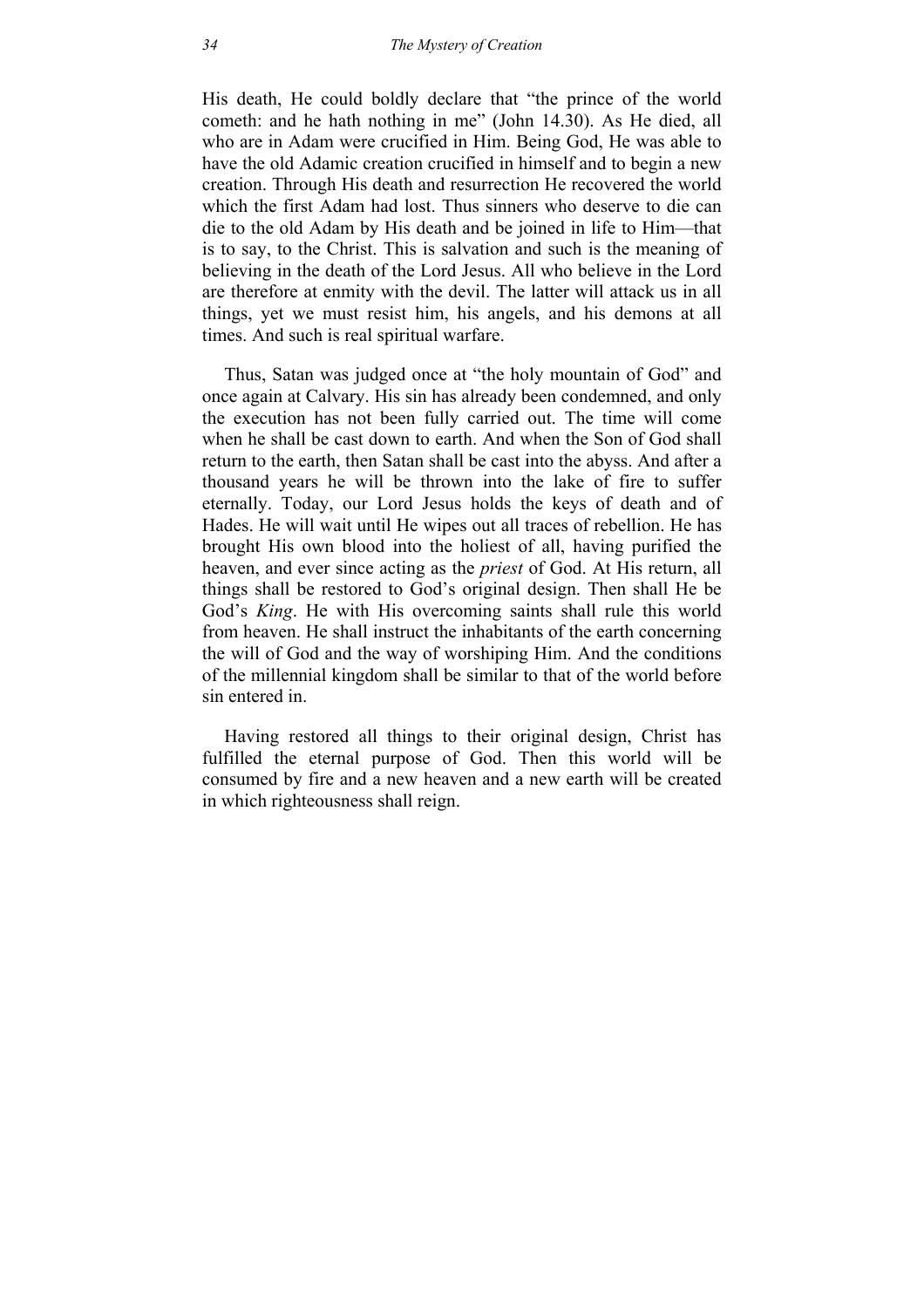For this reason, we who are God's children ought to have a deeper sense of enmity toward the devil. In these thousands of years the one purpose of God has been for men to be united with Him in destroying the power of Satan. Our God is the One who cannot deny himself. The world which was lost through man He would not take back by himself. He therefore sent His Son to become a man, and as man to recover that which was lost. We, the saved ones, must work together with that unique Man, the Lord Jesus. We must resist the devil in our life, work, environment, and all things. We resist through faith (1 Peter 5.9) and not with fleshly weapons (2 Cor. 10.4).

How clever and beautiful was Satan before, but because of his pride he has fallen into such an irredeemable state. How dangerous are those people who consider themselves clever and beautiful! Beware, lest your pride and arrogance cause you to "fall into the condemnation of the devil" (1 Tim. 3.6). Pride and self-conceit are not the blessing of man; the fear of the great and incomparable Lord God is wisdom!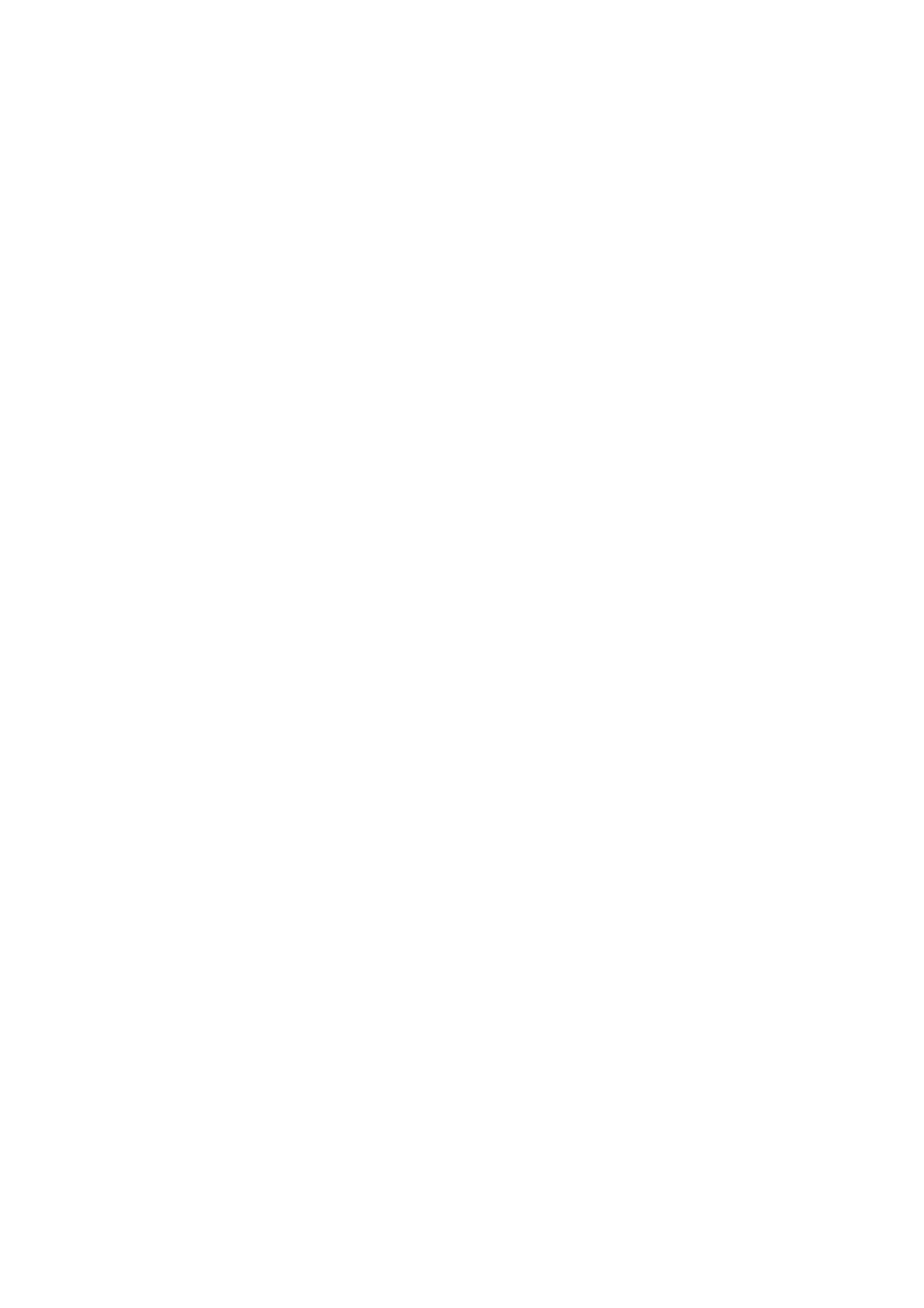# **Days**

**3Restoration of the Earth in Six Days**<br>
We have already seen how in the beginning God created a perfect world, but due to the sin of Satan and the preadamic race who inhabited the earth, both they We have already seen how in the beginning God created a perfect world, but due to the sin of Satan and the preadamic race who inhabited the earth, both they

and the earth they occupied came under God's judgment, and thus the earth became waste and void. Now we will see how God did the work of restoring the earth.

In the book of Job, the writer alludes to the defeat of Satan's rebellion to prove the foolishness of contending with God. "He [God] is wise in heart, and mighty in strength: who hath hardened himself against him, and prospered?—Him that removeth the mountains, and they know it not, when he overturneth them in his anger; that shaketh the earth out of its place, and the pillars thereof tremble; that commandeth the sun, and it riseth not, and sealeth up the stars" (9.4- 7). When did God perform these great things? When did He ever shake the earth and seal the stars up because of men's hardness towards Him? From the day of Adam onward, in our present world we have never seen God doing all these things. Hence what is described here must have reference to the time when God judged Satan and the world under his rule at his rebellion. It was then that God shook the earth out of its place so that the mountains were removed. Such a catastrophe came so swiftly that before the mountains were ever "aware," they were already removed. Not only the earth was shaken, even the celestial phenomena were affected. Under the judgment of God, the sun did not rise and the stars were sealed up, with the result that the whole world was plunged into utter darkness. And because there was no sunlight, there quite naturally was no heat: the earth entered into the glacial age. Only when God decided to restore the earth did the Spirit of God commence to move upon the face of the waters—that is to say, upon the face of the deep or of utter darkness.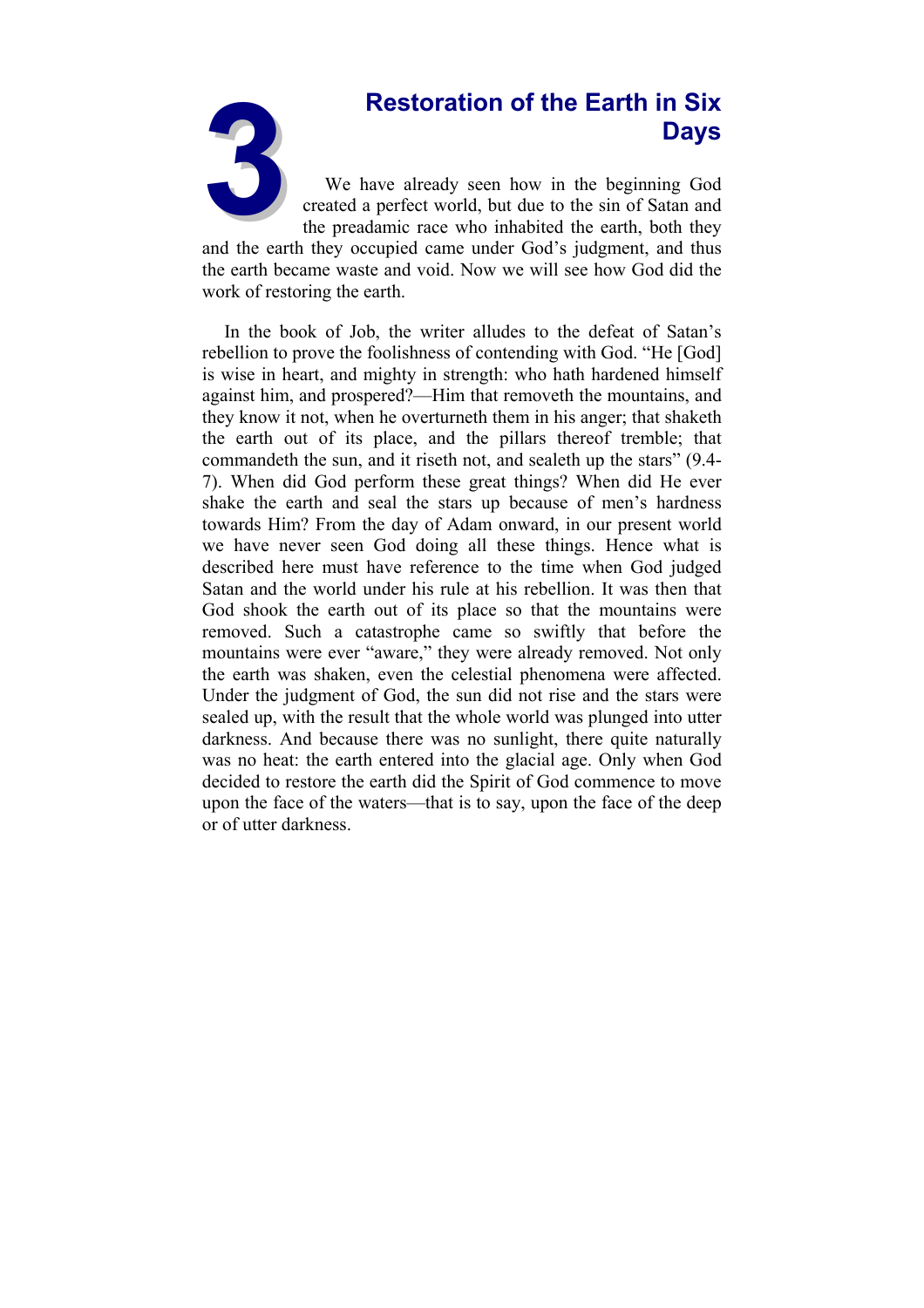Job mentioned not only the judgment of God, he also spoke of God's restoring work: "[He] that alone stretcheth out the heavens, and treadeth upon the waves of the sea; that maketh the Bear, Orion, and the Pleiades, and the chambers of the south; that doeth great things past finding out, yea, marvellous things without number" (9.8- 10). "Stretcheth out the heavens" was the work which God did on the second day when He made the firmament to divide the waters above or beneath it. He called the firmament Heaven. "The waves [or heights] of the sea" (cf. mg.) might refer to the waters above the firmament. "Maketh the Bear, Orion, and the Pleiades, and the chambers of the south" could point to God's work done on the fourth day. Significantly the word "maketh" is not "create" since God here was not creating these stars but was merely remaking what He had formerly created. And for the record to say "sealeth up the stars" would doubtless indicate that the stars were already there. And thus the use of "maketh" would mean that God only restored the stars to the condition which obtained before their having been sealed up.

### *The First Day*

Hence God commenced to do the work of restoration. Now because there was darkness upon the waters, He called light to shine forth. This illumination divided between light and darkness. In past years—and even up to today—many scoffers have laughed at the absurdity they thought they saw of there being light before the sun was ever created. With the advance of science, however, people can no longer scoff at the record of the Bible. Recent discoveries in science have borne witness to the accuracy of what Moses said. Although as we have said, Genesis is not a book of science nor is it to be used as a scientific text book, it nonetheless is not against science and does not contain any scientific error. Modern men know that besides the sun there are other sources of light. Light is a kind of energy which comes from unknown sources and produces some sort of unimaginable agitation in the ether which surrounds the universe.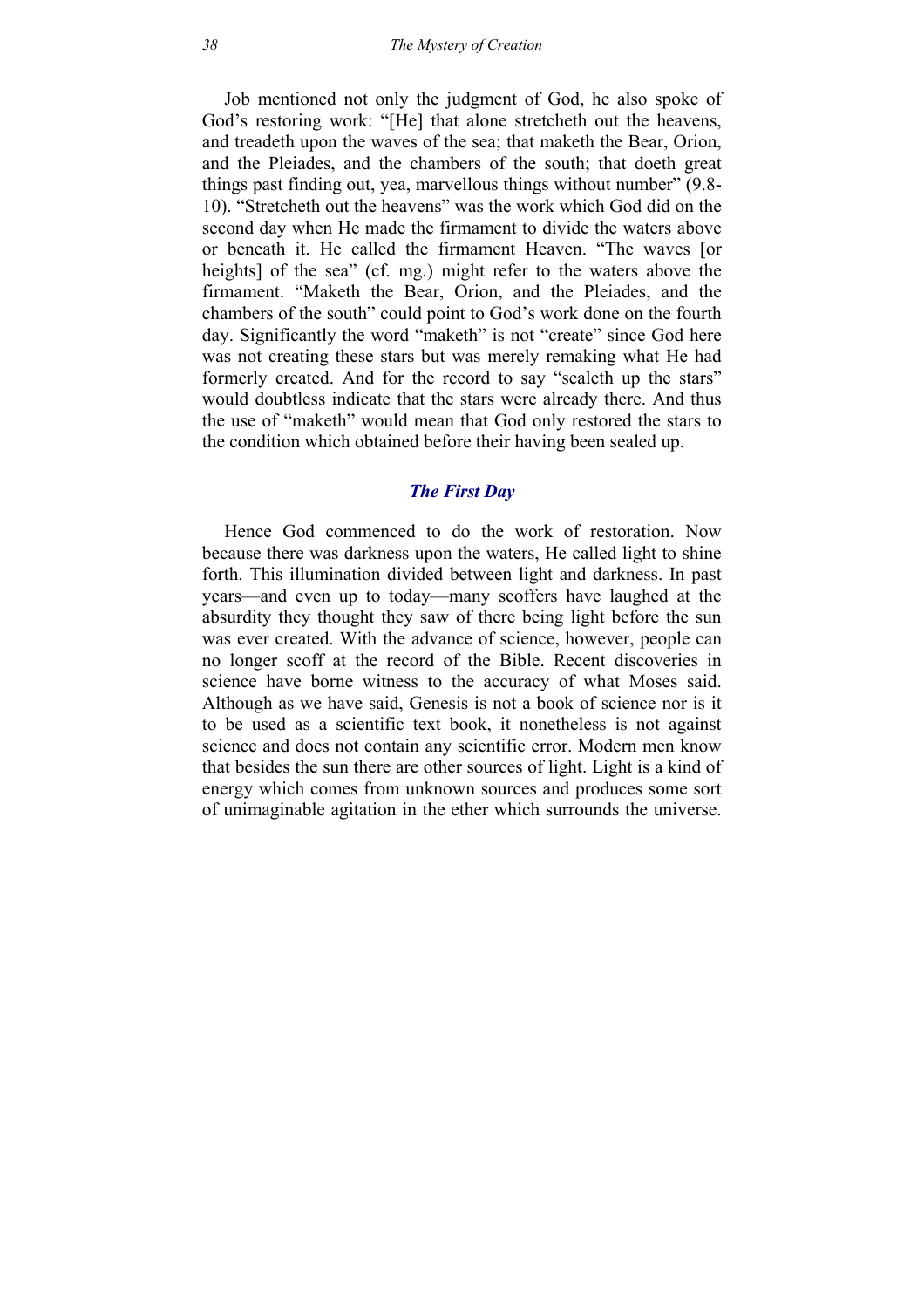Though science still cannot tell us the source of this energy, faith knows and understands that when God said, "Let there be light," that "there was light" indeed! How sad that people would rather search in darkness than come to God who is the source of all things. They consider such faith in God's written record to be superstition—to be unscientific. Yet we who believe are glad because we have God as our Father.

It is not mentioned here that on the first day God created light. Before light was restored, God had confined the darkness to a definite area ("darkness was upon the face of the deep")—that is to say, only the earth. Since darkness had been limited to a definite area, light appeared merely to the whole of this dark area. So that when God said "Let there be light," He only commanded light to appear to this earth since the entire universe *was not all* in darkness.

At the time of Moses, science such as it was had no knowledge of any source of light except the sun. It was totally ignorant of cosmic rays such as the so-called Northern Lights. Yet Moses recorded the fact of God calling for light before He called for the sun. Unless he was inspired by the Holy Spirit, how could he have ever written so accurately? We thank God for He is not circumscribed by the ignorance of men. The more that scientists understand the natural laws set into the universe by God, the more they shall realize the trustworthiness of God's word.

"And God called the light Day, and the darkness he called Night. And there was evening and there was morning, one day" (1.5). When did the first day begin? Some think it started from the inception of the waste and void. But this could not be the meaning here: "there was evening and there was morning, one day." The "morning" must be the time in which light appeared. If there in fact had been no light before the first day, the term "evening" here would have no meaning whatsoever because the evening and the morning mentioned here were the explicit result of light. If indeed the word "evening" refers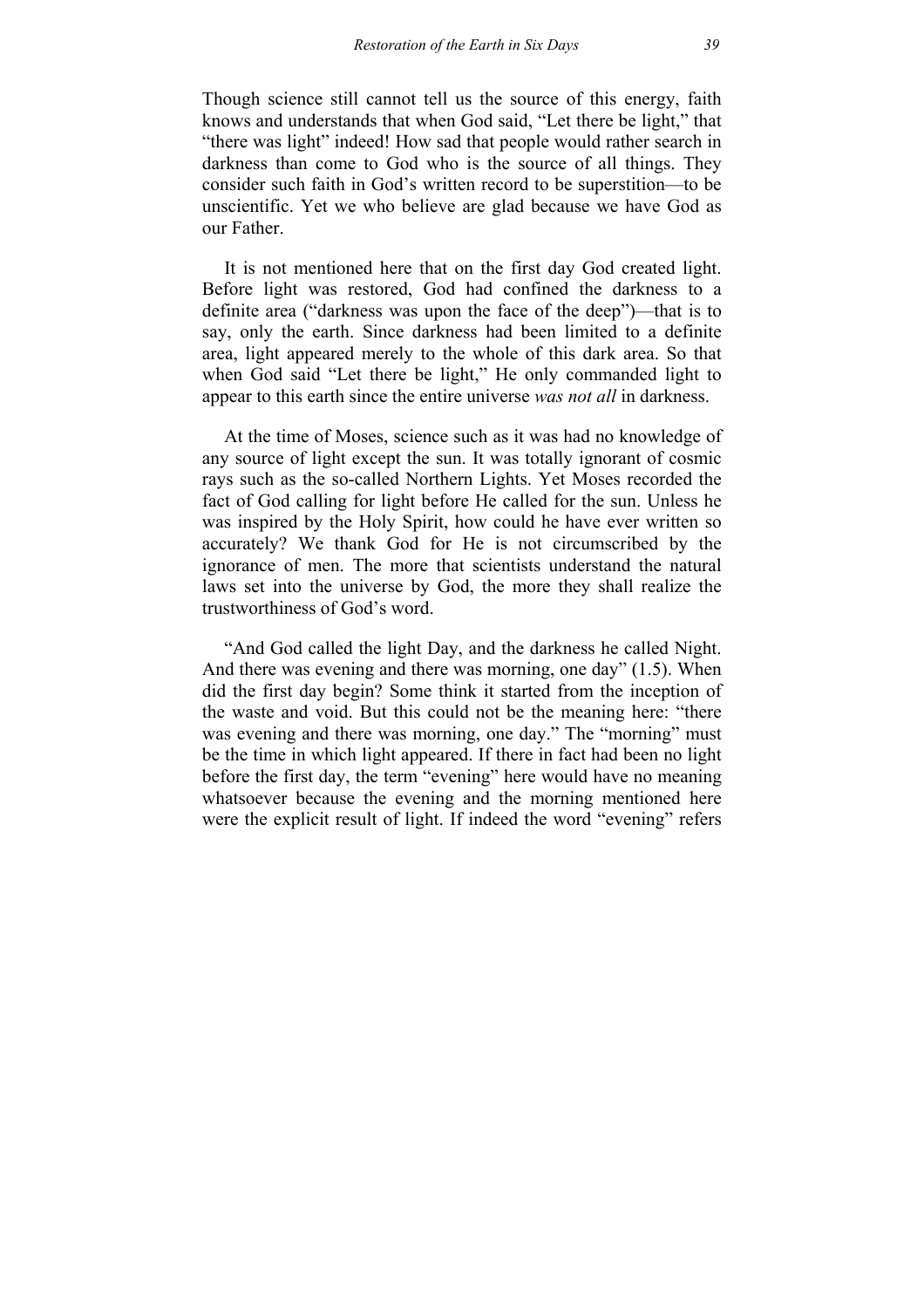to the darkness found in verse 2, would not this evening be very, very long? Yet Genesis does not take the waste and void of verse 2 as being in the first day. So that before the "evening" of the first day, there must already have been light; otherwise, how would the evening and the morning be divided? The Bible does not say God *created* light on the first day; it merely records that God commanded light to shine. Where did this light come from? It could not have come from the earth since it was in waste and void and was encircled in darkness. It must have come from the original heavens which God had created in the beginning. This again proves that our present world is but a restored world.

# *The Six Days: Twenty-Four Hours Each*

Let it be known that the Six Days are days of twenty-four hours each. The Bible does indeed sometimes use the term "day" to represent an extended *period* of time such as "the day of the Lord," etc. But the Six Days here are not to be construed as six prolonged periods. No unbiased readers will take them as being prolonged periods of time. We know each time the Bible uses the term "day" to stand for a period, it never qualifies that day with a number such as one, two, first, second, and so forth. But if a number *is* placed before the day, it invariably means the time the earth requires to make one revolution upon its axis. Now it is explicitly stated here that "there was evening, and there was morning, one day." And hence this must be a day of but twenty-four hours in length.

Furthermore, when later on God set apart the Sabbath day, it is stated clearly that He rested on the seventh day; for when He commanded the children of Israel to remember the sabbath day, this is the way God phrased it: "Remember the sabbath day, to keep it holy. Six days shalt thou labor, and do all thy work; but the seventh day is a sabbath unto Jehovah thy God: . . . for in six days Jehovah made heaven and earth, the sea, and all that in them is, and rested the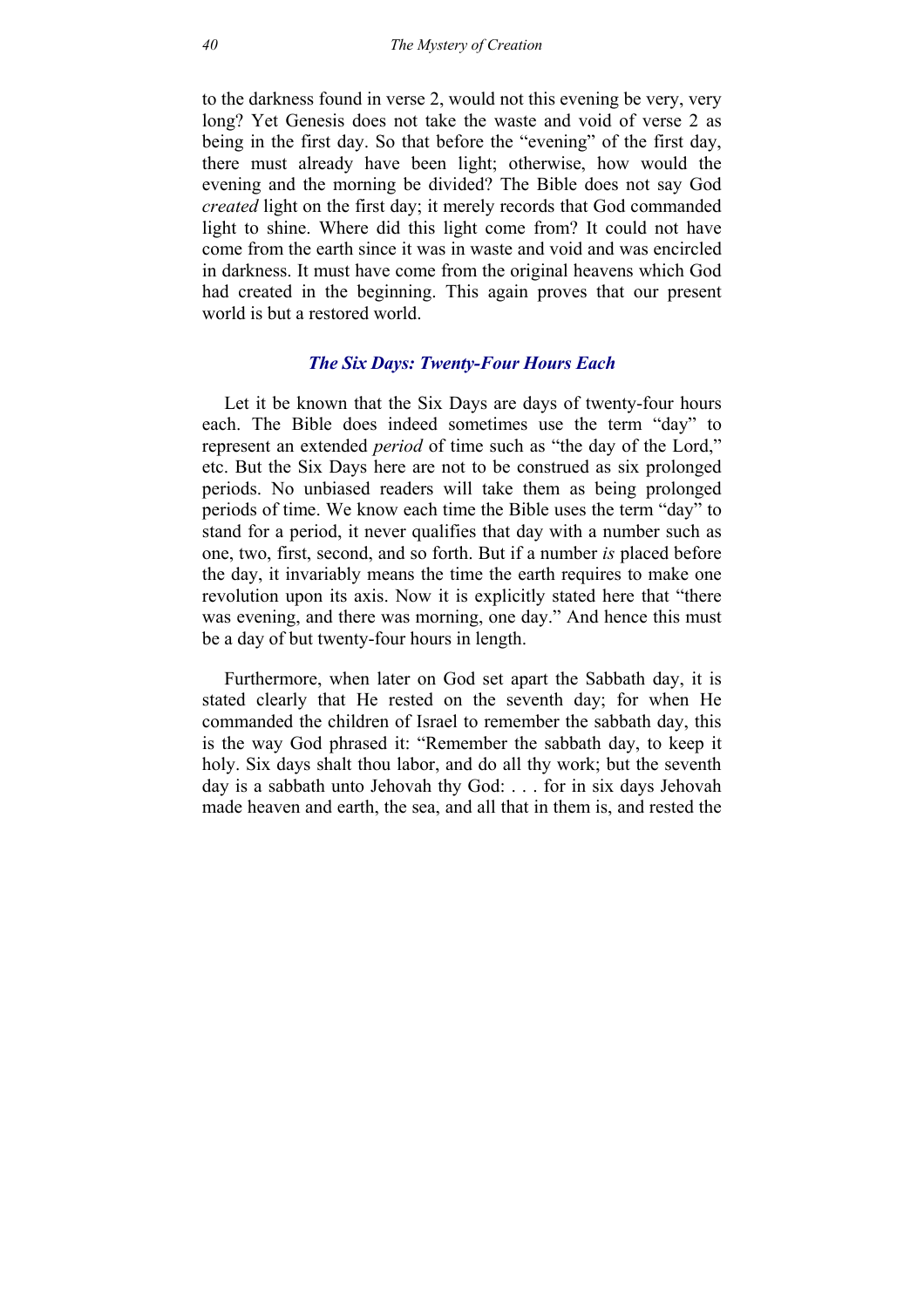seventh day: wherefore Jehovah blessed the sabbath day, and hallowed it" (Ex. 20.8-11). Obviously for the children of Israel, all seven days represent days of twenty-four hours in length.

Suppose we *were* to take the Six Days as six long geological periods. What, then, would be "the evening" of these geological periods and what would be "the morning"? Before the third geological period, there would be no grass nor trees on earth. Before the sixth geological period, there could be no fossils of animals. The fact is that there is no such distinction of plants and animals to be found in earth's strata.

If the Six Days were indeed six prolonged periods, would not Adam who was created on the sixth day have lived in the Garden of Eden for a very long while before he had sinned? Moses who wrote Genesis actually had no idea of using the term "day" to signify a lengthy period. Let us not bend the word of God to suit our theory or to soften people's attack. For if we interpret the divine word according to our private opinion, we will subject the Scriptures to criticism as well as bring reproach to ourselves. On the basis of the evidences we have given above, it is certain that these Six Days are not six prolonged periods. Our God is almighty. Six twenty-fourhour days are quite enough for Him to restore the earth, so why should He need six lengthy periods? Since He was willing to repair the world in six days, let us observe His works with humility and praise Him for His majesty. We have absolutely no need to agree with the theory of the unregenerated. We know that what geology (if it is correct in its assumptions) demands can be met sufficiently during the period which lasted between the time of the first verse and that of the second verse of Genesis 1.

# *The Second Day*

On the second day, God once more gave His order. He put the firmament in the air so as to divide the waters from the waters. He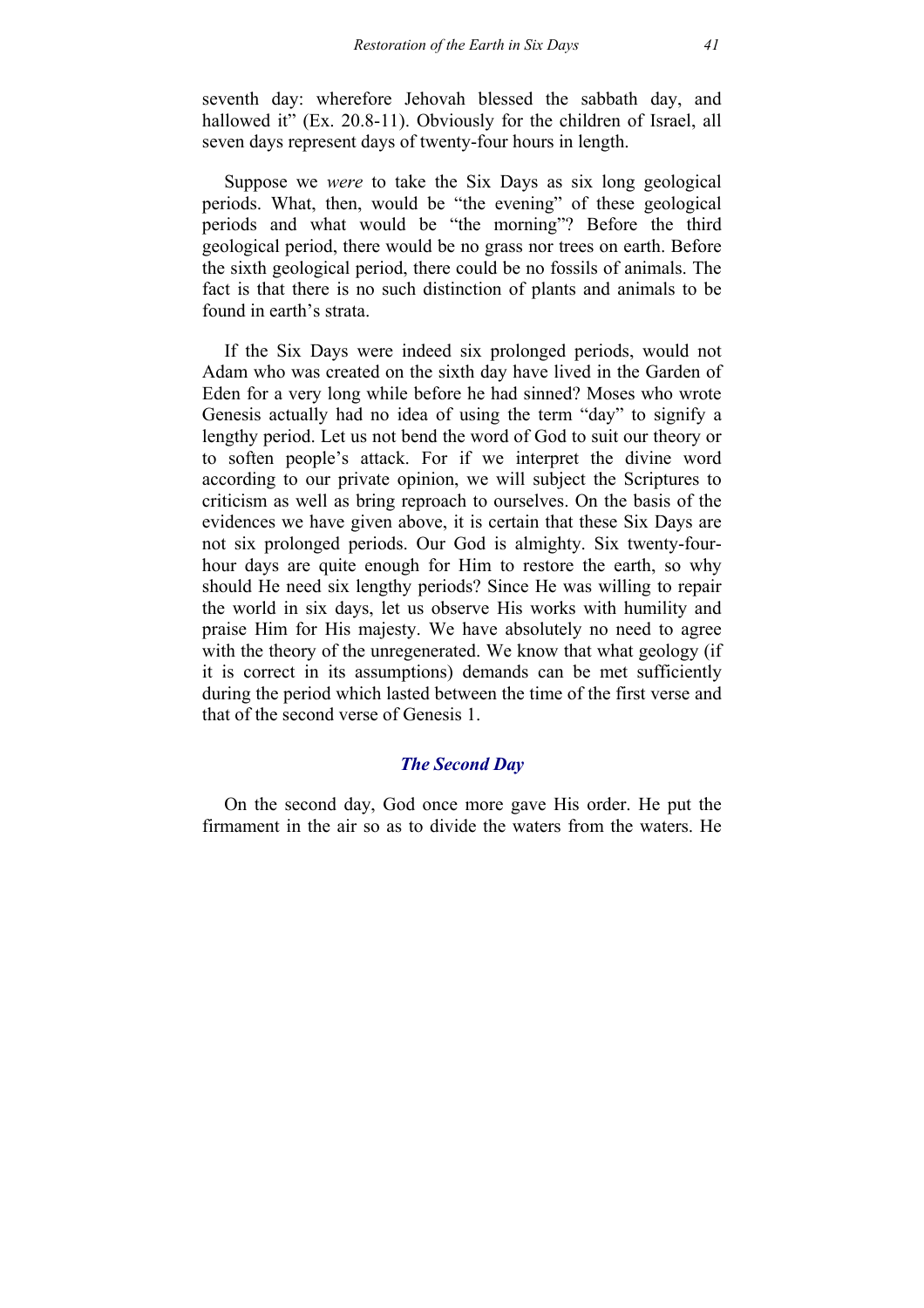separated the waters under the firmament from the waters above the firmament. Science once again must appreciate this beautiful description. This is the effectiveness of the expanse or atmosphere. It divides the waters above and beneath it, and yet it is not inflexible. The firmament can contain moisture that can hang over us. It is not a solid reservoir which stores the waters in the sky since the "birds fly above the earth in the open firmament of heaven" (Gen. 1.20).

"And God called the firmament Heaven" (1.8a) This "heaven" is different from the "heavens" mentioned in verse 1. For in verse 1 the term "heavens" points to the universe and its fullness, whereas the "heaven" here refers only to the air or atmosphere above our earth. The heavens mentioned in the first verse have never been corrupted; only the earth and its celestial bodies were changed due to God's judgment. Concerning the Six Days of work, God pronounced each day's work as good except the second day. Did God forget? Not at all, for what He says or does *not* say is equally full of meaning. The Scriptures are God-breathed, word for word. He did not pronounce the second day's work good because the firmament or air is somewhat related to Satan. Is not Satan "the prince of the powers of the air" (Eph. 2.2), and are not the demons that are under him called "the spiritual hosts of wickedness in the heavenly places" (Eph. 6.12)? Seeing that this firmament would be the habitation of Satan and his evil spirits, God did not sum up this day's work as being good. Yet how did these evil spirits ascend to the air? We have already mentioned how they were detained in the depths of the sea, which was the waters here. Now as God divided the waters above and beneath the firmament, these wicked beings had the opportunity of escaping at the moment of the lifting of waters into the air where their prince dwelt. Hence the New Testament speaks of the evil spirits of the air who today work upon the earth. Though they are escaped convicts, they nevertheless are allowed to be free for a while till they shall be cast into the abyss. The air thus becomes the headquarters for the kingdom of darkness. Do we not notice that the works of Satan usually begin from the air? For this reason, while we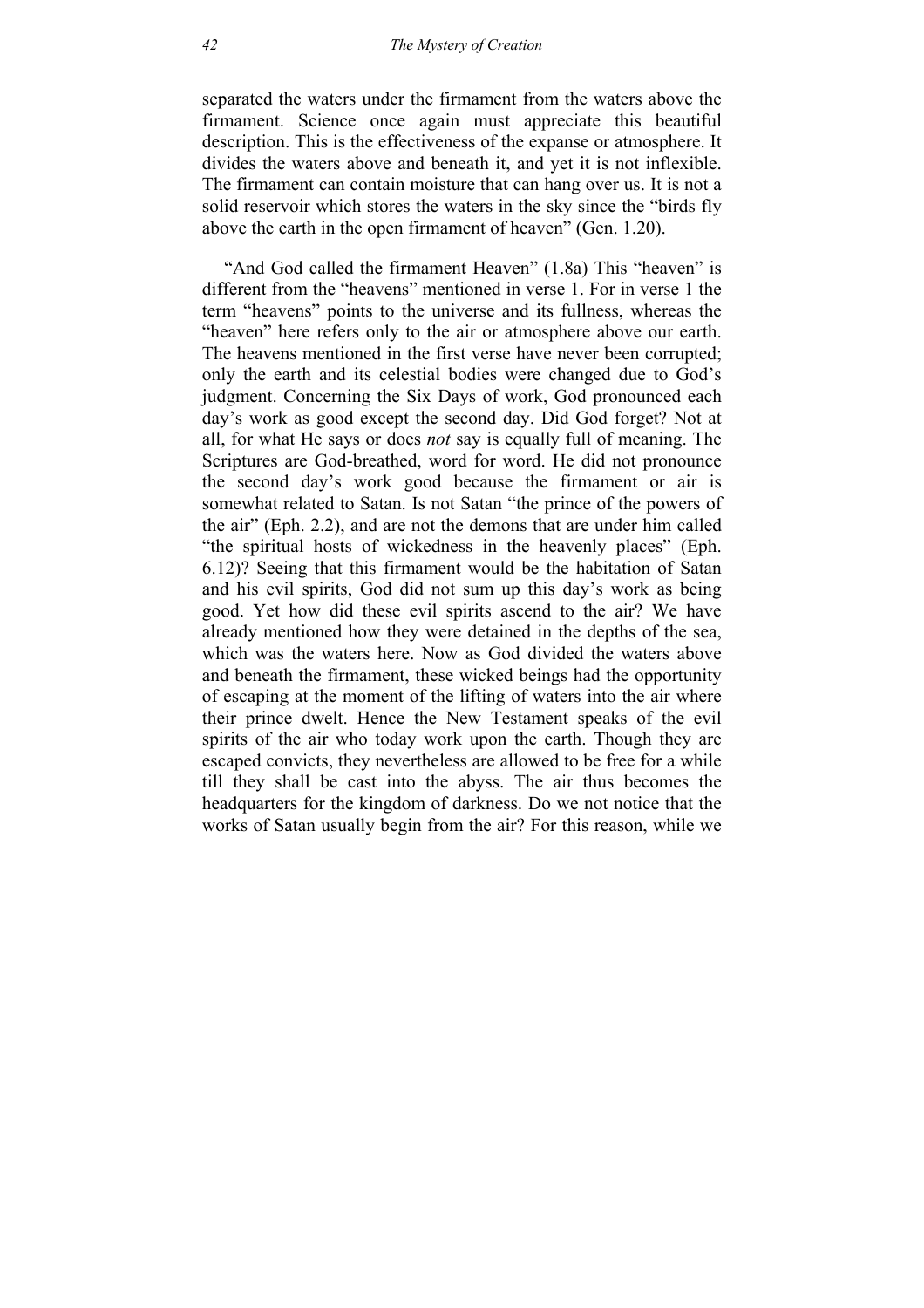are meeting or praying, we need to ask God to clear the air by means of the precious blood of our Lord so that we may not be oppressed by the enemy.

# *The Third Day*

Even though the waters had been divided above and beneath the firmament, the earth at this point was still covered with water. There was yet no dry ground. On the third day, therefore, God once again commanded, this time saying: "Let the waters under the heavens be gathered together unto one place, and let the dry land appear: and it was so" (1.9). What is mentioned here agrees perfectly with the manner in which we have interpreted Genesis 1.1 and 1.2. The command of God was for the dry land to appear. By this we know that the land was already there, except that it was buried beneath the many waters and needed only to appear. For God did not say, "Let the dry land be created out of nothing"; He merely ordered the waters to recede to a certain place so that the land which He had created in the beginning might now appear. This further proves that the works of the Six Days were not creative but restorative in nature.

Psalm 104.5-9 describes how God in the beginning created the earth; then how He judged the earth; and finally how He bade the flood to subside—which was the work of the third day: (1) "Who laid the foundations of the earth, that it should not be moved for ever"—this segment of the passage in Psalm 104 refers to God's original creation. (2) "Thou coveredst it with the deep as with a vesture; the waters stood above the mountains"—this segment of the passage depicts the conditions of the earth which obtained after God had judged the earth, and thus coincides with the phrase "darkness [which] was upon the face of the deep" found in Genesis 1.2. And (3) "At thy rebuke they fled; at the voice of thy thunder they hasted away (the mountains rose, the valleys sank down) unto the place which thou hadst founded for them. Thou hast set a bound that they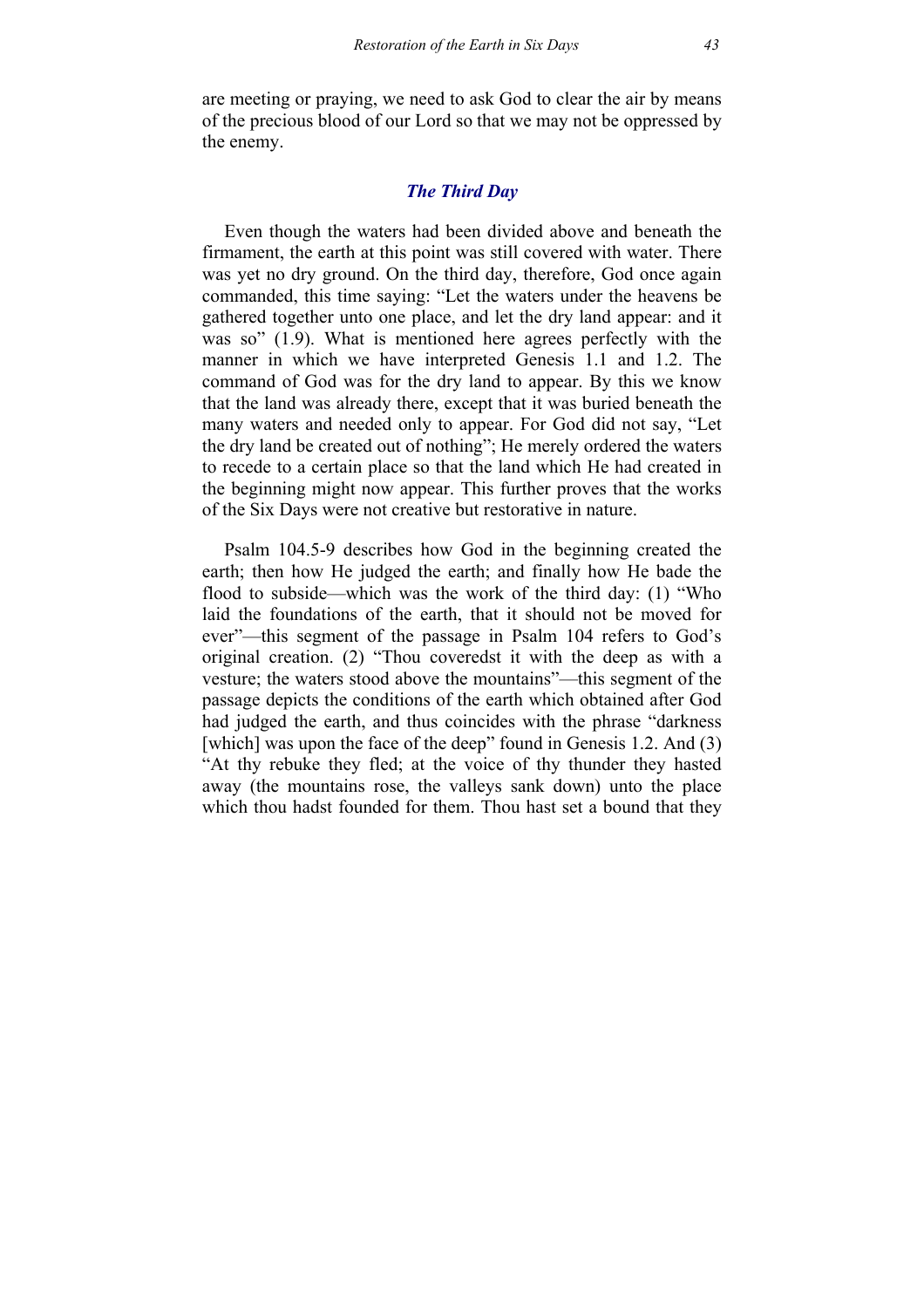may not pass over; that they turn not again to cover the earth"—this segment has reference to the work of God performed during the first part of the third day. "Thy rebuke" and "the voice of thy thunder" are phrases which allude to God's command in Genesis. That the waters are said here to have "fled" and to have "hasted away" show further how "the waters under the heavens [were] gathered together unto one place" at God's command as recorded in Genesis. The words "the mountains rose, the valleys sank down" in no way imply that this was the beginnings of mountains and valleys since in verse 6 of this Psalm the mountains were already spoken of as existing. These words simply indicate how the mountains which were once covered by waters would now appear after the waters receded. And so "the dry land [did] appear" once again. Reading further in our Psalm 104 passage, we find these words: "Unto the place which thou hadst founded for them. Thou hast set a bound that they may not pass over; that they turn not again to cover the earth." These words describe in detail how the waters were "gathered together" by God "into one place" so that "the dry land" would "appear." Thus do we firmly believe that our present world is but what God has restored.

From the above discussion we see that the earth emerged from out of the waters. Yet this has also been attested by science, for geology today fully agrees with this fact. We are told that the geological strata were long ago formed in the waters.

Still on the third day, God had performed yet another work. When the land came out of the waters, there were no grass nor trees upon it. God therefore decorated the land with grass and fruit trees.

# *The Fourth Day*

On the fourth day, God repaired the celestial bodies because the terrestrial conditions were by this time restored. On the first day, He had called forth light to shine; but on this day He made the "lights." We know that the light on the first day had already divided night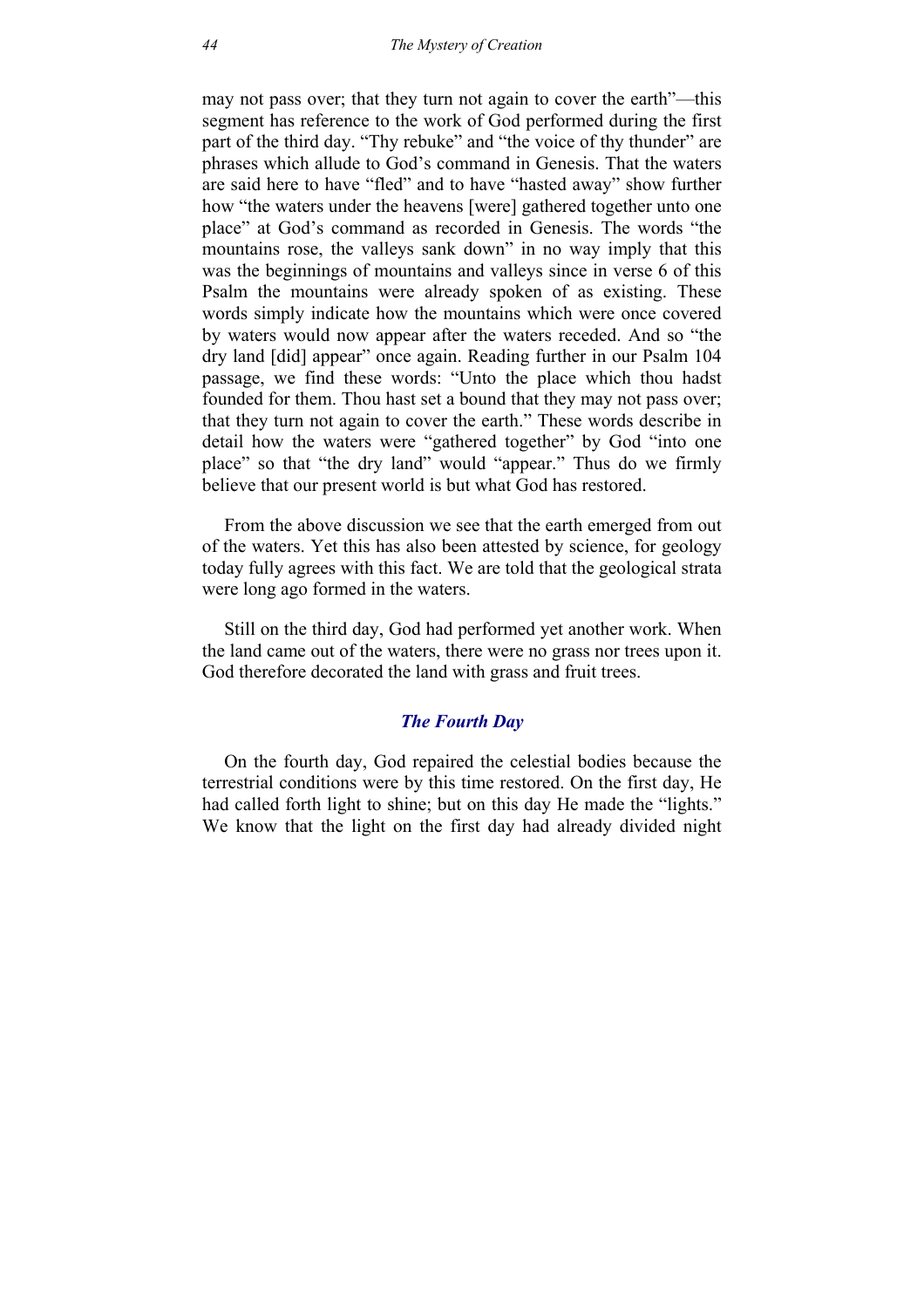from day (vv.4,5); now the function of the "lights" were also to divide night from day (v.16). Thus there is a similarity in function between the "light" of the first day and the "lights" of the fourth day. Probably the light of the first day shone on one side of the earth half a day and on the other side of the earth half a day. So that there was night and day on the first day. On the fourth day, God made the "lights" or light-holders to contain the light. As our earth rotates in relation to these light-holders, the latter serve "for signs, and for seasons, and for days and years."

The greater light which God made is the sun. It does not say here that God "created" the sun because it had been created in the beginning. Here it was merely being "repaired." Possibly the preadamic world had also the sun as light-holder. After the rebellion of Satan, though, the sun was affected and, being surrounded by darkness, it failed to shine. Nevertheless, our earth continued to rotate around the sun. But on the fourth day, God repaired the sun and caused it to be a light-holder again.

Scientists tell us that the moon is a barren desert waste. It is not hard to conceive that the sun, moon and stars were all evilly affected by the rebellion of Satan.

After God had "made the two great lights," He also made "the stars." Let us again reiterate that these stars were not created at this time because they already existed. We can prove this from the book of Job: "Where wast thou when I laid the foundations of the earth? . . . Who determined the measures thereof, . . . or who stretched the line upon it? Whereupon were the foundations thereof fastened? Or who laid the corner-stone thereof, *when the morning stars* sang together ... ?" (38.4-7) Whether the earth spoken of here refers to the original creation or the restoration of the third day, one thing is nonetheless certain, which is, that before the earth was made, there already were the stars. For when the earth was in the making, the morning stars already "sang together" about the works of God. So that here on the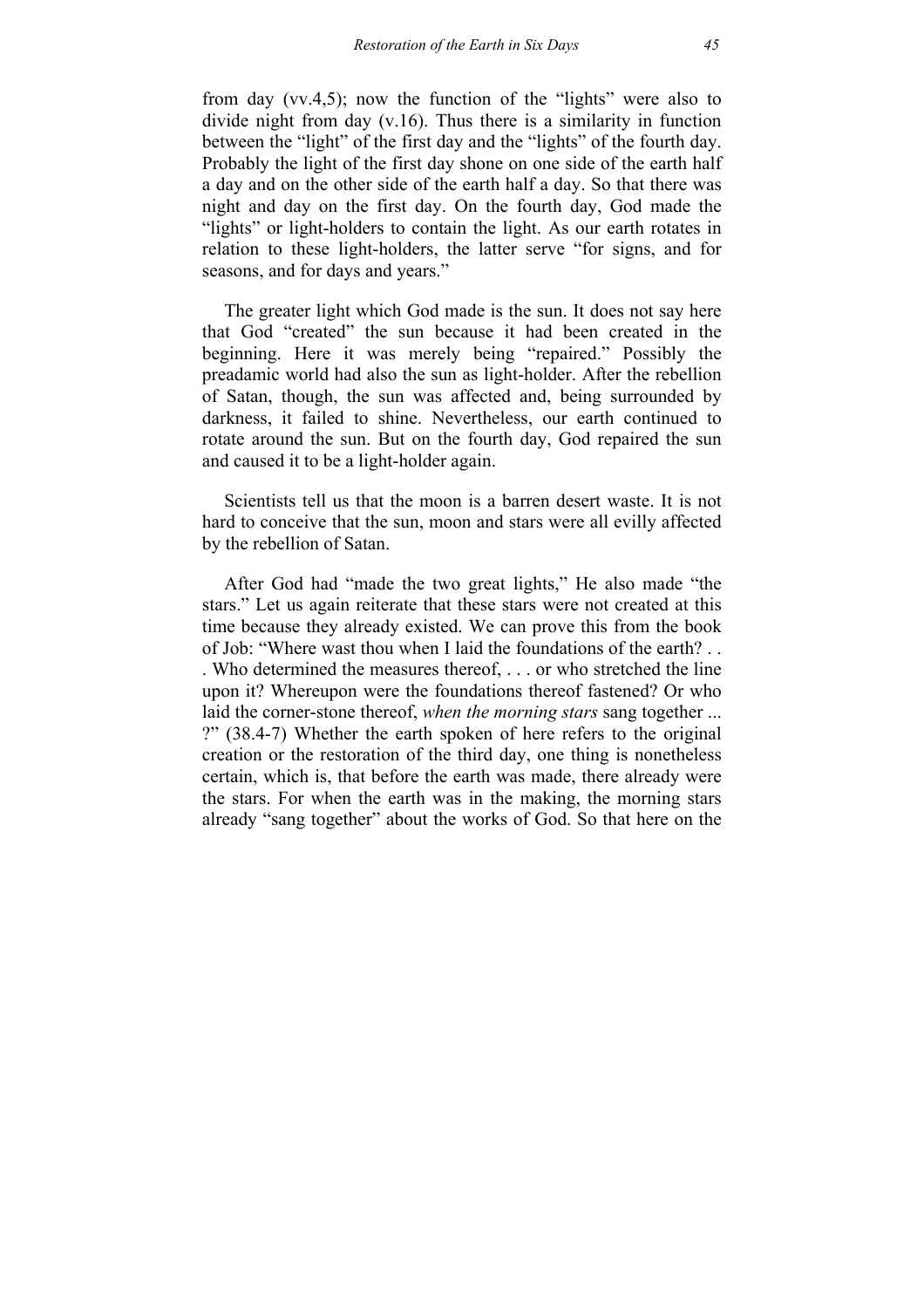fourth day God was merely making an adjustment to the stars which He had created before. Now since He placed so much light in the sun, God quite logically called it the greater light. And then He caused the stars to appear in the horizon to meet the need of the earth.

When God inspired Moses to write, He enabled the latter to describe His works with *human* needs in view because the Bible has been given to men to read. He did not show us the other uses of these sun, moon and stars but only their use to men. Even so, because these are "for signs, and for seasons, and for days and years," they do have a relationship to other created things as well, yet the fact they are "for signs" is especially significant for mankind because none except humanity would regard heavenly phenomena as signs. The places and positions of sun, moon and stars have likewise been determined through ordinary human observations. According to mankind, the sun is the greater light, the moon the lesser light, and the individual stars even lesser lights than the moon. How wonderful that God should provide us humble men with such a vast world!

# *The Fifth Day*

On the fifth day God prepared and created living things to inhabit the earth which was already restored. "Let the waters swarm with swarms of living creatures, and let birds fly above the earth in the open firmament of heaven" (1.20). This was God's command, which represented His thought. "And God created the great sea-monsters, and every living creature that moveth, wherewith the waters swarmed, . . . and every winged bird . . . (v.21) This shows how God created them out of nothing. We do not know with what new materials God created fishes and the other living creatures of the waters. We do know, however, through Genesis 2.19, that the birds were made out of the ground. Science informs us that living creatures existed in the waters before they appeared on the land. Aquatics are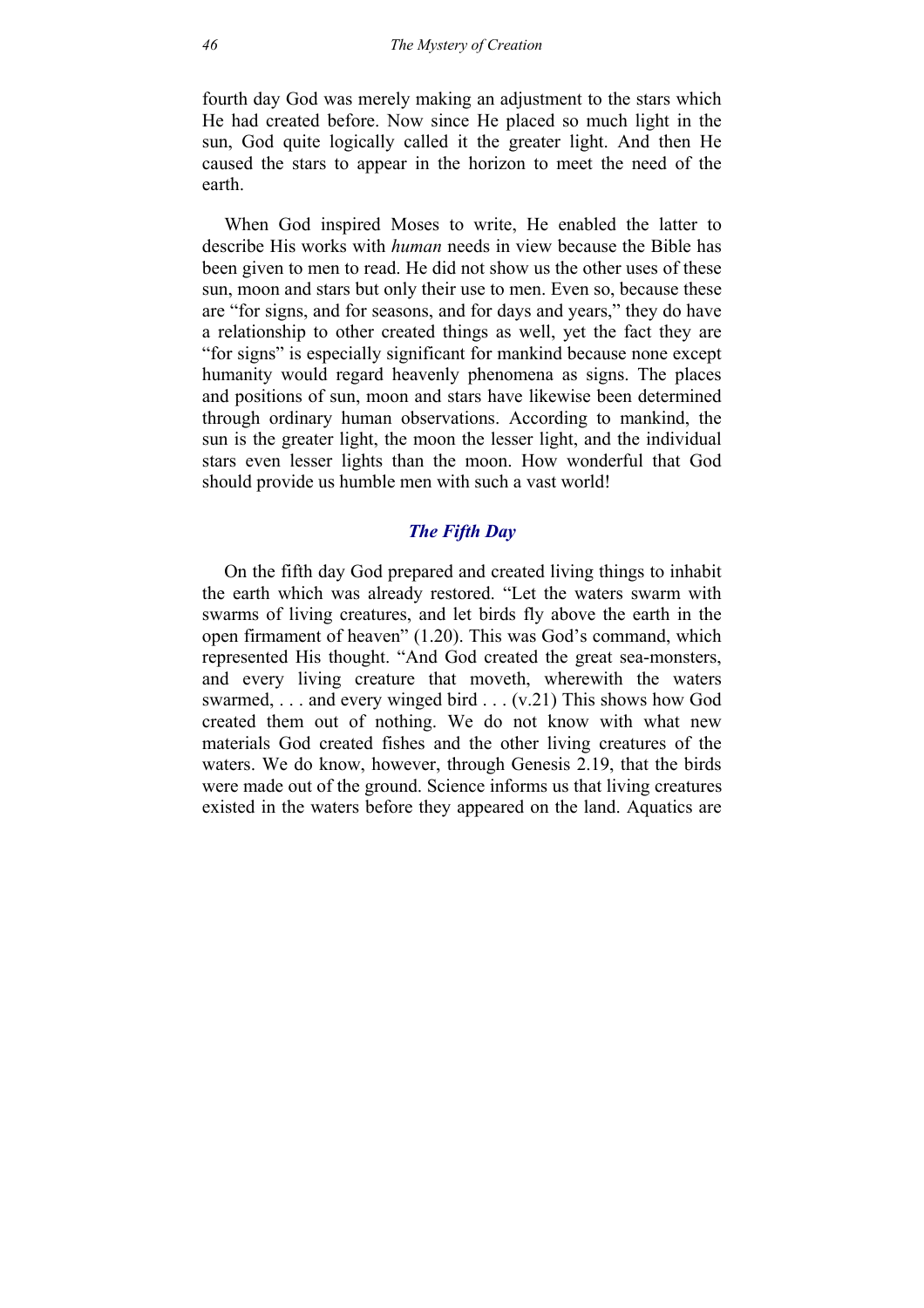the earliest species of such living creatures. Even today there are still large families of living creatures in the seas. Birds are an earlier species among warm-blooded creatures. How much in agreement the findings in science and the statements in the Bible are.

# *The Sixth Day*

On the sixth day man was created. He was created according to God's image. In the first chapter of Genesis it mentions simply the creation of man to indicate his position among the created beings. Only in Chapter 2.7-15 is the origin of man described in detail to indicate his relationship with God.

Let us notice that man was "created" (1.27) by God. He was not "evolved" from the lower animals. We have previously explained this word "created" to mean a calling into being from nothing. This is a distinct act of God and not the result of natural selection. The Bible never endorses the theory of evolution, which remains forever only a theory. Let us consider the following events. On the third day God ordered that "the earth [bring] forth grass, herbs yielding seed *after their kind*" (v.12). Herbs cannot become trees, nor trees change to be herbs. On the fifth day "God created the great sea-monsters, and every living creature that moveth, wherewith the waters swarmed, *after their kind,* and every winged bird *after its kind*" (v. 21). And on the sixth day "God made the beasts of the earth *after their kind*, and the cattle *after their kind*, and everything that creepeth upon the ground *after its kind*" (v. 25). Each and every species of created being is *after its kind*. Though the Bible does not tell us how these species are divided, nevertheless, the phrase "after its kind" at least proves that all that were created are after their kind. Since God has said "after their kind" or "after its kind," He has clearly ordained the boundary of each kind. There is no possibility of one kind evolving into another. Not only is it impossible for a plant to become an animal, it is also impossible for one species of plant to become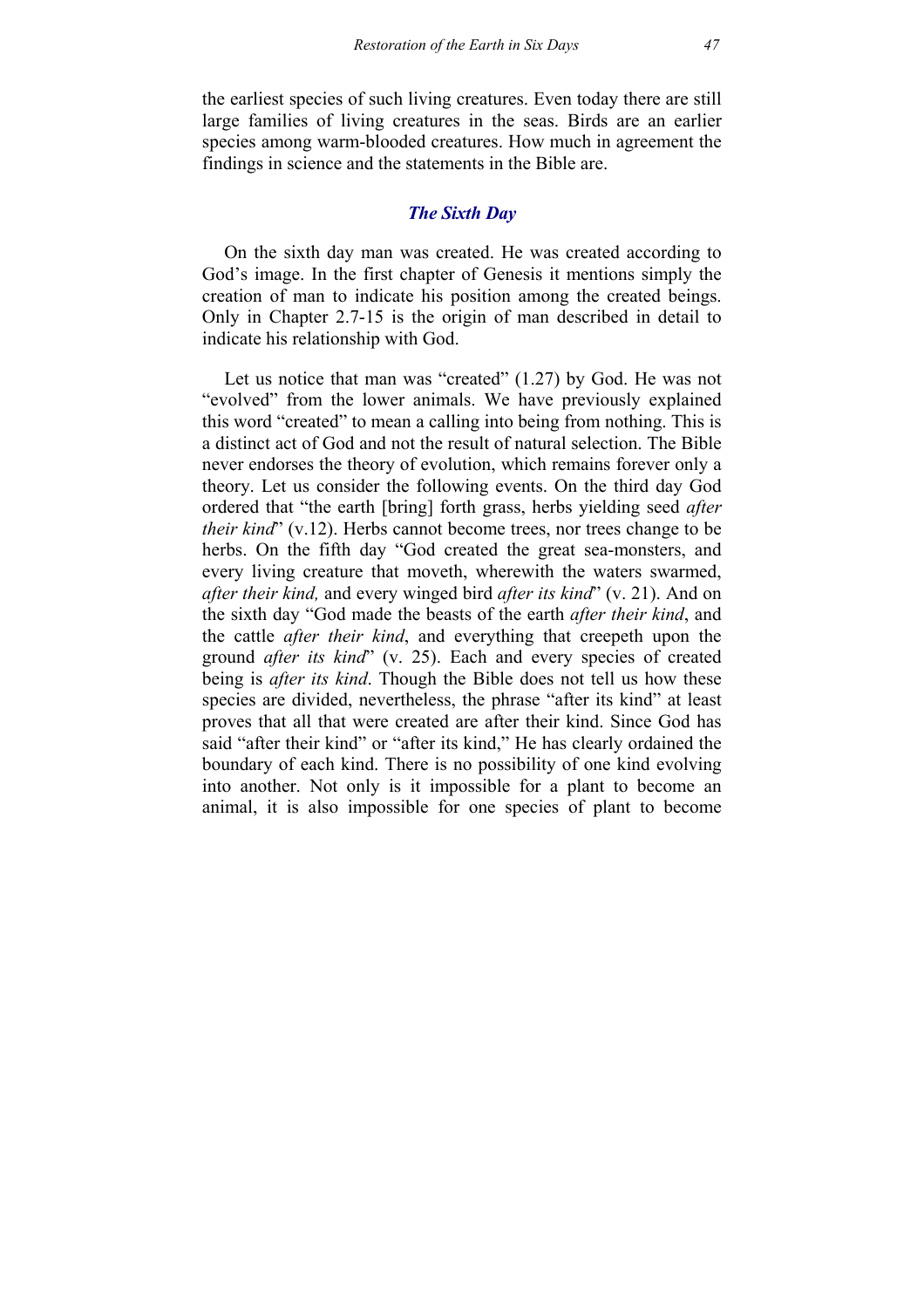another species of plant or one species of animal to become another species of animal.

We Christians believe in the word of God. Without a "thus saith" the Lord" we will believe nothing. How can we believe anything which is contradictory to God's word? His word is sufficient to solve all problems. People of the world may ridicule what they deem to be our foolish logic, but we are satisfied with God's word. How sad that people do not believe in our God and so they wander aimlessly. They even create for themselves a kind of teaching in which they place their faith. They conclude that for God to create out of nothing and to form man from the red earth is too much of a wonder in which to believe. Yet is it not even a more incredible proposition to have to believe in, as many men do, to believe that a microscopic seed evolves through many species until it becomes an ape and then finally evolves into a man? Is not this even far more exceedingly unbelievable a thing than for God to create man? I would therefore wish to warn people not to believe in such absurdity which has been propounded in these last days. We must not believe in it or even listen to it. We should not heed those books and magazines which advocate such false teaching.

We thank God for the simplicity of His word. He said "after their kind" and "after its kind." We do not observe any plant or animal before our eyes which does not obey the word which God had spoken. Earlier the evolutionists had said how millions of years ago our ancestors had been certain creeping things or animals. Now they tell us that millions of years into the future our progeny will become a kind of creature without fingers or toes. Whether they talk of millions of years before or beyond our current day, we shall never see what they claim or predict, and therefore we have no way to argue with them. The Bible, though, is a current book. It never makes an irresponsible statement. None of the created beings disobeys the law enunciated in Genesis of being "after its kind."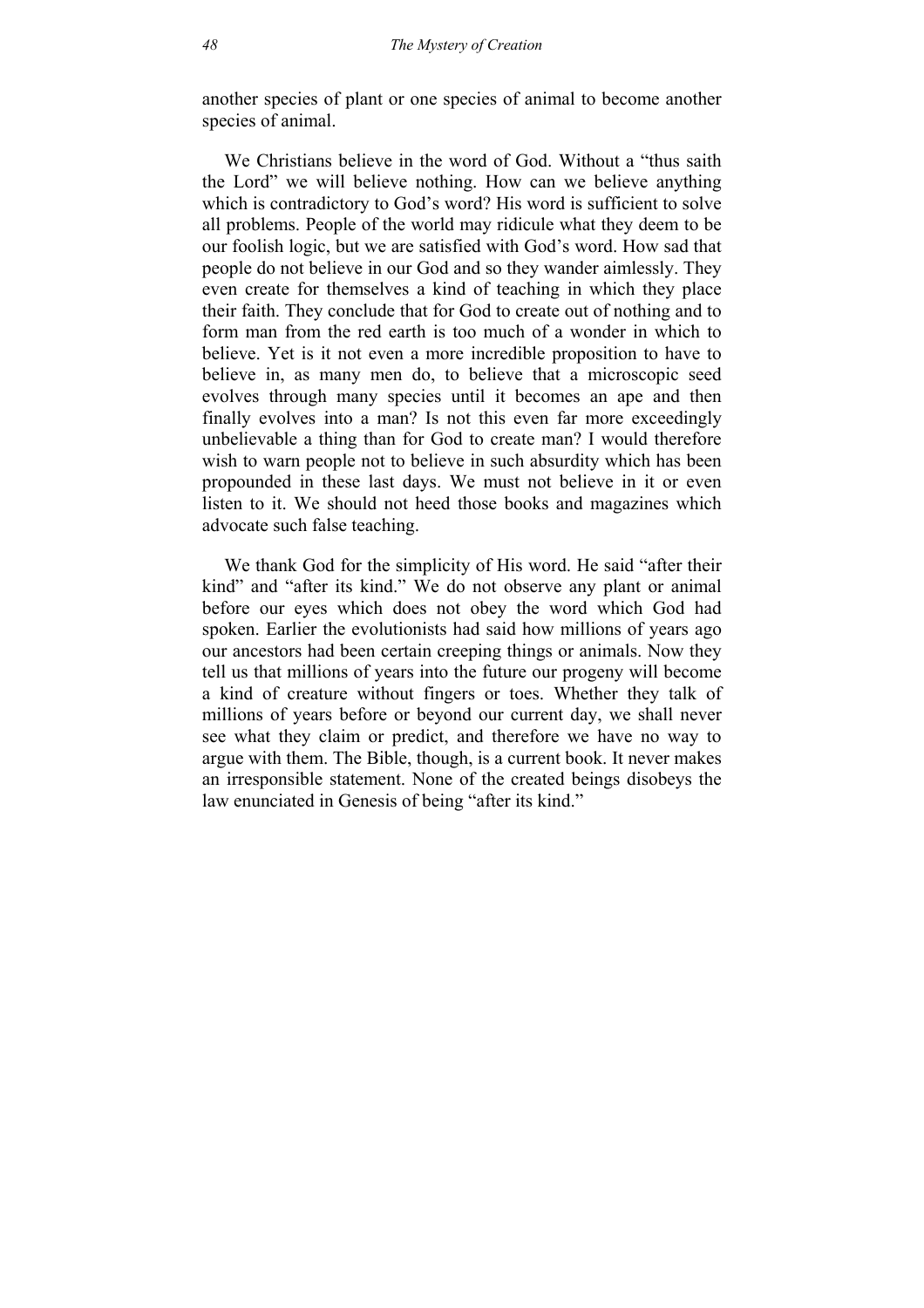We are told that the word "God" (*Elohim*) is a uni-plural noun which always is followed by a singular verb. It is rather unusual for a plural noun to be conjoined to a singular verb. But this is used to express the trinity of God. Because in the Godhead there is more than one person, no singular noun can be used. *Elohim* in that sense is a collective noun; it speaks of three in one, not of three Gods; hence it takes a singular verb. Though the Bible never says plainly that God is triune, there are nonetheless plenty of proofs and hints in it to support this truth. The doctrine of the Trinity is a major teaching of the holy Scriptures which we need not question. Furthermore; in Genesis 1.26 ("And God said, Let us make man in our image, after our likeness") the word "us" reveals the plurality of the Godhead while the word "make" shows the unity of God's will. In the first chapter of Genesis the phrase "God said" is used 31 times. What God says is His "Word," and as we read John chapter 1 we learn that the world was made by the "Word" of God. So that even in Genesis 1 the creative work of the Lord Jesus (who is the Word) is already being mentioned. We witness in Genesis 1 how the triune God worked together in creation. "God," "God said," and "the Spirit of God"— Father, Son, and Holy Spirit—were all present.

Now before God created man, there was a pause. There was a council among the Godhead, and the decision was: "Let us make man in our image, after our likeness; and let them have dominion . . ." (v.26). In pondering upon this divine council we can understand how carefully God worked. Due to the failure of Satan and the preadamic race, the earth became waste and void. Then God restored the earth and its heaven to be habitable. All the living creatures were now made and ready. But then a pause. And then a conversation among the Godhead: "Now let us make man!" Such is the spirit of the word of God here.

Yet what is the purpose in creating men? "Let them have dominion," we are told by the Godhead. Satan has failed, he can no longer rule the world. Though he is yet free, he is under the judgment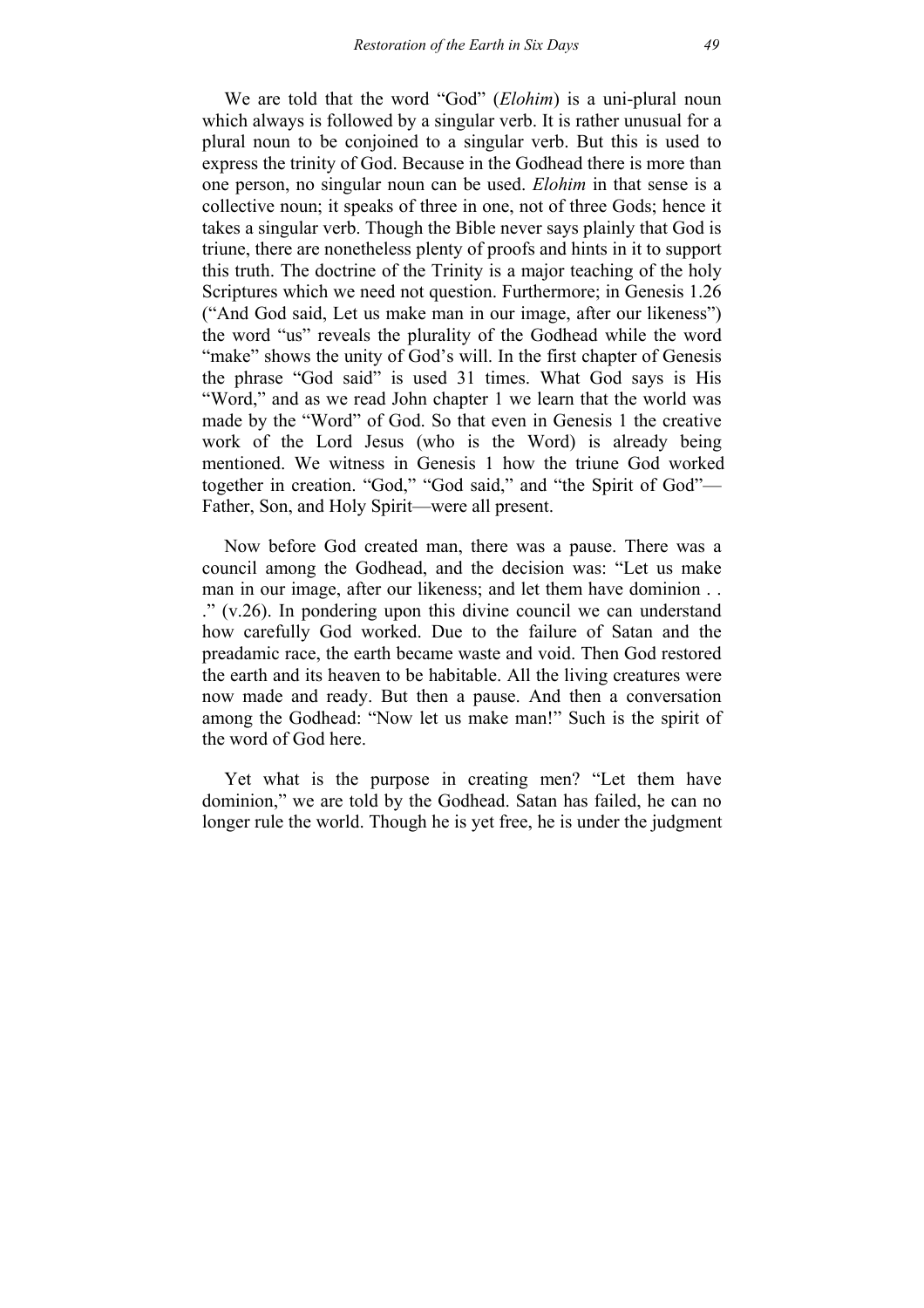of God because his sin has already received its sentence. The earth which God has restored is to have nothing to do with Satan. It is to be a new order. In spite of the possibility of Satan retaining his title as "the prince of the world," the man whom God created has a free will—that is to say, he has his sovereignty. For God appointed man —outside the power of Satan—to rule over the newly recovered earth and all the plants and animals on it. If man could preserve the sovereignty which he received from God, Satan would merely hold on to an empty title. For God intended to destroy the power of Satan through man.

Now we know it would be very easy for God by himself to destroy the devil. We therefore do not know why God would rather have man to work with Him in destroying the works of the devil. Nevertheless, God proceeded to make man and to give him dominion. This office was lost to Satan, and yet, alas, very soon we witness the fall of man. Man loses his sovereignty, and the devil regains the power and reign of his title as "the prince of the world." In chapter 3 of Genesis, to be discussed later, we shall see more of this. But suffice it for us for now to know that God has only one purpose in His counsel and works regarding this world, and that is, to destroy the power of Satan. The Lord Jesus called Satan the enemy (see Matt. 13.39). We believers who have been chosen by the Lord should therefore never forget this purpose of our being involved in destroying the works and the power of the devil. Whatever we do, we should not ask if this matter is good or bad but ask instead if it is *profitable to God* and *destructive to Satan*. We will not do anything if it has no power to affect the kingdom of darkness and to cause damage to the devil.

In all our works we are to judge them not by the apparent result but by the effect they shall have in the spiritual realm as to who will gain and who will lose. This is spiritual warfare that is not to be waged by the efforts of flesh and blood. This is also to be the criterion at the judgment seat on that day: whether a work is to be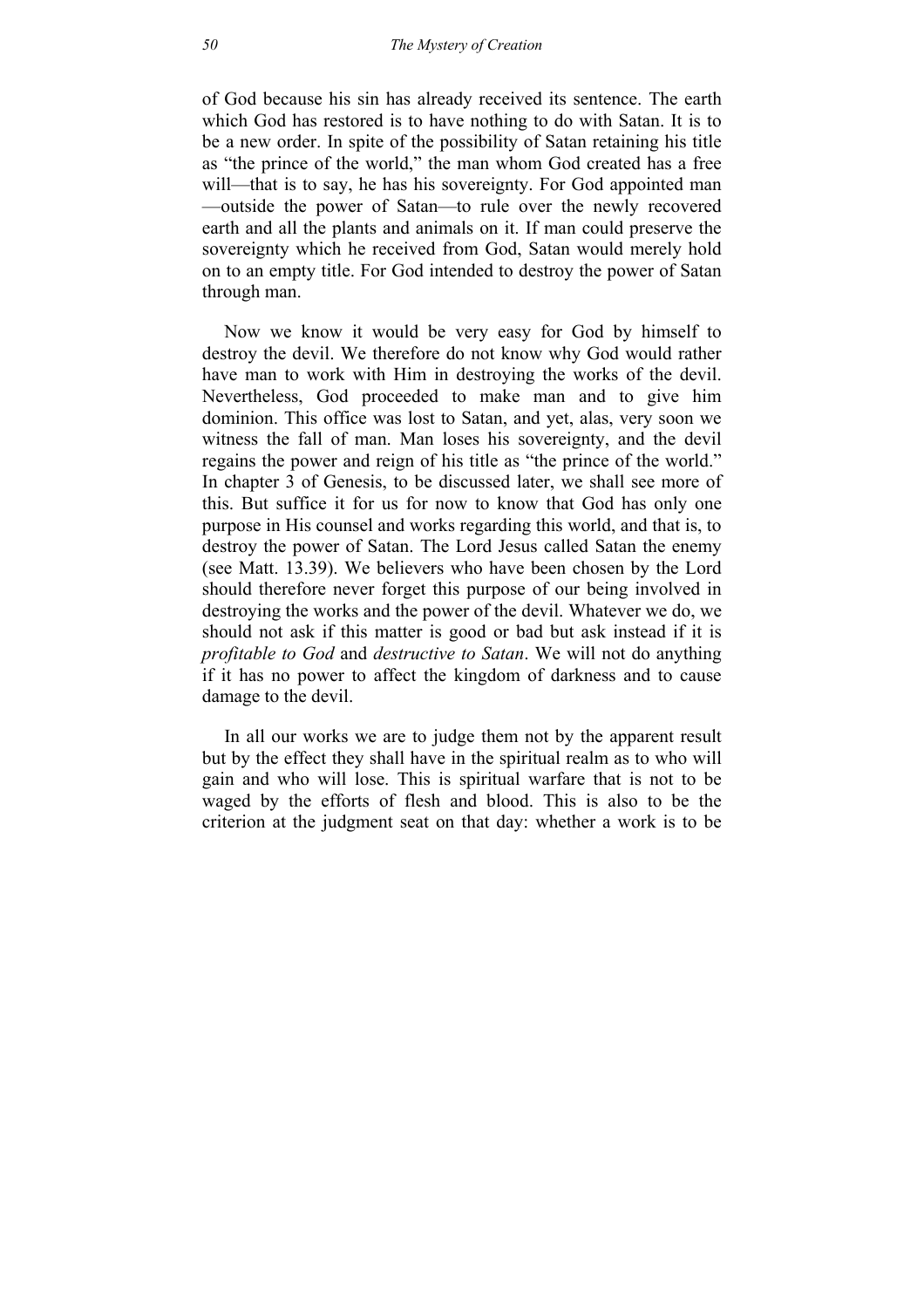burned or to stand shall be based on how effective it was in effecting the will of God. (The best way to attack the power of darkness is on the one hand to resist the works of Satan in the Spirit and deny him the victory, and on the other hand to use prayer as a weapon by asking God to destroy all the works and wiles of Satan. Positively, let us do the will of God. For each time we do His will, Satan suffers loss.)

On that sixth day man was created in God's image and after His likeness. This does not refer exclusively to the flesh, it instead shows that man is in a position to represent God on earth since he bears a similarity to God in both mind and morals, thus enabling him to know God and to communicate with Him. Unfortunately, through sinning he lost the image and likeness of God. The foolishness of man towards God today is beyond comprehension. And except he is born anew from above, he will never know how to converse with God. In the New Testament Paul has told us that man "is the image and glory of God" (1 Cor. 11.7). For when God created man, He created him to represent His own glory. To whom was the glory to be shown? To Satan who resides in the air. But the first man failed. The Second Man did not fail, however, for He being "the very image of his [God's] substance" (Heb. 1.3), Christ Jesus was able to fully represent God.

"And God said, Behold, I have given you every herb yielding seed, which is upon the face of all the earth, and every tree, in which is the fruit of a tree yielding seed; to you it shall be for food: and to every beast of the earth, and to every bird of the heavens, and to everything that creepeth upon the earth, wherein there is life, I have given every green herb for food" (1.29,30). In the world before sin entered in, meat was not eaten. Only in the sinful world has meat become a necessity. In the future—in the new heaven and the new earth—aside from eating the fruit of the tree of life, there is no record of eating any meat at all. The will of God for us today is: "For every creature of God is good, and nothing is to be rejected, if it be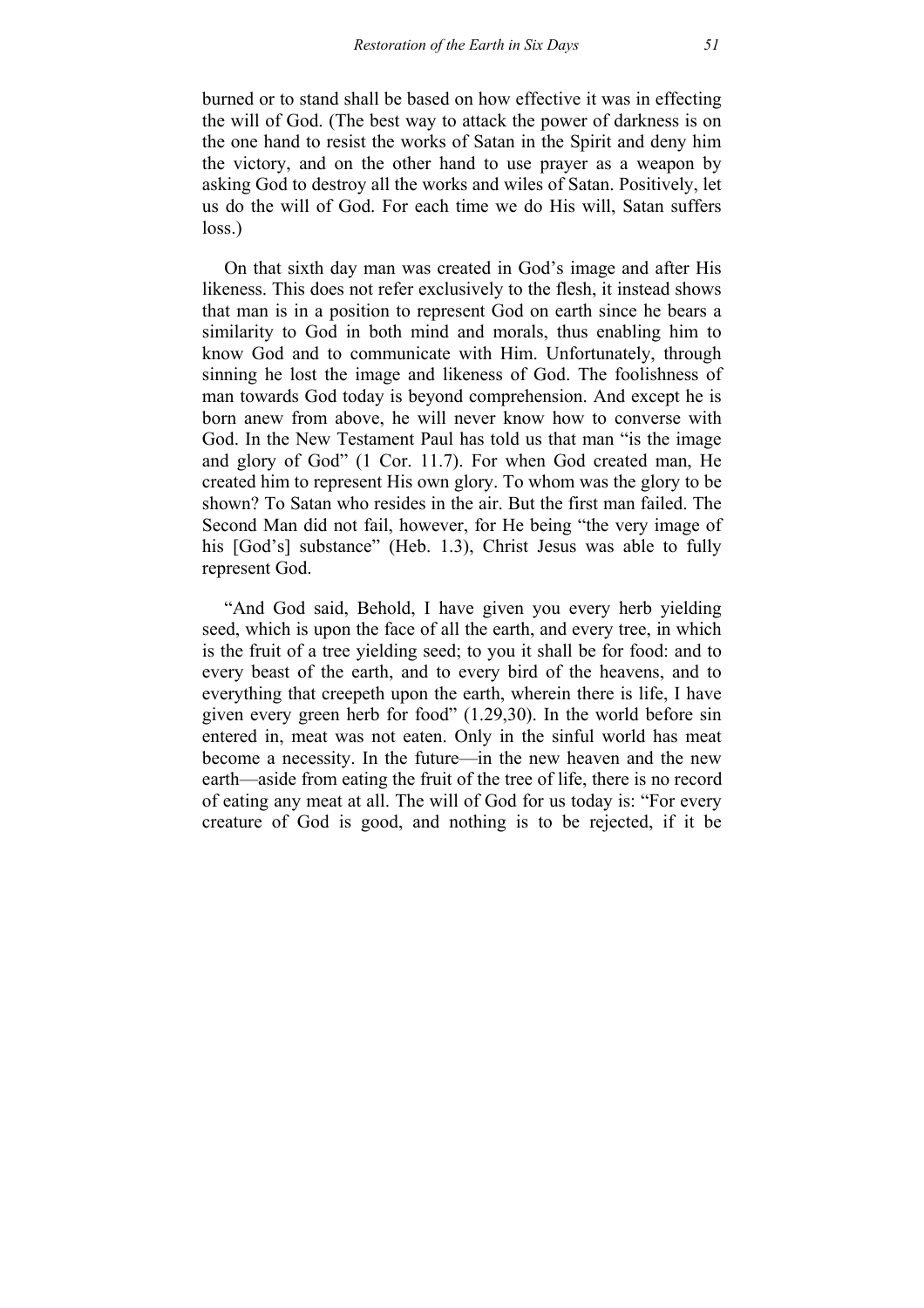received with thanksgiving: for it is sanctified through the word of God and prayer" (1 Tim. 4.4,5). In this world of ours which is full of evil, "to abstain from meats" (4.3) is to deny that the world is under a curse.

"And God saw everything that he had made, and, behold, it was very good" (v.31). God never made anything bad. All things bad come from sin and not from God's creation. We who live in this evil world should not murmur against God, because in Him there is no evil and nothing bad ever came from His creative hands. On the contrary, God treated mankind with utmost kindness. He prepared the grass and herbs on the third day as food for man, the animals and birds—whom He then made on the fifth and sixth days. He made ready the environment before He put us in it. If we truly see this touch of kindness, what comfort it can be to us! God always provides for His creatures. Before the grass, He prepared the earth; before the animals, He prepared the plants. Sometimes we grow fearful because we fail to see God and His goodness. But how blessed are those with faith! For nothing can shake their hearts!

#### *God's Sabbath*

Chapter 2.1-3 should really be an extension of chapter 1. On the seventh day God finished His work and rested. One thing worth noticing here is that the rest mentioned is *God's* rest, not man's. The Bible declares that this is God's sabbath. God had worked for six days, and now He rested. This rest, however, was not physical, because God is never tired: "Hast thou not known? hast thou not heard? The everlasting God, Jehovah, the Creator of the ends of the earth, fainteth not, neither is weary" (Is. 40.28). What, then, is the meaning of His rest? It is not physical but spiritual in nature. It signifies God's satisfaction. As He looked at what He had made and saw that all of it was very good, He was satisfied. All who study the Scriptures carefully should understand the meaning of God's rest. He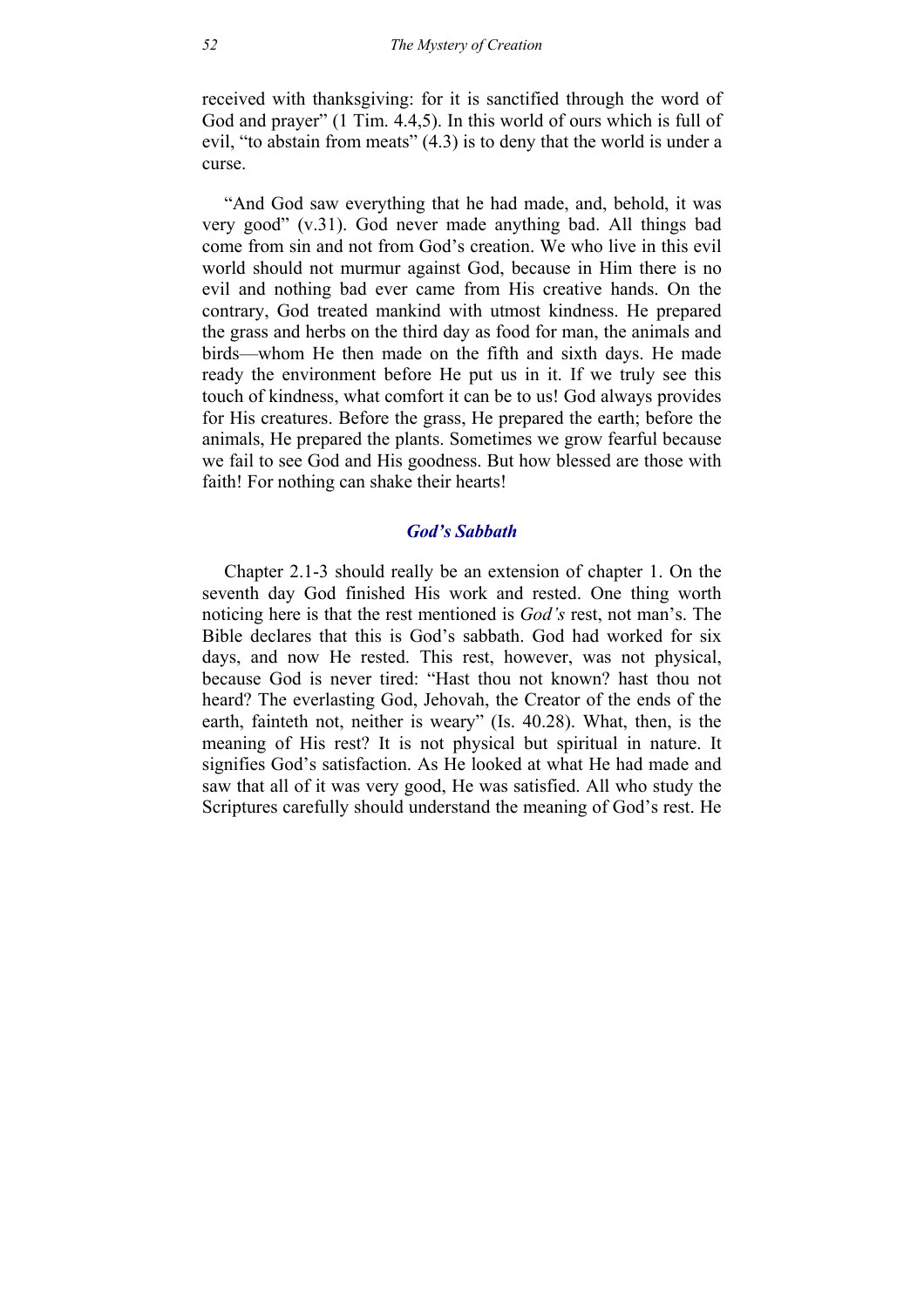had not set up the sabbath for man to keep, for man had done no work yet and therefore had no need to rest. Only after Adam sinned did he begin working (Gen. 3.19). Before he had sinned, Adam did not need to rest on the seventh day. Therefore, today we neither keep the sabbath of the children of Israel (for such belongs to the law) nor keep the sabbath of God's creation (for He had not given this day to man).

Another matter calls for our attention. With respect to the six preceding days it was always recorded that "there was evening and there was morning"; on this seventh day—the day of rest—there is no such record. After God had finished His work, He rested in the eternal day which is always day and never night. This rest is a type of the eternal rest (Heb. 4.3) in which all who labor with God shall rest eternally in that unending nightless day. The very thought of this should make our hearts glad.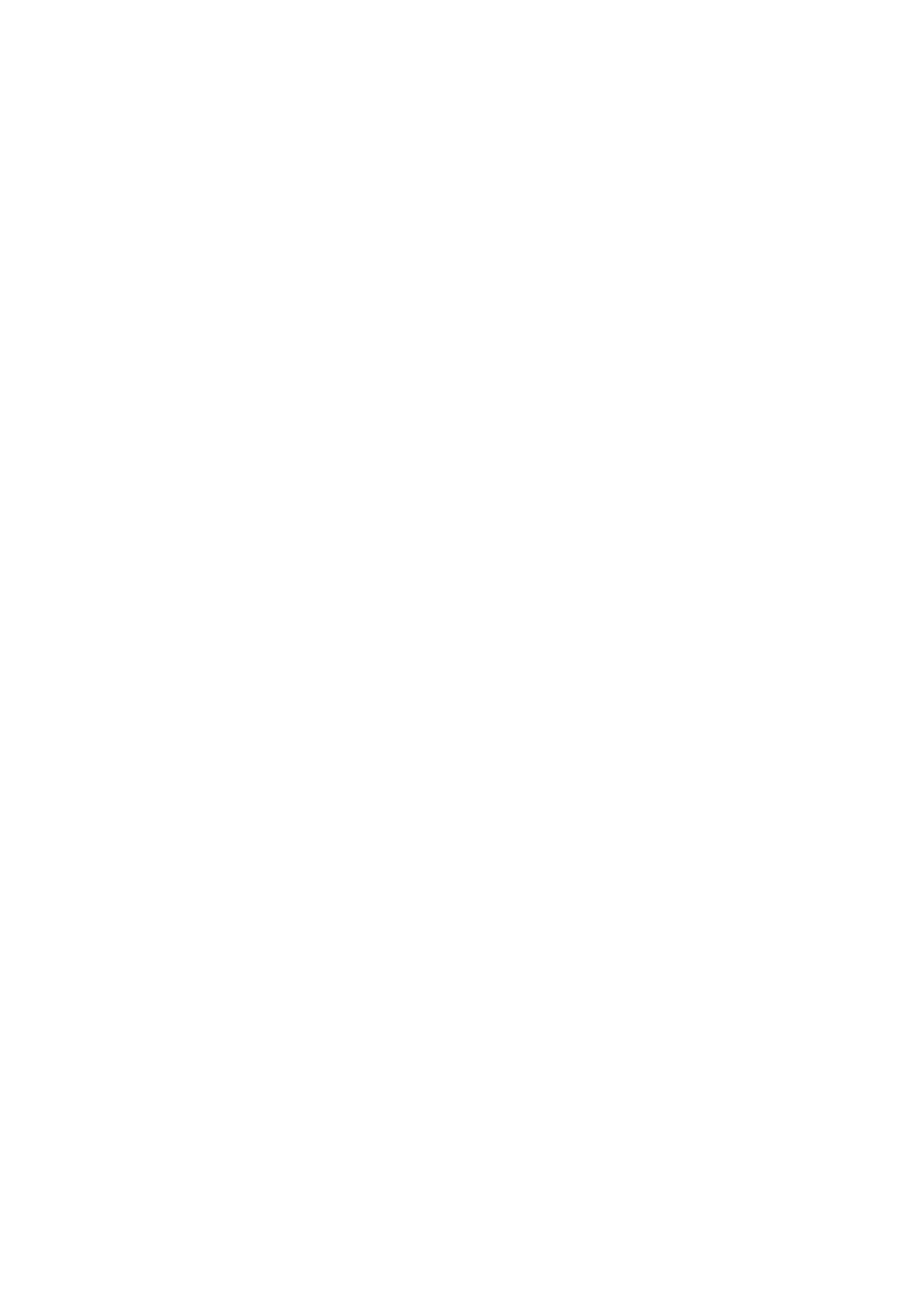# **4Creation and Christian Experience**

We have seen how in the beginning God created the heavens and the earth, how the earth later turned to be waste and void, and how finally God restored the earth and its inhabitants in Six Days' work and then rested in satisfaction on the seventh day. Let us now meditate on

the spiritual meaning we can draw from the story. For is the purpose of God in recording the story merely to inform us as to how He created and then remade the world? Or does He have a deeper thought behind it? Is there any similarity between our "new creation" and the creation of the original world? Is there any analogy between the creation of the physical world and that of the spiritual world? Is not the outer world of things a reflection of the inner world of the Spirit? We shall come to see, I believe, that the way God treats the universe and the way He deals with each individual person is very much alike. The procedure involved in the creation of the physical world reflects in God's plan and work the experience of personal renewal. The history of creation typifies the course of our life in the new creation.

What we shall thus focus on will not be the ancient and modern history of mankind but on the current experience of an individual. The greatest error of our modern age is to pay too much attention to mankind in general while neglecting in particular the individual who is his own self. Not so, though, with God. Although He means to bless mankind, He starts out with the individual. He does not despise any person. "Are not two sparrows sold for a penny? and not one of them shall fall on the ground without your Father" (Matt. 10.29). We ought to see the Father's hand in all His works. Man has indeed sinned and fallen, but thank God He does not despise anyone. How He pours out His heart towards every person. And such should be our comfort. Only God's heart can ever truly satisfy man's heart.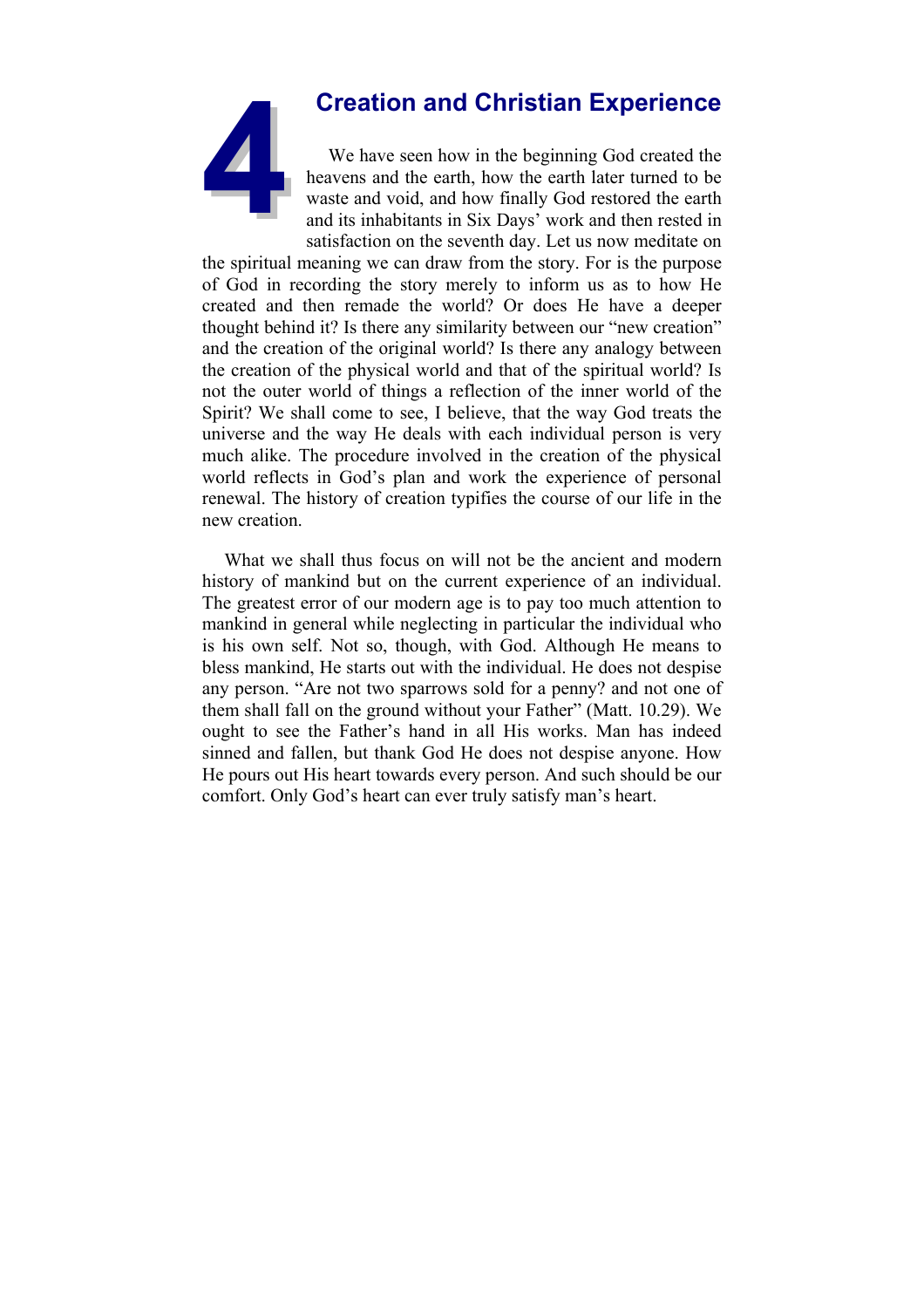#### *One*

"In the beginning." This is the beginning of the world. "In the beginning God created the heavens and the earth" (v.1). How beautiful were the heavens and the earth as they came forth from the hand of the Creator. How perfect, pure, and fresh were the conditions of the original world. At that moment "the morning stars sang together, and all the sons of God shouted for joy" (Job 38.7). There was not the slightest trace of any murmuring or sighing mixed in with this joyful song. How harmonious were the Creator and His creation! There was no sin, no Satan, no sorrow, no pain, no sickness, and no leakage. Everything was prosperous. It was truly like a paradise.

Was not the original condition of man like this too? Was not the primal state of Adam and Eve as perfect as was the beginning of the physical world? Adam was created in God's image and after His likeness. Then God prepared for him a companion and placed them both in the Garden of Eden. God blessed them, committed all things into their hands, and made them together the prince of the world. God commanded them to be fruitful and multiply and replenish the earth. God called them very good. Adam had within him no inherent sinful nature, nor did he bear any mark of sin in his body. Even his surroundings had no vestige of sin. He was in fact an ideal man living in an ideal environment. He and his companion held constant communication with God. Everything made his heart glad.

#### *Two*

"[But] the earth [became] waste and void, and darkness was upon the face of the deep" (v.2a). The original, perfect world had fallen. A great catastrophe had come. The earth went through a tremendous change. The work of the Creator was now destroyed. The vessel in the potter's hand was broken, the beauty of the past had turned into ugliness. The good of the former days changed into corruption. What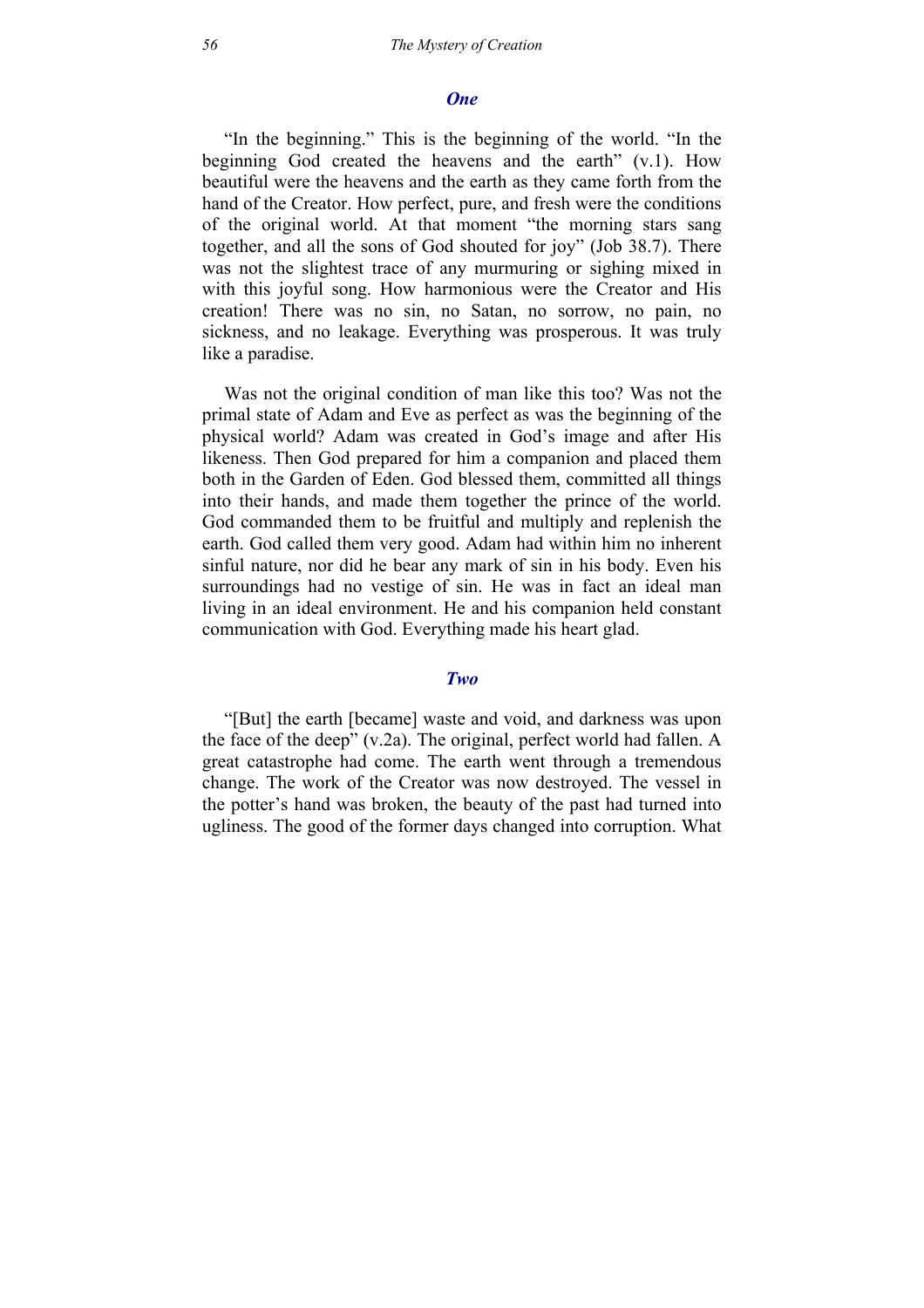had originally been perfect sank into desolation. The sound of songs was no longer heard, and the light was now extinguished. The earth was drowned in the waters of God's judgment and darkness covered the face of the deep. Apart from the deadly colors, the salty smell, and the sound of the mighty breakers, there were no other phenomena. The earth originally created by God was in total ruin.

Is this not a realistic picture of the condition of man after he left God? What confusion, what darkness! The waves of passions and lusts roll constantly over one another. Beautiful personality is now sunk beneath the depth of sin, for "the wicked are like the troubled sea; ... it cannot rest, and its waters cast up mire and dirt" (Is. 57.20).

Man had thus fallen. Formerly he had been blessed; now he is cursed. Death and sorrows descended upon his life and happiness because he was now deeply sunk in transgressions without any means of extrication, and enwrapped in darkness without any possibility of self-enlightenment. Such desolation as this is a symptom of fallen life. Darkness in morality and spirituality (see Eph. 4.18) is the common lot of sinners. "Waste and void, and darkness upon the face of the deep" is in truth an accurate description of a sinful man. How pitiful that many do not know themselves!

Such is the cause of all the tribulations and vexations in the world. Such is the reason for the evil nature of man. He has lost his position: "Therefore, as through one man sin entered into the world, and death through sin," even so, "as through the one man's disobedience the many were made sinners" (Rom. 5.12,19). The condition of man before God is now "waste and void and darkness." This is because man is "alienated from the life of God" (Eph. 4.18) and is "dead through [his] trespasses and sins" (Eph. 2.1). He is truly "exceedingly corrupt" (Jer. 17.9), for "all have sinned, . . . there is none that doeth good, . . . there is none righteous" (Rom. 3.23, 12,10). How sad that people of this world still brag about their knowledge, wisdom, learning and culture! It would be a blessing in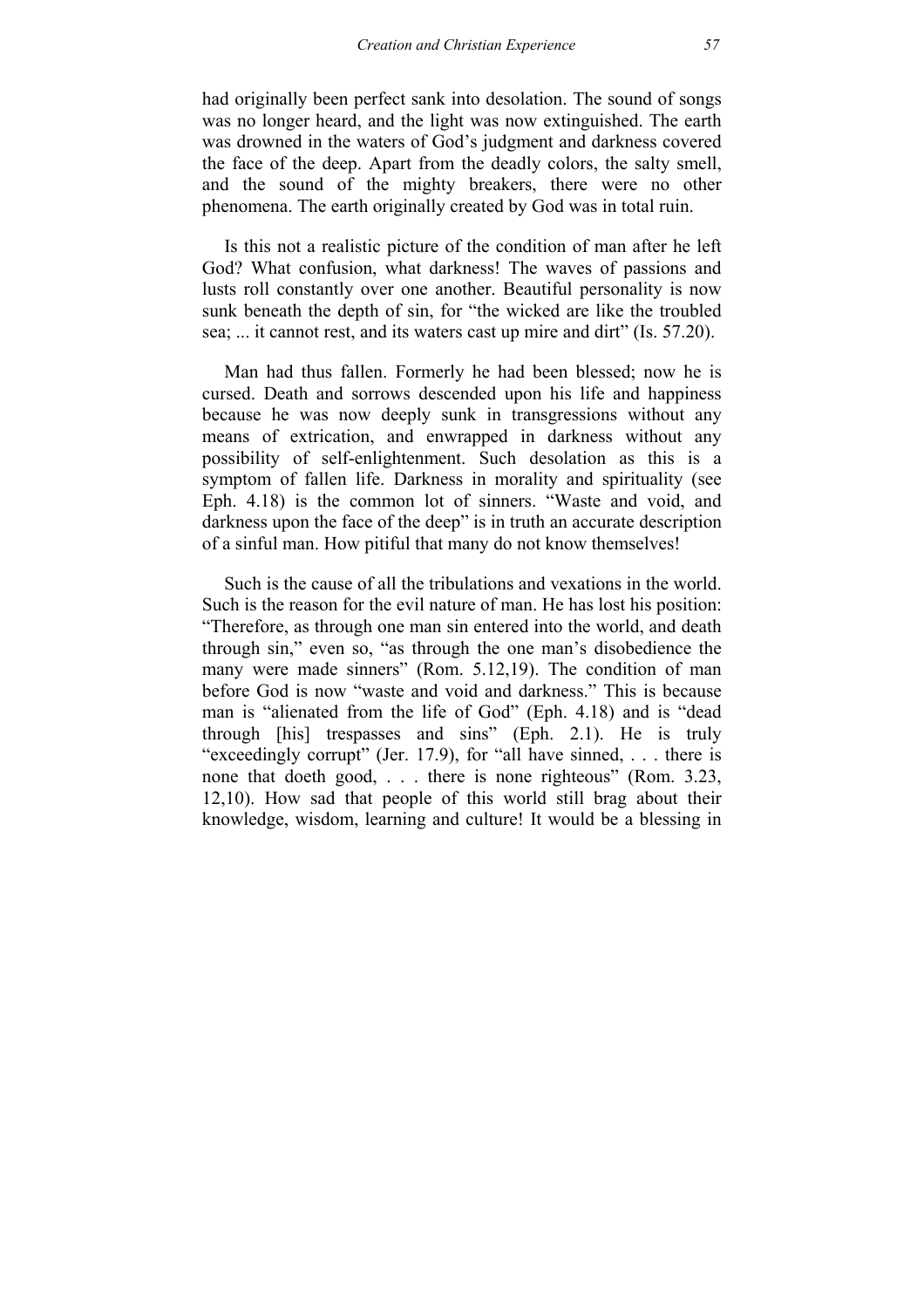disguise to them if they knew they were "waste and void and [full of] darkness"!

#### *Three*

"And the Spirit of God moved upon the face of the waters" (v.2b). Such waste and void and dark situation gave God no rest. Earth's subjection to sin, death and Satan gave Him no joy. It would be no surprise if God had given up on this fall and desolation. Yet what God did was really beyond expectation, for why *should* He be concerned anymore with that which He had judged? Why *should* He be mindful of this ruin, chaos, and corruption? Why *should* He care any further for this insignificant waste and void? Such questions are hard to answer. The only reply must be the mercy and the grace of God. God's mercy comes upon those who deserve no mercy, and God's love falls upon those who are not worthy to be loved. The desolate world and the fallen mankind have no right to ask God to work anew. From their point of view it would be a delusion for them to make such a request to God on their own. How could they at all expect God to be merciful to them? Yet in spite of man's unfitness and unworthiness, despite man's fall and failure, God's sovereign grace is poured out upon unfit and unworthy man and His boundless mercy and love falls upon fallen and failing humanity.

The first step of God's work is to have His Spirit "move upon the face of the waters." Otherwise, how can the earth ever be restored? How can the dead one raise himself? How can darkness transform itself into light? How can that which was judged by God's righteousness cause itself to receive again the blessing of God? Except for the working of the Holy Spirit, the fallen creation cannot lift itself up. How helpless and hopeless is the ruined and failing creation. No revival, recovery or resurrection is possible without the work of the Holy Spirit. And hence the fallen one must give up his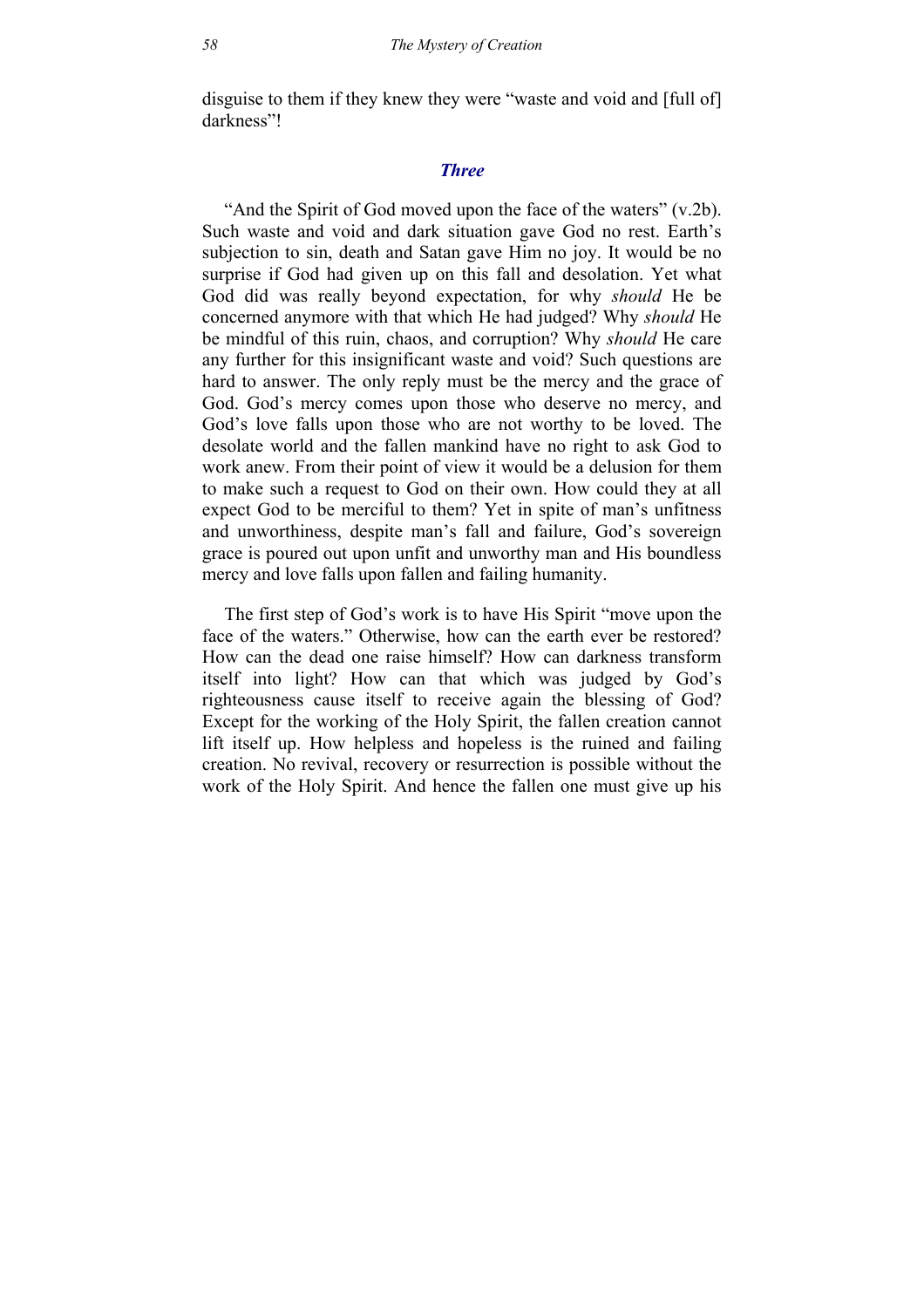own struggling and striving and humbly acknowledge that in himself, that is, in his flesh, there dwells no good thing (Rom. 7.18).

But praise and thank God, although a sinner cannot cause himself to be born anew even as the earth could not restore itself—although he cannot deliver himself from sin even as the earth could not free itself from the waters—and although he cannot practice righteousness even as the earth could not change darkness into light, God himself nevertheless undertakes the work of redemption for us. The new creation as well as the old creation is all the work of God. Just as man cannot create the world, so he cannot create his own spirit. The Lord must do *all* the work himself and thank God He did. Yet this was not His duty for He had no obligation whatsoever to save us. He nonetheless saves us out of his unexpected grace. He need not do it, and yet He does it. That is mercy. Man does not deserve it and yet he receives it. That is grace. In salvation man stands absolutely in the place of a receiver. If he thinks he has any virtue, he blasphemes God and defies God's grace.

The work of the Holy Spirit here commences the regeneration of man. "Moved" in the original means "hovered" or "brooded" over. This meaning reveals a picture of lovingkindness and sensitivity. It is the same word used in Deuteronomy 32.11 in describing a mother eagle with her eaglets; and how God is the same: "As an eagle that stirreth up her nest, that fluttereth over her young, he *spread abroad* his wings, he took them, he bare them on his pinions." May we respond to the love of God! How His heart does desire after us! And who are we? Nobody but sinners—nobody but fallen men! Yet He is not angry at us, nor does He despise or forsake us. He does not consider us who are but "waste and void and darkness" as being unworthy for the Holy Spirit to brood over. "Thou that art of purer eyes than to behold evil, and that canst not look on perverseness" (Hab. 1.13). To think that God should humble himself to save those who are but dust and ashes. O God, "what is man, that thou art mindful of him? And the son of man, that thou visitest him?" (Ps.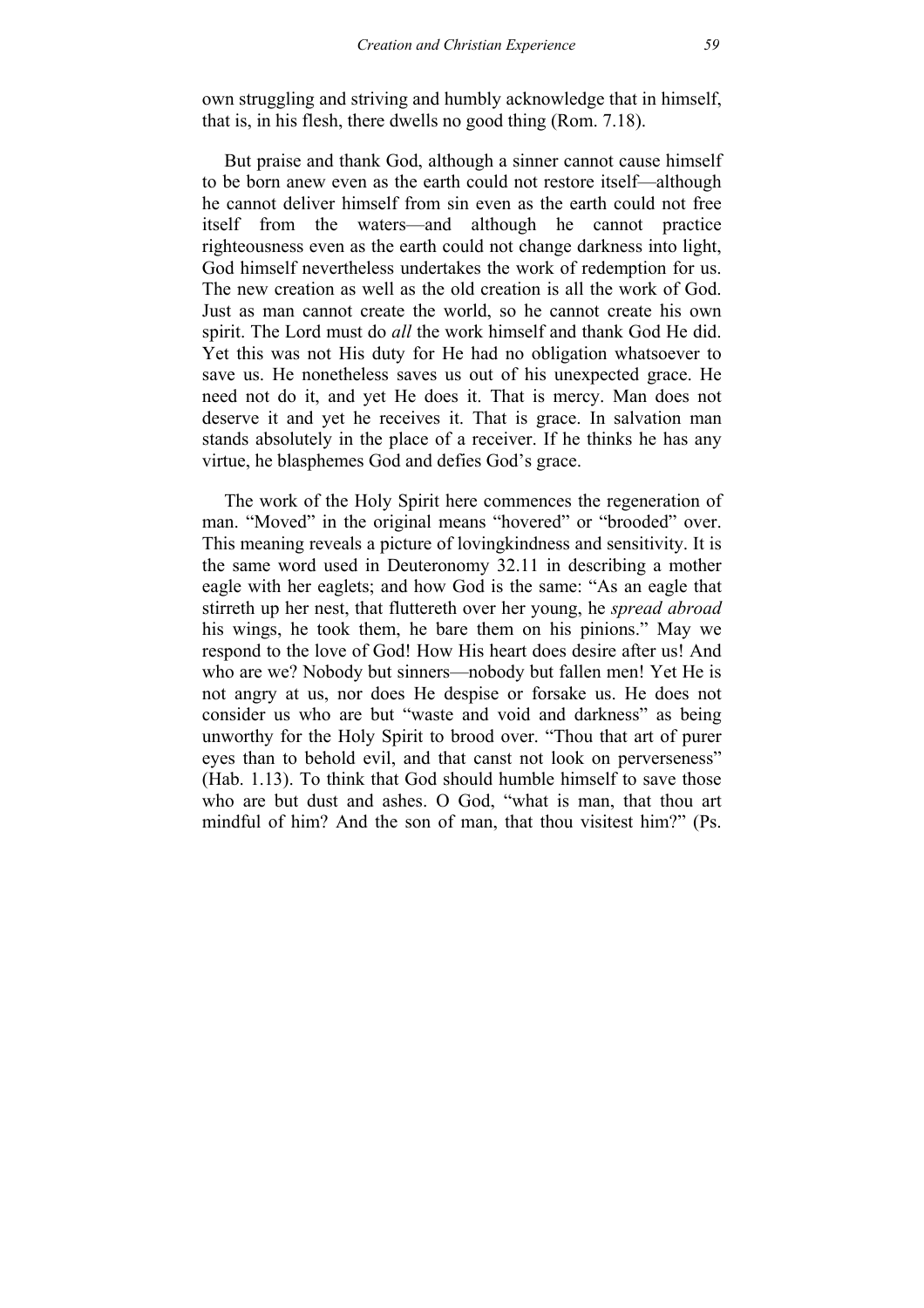8.4) We do not understand why God should love sinners such as we. I do not know why God should love me! Indeed, it is "not that we loved God, but that he loved us" (1 John 4.10). O God, Your grace is truly wonderful! Without any questioning on Your part, Your "delight was with the sons of men" (Prov. 8.31)!

God's love is the cause of our regeneration. "For God so *loved* the world . . . that whosoever believeth on him should not perish, but have *eternal life*" (John 3.16). The love of God constrains Him to work on the desolation and once again make it "very good." For unless such human desolation is restored to be "very good" once more, God's loving heart will never be able to rest!

Regeneration is the first and also the most essential work. Without this effort the light of God will shine on nothing. Hence God causes His Spirit to do the incomprehensible work in man as a preparation for His light: "Ye must be born anew. The wind bloweth where it will, and thou hearest the voice thereof, but knowest not whence it cometh, and whither it goeth: so is every one that is born of the Spirit" (John 3.7,8).

What a sinner actually lacks is none other than life. There is nothing in the world that can substitute for life. He does not want God, nor does he desire the light of God that is in the face of Jesus Christ. He hates as well as rejects the light: "The light is come into the world, and men loved the darkness rather than the light; for their works were evil. For every man that doeth evil hateth the light, and cometh not to the light, lest his works should be reproved" (John 3.19,20). Only the regenerated love light. And once a person is born again, he immediately becomes sensitive to God's light. His conscience is moved to turn towards God.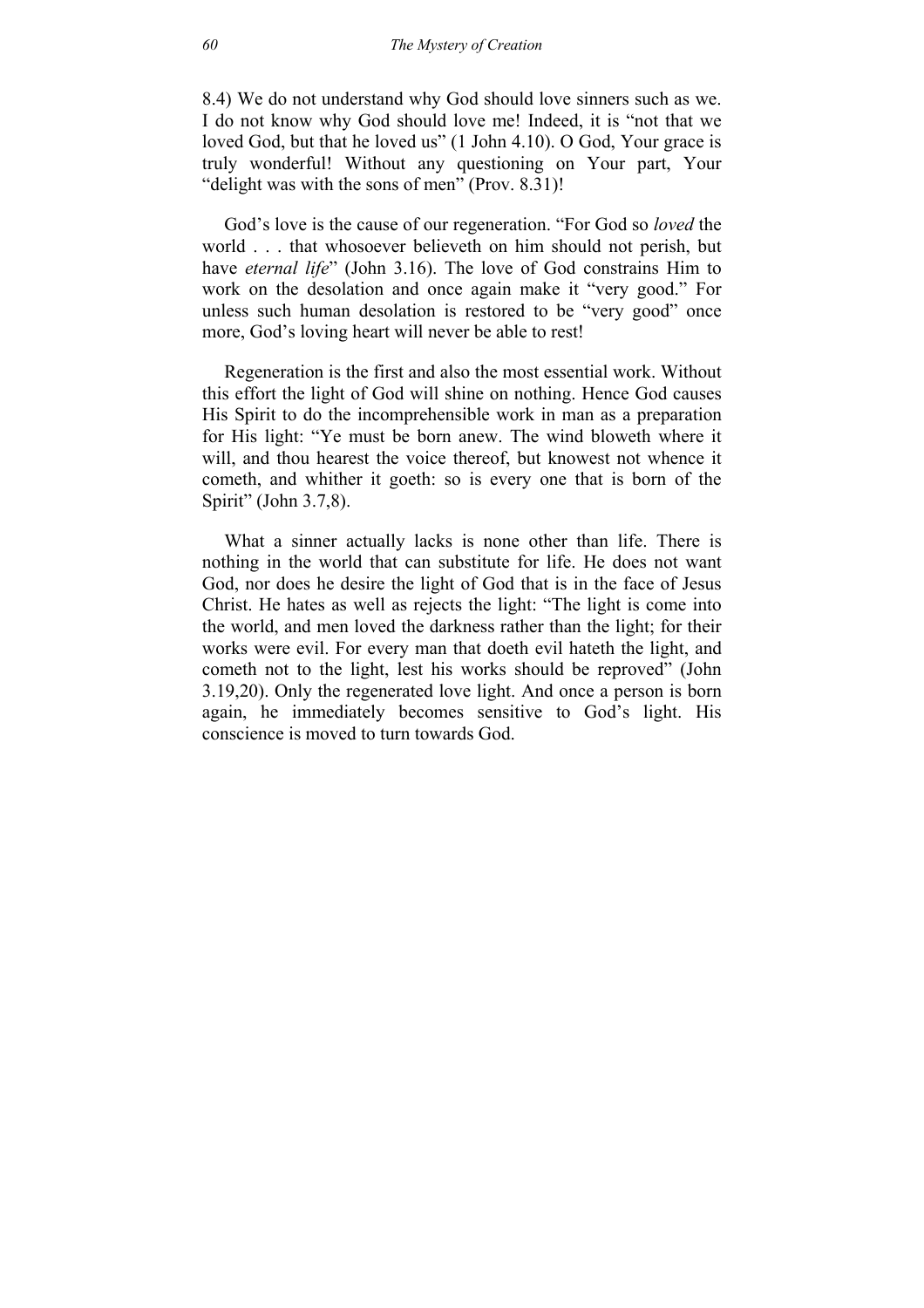## *Four*

"And God said, Let there be light: and there was light" (v.3). The preceding verse reads that "the Spirit of God moved"; here it reads: "And God said" (which is the word of God). God's Spirit and God's word work together and are inseparable. The Holy Spirit first works, then the word of God also works. We are "born of the *Spirit*" (John 3.5,6); and have been "begotten again, not of corruptible seed, but of incorruptible, through the *word* of God, which liveth and abideth" (1 Peter 1.23). "The opening of thy words giveth *light*" (Ps. 119.130); therefore "God said," and "there was light."

In the first day's work, God used the Word to call forth light. The primary work of God's Spirit and God's Word is to send light into darkness. Sin has so darkened man's mind that if he is left alone he will have no knowledge of himself as to how dangerous his position is and that perdition awaits him in the future. From the spiritual standpoint, he is completely in the dark for he does not even know he needs a Saviour. Neither his affection nor his reasoning will give him any light. But now the light of God comes. It shines into his heart. It actually sheds its light on the ruinous scene and reveals the fallen state of the creature. Nothing is changed except the darkness has been dispelled. None of the things revealed under the light can satisfy God's heart. The only thing good to God is His own light (v.4). In man there is absolutely nothing which can please God. But God loves His Son (see Matt. 3.17) because His Son is the true light (John 1.9). When the apostle Paul mentioned the first day of God's work, this is what he said: "Seeing it is God, that said, Light shall shine out of darkness, who shined in our hearts, to give the light of the knowledge of the glory of God in the face of Jesus Christ" (2 Cor. 4.6). Just as God's light shone upon the formerly dark world, even so, the Christ of God now shines upon the darkened heart of a sinner.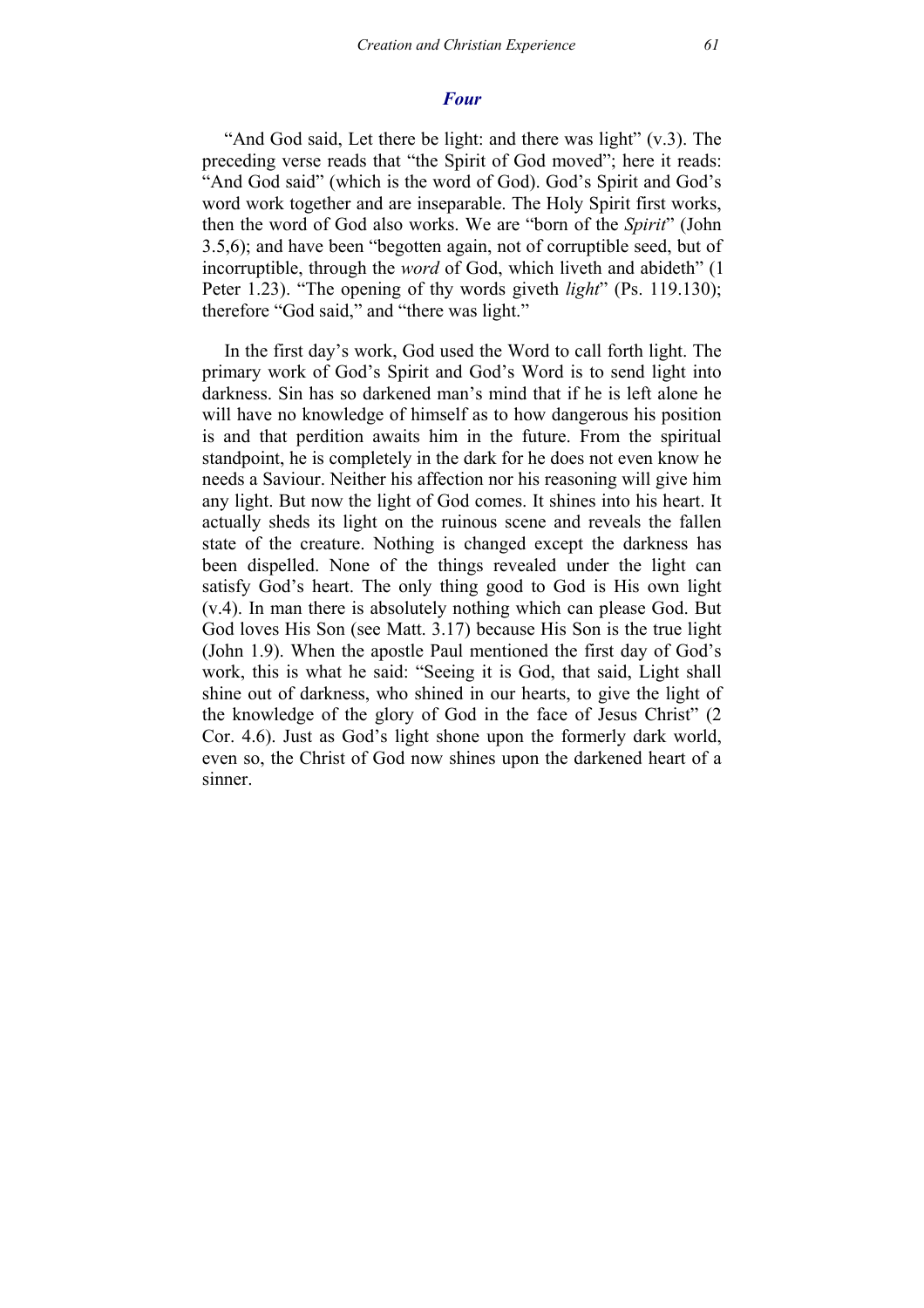Now the moment man receives this divine enlightening, then "God divides the light from the darkness." Spiritual sensitivity and knowledge is now going to be gradually restored. What a person had previously considered good he now reckons bad; and vice versa. Though many still lack the experience of accurate discernment, they have nonetheless actually tasted the division of light from darkness. For at this time the work of God (through the light such work gives) has already begun the work of dividing man's enlightened spirit from his darkened soul (Heb. 4.12). Henceforth there is in man the division between "that which is born of the flesh [being] flesh; and that which is born of the Spirit [being] spirit" (John 3.6). Although such dividing has not reached its perfection because the believer does not have such a total experience, the fact of the matter is that such division now exists.

God divided the light from the darkness and gave each its name as well as its place. Darkness was still darkness, it forever being dark and never being able to turn into light. The earth itself is not a source of light. Whenever it turns its back to light, its condition remains dark. But as light shines into darkness, the light is not in any way affected by darkness. While light dispels darkness and gloom, nonetheless darkness still exists. In just the same way, man's old nature (the flesh) and man's old life (the soul life) is always dark. But when the spiritual life in a man grows strong, the old life and nature lose their power. Yet if one does not walk in the light, he will once again act in darkness. As long as we live in this world, and although we may walk continuously in the light, we shall nonetheless never be able to eliminate darkness or to eradicate our sinful life and nature. Because we are sons of light and sons of the day (see 1 Thess. 5.5), we must constantly walk in God's light or else darkness will encroach upon us and eventually overtake us once again.

Strictly speaking, day is not all light since it is the composite of both "evening" and "morning" (v.5). The highest life we can live in this world is "day"; yet it is imperfect because it consists of the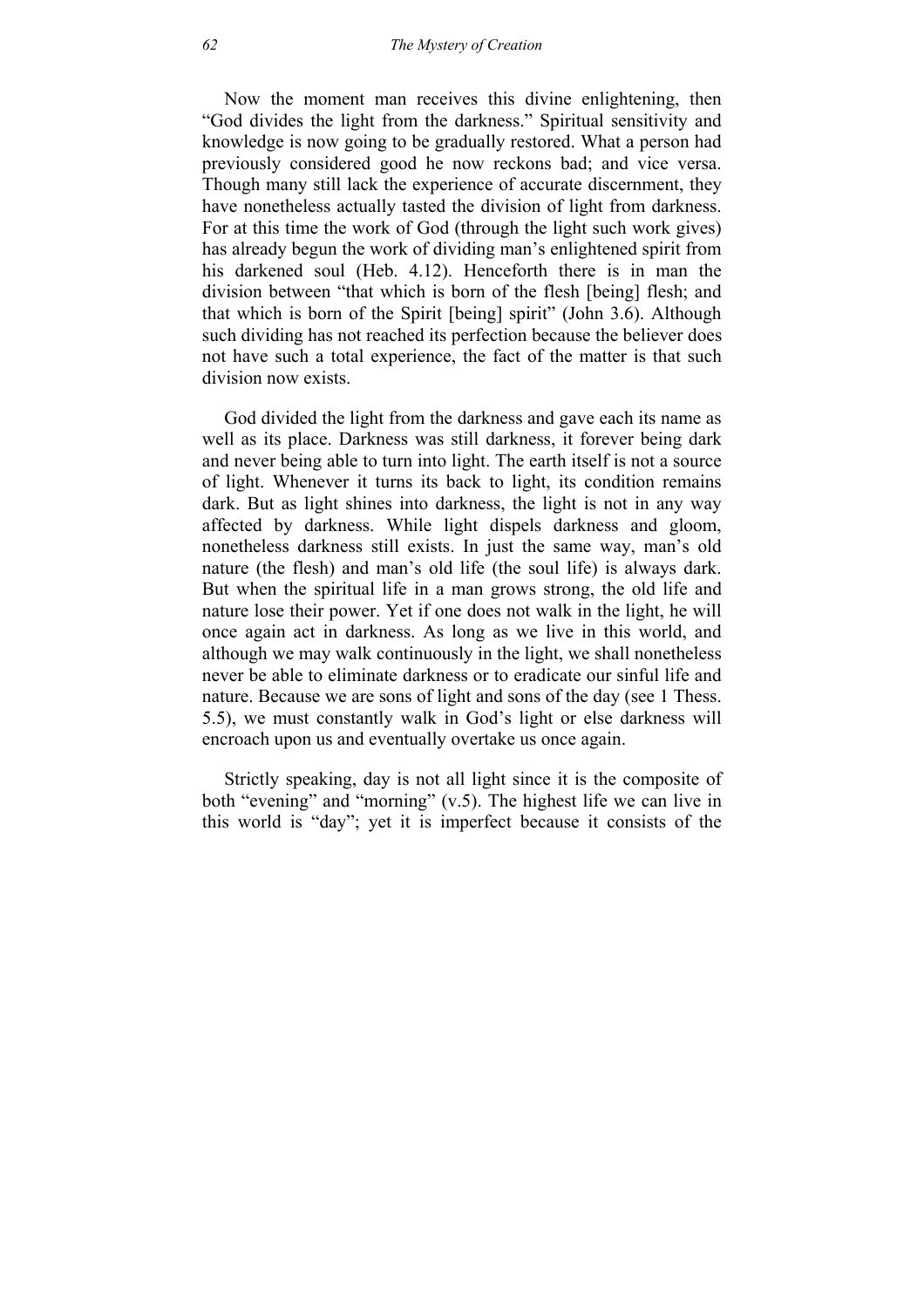combination of "evening" and "morning." If we say there is only morning and no evening in that life, that is not the "day" mentioned in the Scriptures. "If we say that we have no sin, we deceive ourselves" (1 John 1.8)—"If we say that we have not sinned, we make him [God] a liar, and his word is not in us" (1 John 1.10).

Even though darkness itself is "night," yet once it has been enlightened, it is no longer night but is "evening"; for no matter how dark such night is, it cannot be without some trace of light since it has the light of God shining upon it. Night cannot remain night but has become "evening" once it has been enlightened. In like manner, sometimes even to a believer who has been enlightened by God, his darkness may seem to make itself evident, except that what he manifests is not total "night" but is instead "evening." This is because, although his darkness remains in him without changing its nature, it is now under the control of the light. In spite of the fact he at times does fail and fall, he does not for this reason lose the light he has nor the life he receives and revert to being an unbelieving sinner once again. As one believes in the Lord Jesus, he is born again and possesses eternal life. Though he falls, he is still a son of God. He may "be overtaken in any trespass" (Gal. 6.1), but he has not returned to the place of an unregenerate sinner. How great is the grace of God!

"There was evening, and there was morning." This sentence is repeated six times in this first chapter of Genesis. Notwithstanding the fact that light is called "Day," what each of the Six Days come into is but "morning." The experience of the "Day" in its most perfect sense is yet to come. Morning is the foretoken of the day; it is not the full light of the day. In God's ordering, morning follows the night. Though we do have the dawning light, nevertheless, for it to shine more and more until the perfect day is an experience which still lies in the future. What we have now is only morning. The "Day" is when God's work shall be done and His heart shall be *fully* satisfied. He shall rest, and "the perfect day" shall have come (see Prov. 4.18).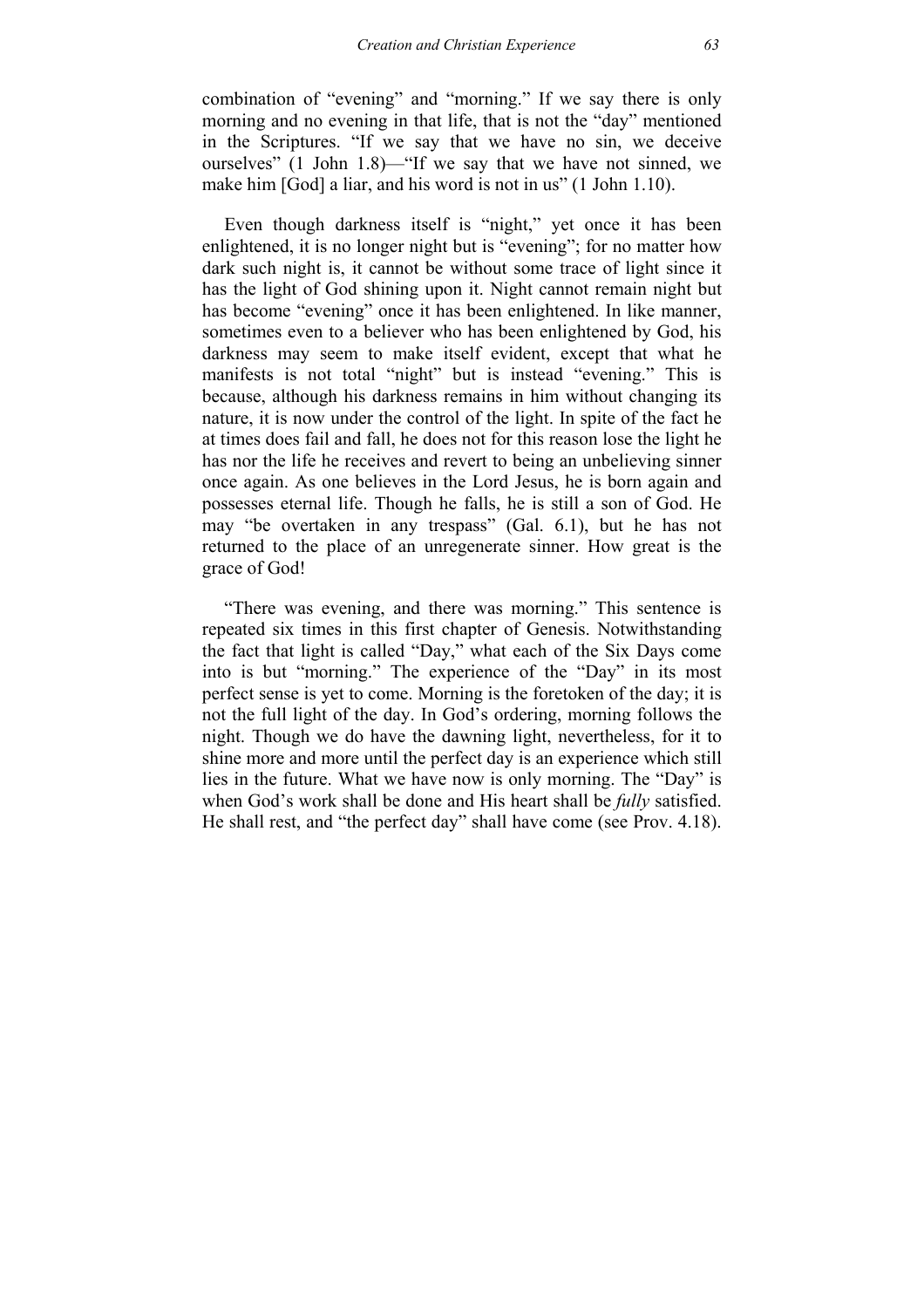Then there will be no more evening and morning. We shall enter into God's rest, into the nightless day of everlasting joy. "Day unto day uttereth speech, and night unto night showeth knowledge" (Ps. 19.2). How few are those who hear!

Truly, the light we have today is only "morning." For us to shine in complete brightness is something yet in the future. When that which is limited is past, we shall enter into the perfection of God.

#### *Five*

"And God said, Let there be a firmament in the midst of the waters, and let it divide the waters from the waters"  $(v.6)$ . This refers to the sky above us. This firmament divides the waters under and above it. What had been salty, dark waters have now evaporated and have ascended into the sky. What a division this is! By means of the "firmament" God divided the pure from the impure, and He caused them to stay in their respective places.

Such is a picture of the work of the cross. For its work is to divide. When the light of God shines on the face of the deep, it exposes the real condition of the waters. These boundless waters of bitterness were at one time wrapped in darkness so that no one could see its real face. But now the light has come. There is no hiding anymore. The brighter the light of God, the dirtier the waters appear to be. The light does not cleanse, it instead manifests the shame of man. What sorrow and what repentance ensues when one is under the light of God! That in which one took comfort in the past is now proven to be worthless. Not until this moment does he see the ugliness of his sinful life and nature. In dust and ashes he comes to know the dividing power of God's cross. The cross crucifies our sin (Rom. 6.6,11), self (Gal. 2.20), the flesh (Gal. 5.24), the world (Gal. 6.14), and the rudiments of the world (Col. 2.20). Separation by death is truly a great separation. It is a tremendous emancipation and an immense deliverance. Death cuts off all relationships; it terminates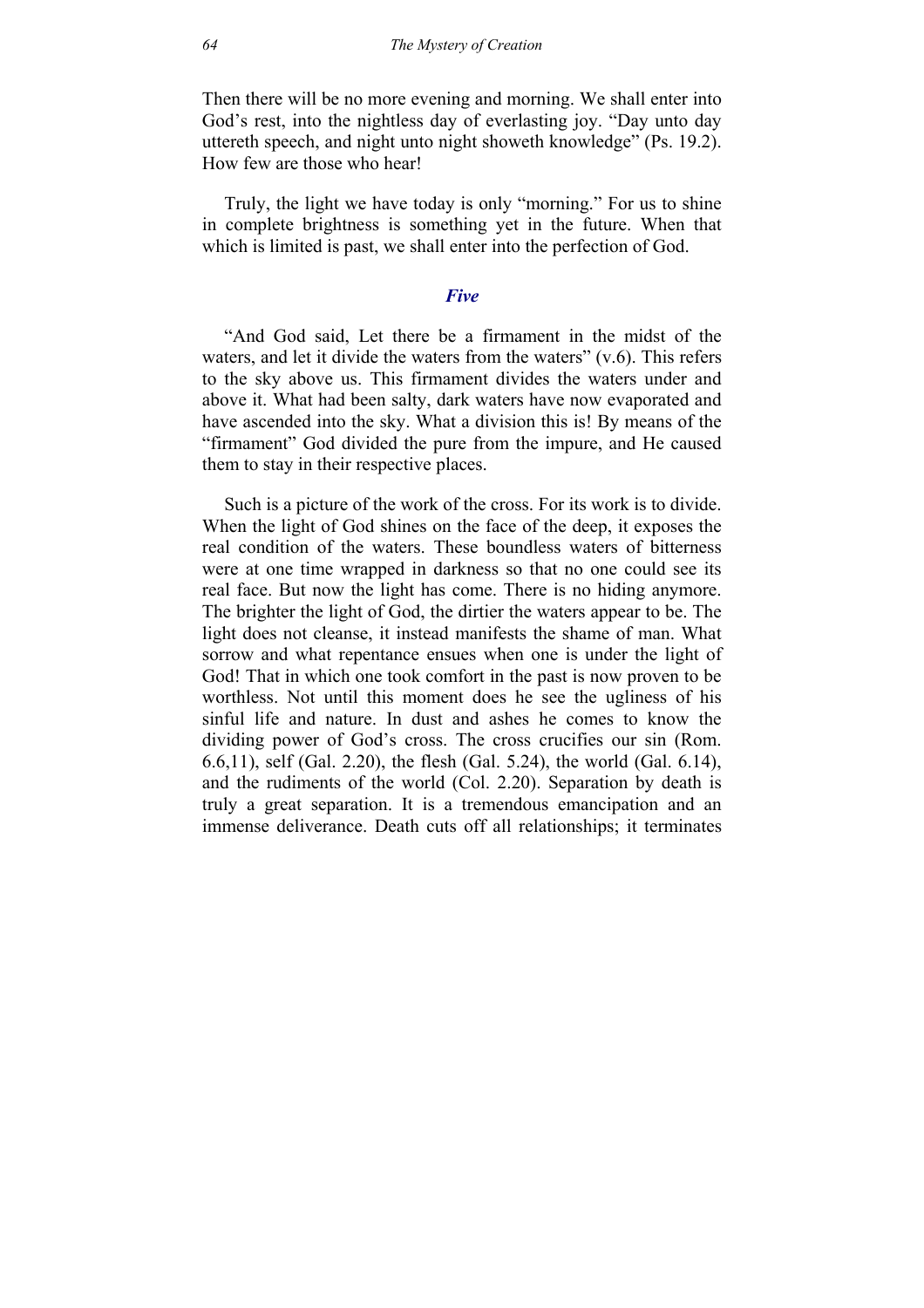all complications. Apart from the cross there is nothing else which can sever us from that which is "under." In union with the death of Christ, we are delivered from all which is "under." Though we are born again, we are still held by our sin, self, flesh, the world, and its customs, all of which pull us downward. But after we experience codeath with Christ, we shall be a "separated" people. Once the light of God has led us to self-examination, this in turn will lead us to the cross that we may be delivered. The mark of the cross proves that we are a heavenly people, we now being separated from the world.

Do not confuse our position with our experience. As soon as we believe in the Lord Jesus as our Saviour, our position in Him reaches the very peak. All He has accomplished for us is ours. He by His cross has divided that which is "above" from that which is "under." And this is our position. At that time, however, we may not yet have had the experience of such dividing between the "above" and the "under." It waits for us to exercise faith in accepting what He has accomplished on the cross and in joining ourselves to His death before we can experience the deliverance from the things which are below and come into the experience of thinking on the things which are above. In spite of the fact that we have been "born from above" (John 3.3,7), we may not have yet experienced being "not of this world" (John 8.23). We must therefore "enter" into the Lord's death in experience so that we may truly know experimentally the dividing between our soul and spirit (Heb. 4.12). As the knife of the high priest cuts and divides the joints and marrow, so the work of the cross divides our spirit and soul.

The moment we are born again we are reckoned by God as having been crucified with Christ. Since we believe that Christ died for us, His death is therefore our death. This is co-death. Substitutionary death naturally produces co-death. Substitutionary death *is* co-death. As God accepts the substitutionary death of Christ, He reckons us as dead. Though in personal experience it is substitutionary death, under the eye of the law it is co-death. Hence, at the time we believe in the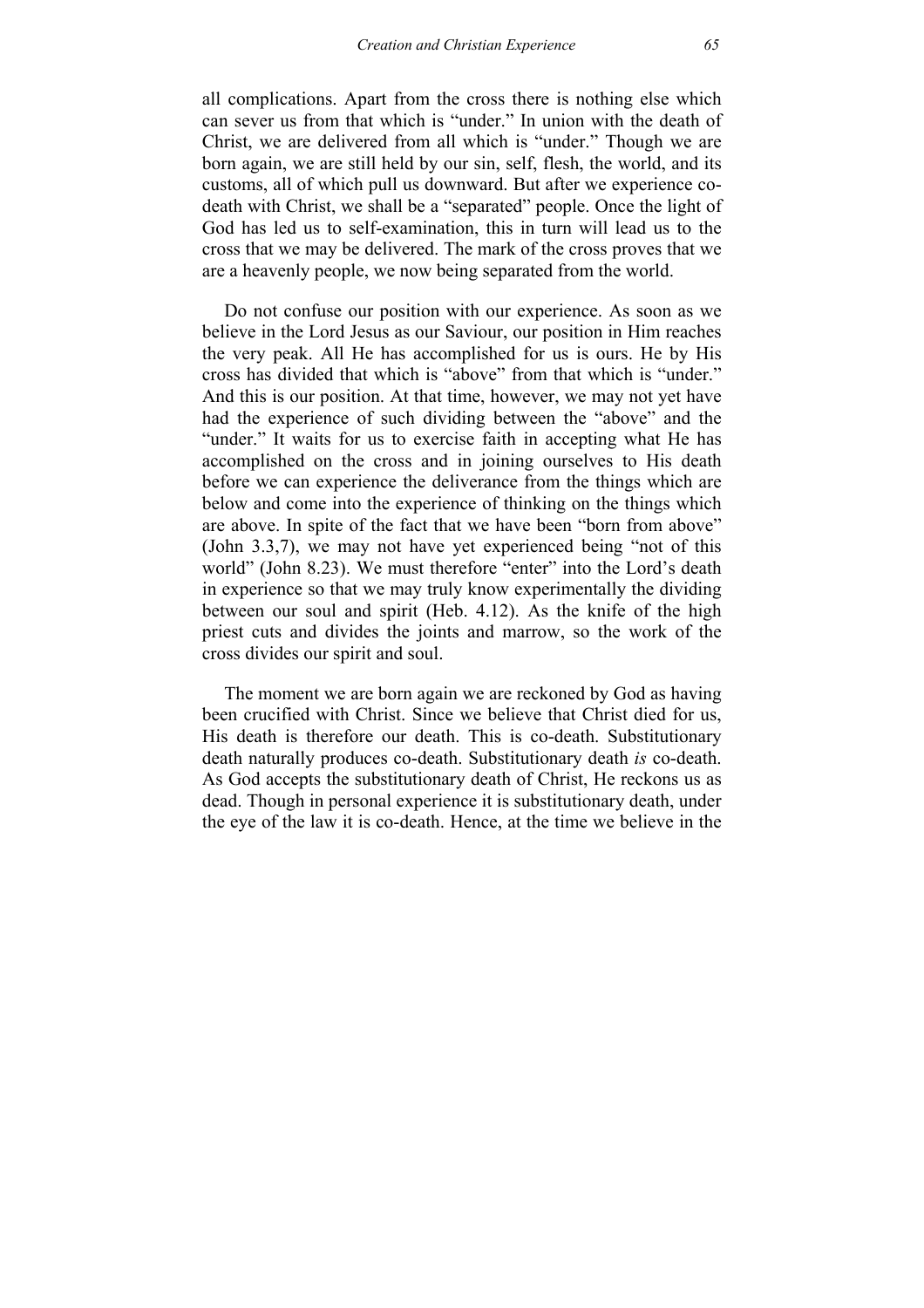Lord Jesus we are in fact dead with Him. Nevertheless, we are still to experience this co-death. For the experience of co-death is obtained only after we are born again and after we seek deliverance through the cross as a result of the conflict between the two natures of light and darkness.

Now there is not only separation concerning outward things, there is also separation with respect to the inward condition. As God works secretly in human hearts, He causes man's affection and desire to turn to the things above. A man has been born again, so he possesses the nature of God (2 Peter 1.4). The cross enables this divine nature to divide the things which are above from the things which are below. It is this nature of God that reveals the difference. Today the believer's heart is inclined towards heaven. The salty, dark passions and lusts are now being cleansed so that the believer can think on the things above.

Possessing physical life, man needs the air to supply life's breathing. By the same token, since the soul has been illuminated by the heavenly light, it cannot but breathe the heavenly air. God not only divides the waters above and below the firmament, He also separates things within the soul. He thus puts "heaven" in us and puts us in "heaven." The first sign of the saints is that they belong to heaven. They have received a heavenly calling, they serve the kingdom of the heavens, and they expect to enter the heavenly city. Since their expectation is heaven, they wait for the heavenly country, reckoning themselves to be sojourners and strangers on the earth. After we have "heaven" both within and without, we will know what are the things above and what are the things below.

The inward heaven demands an outward heaven. Having the heavenly life, we must have a heavenly walk. The nature of the regenerated person is in terms of "not walking in the counsel of the wicked" and not just in terms of not "standing in the way of sinners, nor sitting in the seat of scoffers" (see Ps. 1.1). The pleasures,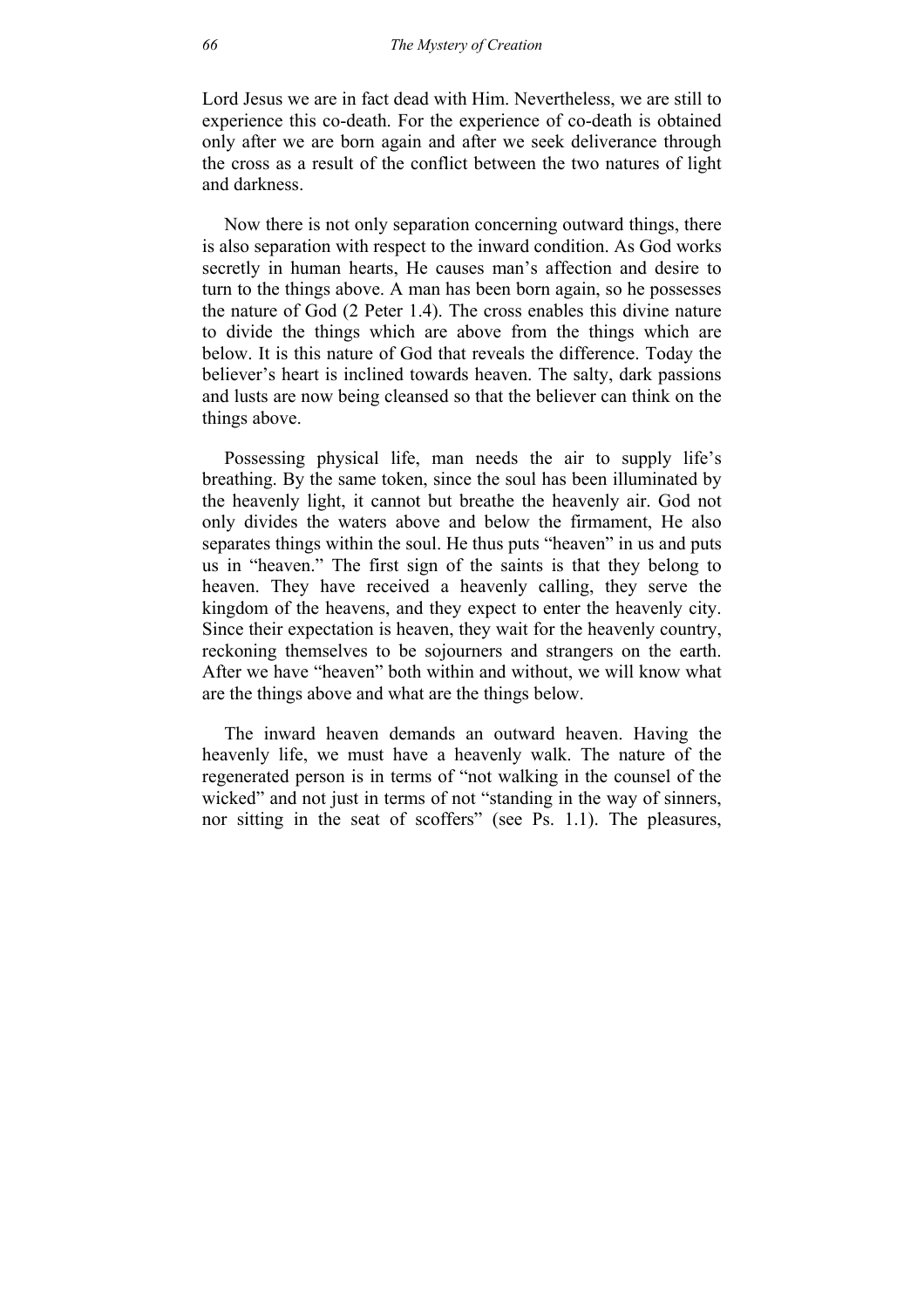delights and fashions of this world cannot entrap him. Just as a healthy body must not breathe in polluted air, a saint must not breathe in an atmosphere of wickedness, jesting and confusion. He will rather love the presence of the brethren because they are his companions in the heavenly pilgrimage. "We know that we have passed out of death into life, because we love the brethren" (1 John 3.14).

By this time (that of vv.6-8) the heart of the believer has already come under God's control. Even so, his actual condition is not greatly different from that of his former state because the dry ground has not yet appeared in his life and the fruits have not been produced. Nevertheless, his heart is now turned upward, and the communion of heaven and man has already begun. With but one more step he shall be able to bear fruit to the glory of God

#### *Six*

"And God said, Let the waters under the heavens be gathered together unto one place, and let the dry land appear: and it was so" (v.9). This is the third day of God's work. What God did on this day is in perfect agreement with the "third day" mentioned in 1 Corinthians 15.4, for the number "three" in the Scriptures always represents resurrection. The land now emerged from the waters. Formerly it had been buried beneath the darkness of the bitter seas; now it arose from its grave and became a dry land which could bear fruits. Though God did not eliminate the waters, He confined them to their limited boundaries. The seas now had their bounds; they could not deluge the land. God named the Seas (v.10) and thus recognized their existence. Not until the new heavens and the new earth arrive will the seas be eliminated. The dry land too was given a name—the name of Earth (v.10)—to distinguish it from the seas. This was the work of the first half of the third day. (The work on the third day was divided into two halves; on that day God spoke twice and twice He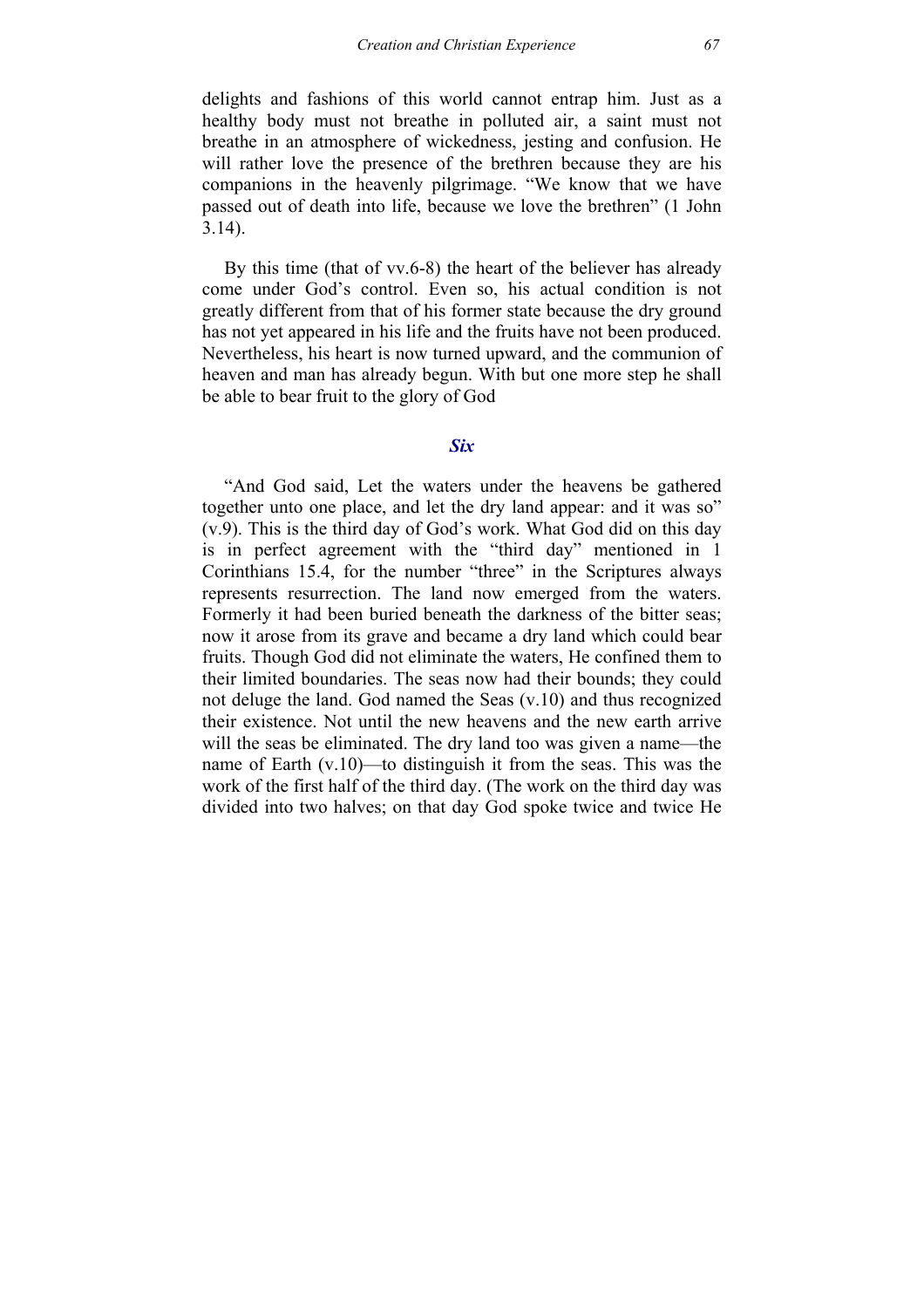called it good. During the first half of the day, the earth came out of the water; during the second half of the day, the earth produced grass, herbs, and fruitful trees.)

We have noticed how, spiritually speaking, the cross was at work on the preceding day. Naturally what is typified here on the third day is resurrection. The death and the resurrection of Christ give us new life. Just as He died for us, so He was also raised for us (Rom. 4.25). Even as we need His death, so we also need His resurrection (Rom. 5.10). The absence of either one of these will reduce the gospel to vanity. Through the death of the Lord Jesus we are delivered from all which belongs to Adam—that is to say, to the natural. By His resurrection we can enter into all which belongs to Christ—that is to say, to the supernatural. His death delivers us from the position and experience of a sinner in order that we may no longer be sinners. His resurrection makes us righteous, obtaining the position and experience of the righteous. "Wherefore if any man is in Christ, he is a new creature: the old things are passed away; behold, they are become new" (2 Cor. 5.17).

The redemptive plan of God is not meant to repair or mend the old we have; it is to "re-create" us. He discards the old. He uses the death of the Lord Jesus to deliver us from the old, and He uses the resurrection of the Lord Jesus to get us into the new. As we are raised with Christ, we experience union with Him. As we experience being "in Christ," we experience the "new creation." If we are dead with Christ, we must also be raised together with Him. Thus shall we experience the life of a new creature.

Whatever is in the "old creation"—whether it is the old life or its nature or its works—can never satisfy God's heart. "In Adam all die" (1 Cor. 15.22). In God's eyes, all that is in our old creation has the mark of "death" in it. These dead things are beyond repair. God wants only that which is totally new. He wants "a new creature: the old things are passed away; behold, they are become new." For this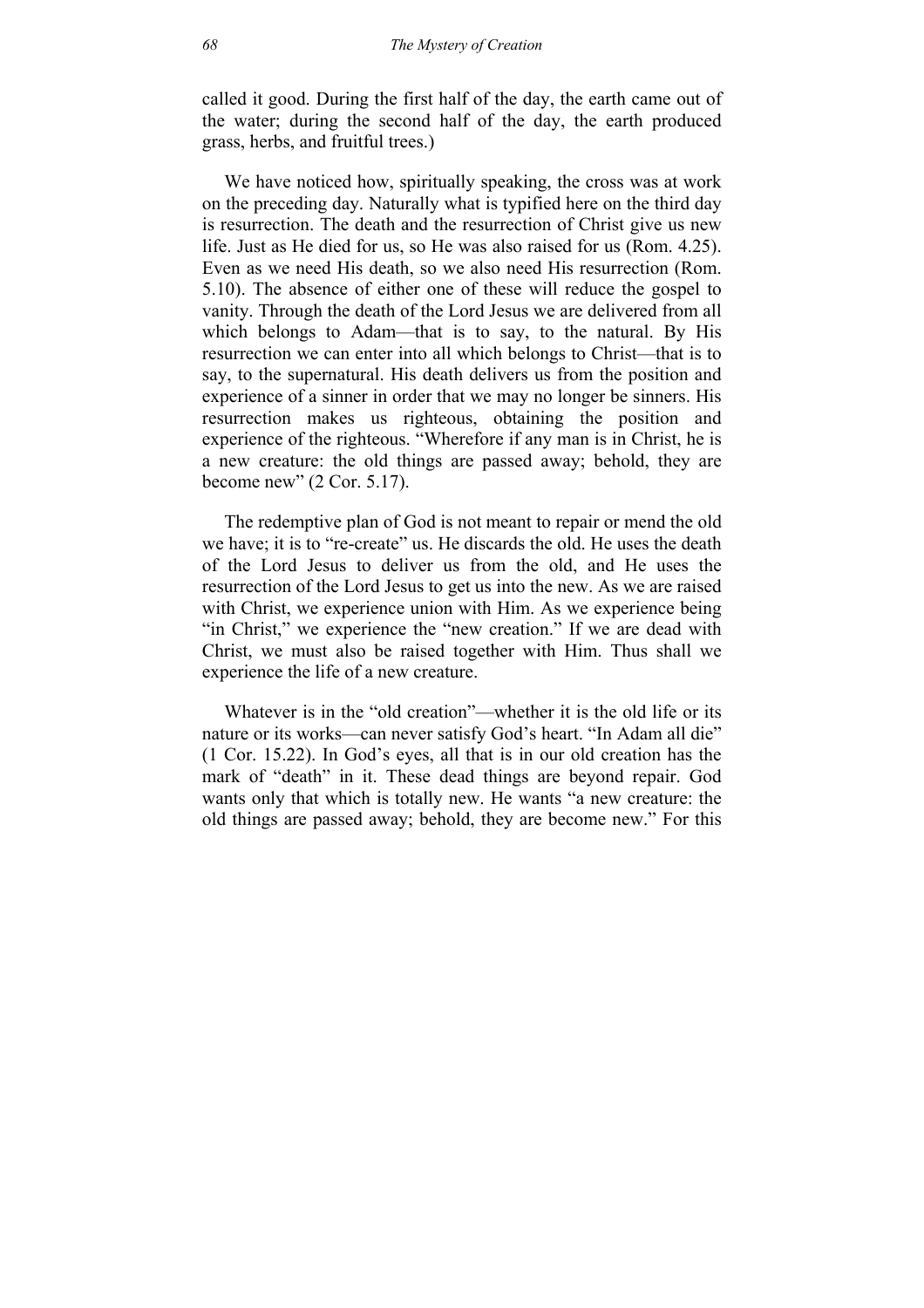reason, His primary work is the new birth, by which He gives a "new spirit and new heart" to man (this, as we showed earlier, is the work of the first day). This new spirit now works with the Spirit of God in delivering the old life with its nature to the cross (and this, as seen earlier, is the work of the second day). Having solved the problem of the "old things" God now begins to develop the "new creature" in His making all things new. Step by step He shall work until He has transformed even our body (this, by way of anticipation, is to be the work of the sixth day). We shall be totally new. This we shall touch upon later in our discussion.

The experience of resurrection (the third day) comes after that of regeneration (the first day) and that of co-death with Christ (the second day). Regeneration is the beginning of life. With a regenerated life, we are willing to co-operate with the Holy Spirit in our being crucified with Christ. And co-death with Christ spontaneously leads to co-resurrection with Him. "For if we have become united with him in the likeness of his death, we shall be also in the likeness of his resurrection" (Rom. 6.5). Regeneration gives us life; resurrection gives us life more abundant. Were a believer to stop at regeneration, he would not be able to overcome sin. If he were to remain at the stage of co-death, he would have no power to practice righteousness (that is, the holiness of God). So we need to advance in our experiencing of Christ. Let us see that we are regenerated first, then we are co-crucified, and finally we are co-resurrected. In actual fact, however, whenever we believe in the Lord Jesus and thus are born again, at that very instant God has reckoned us as having already been resurrected, though we may have as yet to experience it in our life.

A great danger to many believers is this, that when one looks within and fails to see that "the old things are passed away: behold, they are become new," he tends to think he is not yet born again or that such a scriptural word is beyond human experience. Some try their best to replenish their life so as to bring it up to God's standard.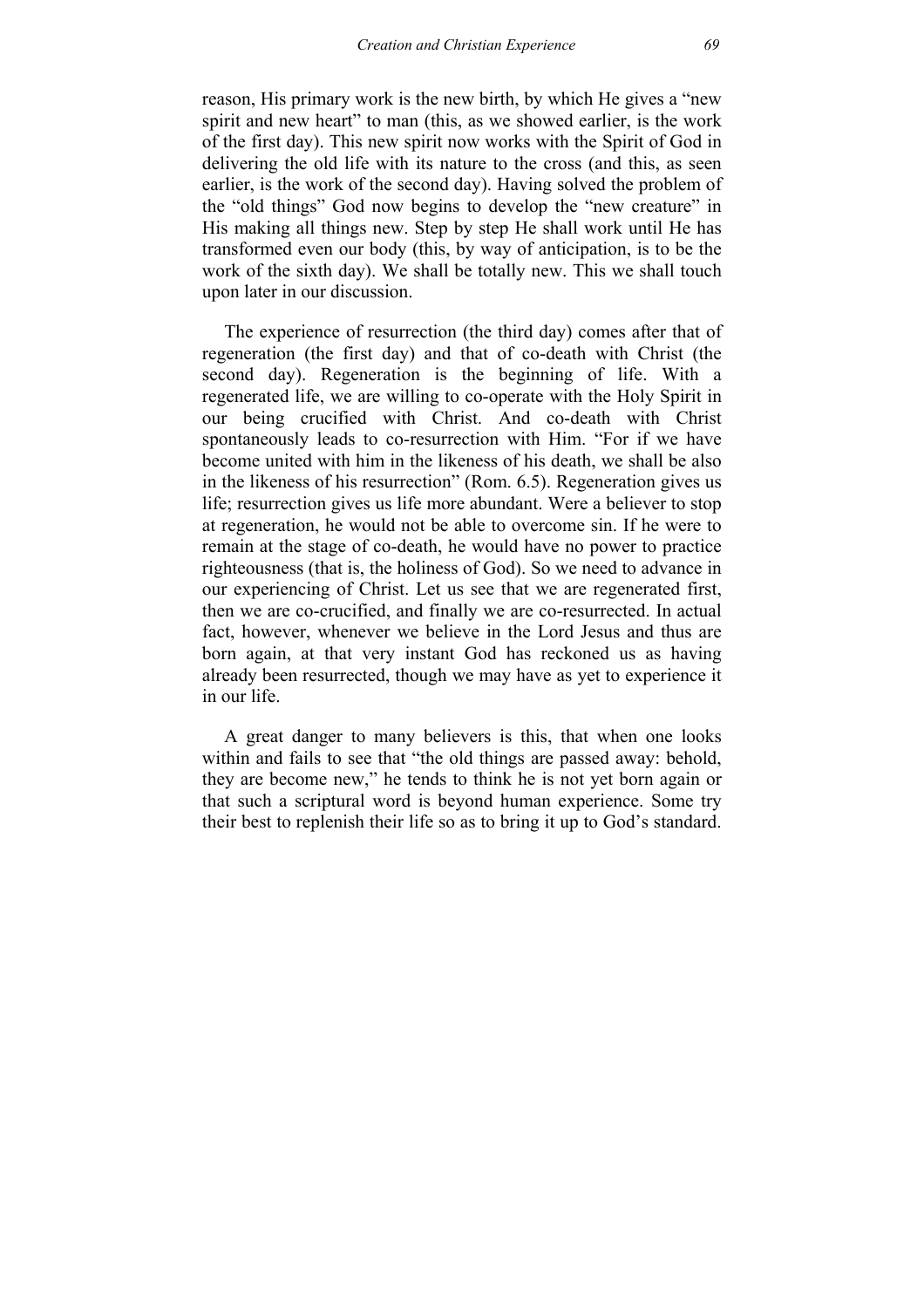But in actual experience they end up in defeat, they having no peace or joy and losing whatever liberty and power they profess to possess. If only they would deny themselves and with faith look up to Christ, they would experience victory. The cause of much of our defeat lies in our desiring the fruit of resurrection while rejecting the deep rooting of co-crucifixion. Instead of letting the cross do a deeper work in us, we are anxious to proceed to have the resurrection life thus unknowingly trying to make new life out of the old one, which is an impossible task. For resurrection has its foundation in the cross. Without the cross, there can be no resurrection. Whoever wishes to experience resurrection must first experience the cross.

As regards our acceptance by God, it is not based on our subjective experiences. As we believe in the Lord Jesus, faith joins us to Christ. Our position of being "in Christ" causes us to be accepted by God automatically. God reckons us as being totally new. The acceptance in Christ is to be accepted *as* Christ. God looks not for our inward condition, He only sees our new position; and therefore He regards us as being totally new. This pertains to our objective salvation.

But there is also the other side. God wants us to be the body to His Son—which is to say, He wants us to experience all which our Head has accomplished for us. Thus shall we be delivered from the old creation and become the new creation ordained by God. We are raised together with Christ; we do not enter into resurrection by ourselves. Only by His resurrection do we come into this new realm, for we are resurrected with Him. By exercising our faith to accept this fact, we will be placed on dry land—free from the inundation of the old dark waters.

Just as the land came out of the waters, so shall our spirit come out in resurrection from the flesh. And even as the waters were not eliminated, so neither does the flesh become the spirit. Just as the waters were gathered together into one place and were not to cross its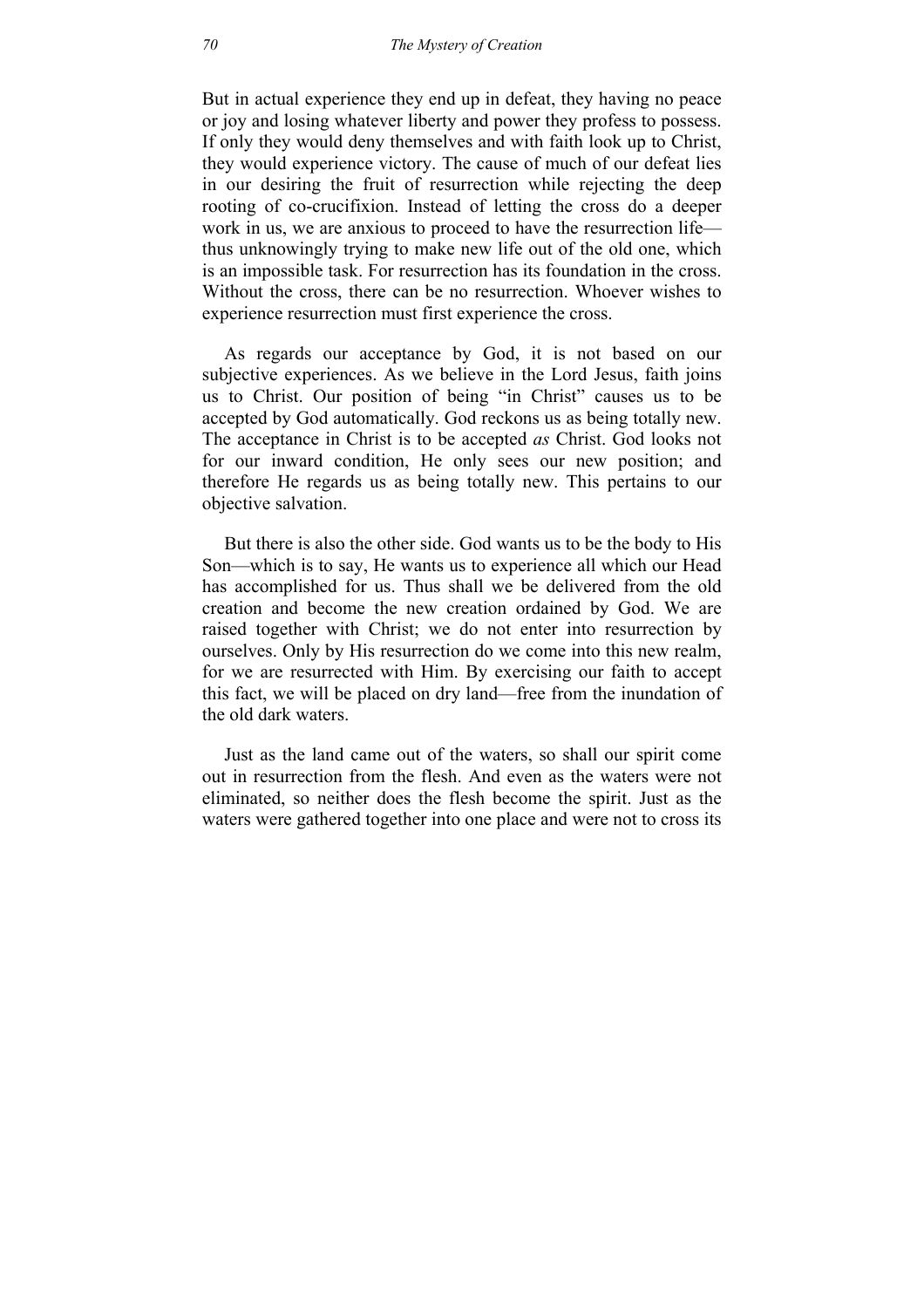bounds, so the flesh, though still existing, shall be under our control through the death and resurrection of our Lord. The flesh is irredeemable and is wholly rejected by God. So then, all who died with Christ and have also been raised with Him belong to the flesh no more.

We have already seen the work of the first half of the third day. Now we shall see the work of the second half of this day. Having been raised, we will now bear fruit (vv.11,12). Fruit-bearing and resurrection are closely related. "Wherefore, my brethren, ye also were made dead to the law through the body of Christ; that ye should be joined to another, even to him who was raised from the dead, that we might bring forth fruit unto God" (Rom. 7.4)—"And being made free from sin, ye became servants of righteousness" (Rom. 6.18).

"And God called the dry land Earth." This word "earth" can also be translated as "soil." We know that soil can be broken up. If it is hard, it is not fertile. The smaller the lumps the soil is broken up into, the better it is for the harvest, because it may then supply nutrition to the planted seeds. Though the waters had subsided, the soil remained hardened and resisted the hand of the planter. In like manner, though the influence of the flesh may be lost, our natural life still clings to its "self-righteousness." It boasts of its natural ability and virtue, and it refuses to yield. But the broken soul life of a believer is like fertile soil in the hand of the heavenly Father. God asks not for our ability, He asks for our *in*ability. He does not require power from us but looks for weakness in us. He demands of us not to be full but to be empty. He expects not our resistance, instead He waits for our submission. He is the Almighty God, and His strength is manifested in our weakness. A broken field is the best ground for the growth of God's seed.

Fruit-bearing is not the result of keeping oneself intact; it is due to having oneself broken, made humble and weak, and casting oneself helplessly upon God. And thus does he allow God to work. Our own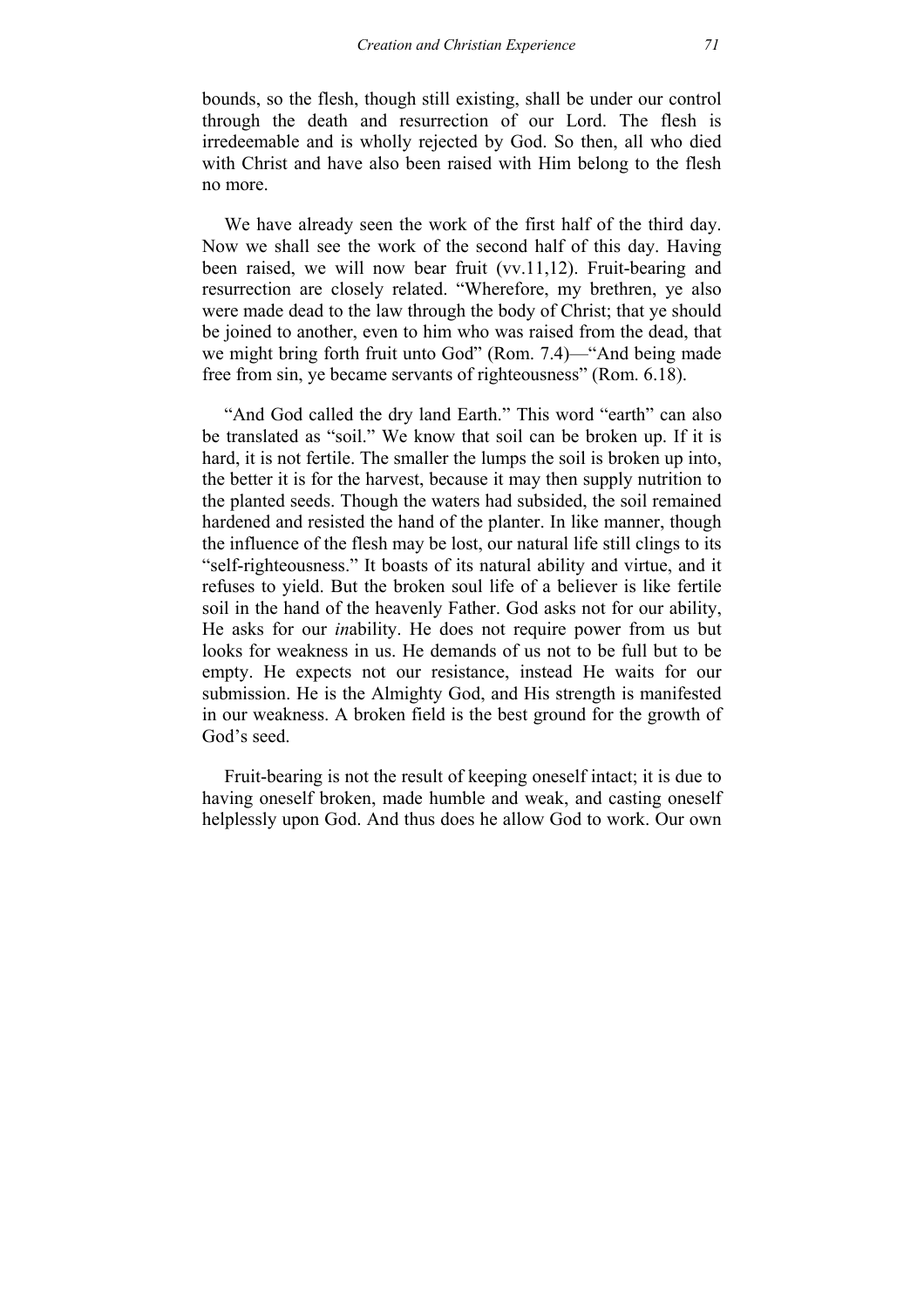strength is an obstacle to the manifestation of God's power: "Except a grain of wheat fall into the earth and die, it abideth by itself alone; but if it die, it beareth much fruit" (John 12.24). Unless we hate our soul life with its natural ability, wisdom and virtue, we will not be able to bear much fruit. It is only after we cast aside the natural strength which comes from our flesh (just as the land which came out from the waters) and accept the hand of God with a broken heart that we are able to bear the fruit of God.

Often we reckon that only the sinful and unclean flesh must be destroyed; but we do not realize that denying our natural, good, correct, honest and righteous soul life is equally essential in this matter of fruit-bearing. We may have been content with our land, but God wants the soil of our heart to be broken. How highly do we look at ourselves! We fail to see that having been contaminated by sins this "I" of ours is weak and feeble! All of its good resolutions are like bubbles which vanish!

When we are weak in ourselves, being empty and bearing nothing but fully yielding as the clay to the potter's hand, the life of Christ shall begin to live in us and His power shall begin to be manifested through us. The more we know the reality of the cross and resurrection, the deeper we shall understand the real meaning of the breaking of the soul life.

This earth is not irrigated by the waters of the seas. Its productivity is not nurtured by the flesh. The mist (Gen. 2.6) is its nutrient: the Holy Spirit himself takes care of us. The ordinances of the flesh are "not of any value" (Col. 2.23) in fruit-bearing according to the truth. On the contrary, God limits the bounds of the flesh and calls it by its name (the flesh) to show that it can offer no help to the new creation but is itself condemned and irretrievable.

Even in fruit-bearing, there is progress. The grass comes first, then the herbs, and finally trees which bear fruit. Fruit is not for personal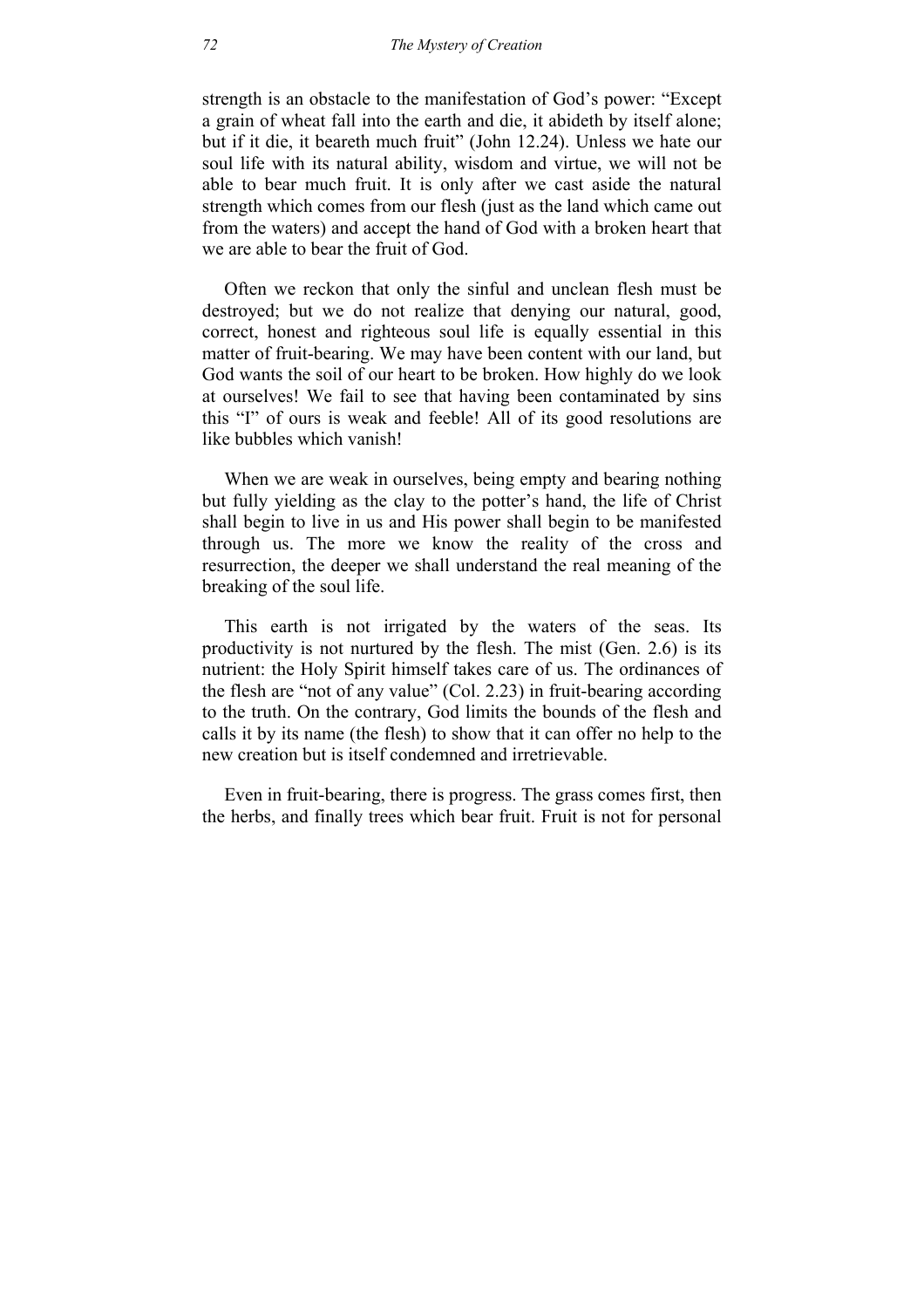consumption, it is for the Lord: we are to "bring forth fruit unto God" (Rom. 7.4). All these fruits can propagate themselves: "Wherein is the seed thereof, after their kind" (Gen. 1.12). The kernel is each after its kind, and it is found in the fruit. Hence, love will reproduce love, joy will reproduce joy, and so on. Whenever we need love, we show forth love; whenever we need joy, we show forth joy. The fruit which is more exposed to the heat of the sun ripens earliest and is the most tasty. Man reaps what he has sown.

#### *Seven*

"And God said, Let there be lights in the firmament of heaven to divide the day from the night; and let them be for signs, and for seasons, and for days and years: and let them be for lights in the firmament of heaven to give light upon the earth: and it was so" (vv. 14,15). The work this day is vastly different from the former work. The scene is now shifted from the earth to heaven. It is a work upon heaven, and it typifies the believer's ascension with Christ.

After resurrection, the sequential fact is ascension. For ascension is the indispensable truth following resurrection. Without ascension, our "new creation" will not be a complete work. Yet, as with the other truths such as our co-death and co-resurrection with Christ, ascension becomes factual and true to us as soon as we believe in the Lord Jesus because God has put us in this position of ascension. But our experience may still lag behind. We do not experience ascension until we have first experienced resurrection. If we are truly raised with Christ and joined to His resurrection life, we shall naturally bear fruit on earth and our spiritual life will ascend to heaven. God has "raised us up with him [Christ Jesus], and made us to sit with him in the heavenly places, in Christ Jesus" (Eph. 2.6). Ascension just naturally follows upon resurrection. Ascension life is what every saint must apprehend. After our Lord Jesus was risen from among the dead, He ascended to heaven where He is now seated at the right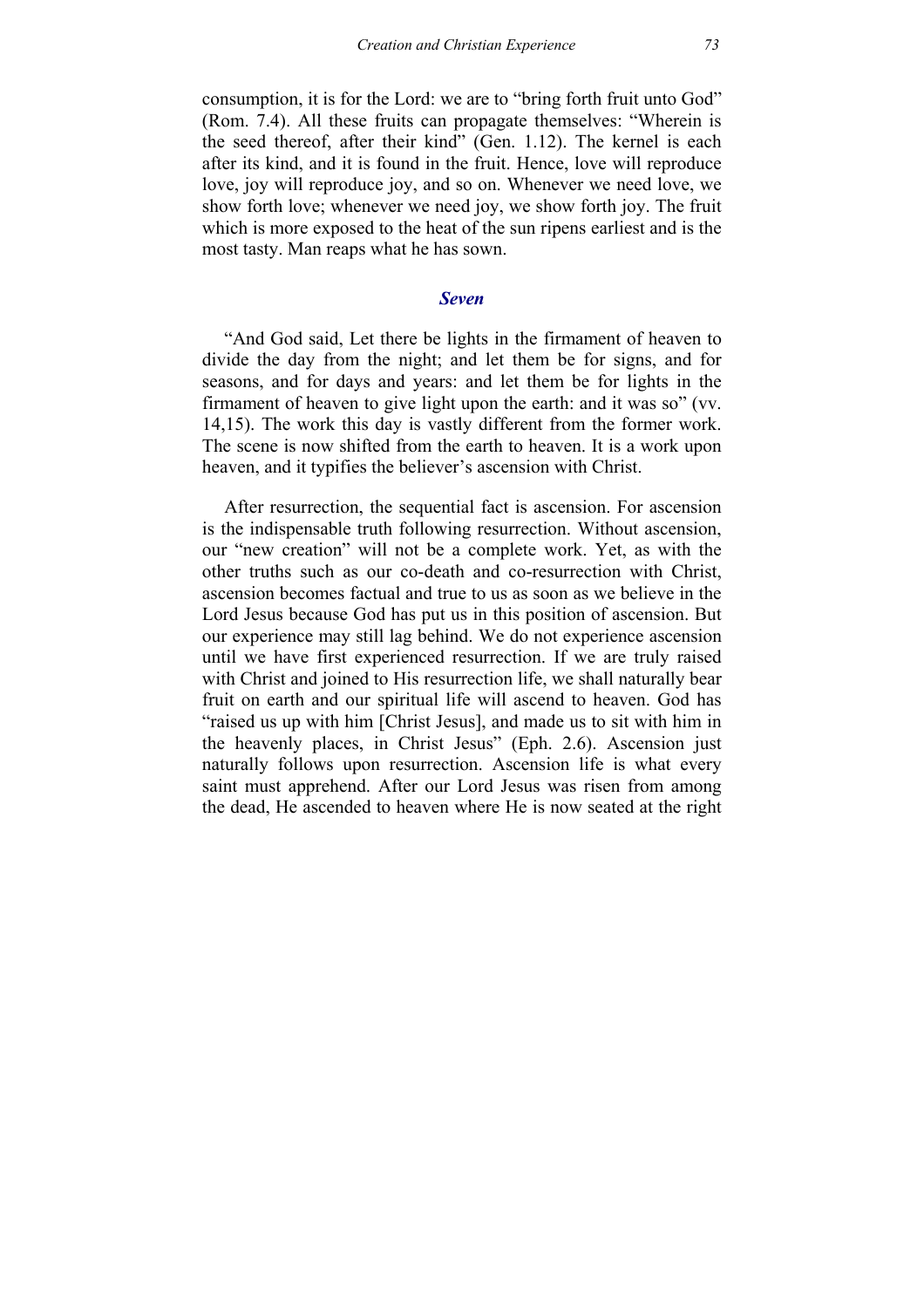hand of God "far above all rule, and authority, and power, and dominion, and every name that is named" (Eph. 1.20,21). Ascension life is that life which overcomes all the powers of Satan. Formerly, we merely overcame the flesh, sin, and the world; now, in ascension, we are to experience the conflict and the victory over all powers and dominions, rulers and authority of darkness.

Once our spirit and soul are divided, and once our spirit due to resurrection is absolutely freed from the influence of soulish thought and emotion, we can be transcended so totally above all environments and worldly concerns that we are in possession of ascension life. Saints who have come into ascension life have the insight of the throne. They shall not be moved by anything. All who are truly crucified with Christ are truly raised with Christ; and all who are truly raised with Christ are truly ascended with Christ. "If then ye were raised together with Christ, seek the things that are above, where Christ is, seated on the right hand of God. Set your mind on the things that are above, not on the things that are upon the earth. For ye died, and your life is hid with Christ in God" (Col. 3.1- 3).

Now the heavenly luminaries are divided into sun, moon and stars (v.16). The sun is the luminary of the day. It is the source of the heat and light for the earth. Its light is self-emitting, unchanging and constant. It is therefore a type of that real "heavenly Man." Though that heavenly Man, the Lord Jesus Christ, came to this world once, He has already returned into glory. Verse 2 of Malachi chapter 4 signifies to us that He is "the sun of righteousness." Our glorious Lord Jesus is the "greater light" in the heavenly places. While He was on earth, He was indeed "the dayspring [lit., *(sun)rising*] from on high" who "hath visited us" (Luke 1.78 mg.); He also was "the light of the world" (John 8.12), Although He was "the true light, even the light which lighteth every man, coming into the world" (John 1.9), yet "the light shineth in the darkness; and the darkness apprehended it not" (John 1.5). For in Jesus "the light [has] come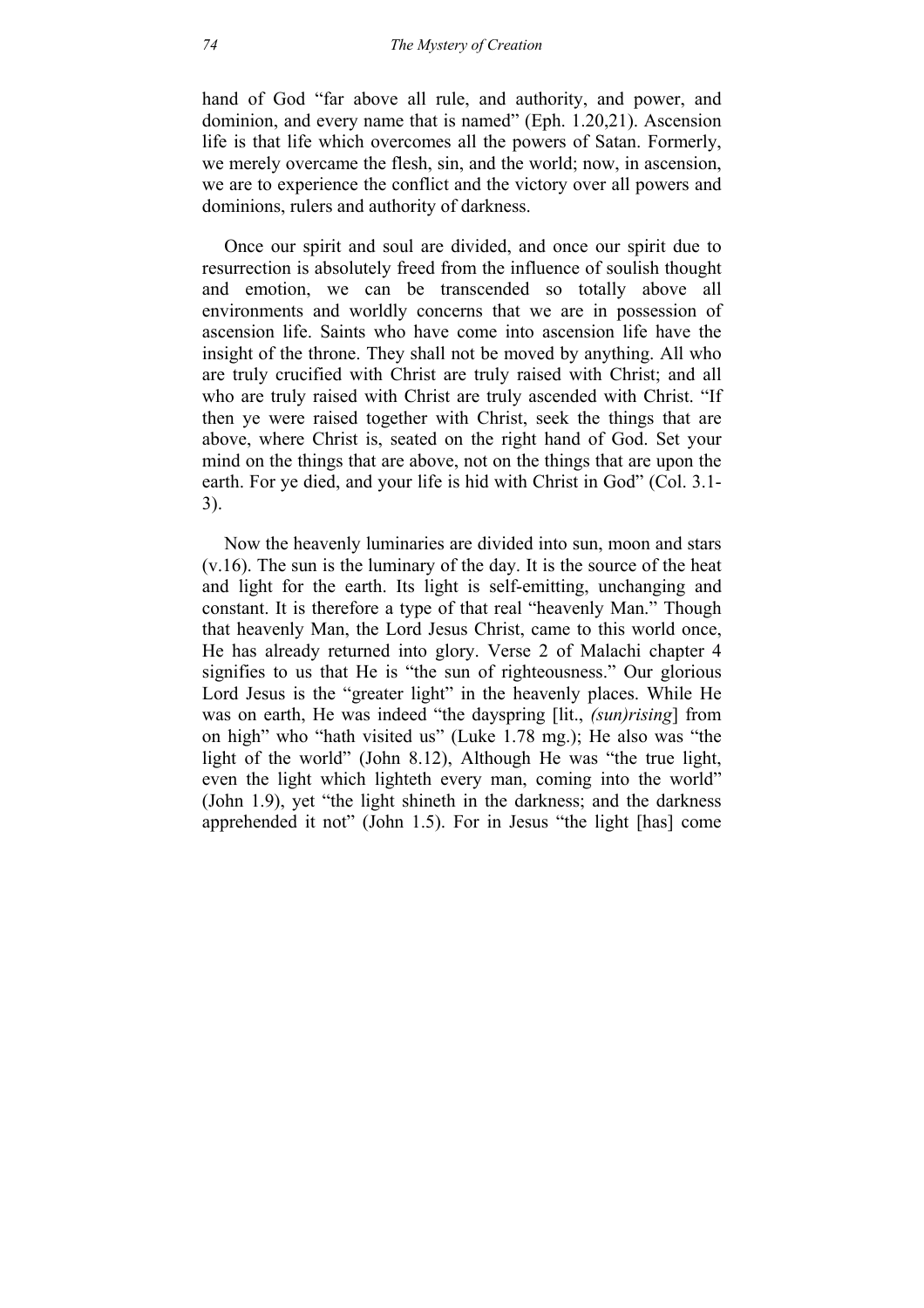into the world, [but] men loved the darkness rather than the light; for their works were evil. For every man that doeth evil hateth the light, and cometh not to the light, lest his works should be reproved" (John 3.19,20). Wherefore, the Lord Jesus returned to heaven where He is to dwell in the "tabernacle" (Ps. 19.4b) until the time of the millennial kingdom when He shall appear as "the sun of righteousness." Then "the sun" shall be "as a bridegroom coming out of his chamber, and rejoiceth as a strong man to run his course. His going forth is from the end of the heavens, and his circuit unto the ends of it; and there is nothing hid from the heat thereof" (Ps. 19.4- 6).

Today His light does not lighten the world. Except for those who believe in Him, no one is under His enlightenment: "And the world beholdeth me no more; but ye behold me" (John 14.19)—"But we behold him . . . even Jesus, . . . crowned with glory and honor" (Heb. 2.9)—"Wherefore he saith, Awake, thou that sleepest, and arise from the dead, and Christ shall shine upon thee" (Eph. 5.14).

In this current morally dark night of the world, men have lost the sense of the whereabouts of "the sun." Yet the church sees that sunlight, for she has ascended to heaven. Just as the moon reflects the light of the sun in the nighttime, so the church as she dwells in the light of Christ becomes the luminary in this dark night of the world that rejects Christ. On the first of the Six Days, we received the light. "Believe on the light, that ye may become sons of light" (John 12.36). So now, having "believed on the light," we are to reflect that light, we are to bear witness for Christ in this wicked generation: "Ye are the light of the world. . . . Even so let your light shine before men" (Matt. 5.14,16).

By being in this ascended position the saints can enjoy more intimate fellowship with the Lord. And as a result, will not the awful condition of this world's dark night be made more manifest and the power of darkness appear to be closer by? Will we not possess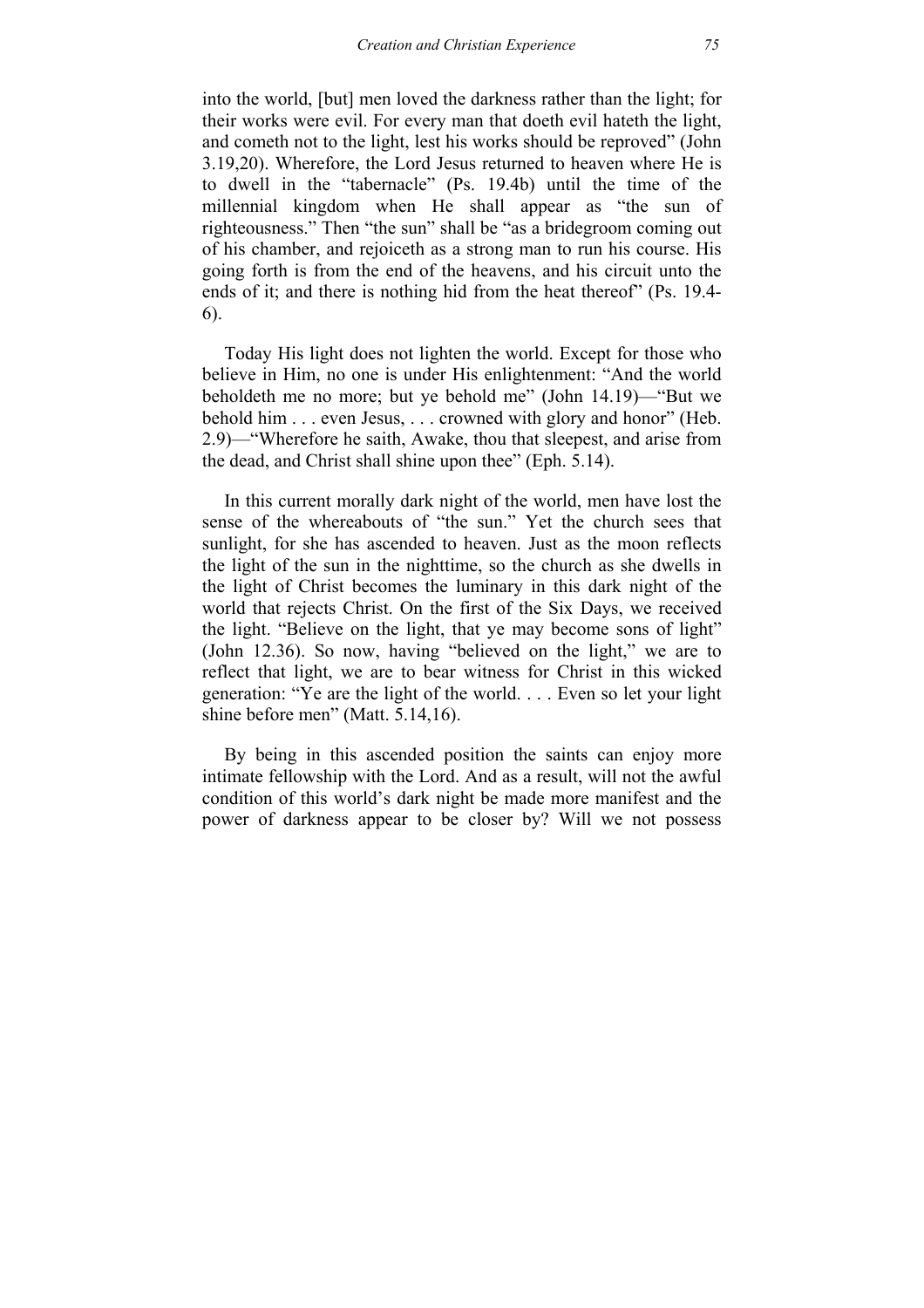further insight and will not Christ become greater? What a position this is!

We know that the moonlight is second to the sunlight and far, far inferior to the latter. The moonlight serves as the light for the dark night; and in comparing it with its light source of the sun, it looks pale and silvery even at full moon. How it is subject to change, varying from full moon to crescent moon. The extent of the moon's light depends on the angle in which it is turned towards the sun. And sometimes it may even be totally eclipsed. Can we not see in this the spiritual meaning for us lesser lights who believe in "the sun of righteousness"? Alas, how changeable is the church! According to God's will, she is heavenly in nature and should always remain so. But according to human observation, she does not always stay that way. Oftentimes she seems to have completely disappeared. And even when she does stay heavenly, she rarely appears in fullness. Her turning away from her light source makes her abnormal. Is not her work to be one of constantly receiving light? For her light does not originate in herself. She has no glory in herself, but all the church's glory comes from her Lord. Only in His light may she at all shine: "But we all, with unveiled face beholding as in a mirror the glory of the Lord, are transformed into the same image from glory to glory, even as from the Lord the Spirit" (2 Cor. 3.18). Just to be face to face with the Lord makes it a glorious day for her. Viewing from the earth, the church, like the moon, really looks "fair" (Song of S. 6.10), with "the precious things of the growth of the moons" (Deut. 33.14). She "shall be established for ever as the moon, and as the faithful witness in the sky" (Ps. 89.37), and there shall be "abundance of peace, till the moon be no more" (Ps. 72.7). Yet what gives life to men is the direct ray of the sun. Our position in Christ as His body is indeed most precious, and our experience of His warmth is most essential. But when the sun comes out, the moon and the stars disappear.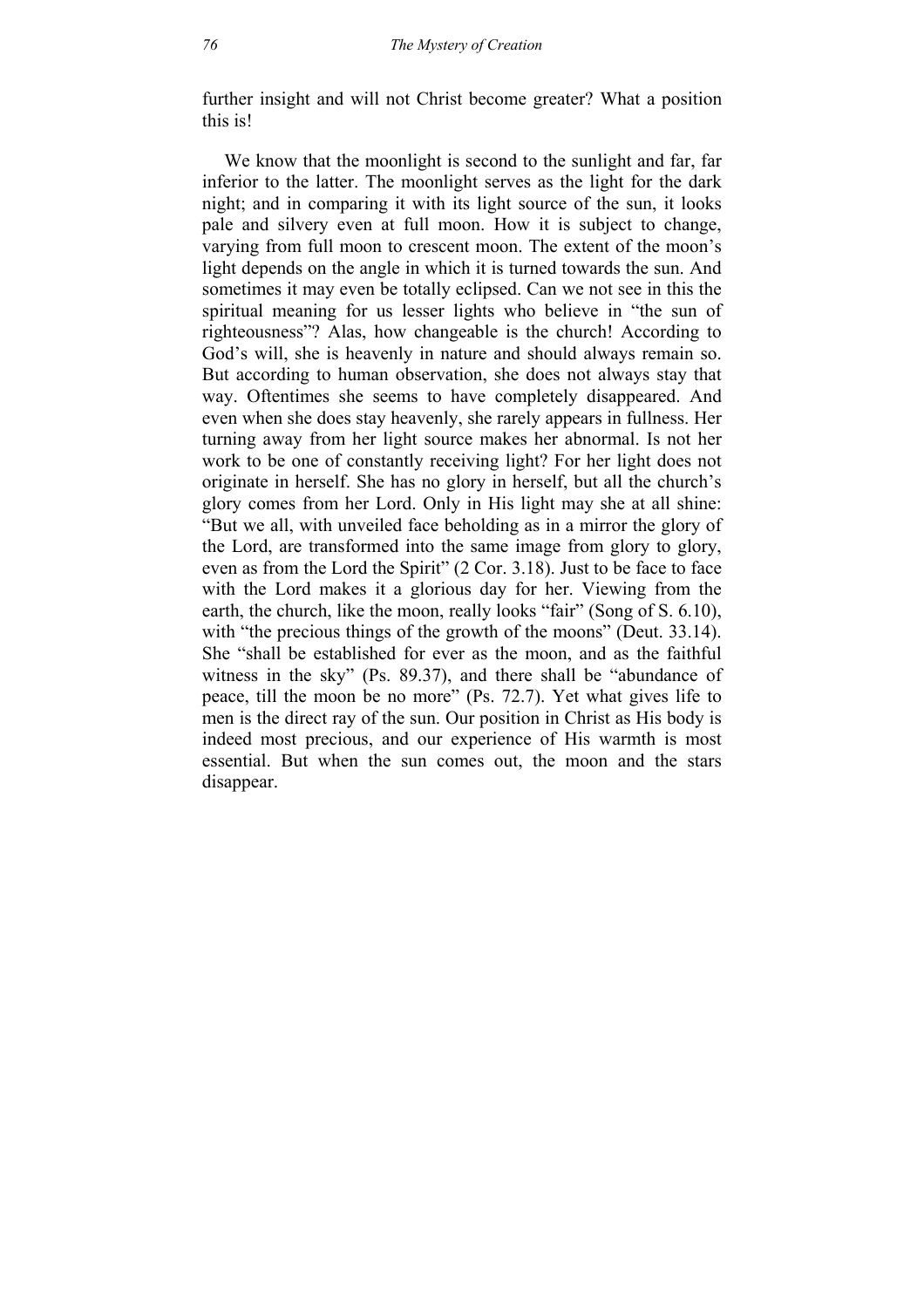Whereas the moon typifies the church, stars today are a type of individual saints. For they "are seen as lights [Gk. *luminaries*] in the world" (Phil. 2.15). The sun has gone and the moon shall soon pass away, and so the stars shall appear on the scene: "they that are wise shall shine as the brightness of the firmament; and they that turn many to righteousness as the stars for ever and ever" (Dan. 12.3).

God has created these stars that they may "rule" (Gen. 1.16,17). Think of it, the light of the saints has ruling power! How many sins must be concealed from the saints. How many unclean things dare not come near the believers. All who walk in the holiness, glory, righteousness, and the love of God have such ruling power.

Yet what the believers rule is the dark night. The greatest authority invested in the ascended Christians lies in their overcoming the power of darkness. Earlier in their walk, new believers were rather vague about spiritual warfare and lacked clear insight as to the wiles, assaults, temptations and counterfeits of the devil. But now, having come into an experience of their ascended position in heaven, they immediately begin to sense the actuality of the powers of darkness and today know how to overcome them by the blood of the Lamb and by the word of their testimony because they do not love their lives even to the extremity of death (Rev. 12.11).

They also know how to wield the sword of the Spirit—which is the word of God—in attacking the power of the enemy, as well as how to pray the challenging prayer of asking God to destroy all the works of the devil. They are learning how to stand on the solid foundation of the cross, how to keep to the victory already accomplished at Calvary, how to exercise their will to resist all the plots of the enemy, and how to use the words of praise to drive away the assaults of the evil spirits. Due to their ruling position, ascended believers will frequently have the experience of "bruis[ing] Satan under [their] feet" (Rom. 16.20).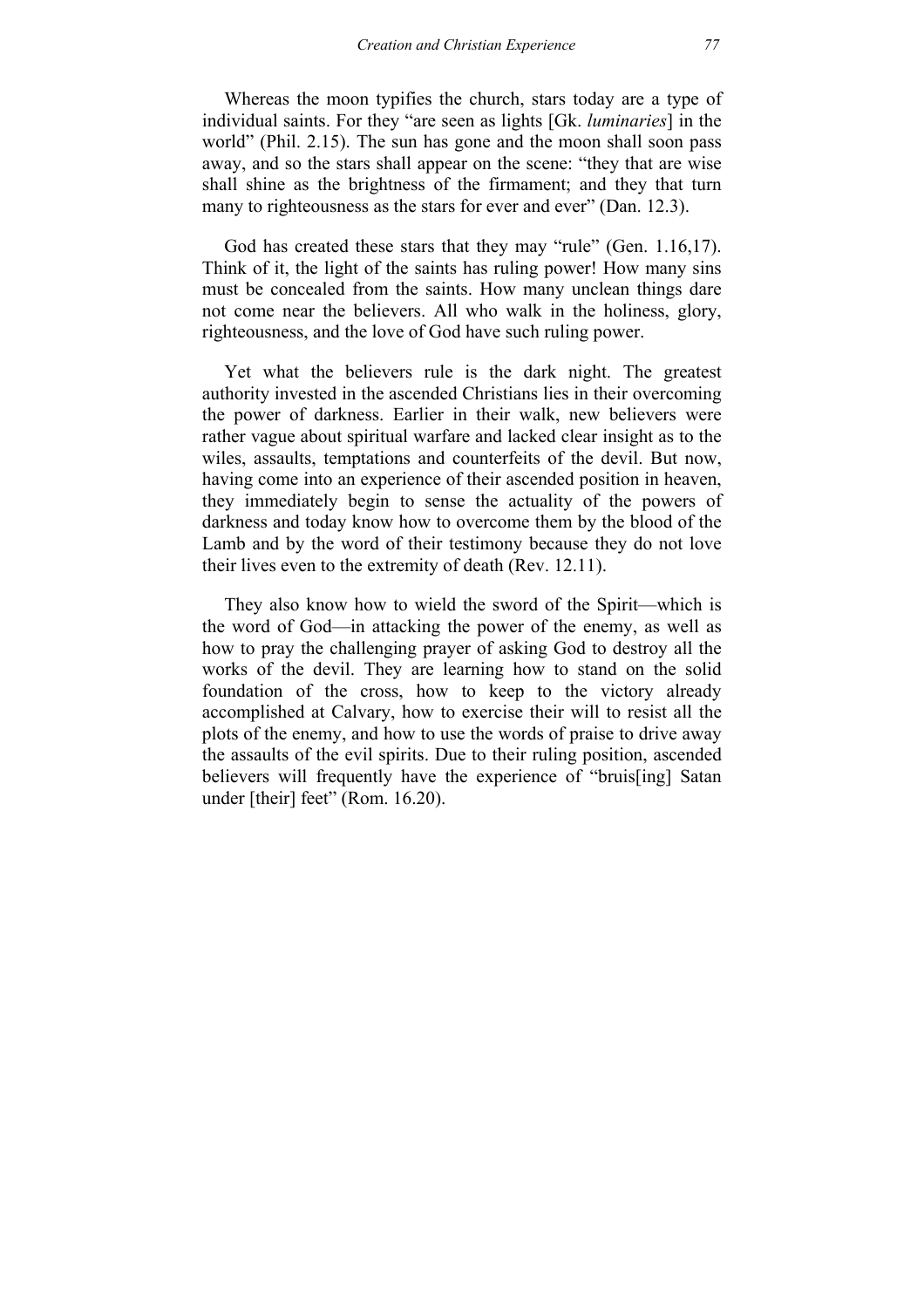Their light as stars in the firmament is to be used for "signs, and for seasons, and for days and years" as well as "to divide the light from the darkness" (Gen. 1.14,18). They know the signs of the times (cf. Matt. 16.3). They understand how to discern the season because they have the insight of the throne. They clearly see through the affairs of the world and fully comprehend the phenomena of the last days. They are not disturbed by the rapid changes in the world scene when people are troubled and are at a loss as to what they should do, for they have a foreknowledge of these changes through their perceptive understanding of the Scriptures gained in the presence of God. In their ascended position, they are given knowledge as to what moves the Lord will make in these last days. They are aware of the attitude they should take towards the church as well as towards the world in the end time.

Ascended believers are ever conscious of the need of being watchful, for they know many false Christs and false prophets will arise to deceive the world (Matt. 24.24). Evil spirits as well as sinful angels will bring in confusion and entice the world—and even ignorant saints—to believe in Satanic doctrines and in strange and deceptive supernatural phenomena. Whoever does not have a firm foundation in God's word will surely be deceived. But having the insight of God, the ascended believers will not be cheated because they are not ignorant of the wiles of the devil. (2 Cor. 2.11)

### *Eight*

"And God said, Let the waters swarm with swarms of living creatures, and let birds fly above the earth in the open firmament" (v.20). This is the work of the fifth day. Since this day stands between ascension and the Lord's second coming as King, its spiritual meaning is not hard to apprehend.

Here God *created* the fishes and the birds (see v.21), for the waters could not produce fishes by itself nor could the earth produce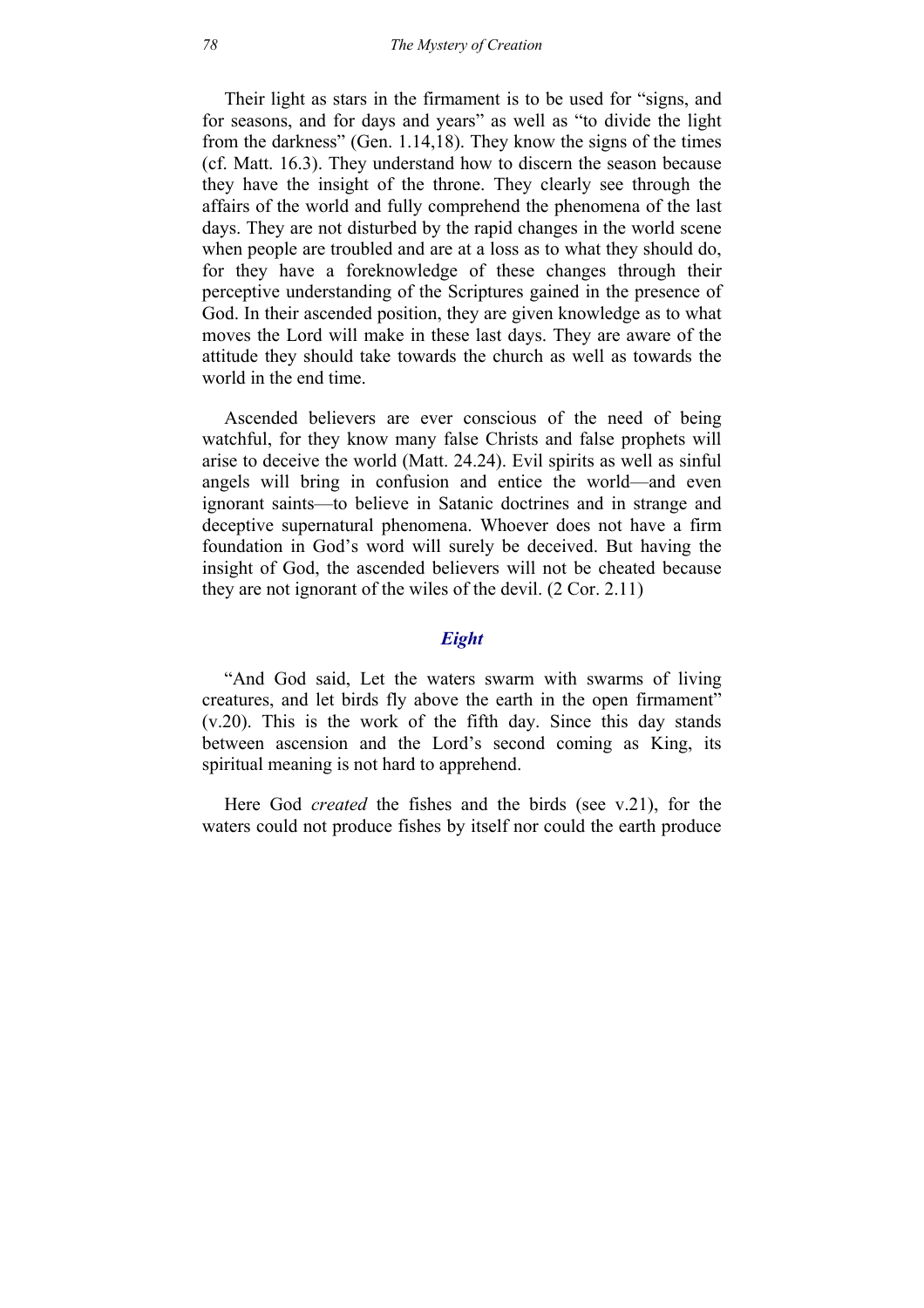birds by itself. Both fishes and birds are created by God, who places them in the waters and on the earth. These fishes and birds are all living creatures (v.21), yet they possess different styles of living. As was mentioned before, the waters signify our sinful flesh whereby the latter causes us to enter into temptations; yet the grace of God succeeds in transforming us through it all. The earth coming out of the waters signifies the purified soul life. Once again, the goodness of God is able to form within us a new life-style.

Though our life has ascended to the heavenly place, we are nonetheless human beings in this world whose feet touch the earth. And hence we must manifest the life of God through our mortal flesh. Our ascended position in Christ in one sense causes us to leave the world; nevertheless, we today are still in the world. It is therefore incumbent upon us while still here on earth to express the life of God in our soul and body according to God's teaching.

Now quite obviously neither the waters nor the earth originally had any life in them, but God proceeded to create different life forms and to put them in those places. So that today the fishes in the waters manifest life there, and the birds in the air above the earth manifest life there. Even so, at the beginning of our Christian walk, there was originally no divine life in our flesh and soul. But upon entering into our ascended position in Christ in heaven through the new birth, the life of God will manifest itself in our daily walk—even in our flesh and soul. So that at this point, our life, like that of the fishes and the birds, seems to take upon itself a form. Yet despite the various degrees of outward form, the inward principle is one and the same that of life. We ought to know, however, that this divine life is not inherent in the flesh or the soul, it only manifests itself in them. "That ye may become blameless and harmless, children of God without blemish in the midst of a crooked and perverse generation, among whom ye are seen as *lights* in the world, holding forth the word of *life*" (Phil. 2.15,16). On the one hand, "your life is hid with Christ in God" (Col 3.3)—this is ascension; on the other hand, you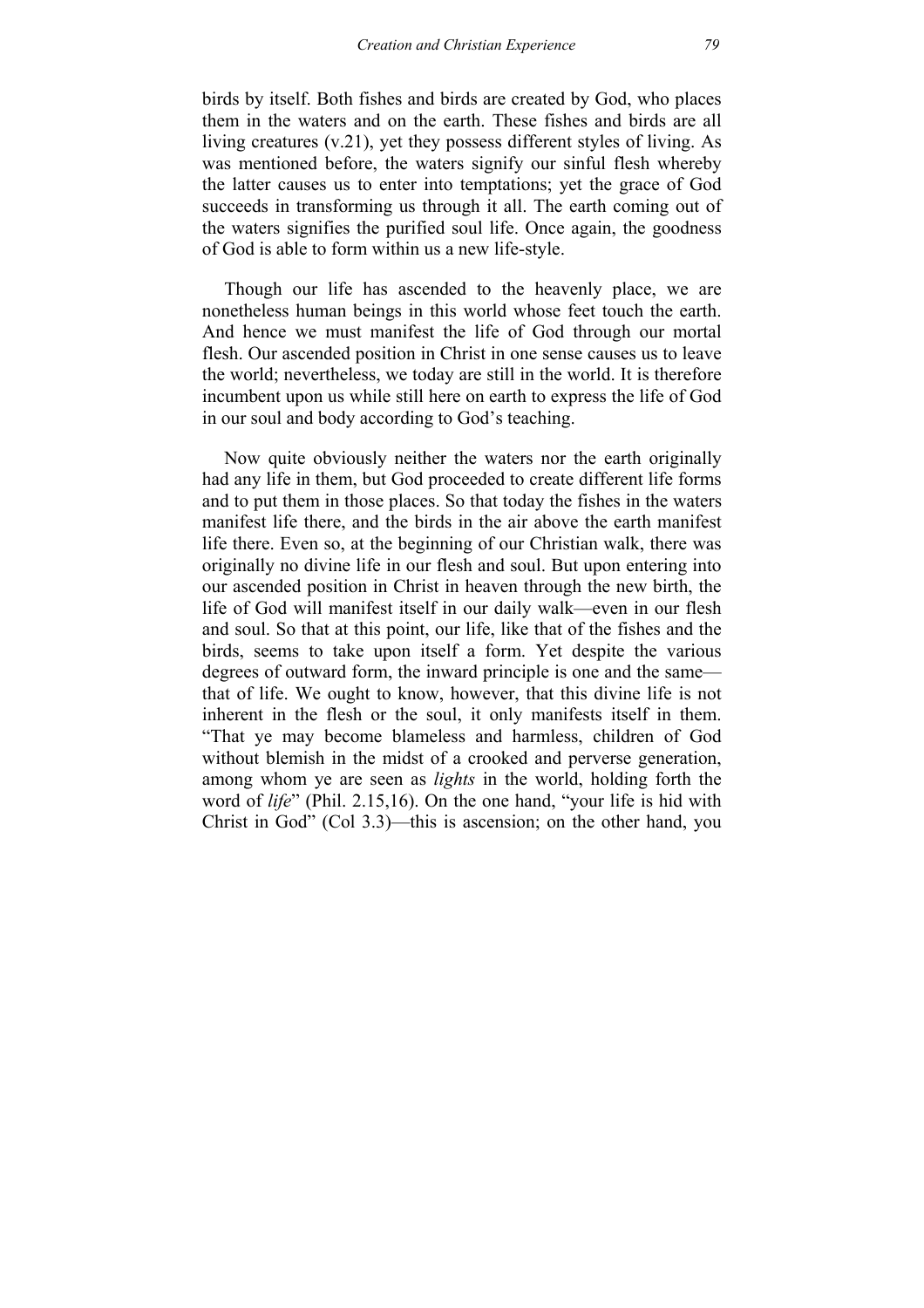are to "put to death therefore your members which are upon the earth" (Col. 3.5) —this is the manifestation of life. And thus shall we be blessed by God (Gen 1.22).

#### *Nine*

"And God said, Let the earth bring forth living creatures after their kind, cattle, and creeping things, and beasts of the earth after their kind; and it was so" (v.24).

The work on the sixth day is like that of the third day, for it too is divided into two parts. The making of the living creatures on earth is the work done during the first part of the sixth day. This indicates that the outward expression of life is progressive. Here there is no water in view, and hence all that is spiritually represented here is the development of virtues in the new man.

It will be more meaningful if we look at the works of the fifth day and of the first part of the sixth day together. For all the fishes, birds, cattle, creeping things and beasts serve as types of men (see Matt. 4.19; Acts 10.12,28). Once a Christian begins to experience the ascension life, he becomes a channel for the life of God, channelling that life to many hearts. So that all these creatures have reference to our life and work now on earth.

Let us next look at the work of the latter part of the sixth day. "God created man in his own image" (vv.26,27). This brings us to the second coming of Christ, although in spiritual reality it is already a fact.

Having passed through the various spiritual stages of regeneration, co-crucifixion, co-resurrection, fruit-bearing ascension and manifestation of life, the saints progress naturally to become as perfect as God is perfect: "until Christ be formed in you" (Gal. 4.19) is the goal of spiritual life. It is only after we have experienced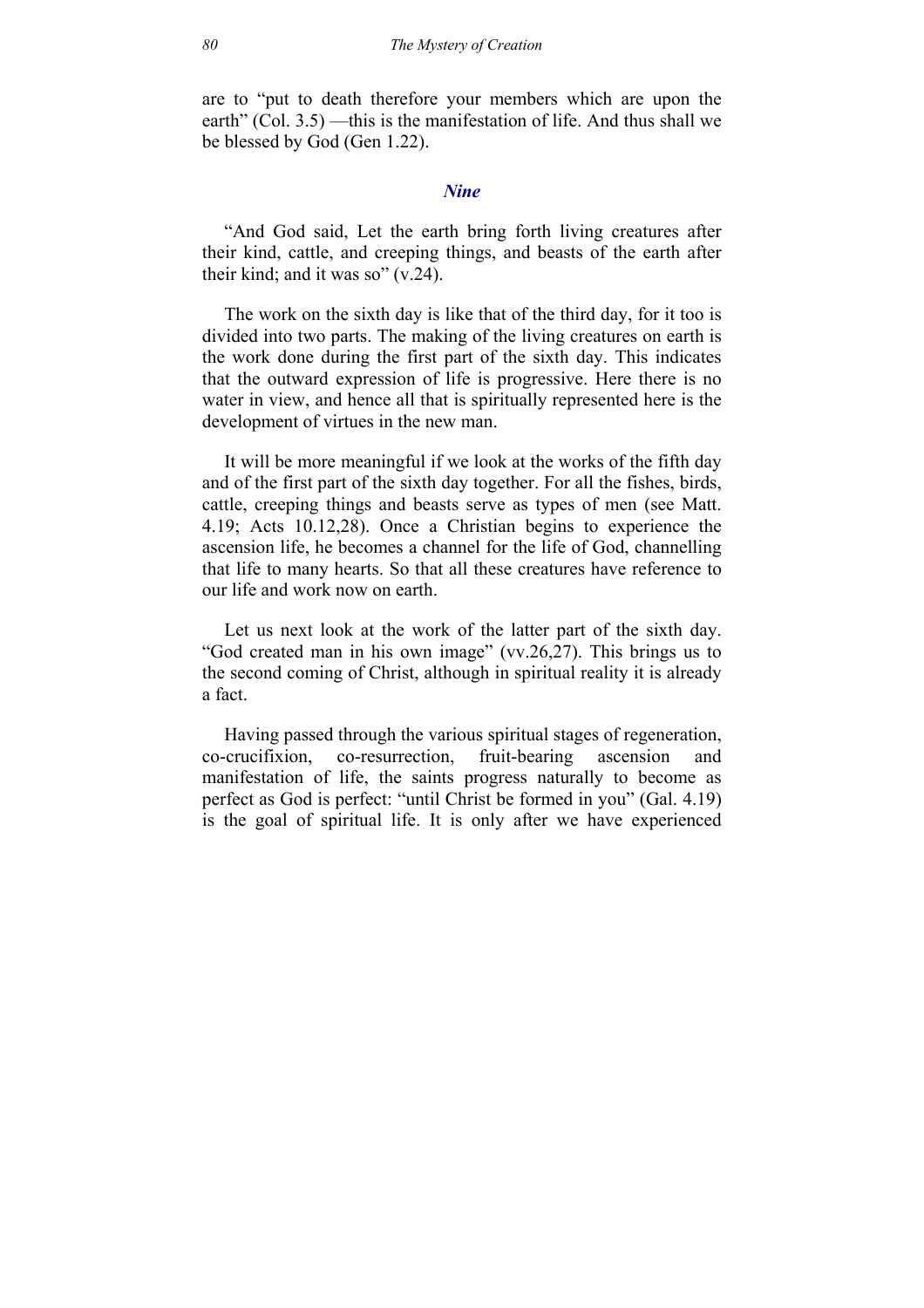through union with Christ all these things which He has accomplished for us that we can arrive at being "transformed into the same image from glory to glory" (2 Cor. 3.18).

"Seeing that ye have put off the old man with his doings, and have put on the new man, that is being renewed unto knowledge after the image of him that created him" (Col 3.9,10)—"That ye put away, as concerning your former manner of life, the old man, . . . and that ye be renewed in the spirit of your mind, and put on the new man, that after God hath been created in righteousness and holiness of truth" (Eph. 4.22-24). These passages underscore the fact that we should experience the perfectness of "the new man" in accordance with the life of God. "Put off," "put away" and "put on" are actions of the will. Believers need to exercise their will to reject all the works of the old man and to choose all the freshness of the new man. The apex of Christian living is the life of the will. With the will set, they shall be renewed in mind and knowledge according to the image of God. The mind is the battleground in spiritual warfare. It is *the* stronghold of the Adamic life as well as being that part of our life which is most corrupted by sin. If the mind be renewed, the image of God can easily be restored.

The *fullest* recovery to the image of God lies yet in the future—at the second coming of the Lord Jesus: "For our citizenship is in heaven; whence also we wait for a Saviour, the Lord Jesus Christ: who shall fashion anew the body of our humiliation; that it may be conformed to the body of His glory, according to the working whereby he is able even to subject all things unto himself" (Phil. 3.20,21)—"If he [Christ] shall be manifested, we shall be like him" (1 John 3.2).

The saints shall not only gain the image of God, they shall also have dominion over all things (vv.26,28). This brings us in our discussion to the millennial kingdom. At that time the saints shall rule and "reign with Christ a thousand years" (Rev. 20.4). Some of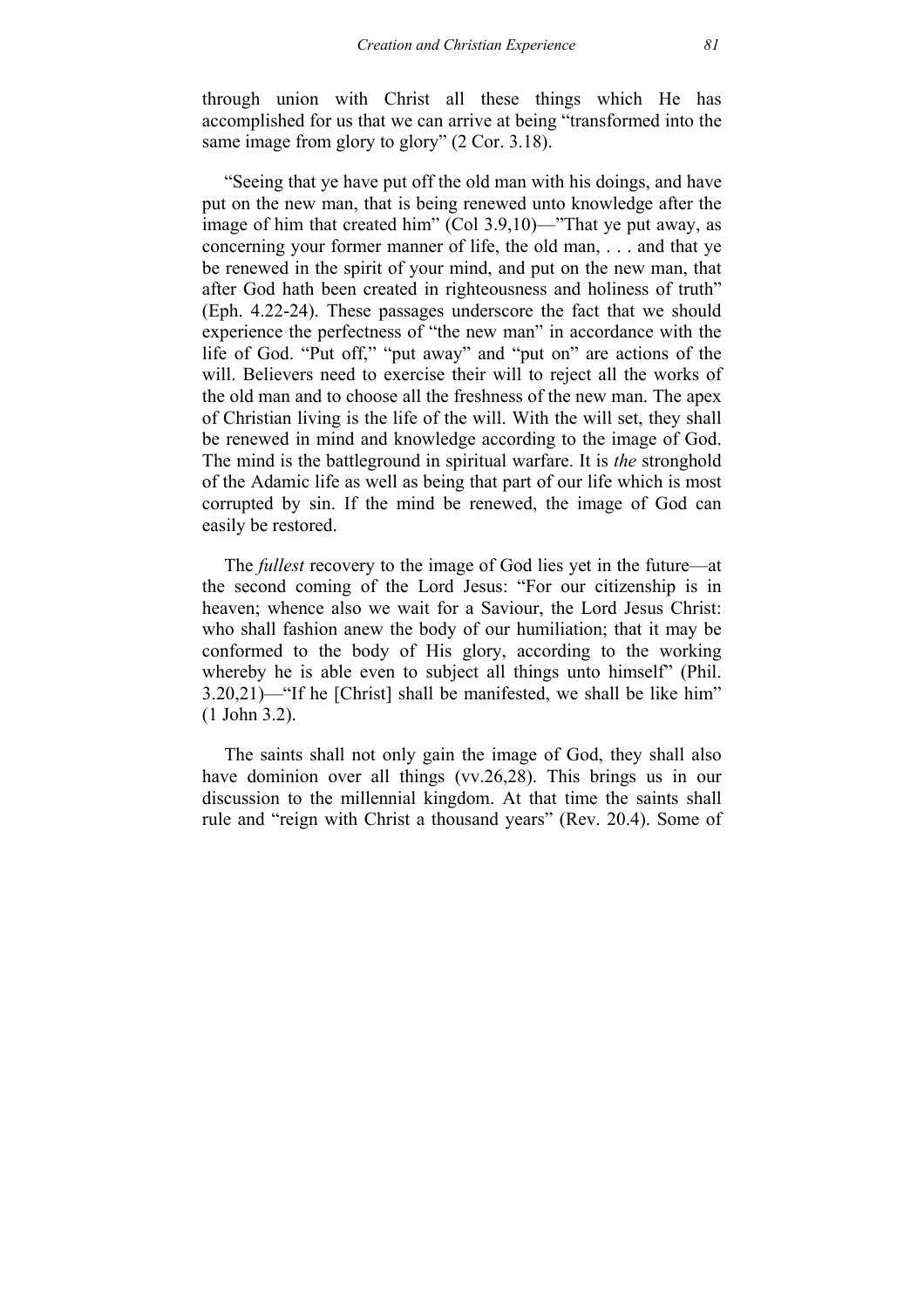the saints shall even have "authority over ten cities" (Luke 19.17) in the kingdom!

Let us clearly understand that the glory of the millennial kingdom is not the automatic portion of all believers. It is only reserved for those who have experienced all the various spiritual stages of life as typified for us in Genesis 1. Those who are united with Christ in all His past experience shall also be united with Him in all His future glory. To be *saved* merely requires a person to believe in the Lord Jesus. But to *reign* with Christ demands faithfulness, suffering, and victory. The cross is the way to the crown; suffering is the condition for glory. God gives His gift of salvation freely to all, but He will not dispense His reward *gratis*. All who are willing for the Lord's sake to suffer loss in this world shall gain in the age to come. How could they receive glory in the next age if they have already reigned and gained in this life? Self-humbling is not an easy task, but can future exaltation and glory be something common? A holy life and faithful service cannot go unnoticed by the Lord.

Yet this millennial dominion of which the Bible speaks does not begin in the future. Actually we may "reign in life" now (Rom. 5.17), even though the full realization does await the future. Today we may indeed rule over all things by exercising the authority which our Lord has given to us. We should be kings today who rule over all the evil spirits by stopping their works. If Satan will eventually be bound during the millennial kingdom, we can certainly use "the powers of the age to come" (Heb. 6.5) *now* to confine his activities. We may also use today the weapon of prayer to control our circumstances. Whether it is a national, family, church or personal affair, we may govern it by prayer. We may even gain full self-control if we exercise our will to co-operate with the power of the Holy Spirit. This truly is victorious life. Christians in the millennial kingdom are most powerful.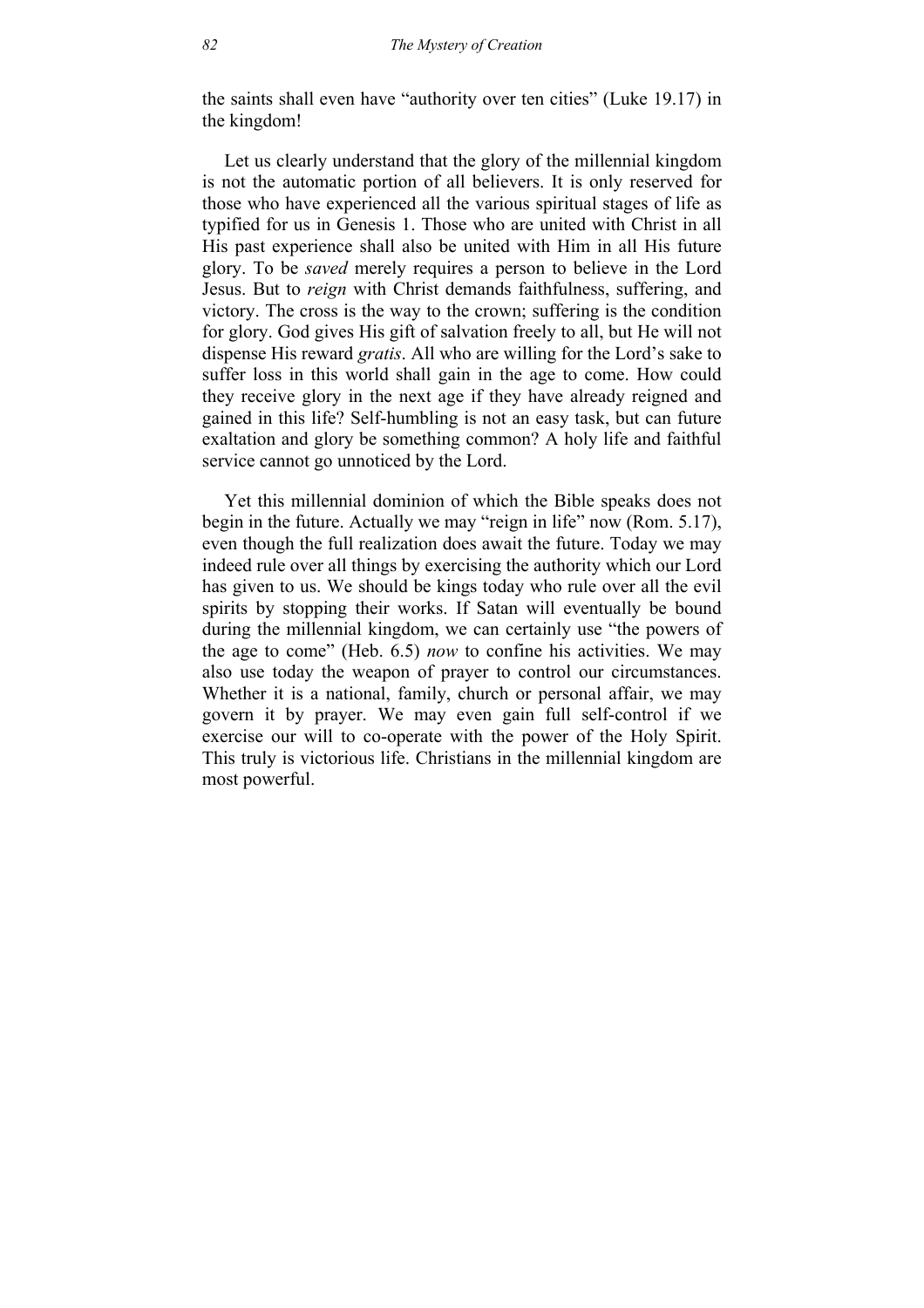Please note also that besides ruling as kings, the saints have their special food (Gen. 1.29): "And God said, Behold, I have given you every herb yielding seed, which is upon the face of all the earth, and every tree, in which is the fruit of a tree yielding seed; to you it shall be for food." A plant which yields seed is symbolic of life. It has the power of life within. Only that which has life in it is worthy to be our food. Do be aware that our food is part of our reward in the future: "To him that overcometh, to him will I give to eat of the tree of life, which is in the Paradise of God"—"To him that overcometh, to him will I give of the hidden manna" (Rev. 2.7,17). The matter of food continues after resurrection, for take note of the fact that after His resurrection our Lord still ate and drank with His disciples. In eternity in the heavenly city there will be the tree of life as food for us.

Today we are to foretaste what we shall have in the future. That which we eat gives us health, and living food nourishes the eater: "Man shall not live by bread alone, but by every word that proceedeth out of the mouth of God" (Matt. 4.4)—"My meat is to do the will of him that sent me, and to accomplish his work" (John 4.34)—"I am the bread of life" (John 6.35)—"He that eateth my flesh and drinketh my blood hath eternal life" (John 6.54). Today if we wish to be strong, we must feed upon God's word and upon the Lord Jesus. We must take God's will as our food. We cannot afford to read the Bible casually; instead, we need to digest the word of God by prayer and meditation so that our spiritual life may be nourished. Each time we faithfully do God's will, our inner man is once more nurtured. And each time when we by faith take into our life the death (Christ's flesh) and the life (Christ's words) of our Lord Jesus, we are given strength to march on. All who desire to be spiritually strong need to consume living food; all other is but chaff.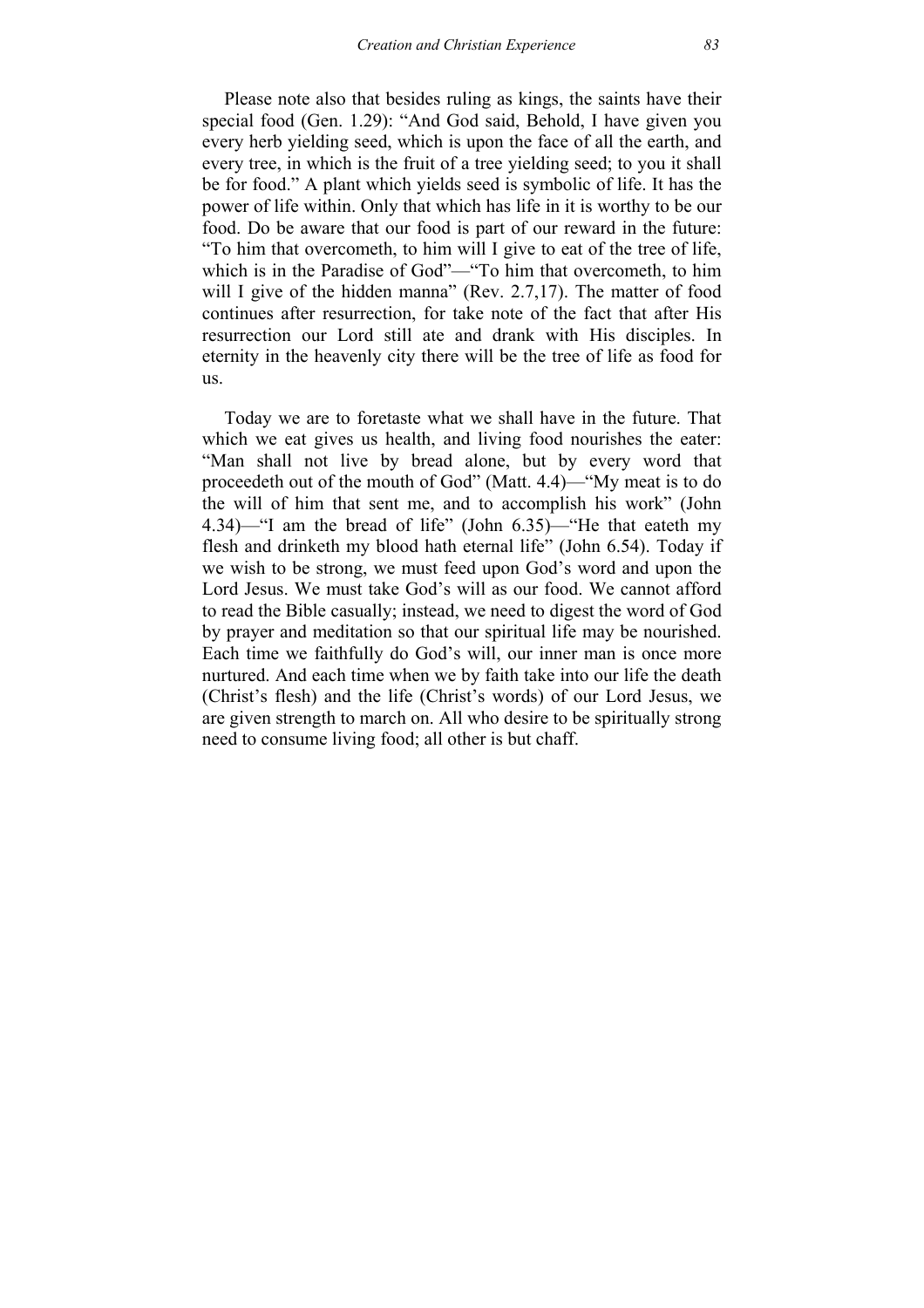#### *Ten*

"And he rested on the seventh day from all his work which he had made" (2.2). The heavens and the earth and all the hosts of them therein that were created or made were finished. Spiritually speaking, God's work of redemption is done; so now there is nothing left but rest.

In the first chapter of Genesis God spoke more than ten times. All that He had spoken had eventually been accomplished. At every stage there was the working of God's word. All His works were but the outgrowth and development of His original latent power. In releasing His power step by step, God accomplished the plan He had first conceived. "For we are his workmanship, created in Christ Jesus" (Eph. 2.10). Blessed are they that obey the word of God! Seven times God had said "good"; on the last occasion He said it was "very good." And why? Because He was now satisfied with His patient and delicate work. He rested because He was satisfied. This being *God's* rest, it quite logically brings us to the time of *eternal* rest in the new heaven and the new earth. It is then that we shall "enter into that rest [of God's]" (Heb. 4.3) and we shall ourselves have also "rested from [our] works, [even] as God did from his" (Heb. 4.10). Here eternity commences, and throughout the endless days we shall forever rest in God, know His will, marvel at His mercy, and praise His grace. What a glorious state! "Things which eye saw not, and ear heard not, and which entered not into the heart of man, whatsoever things God prepared for them that love him" (1 Cor. 2.9).

Yet thanks and praise be to God, we do not need to wait for the future to have this rest, for even today we may foretaste it: "Come unto me, all ye that labor and are heavy laden, and I will give you rest. Take my yoke upon you, and learn of me; for I am meek and lowly in heart: and ye shall find rest unto your souls" (Matt. 11.28,29). Here are two rests: the first one is given when we believe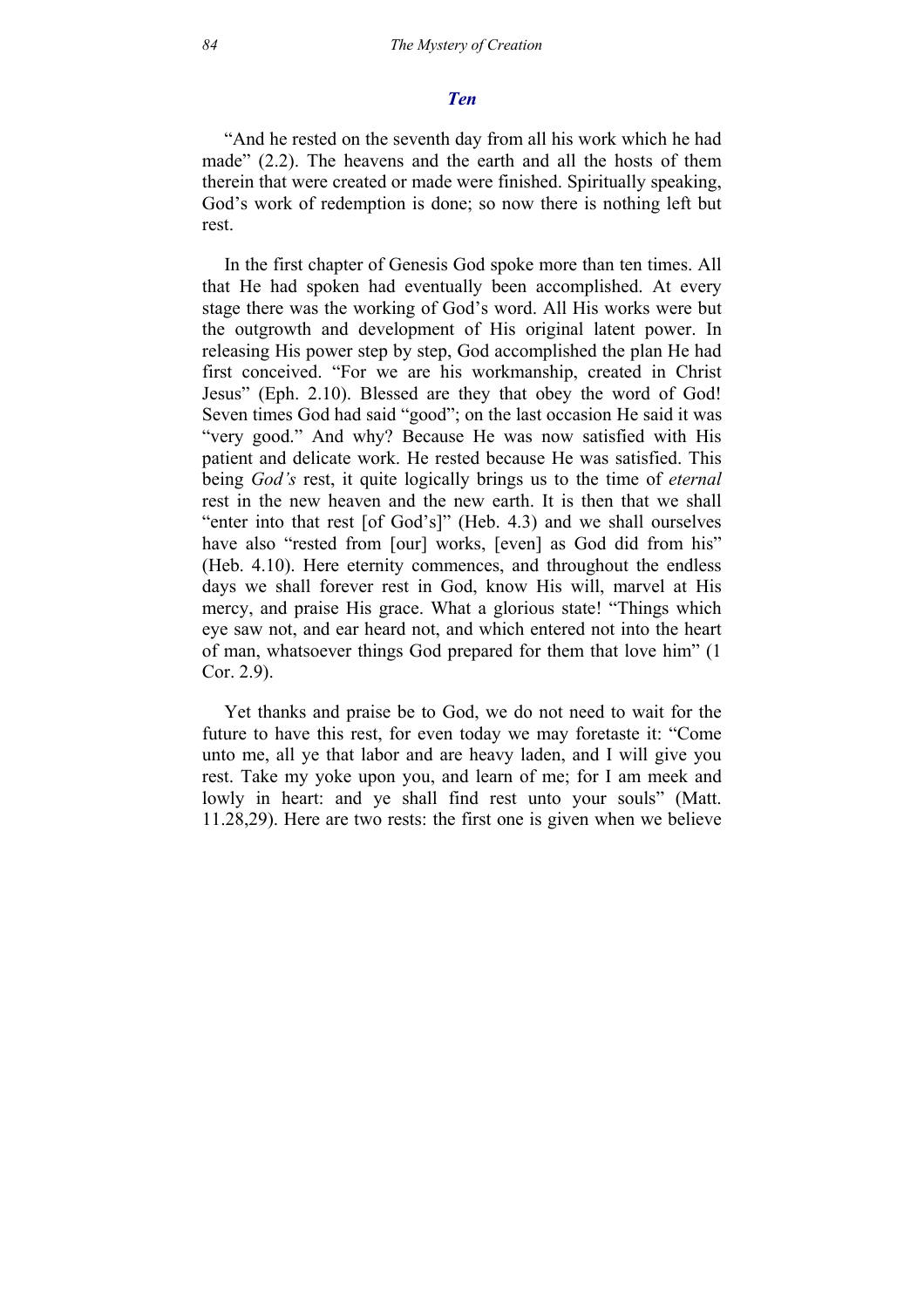in the Lord Jesus as Saviour; the second one is experienced after we learn of Christ. Our soul is bombarded with many lusts, excitements, desires, frustrations, distresses and sorrows; but we shall not grow weary and become faint if we consider the meekness and lowliness of our Lord who sets an example before us as the Lamb that bears the yoke and endures the contradiction of sinners. As we learn of Him we shall find rest in our soul. What a tranquil life! What a peaceful life! How happy we can be if we take God's will as the perfect life!

All Six Days were characterized by both "evening" and "morning." After each evening there was the morning. But on the seventh day—on God's sabbath day—there was neither evening nor morning. For what we now have is that which is perfect, complete and glorious. It is an endless day, blessed and sanctified by God.

Physical creation, we have seen, can serve as a type of spiritual creation. So that these ten stages in the history of the physical creation can represent what the believers will experience now and in the future: "Christ also loved the church, and gave himself up for it; that he might sanctify it, having cleansed it by the washing of water with the word, that he might present the church to himself a glorious church, not having spot or wrinkle or any such thing; but that it should be holy and without blemish" (Eph. 5.25-27).

How simple and plain is this that we have presented here. All who desire to know such teaching may understand the voice of creation which speaks to us in this way. For even the work in God's hand bears witness to His deep thought and great love. Creation and redemption are God's twofold work. They proclaim God himself in speechless acts and testify of Christ who is the key to the entire body of Scripture. We have not tried to falsify God's word to make it fit our own concept. For the word of God is ordained by God himself to bear witness to Him and to His Christ. And this is what we have tried to present.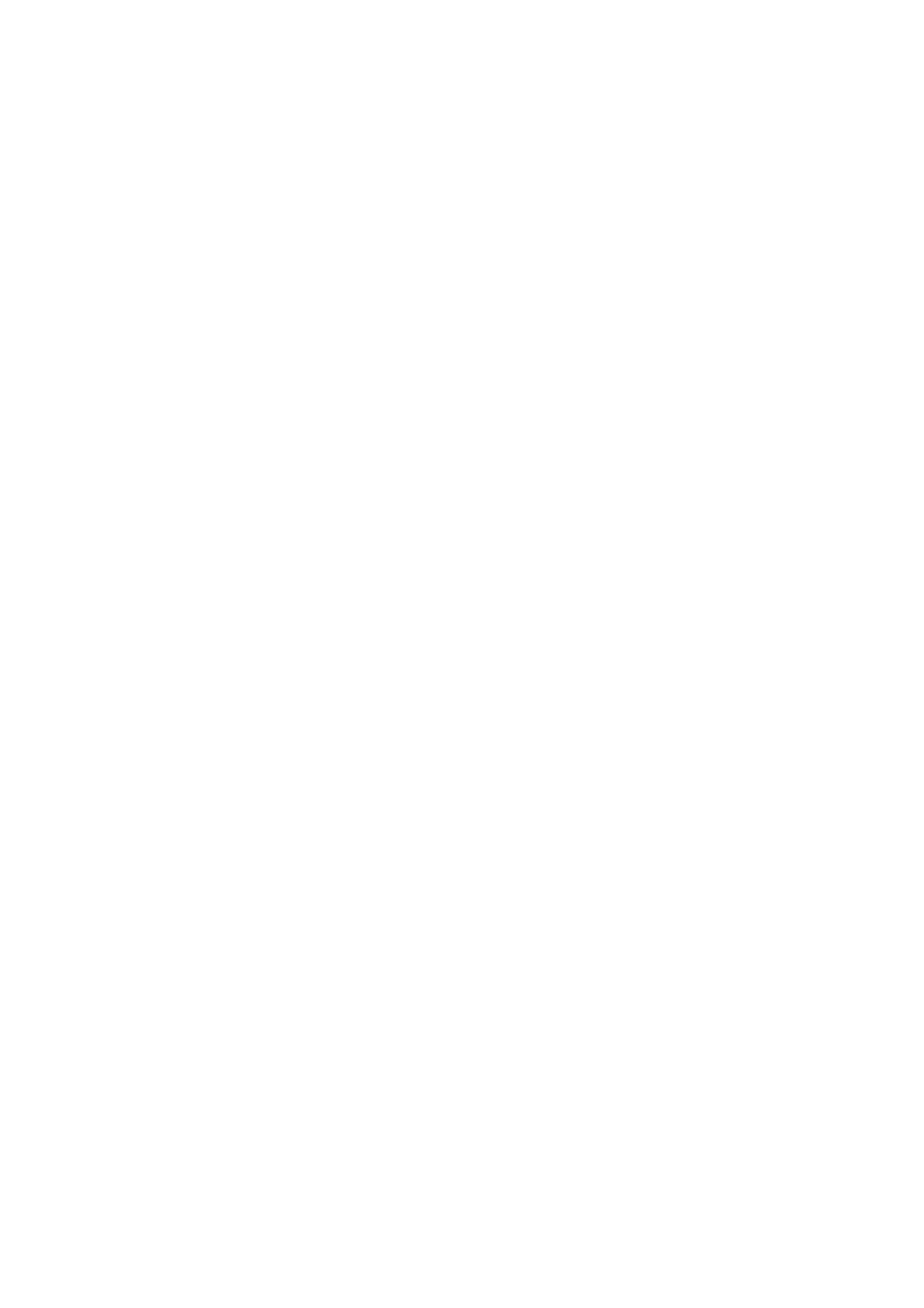

**5Creation and the Acts of Christ**<br>Christ is the key to all truths. Without Him the Bible<br>would be a dead book. Without Him we would never<br>understand the Scriptures. When we are confronted<br>with difficult passages in God's Christ is the key to all truths. Without Him the Bible would be a dead book. Without Him we would never understand the Scriptures. When we are confronted with difficult passages in God's word, we will receive marvelous light if we can relate them to Christ. For the

Bible centers upon just one person, without whom we could not know what it is speaking about. This one person is the Lord Jesus Christ. He himself declares: "Ye search the scriptures, . . . and these are they which bear witness of *me*" (John 5.39). This is likewise confirmed by these words of the Lord: "In the roll of the book it is written of *me*" (Heb. 10.7). The Bible is the written word of God, and Christ is the living Word of God. The written Word bears witness to the living Word, while the living Word fulfills the written Word. Just as we read of Christ in the Gospel according to Matthew, so we read of Him in the book of Genesis.

In our preceding discussion we saw how the physical creation is but a type of the spiritual one. Now we will see how the stages which God took in the physical creation are similar to the acts of Christ in the spiritual creation. As a matter of fact, that which God did in relation to the physical creation was also done by the Lord Jesus, since "all things were made through him [Christ the living Word]; and without him was not anything made that hath been made" (John 1.3)—"for in him were all things created" (Col. 1.16). Hence we shall see how much the works of Christ in the two creations are alike. May we be delivered from all our suppositions and be enabled by God's grace to perceive Christ according to the Scriptures. Since the physical creation is meant to be a type of the spiritual, it behooves us to see the similarity between these two creations in the hand of Christ.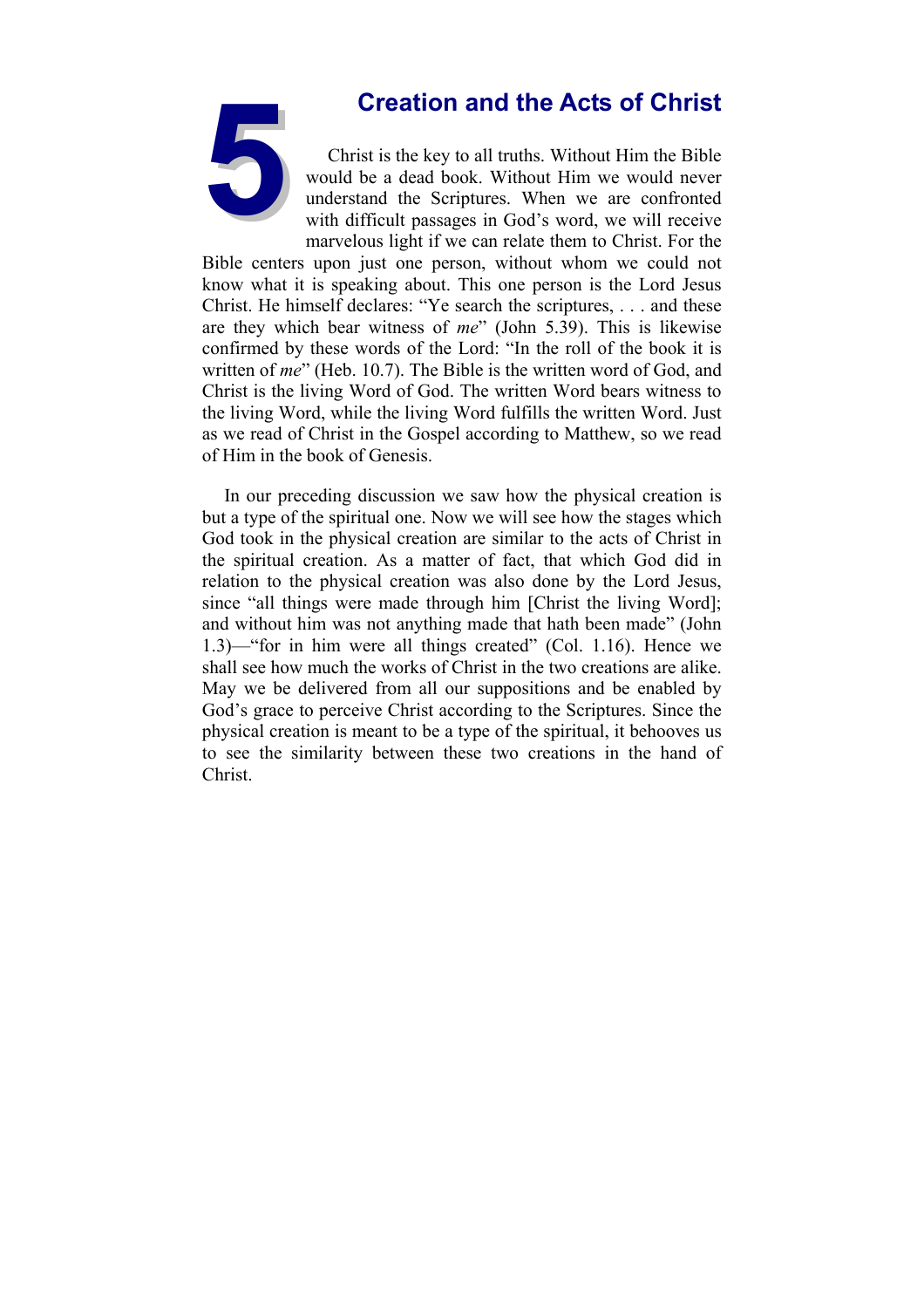## *The Need for Redemption*

"In the beginning God created the heavens and the earth" (Gen. 1.1). Whatever God does is perfect. Nothing that passes through the hand of the Almighty can be tainted with sin or wrinkle or any such thing. That which He does is as beautiful and perfect as He himself is. How fresh and glorious are the things which come out newly from the hand of the Creator of the universe, the sole Potter! And such was the original condition of man, for God looked at him and pronounced it as being "very good."

Yet we know that such a good situation did not last long. For as soon as we read of the perfect heavens and earth having been created by God, we are instantly informed of the tragic story of its ruin. "[But] the earth [became] waste and void" (v.2a). What a difference between what is recorded in the first verse and what is announced in the second. The earth which God had created had changed! In between the events of these two verses there must have occurred a strange upheaval; otherwise, how could this beautiful earth have turned into waste and void? The Archangel had fallen! Sin had come in! This part of history is so painful that God was unwilling to narrate it plainly.

"And darkness was upon the face of the deep" (v.2b). This is a true picture of fallen mankind. Just as darkness covered the face of the deep, so spiritual and moral darkness in mind as well as in action prevails over all mankind born of the flesh. Darkness—it being the power of Satan—thus enslaves all men. No matter how men in "the deep" boast of their invention, manufacture, culture and knowledge, Satan has covered the deep with darkness so that no light of God will shine upon it. Yet men still boast of their unprecedented achievements in the twentieth century, not realizing they are under the power of Satan.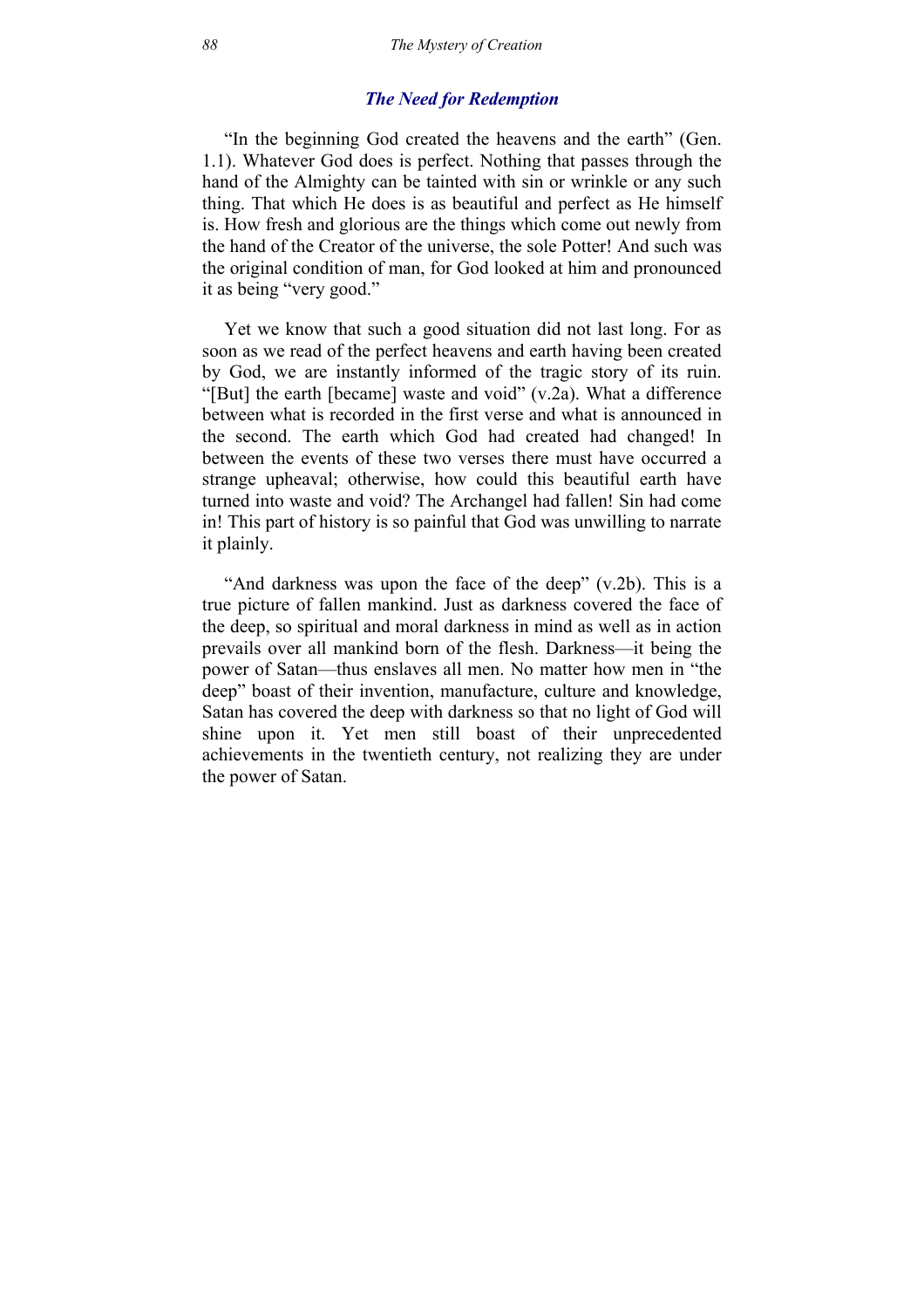In such a situation men naturally speaking could have no hope of salvation. For God owed mankind no debt nor had He made any commitment to men that He must send His Son to save the world. Had He judged the world and condemned all men to eternal perdition, He would still have been just and righteous. Yet so infinite and immense was His royal grace that it far surpassed any human expectation. God planned the salvation of the world. And just as He had restored the physical creation in six days, so He now redeems sinful men and accomplishes His spiritual creation through the redemption of Christ Jesus. We will now meditate on these steps which He has taken. How glad we are that we may speak more of Christ and think more of Him! May we worship and adore Him in silence as we contemplate the wonderful Saviour and His wonderful salvation.

# *(1) The First Day's Work Signifies the Birth of the Lord Jesus*

On the first day God brought in light and let it shine upon the darkness. Previously the deep had been blanketed with darkness, but now the light has come. Such was the first contact ever made between light and darkness. The world had never experienced such an incident before. This was the first time the light of the world had come to this dark world. Clearly this typifies the birth of the Lord Jesus. In speaking of the birth of the Lord Jesus and how the Word had become flesh, John proclaimed this: "And the light shineth in the darkness; and the darkness apprehended it not" (John 1.5). He also added: "There was the true light, even the light which lighteth every man, coming into the world" (John 1.9). John definitely viewed the birth of the Lord Jesus as light shining into our dark world. When Zacharias spoke of the birth of Christ, he too declared, "Because of the tender mercy of our God, . . . the *dayspring* [lit., *(sun)rising] from on high hath visited* us, to shine upon them that sit in darkness" (Luke 1.78,79 mg.). Even our Lord Jesus himself acknowledged His birth in terms of light enlightening the world: "For God sent not the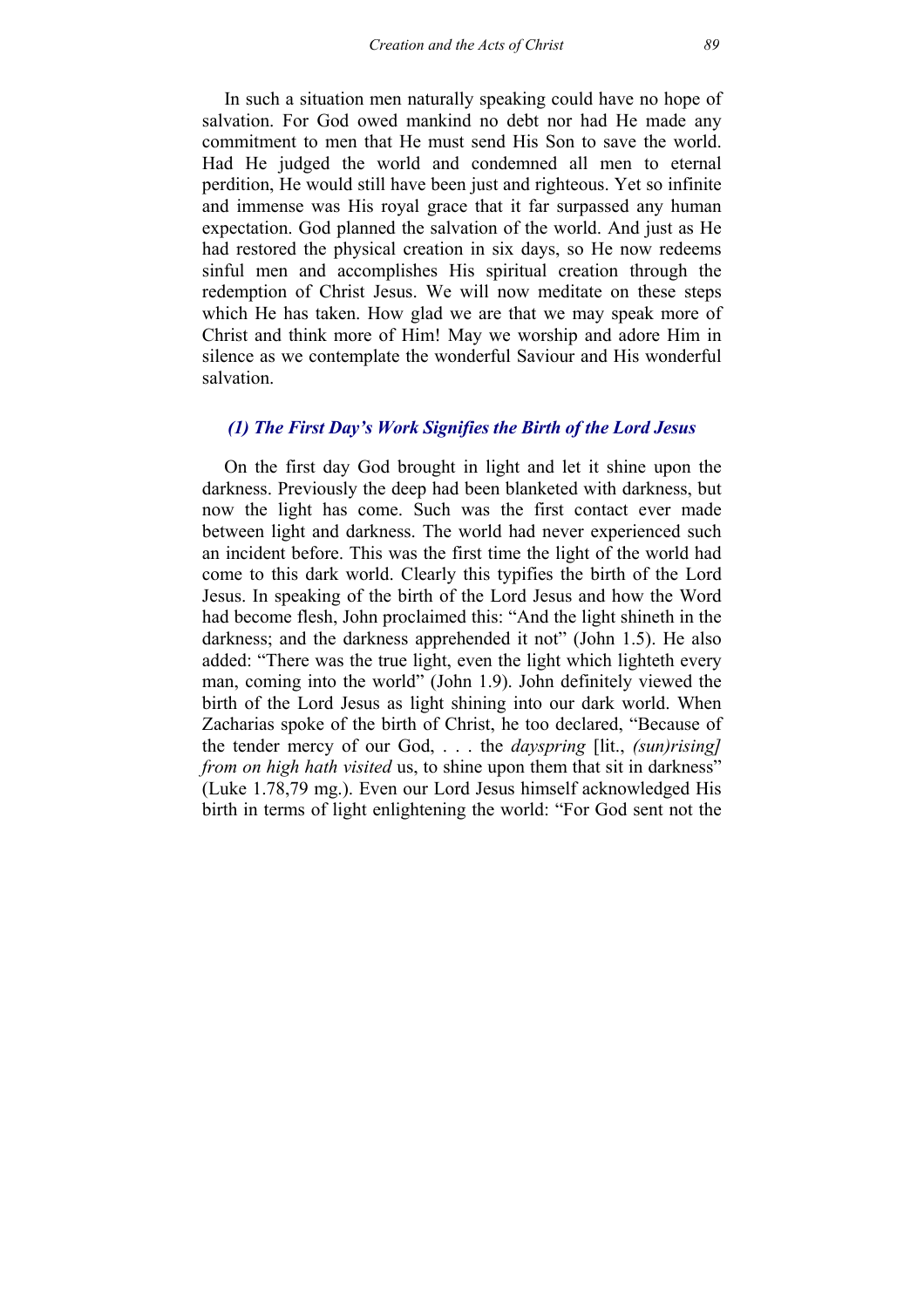Son into the world to judge the world, but . . . that the light is come into the world" (John 3.17,19). These few scriptural passages which we have quoted are sufficient to prove that the work of God on the first day—light shining into darkness—is a type of how later on the Lord Jesus came into the world as the true light. The light has indeed come, yet the dark world is unwilling to be fully enlightened.

The first day's work constitutes the first step in the work of redemption. If light does not come to the world, there will be no point of contact between God and men. If the Lord Jesus does not come to this world, sinners will never see the Father as declared by the Only Begotten Son. Let us notice how parallel the first day's work is with the birth of the Lord Jesus.

The shining of the light is the work of the Holy Spirit. "And the Spirit of God *moved* [or, was brooding] upon the face of the waters" (v.2). But so was the incarnation the Holy Spirit's work: "And the angel answered and said unto her [Mary], The Holy Spirit shall come upon thee, and the power of the Most High shall *overshadow* thee: wherefore also the holy thing which is begotten shall be called the Son of God" (Luke 1.35). The Son of the Most High was born of the Holy Spirit, and yet men do not want to be born again of the Holy Spirit. On the first day, God called for light. "And God said, Let there be light: and there was light"  $(v.3)$ . This fact (that of the Lord Jesus coming to the world to be light) we have already touched upon. Let us look at another passage of Scripture. When Simeon saw the child Jesus he blessed God and said: "Now lettest thou thy servant depart, Lord, according to thy word, in peace; for mine eyes have seen thy salvation, which thou hast prepared before the face of all peoples; a *light* for revelation to the Gentiles, and the glory of thy people Israel" (Luke 2.29-32). Who is truly open to be enlightened by Him?

"And God saw the light, that it was good" (v.4a). The first word spoken by God to our Lord Jesus was: "This is my beloved Son, in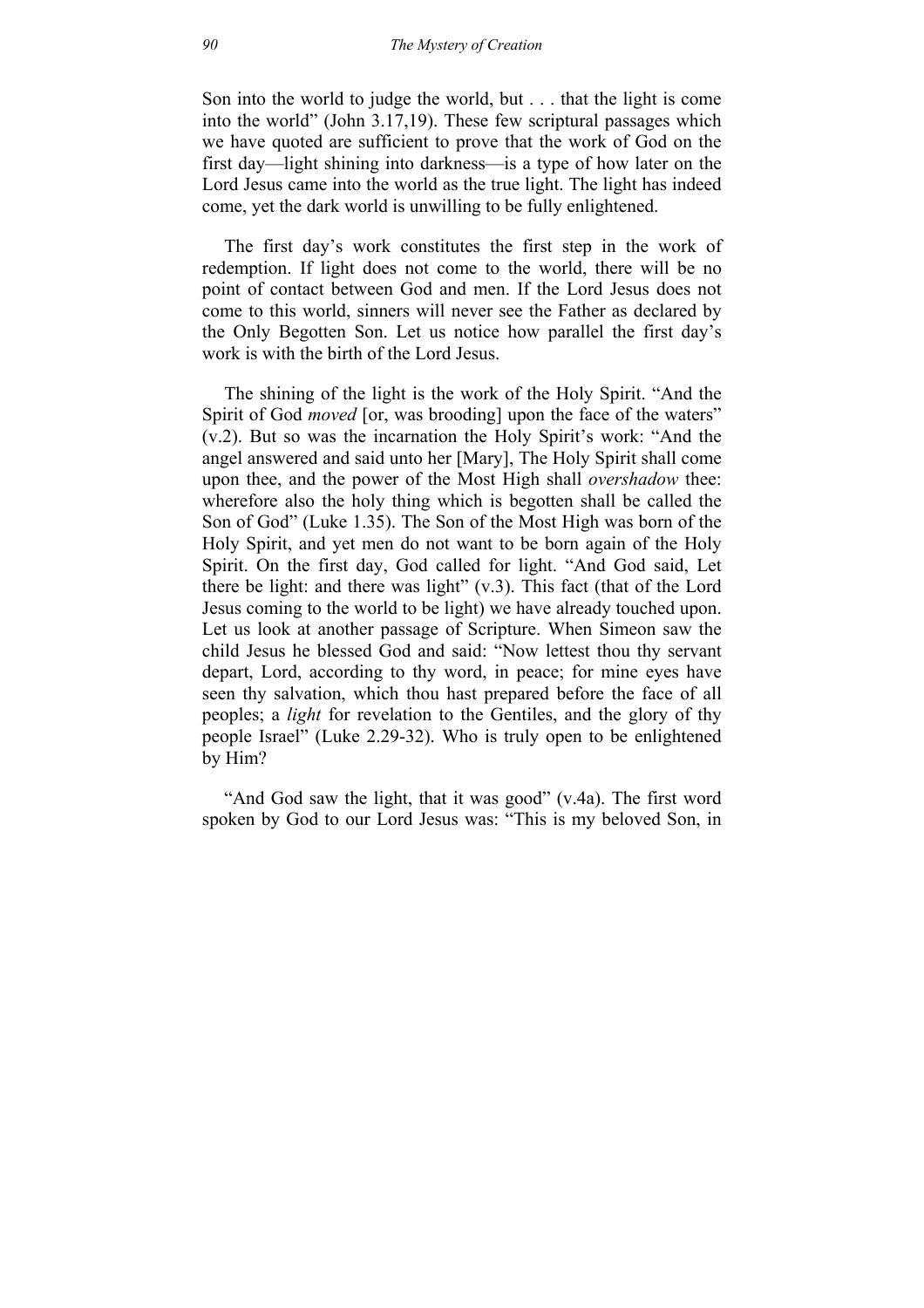whom I am well pleased" (Matt. 3.17). Except for His own Son, no one can please the heart of the Father: for "they that are in the flesh cannot please God" (Rom. 8.8). One of the strange phenomena of sinful man is to assume that his own deeds are fully satisfying to God while the life of the Lord Jesus is in no way superior to his own! How blind is the natural man! He fails to see the beauty of Christ and to love Him. Yet God reckons this light to be good. Blessed is he who has the insight of God!

Light and darkness are now separated: "And God divided the light from the darkness" (v.4b). How much in harmony is this statement with what the Letter to the Hebrews says about the Lord Jesus "For such a high priest became us, holy, guileless, undefiled, *separated* from sinners, and made higher than the heavens" (7.26). How very different is this Son of man from the ordinary sons of man! Though He is willing to take part in flesh and blood, He does not share in man's sinful nature. As light is distinguished from darkness, so Christ is different from sinful man. God gave light a name: "And God called the light Day" (v.5a). Similarly, God gave Christ a name. The name of Jesus was not given Him by Joseph and Mary. Even when He was in His mother's womb, the angel told Joseph: "And she [Mary] shall bring forth a son; and thou shalt call his name Jesus; for it is he that shall save his people from their sins" (Matt. 1.21). Long before He was ever born, it was being prophesied that "from the bowels of my mother hath he [Jehovah] made mention of my name" (Is. 49.1). He is Jesus, therefore He is Saviour. Now that the Saviour has come, how do you treat Him? The world had not asked for a Saviour, yet He in grace came into this world. The Saviour has come, the Light has shone, but who among men will receive Him?

What is man basically like? He is very feeble and is but dust. He is limited and finite. If he has any virtue, that virtue is rather circumscribed. His thought, his character, his conduct and morality are restricted to the human plane. There is absolutely no way for him to rise higher. The common characterization of man is weak, fallen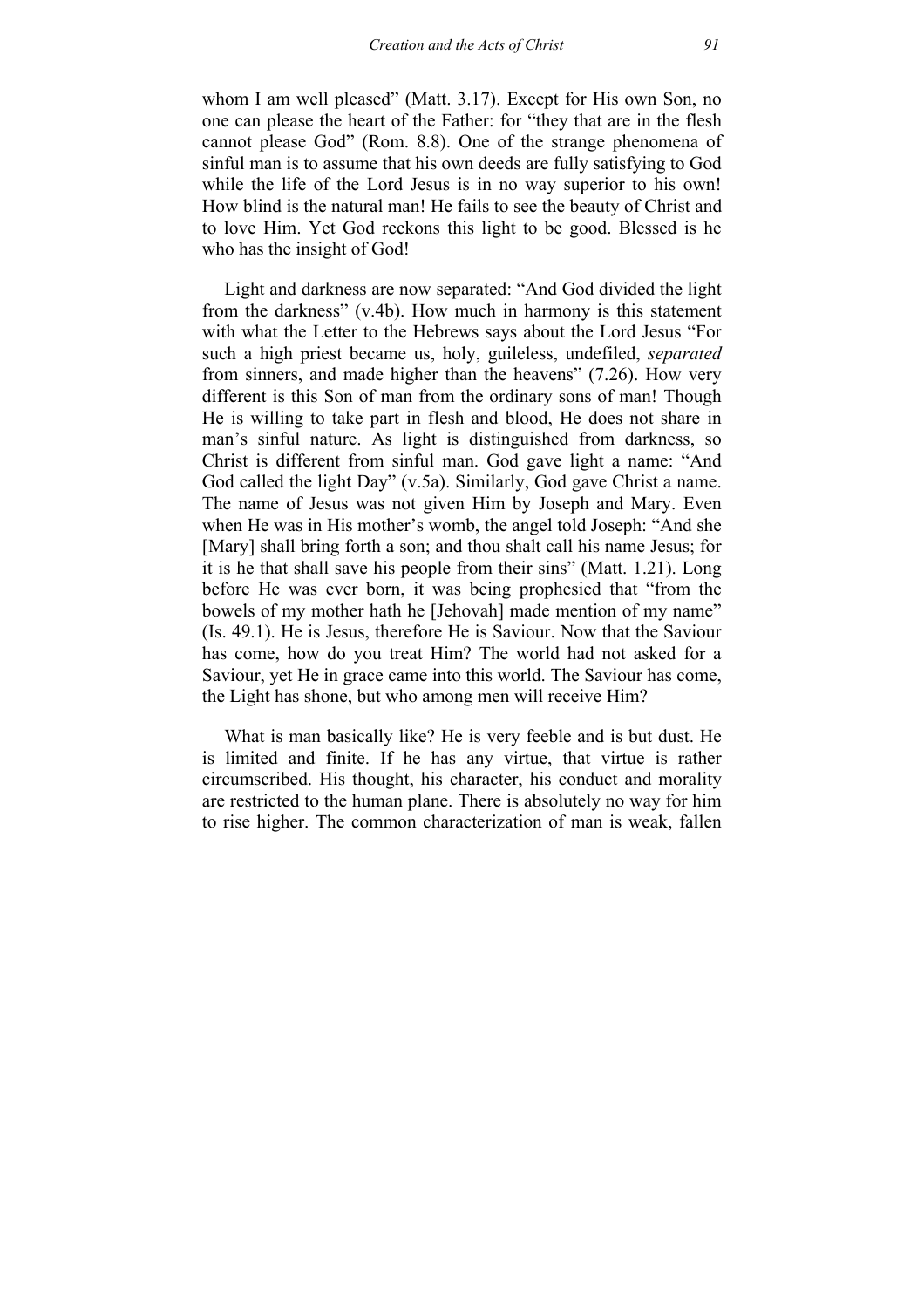and sinful. Though he may have one or two strong points, he cannot transcend the boundary of man. If this is what man is basically like, then how can God ever be satisfied with him? For God is perfect, and He demands perfection. Unless man's character, morality, conduct and thought can match God's standard of righteousness, he can never be God's companion and abide with Him in heaven. Hence if man cannot make himself perfect as God is perfect, he cannot be saved. Who, then, among men has any hope?

It is for this reason that incarnation is the first act of salvation. It is most essential for God to become man. The birth of the Lord Jesus is the union of divinity with humanity. The Lord Jesus is God, yet He became man. He therefore is God and yet man, man and yet God. In the past there had existed a great gulf between God and man. God could never be changed to man and man could never be changed to God. But now the Lord Jesus has come into this world. He is the Word that is become flesh. He is the bridge connecting God and man. For both God and man meet in Him. Man does not change to God nor does God change to man; yet in being perfect God and perfect man in His person, the Lord Jesus can manifest God as well as represent man. And because He is both God and man in perfect union, through Him our Father God can show grace to men. Because He is man as well as God, men can draw near to God in Him. Now that there is a true man on earth—a real man who is full of divine nature—it is possible for men to receive the life of God. And since God and man are joined in the Lord Jesus, this makes possible the union of God and men hereafter. Incarnation is not the whole story of the gospel; it is but the first move in the way of salvation. Nevertheless, this move does proclaim the nature and consequence of the coming salvation.

There are other reasons, however, for incarnation. The Son of God took part in flesh and blood in order that He (1) "might bring to nought him that had the power of death, that is, the devil"; and (2) "might deliver all them who through fear of death were all their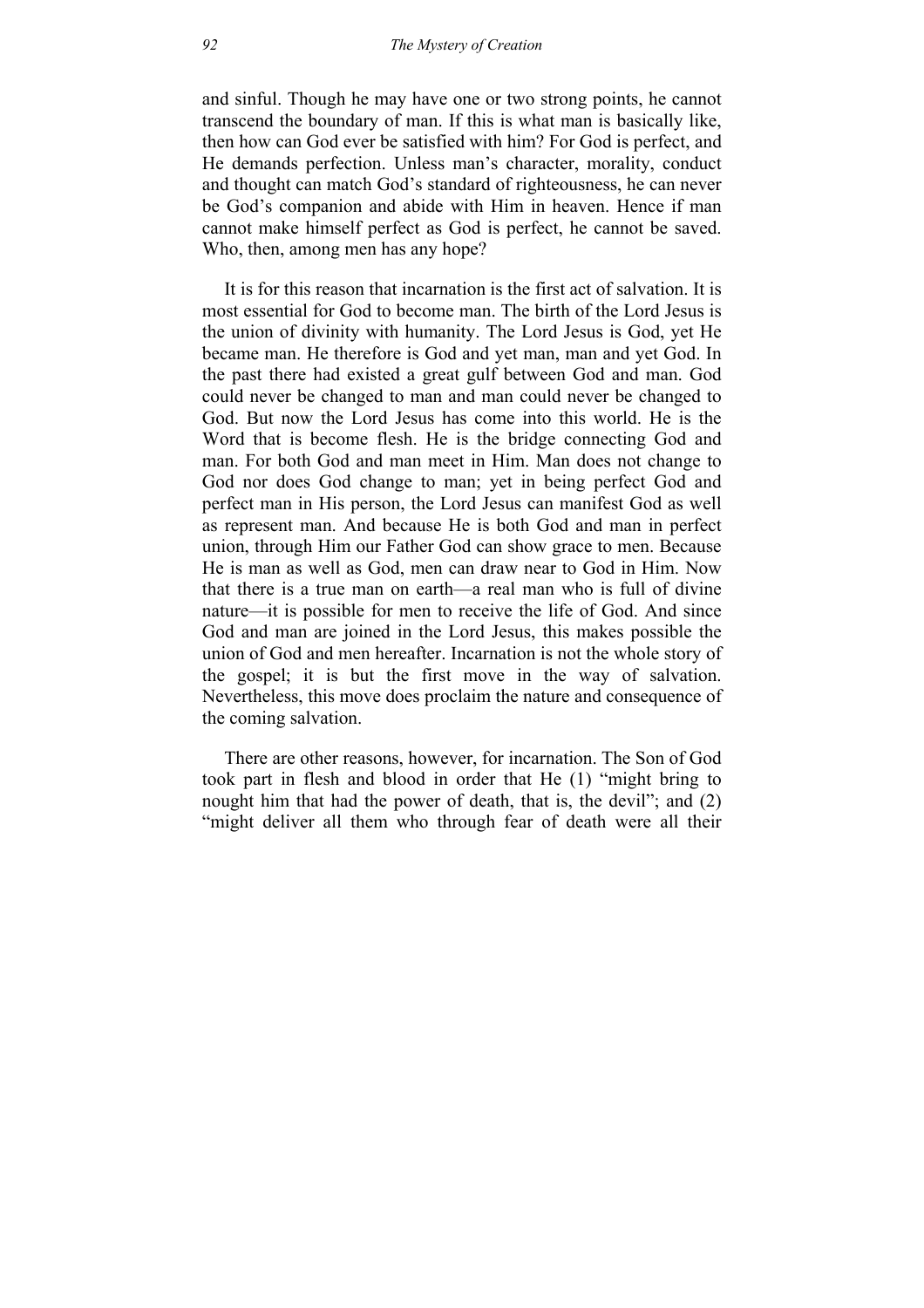lifetime subject to bondage" (Heb. 2.14,15). Men have sinned; and the wages of sin is death. He who has the power of death is the devil. Sin brings men to death and the devil rules over men through death. Hence in saving men, God must (1) solve the problem of the penalty of sin, and (2) solve the problem of the power of death held by the devil. The penalty of sin is death. He who has no flesh and blood cannot die; therefore the Lord Jesus must take upon himself flesh and blood. And once having a body, He could then die to atone for the sins of the world. For this reason the Scriptures say this: "a body didst thou [God] prepare for me"—"Lo, I am come . . . to do thy will, O God"—and this will is "the offering of the body of Jesus Christ once for all. . . . he [having] offered one sacrifice for sins for ever" (Heb. 10.5,7,10,12). The devil holds the power of death because no one can overcome death. But now the Lord Jesus has died and been resurrected in the human body, thus overcoming whatever power the devil may possess, even destroying the devil himself.

Since men have sinned, they must die. God cannot forsake righteousness in order to dispense grace. He cannot save men without punishing sins. Although He wants to save men, He must also punish them for their sins. So God himself came into the world to become man and to receive in himself as a man the penalty of sins for men. And thus sin can be judged but men can be saved. Furthermore, it is *men* who sin, so it must be a *man* who receives the penalty of sin. God *cannot* die; yet even if He could, He would die in vain; for it is men and not God who sin. This is another reason why God must become *man*. Mankind has sinned, therefore the "one mediator . . . between God and men" must be "himself *man*, [even] Jesus Christ" (1 Tim. 2.5). Christ is the unique man, in that He included all mankind in himself and received the penalty of sin. This is in perfect accord with law. It is most just. For if we suppose that the Lord Jesus is the Lord Jesus and men are men, then the death of the Lord Jesus cannot be reckoned as men receiving the penalty of sin. Nevertheless, though He is God, He is truly man. He is in such complete union with men that His death is recognized as the death of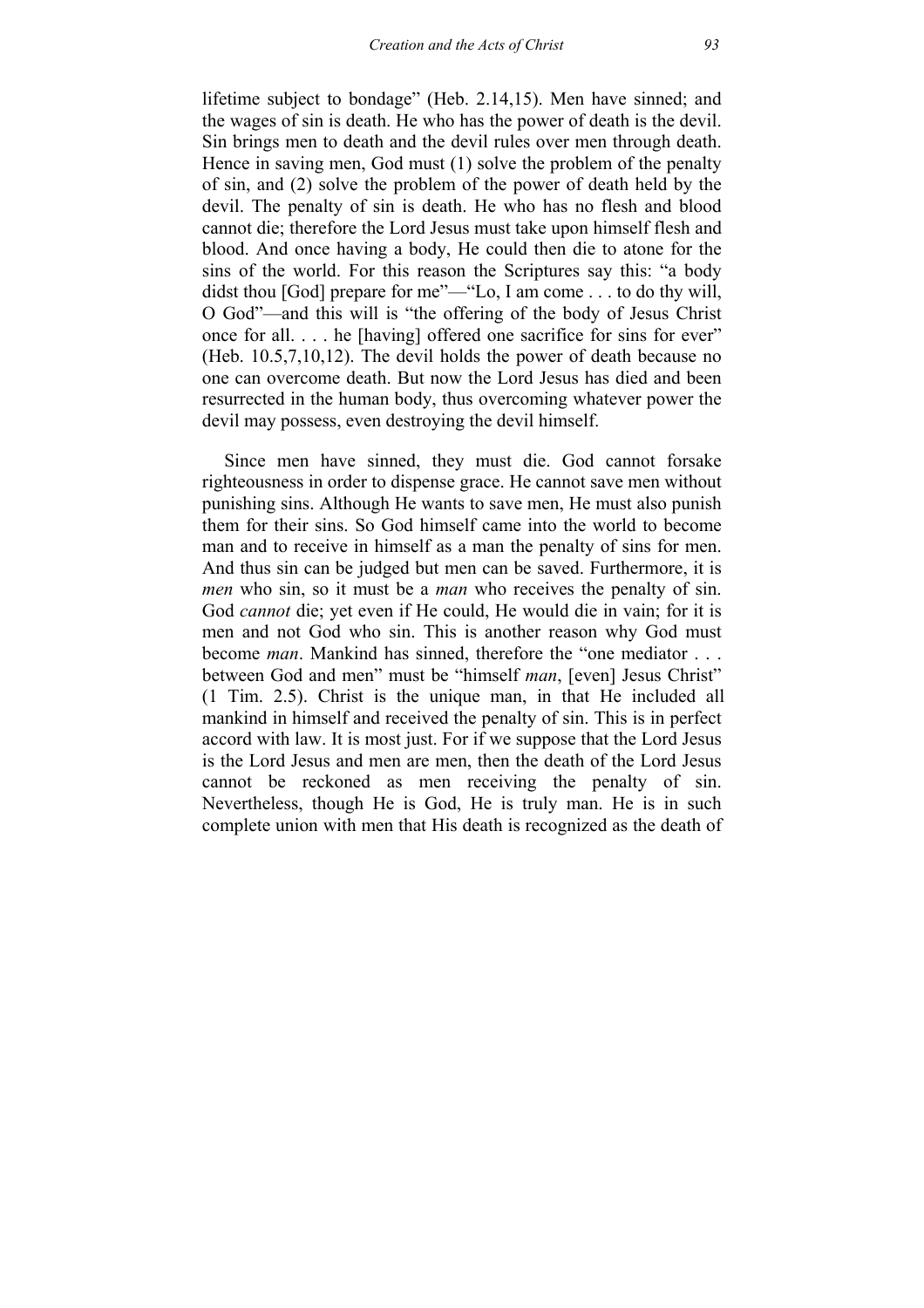all mankind. Because the Lord Jesus has no sin, He should not die. Therefore, His death is substitutionary. And this is what incarnation has accomplished.

On the other hand, Christ must also be *God*; otherwise, redemption would not be fair. Because He is God, He is the One whom the world has sinned against. He therefore has the authority both to accept the opposition and to forgive them. If Christ were not God as well as man, He would merely be an innocent third party and not the party being defrauded. To ask an innocent bystander to die for the sinful would not seem fair, although it would be most gracious. Yet Christ is not a third party, He is instead directly involved. He is the One who is offended because He is God. And consequently, He has the authority to forgive as well as to endure the sufferings.

Incarnation is not the whole story of salvation, for the finished work of redemption is ultimately achieved on the cross. Even so, incarnation is the first step taken. Without His emptying himself and taking on the likeness of men, Christ could not die for men and save them. Bethlehem is the harbinger of Golgotha. Without Bethlehem there can be no Calvary. What amazing grace that the Son of God should sacrifice himself for men! What a glorious mystery that the Son of God should become flesh!

## *(2) The Second Day's Work Signifies the Death of the Lord Jesus*

In the work of the second day God made the firmament to divide the waters from the waters. This firmament is called heaven. Formerly all the waters were together, but now the firmament came to divide the waters which were under the firmament from the waters which were above the firmament. This heaven of air plainly typifies the cross of the Lord Jesus Christ because in the work of the second day, separation is the main theme.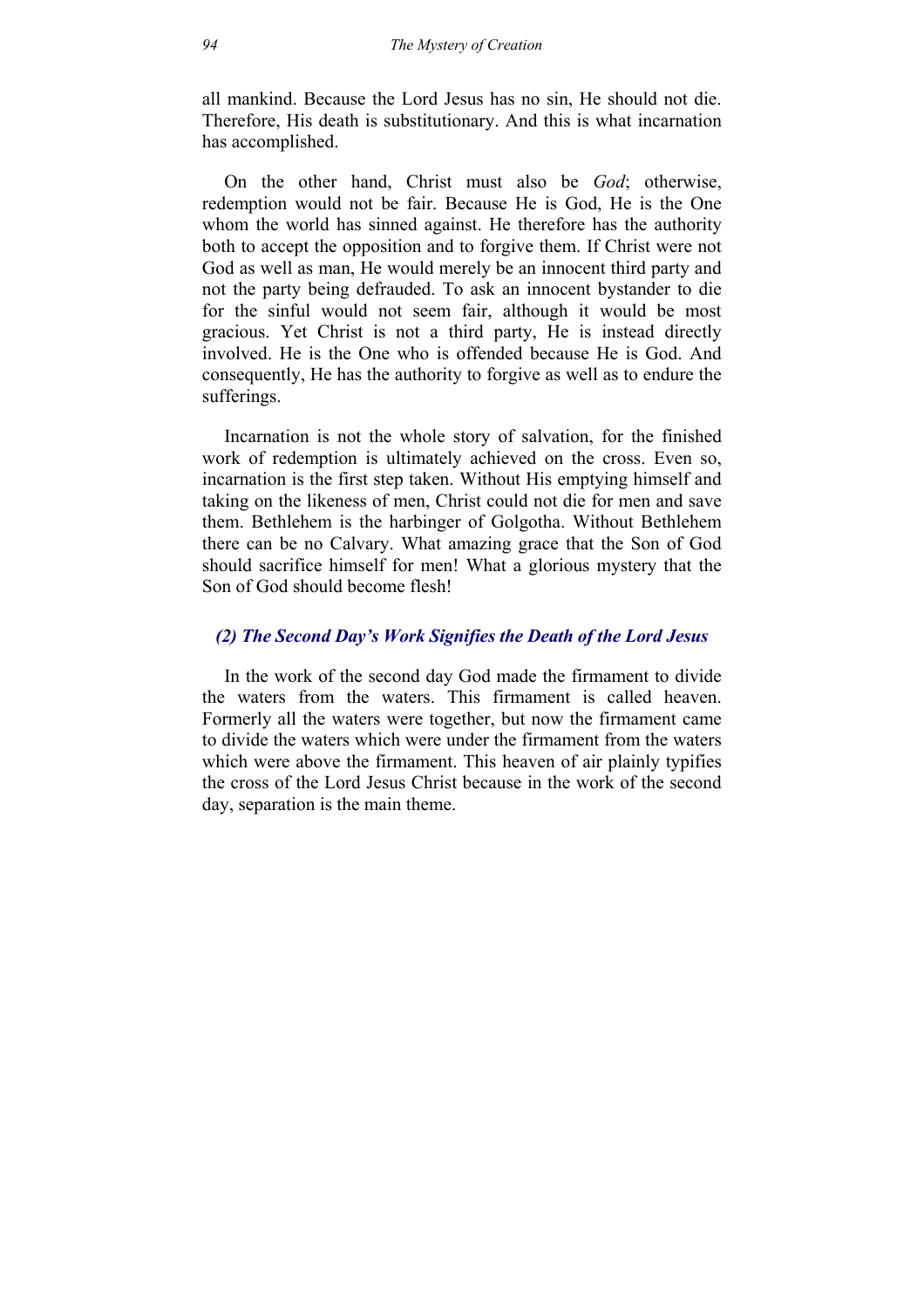This division came in two parts: the first part was to make a firmament in the midst of the waters; and the second part was to divide the waters above and below the firmament. Did not the cross of Christ make the same separations? Did not the Lord Jesus cry out as He was crucified, "My God, my God, why hast thou forsaken me?" (Matt. 27.46) He was thus separated from God. And the Scriptures further record that "he was cut off out of the land of the living" (Is. 53.8). This speaks of how He was separated from men.

The work on the second day is the most important part of the work of redemption. For without the shedding of blood there can be no remission of sin. What the world lacks is not a brilliant model. Light is good, but it only exposes the true condition of men's corruption and fall. And hence, the greater the light, the deeper the condemnation. Without the redemptive work which came afterwards, the birth of Christ can only serve as the strongest evidence for the condemnation of the world; for if there is at least one human being who can live such a holy and righteous life, why can not all men live likewise? If one person can, it means all may and should. Since one man can and does what all the rest do not, this silences the possibility of there being any excuses for not doing so. If the Lord Jesus had come into this world and done nothing else, His life would no doubt condemn the sins of the whole world. Therefore, if His birth had not been for the sake of redemption, it would have been better for Him not to have been born. For His thoughts, words, deeds and life-style are all beyond human achievement. And thus He would condemn men everywhere.

The veil which hangs before the holiest of all is beautiful and glorious, but it separates man from the holiest of all. It is this veil which bars people from entering the holiest place so as to appear before God. Hence only a *rent* veil opens up a living way to God. The Christ who only lives drives men away from God; but the Christ who is also torn and rent and who *dies* brings all sinners to the holiest of all: "Who [Christ] his own self bare our sins in his body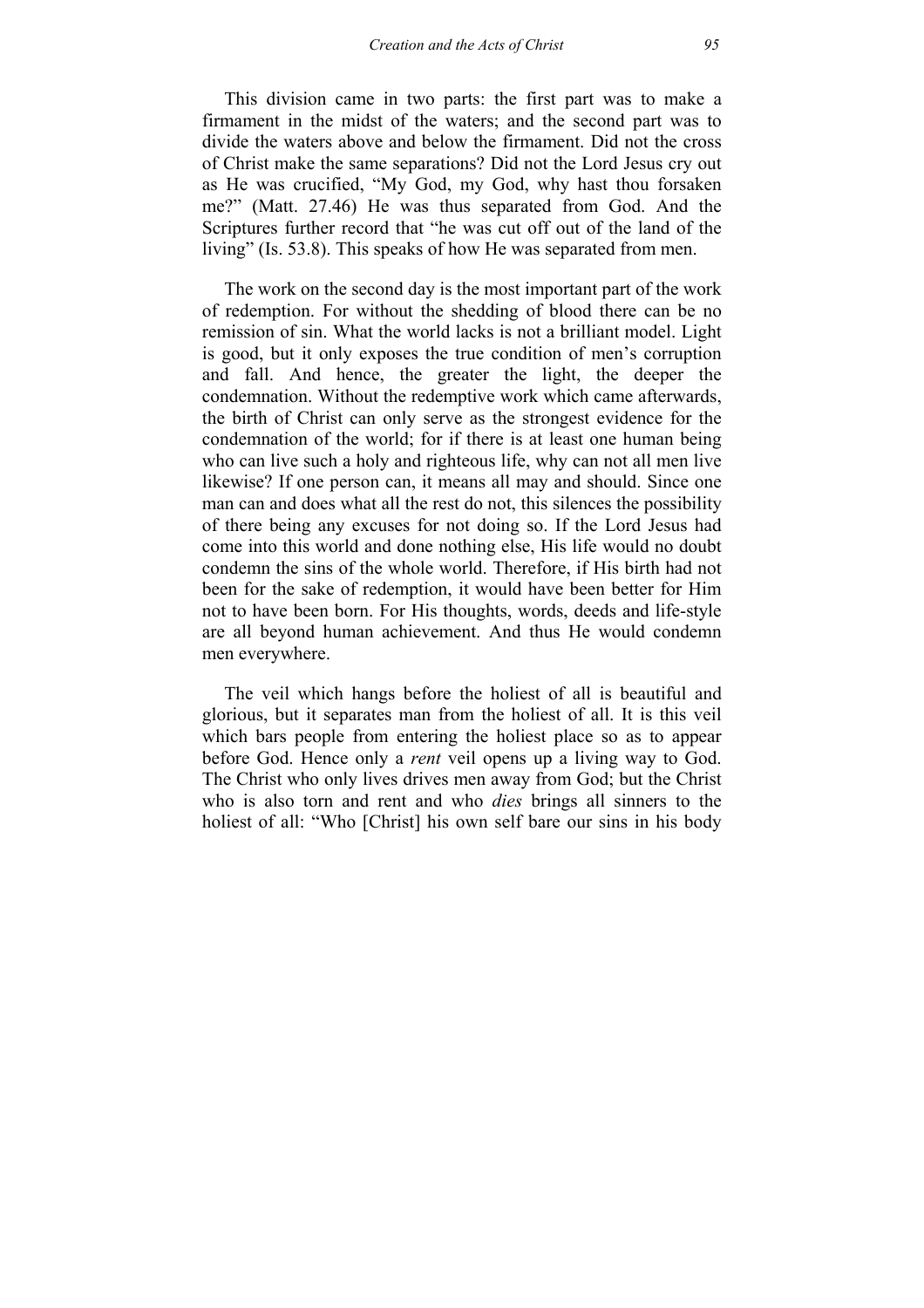upon the tree . . . Because Christ also suffered for sins once, the righteous for the unrighteous, that he might bring us to God" (1 Peter 2.24, 3.18). As long as He only lives, no man may draw nigh to God.

Now let us observe how the cross of the Lord Jesus is comparable to the work done by God on the second day. God did not make the firmament right away. He first decided what to do, and then He did it. Hence in verse 6 He said, "Let there be a firmament in the midst of the waters"—this was God's predetermined plan. In verse 7, though, we read this: "And God made the firmament"—this is the act of God. Before the cross was ever set up on the hill of Calvary, it had been pre-determined by God. The later cross and the firmament here have tremendous resemblance to each other. The death of the Lord Jesus was not accidental, it was something pre-determined. Christ "was foreknown indeed before the foundation of the world, but was manifested at the end of the times for your sake" (1 Peter 1.20). He is "the Lamb that hath been slain from the foundation of the world" (Rev. 13.9 mg.). So that the death of the Lord Jesus resembles the work of the second day in that it was pre-determined before it was actually carried out.

This firmament was put in *the midst* of the waters. Waters in the Scriptures represent peoples: "He saith unto me, The waters which thou sawest . . . are peoples, and multitudes, and nations, and tongues" (Rev. 17.15). Like the firmament, the cross stands in the midst of the peoples and is lifted up for the sake of men: "Where they crucified him, and with him two others, on either side one, and Jesus in the midst" (John 19.18). Actually, the hill of Calvary may be considered the focal point of the world. Christ died in the midst of men and for the sake of men.

As we have read before, this firmament also *divided* the waters. So does the cross of our Lord Jesus divide the world of men. When He was crucified, His cross divided the two robbers eternally. One went to Paradise, the other descended to Hades. In their past life they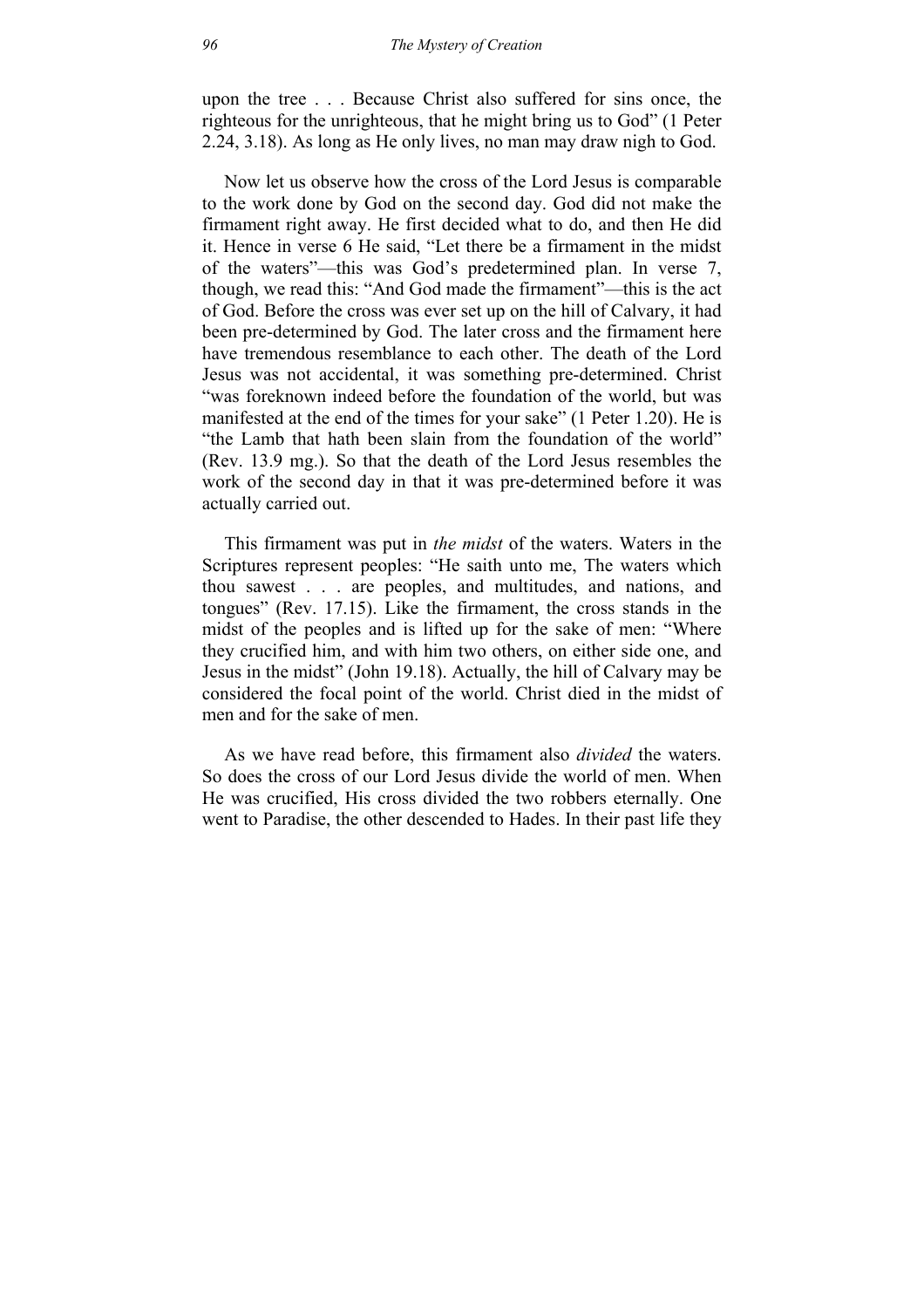had sinned with one accord; but now at the last moments of their earthly life, one received the substitutionary death of the Lord Jesus but the other totally rejected Him. And thus these two men's fate underscored the distinction between heaven and hell. It was an eternal separation. And just as the cross of Christ has separated these two robbers, so it continues even now to divide the entire world. From the distant past to the immediate present, His cross has continued to separate the world into two classes: the saved and the perishing: "For the word of the cross is to them that *perish* foolishness; but unto us who are *saved* it is the power of God" (1 Cor. 1.18). The cross separates the saved from those who perish. Whether one is to be saved or to perish does not depend upon the person but on how that one treats the cross. The firmament of old had alone divided the waters above and beneath it; even so, the cross today uniquely separates the saved from the perishing.

This firmament in the midst so divided the gathered waters that the waters which came to be located above the firmament did not fall down. The firmament supported the waters above it in such a way that they would not descend and mix in with the waters beneath lest they again returned to the condition of waste and void that had been God's judgment.

We have already seen from Revelation 17 that waters represent the peoples. The waters above, though, have a different meaning. During the days of Noah, God had endured the sins of men long enough and had decided to punish them. He opened the windows of heaven and poured down the waters from above. And thus we can conclude from this that the waters above represent the wrath, the punishment, the judgment of God.

By inference we may then discover the meaning of the firmament. It upholds the waters above so that they may not fall down to the waters beneath. It stands between the waters above and the waters beneath. And this is precisely what the work of the cross is. The Lord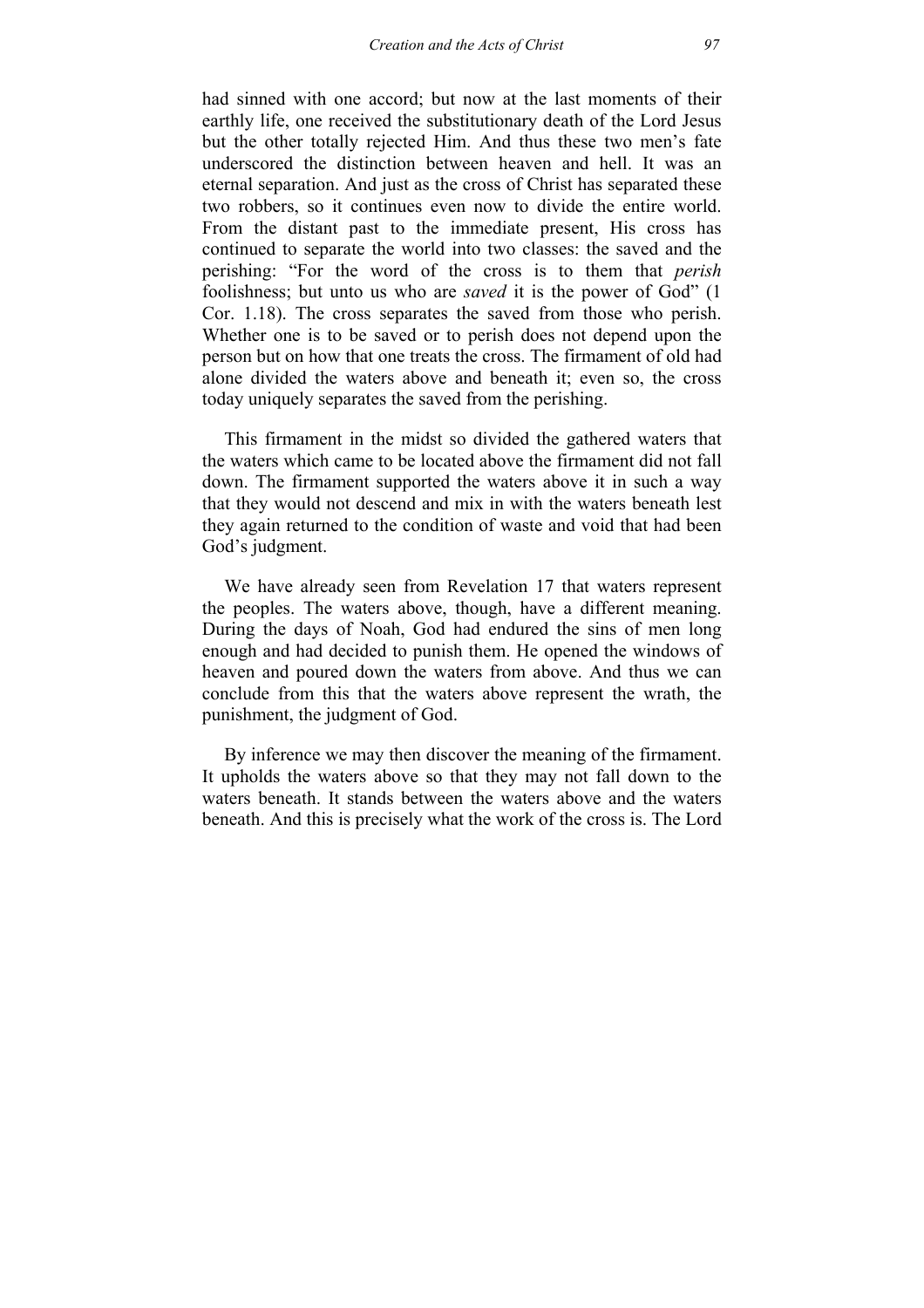Jesus was crucified that He might bear our sins. In this sense He is our covering. The judgment, punishment and wrath of God should come upon us and cause us to be as desolate as "the deep"; yet the Lord Jesus placed himself between God's wrath and us. For as He was being crucified, Christ Jesus allowed the wrath of God to fall on himself instead of it falling upon us. God's wrath *should* fall on us (see John 3.36), but God has set Christ up as our substitute whereby "Jehovah hath laid on him [Christ] the iniquity of us all" (Is. 53.6).

Thank God for the airy heaven which divides the waters above and beneath! Thank God for the cross of the Lord Jesus which separates and shields the wrath of God from men! Thank God that Christ was willing to receive what we ought to have received—even God's wrath! Now this is salvation. And this is the gospel. If the waters above and beneath had not been divided, the world would forever have sunk beneath the waters. Without the substitutionary death of the Lord Jesus, men would have remained under the wrath of God—in waste and void—with no remedy whatsoever. This is therefore the substitutionary work of the cross.

The firmament was made by God. It was He who both prepared and performed. Outwardly, the Lord Jesus was crucified by the Jews and the Gentiles—as though it were men who took away His life. But according to the Scriptures, in actuality He was not killed by men since He himself declared that no one could take His life away from Him (see John 10.18). He died because God judged in Him the sins of the world: "Yet it pleased Jehovah to bruise him; he hath put him to grief: when thou shalt make his soul an offering for sin . . ." (Is. 53.10). So that the event of the cross was a direct act of God and not merely the result of the ill-treatment meted out to Christ by men: "Him being delivered up by the determinate counsel and foreknowledge of God, ye by the hand of lawless men did crucify and slay" (Acts 2.23).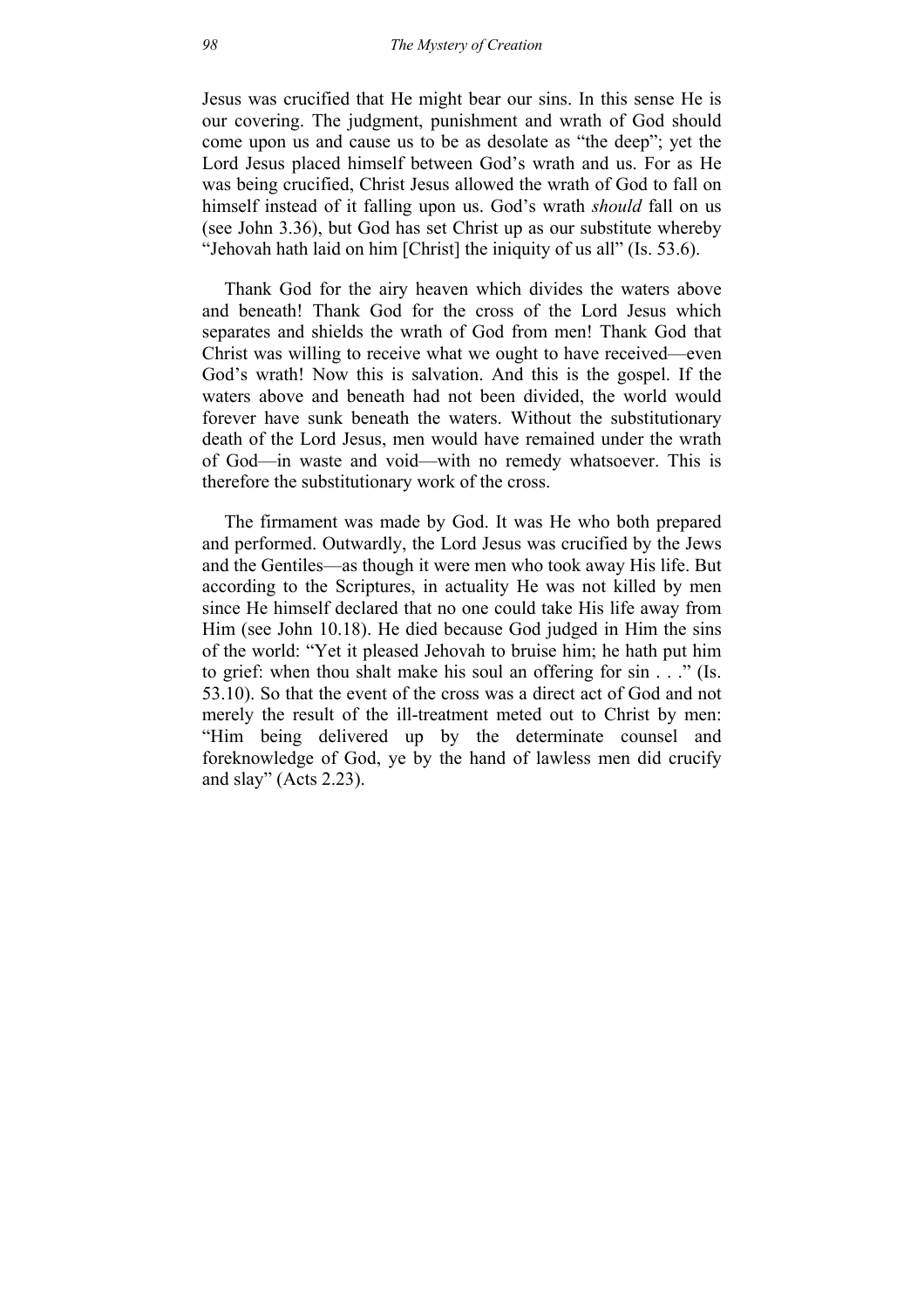We will recall that of the Six Days' work done by God, only concerning the work of this second day (involving the firmament) did He not say that what He had made was good. What God does not say carries equal weight to what He does say. In this second day's work, God dealt with sin by the cross. His wrath was poured out upon the righteous One so that the unrighteous might be set free. Here God made the sinless One to be sin for us and allowed Him to receive the penalty for us all. Is it not therefore full of meaning that God did not declare that it was "good" here? He takes no delight in punishing sin. He loves instead to show grace; in no way does He like to condemn.

The redemption of the cross is the basis of salvation. Without the subsequent substitutionary death of the cross, the birth of our Lord Jesus would of itself be of no help. For all have sinned and the wages of sin is death. So that unless there is a Saviour who would die in our stead, sinners could not escape the penalty they deserve. The birth of Christ alone will not solve the problem confronting sinners. What men need is a Saviour who is willing to bear our sins, not just a holy teacher. Only a Saviour who dies for us can deliver us from our sins. For how can there be any resurrection if there be no death? Resurrection under those circumstances would not be needed. Hence all the realities of salvation are based on this second day's work. Without the dividing of the waters, the land could not appear later nor would the light of the first day shine for any positive purpose. Let us therefore pay special attention to what this second day's work points towards—even the substitutionary death of the Lord Jesus on the cross.

## *(3) The Third Day's Work Signifies the Resurrection of the Lord Jesus*

On the third day, God commanded (1) that the waters under the heavens be gathered together into one place so as to let the dry land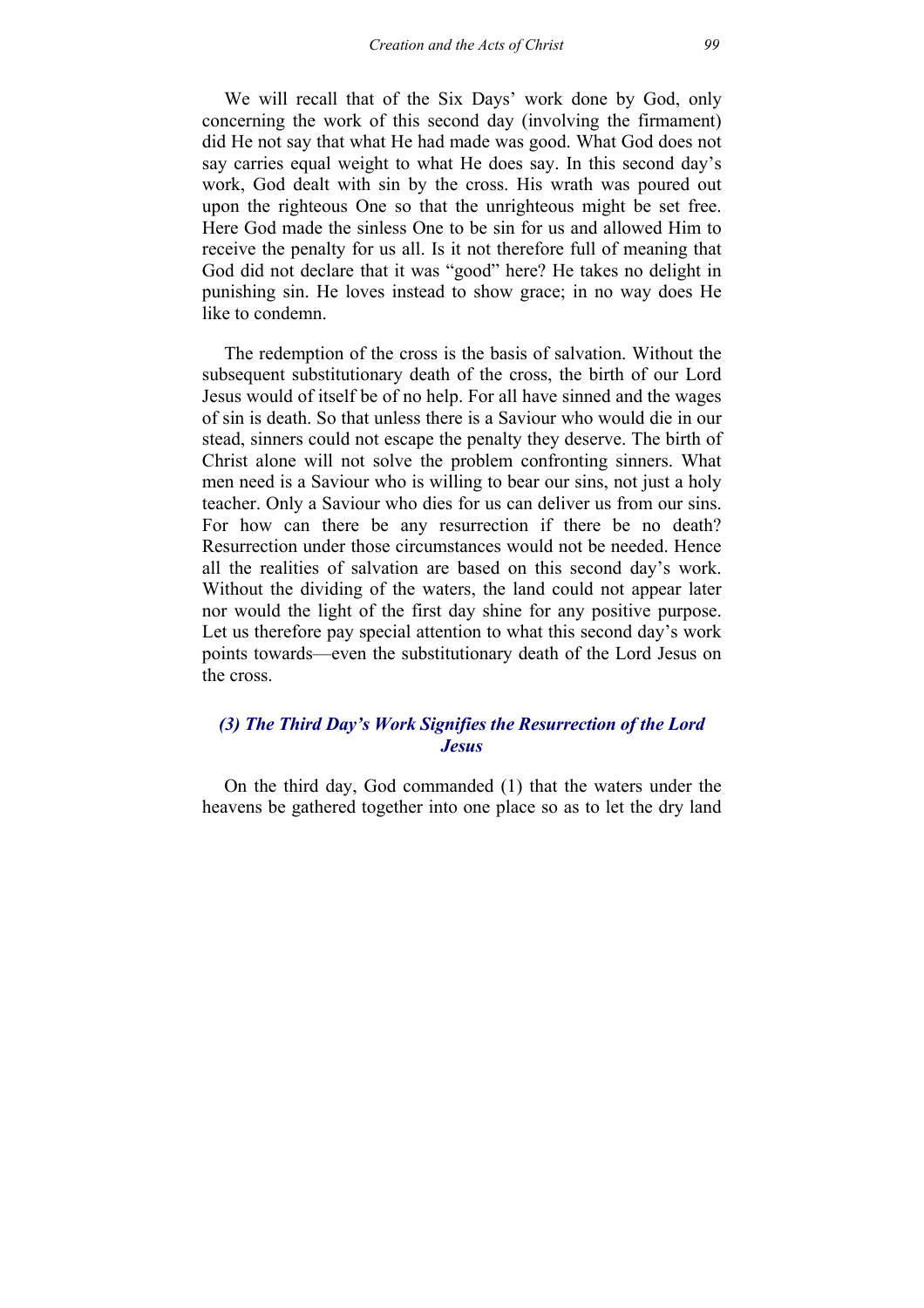appear, and (2) that the earth put forth grass, herbs yielding seed, and fruit trees bearing fruit. Formerly the land had been covered by the waters of the deep. It had no life nor activity. For the land was deeply buried beneath the waters of the judgment of God. Except for the darkness there was nothing else—apart from the rolling of angry waves there was no sight of any land. And with the land thus deeply buried, how could there be any life? But now, God began to work. First, He called for the land to emerge out from beneath the waters; then He caused life to reappear upon the earth. So that this third day's work typifies the resurrection of the Lord Jesus.

"A third day" (v.13)—this is sufficient to prove that this day's work does indeed typify resurrection: "He hath been raised on the third day" (1 Cor. 15.4). In the Bible we may find many passages wherein the third day and resurrection are joined together. This occurs not only in the New Testament, it also occurs in the Old. For example, the third day after Passover is the Feast of the First Fruits. This unquestionably speaks to us of the resurrection of Christ (our Paschal Lamb) on the third day after He died. As we read what Paul said in 1 Corinthians 15 we ought to notice a rather special phrase of his: "He bath been raised on the third day *according to the scriptures*" (v.4). By this statement we can know that the resurrection of the Lord Jesus on the third day had been prophesied already in the Old Testament—the latter being the Scriptures in Paul's day. Now we will not have time to look at every passage where this "third day" has been written in the Scriptures, but we ought to at least look into Genesis 1.13 where the "third day" was first mentioned. Let us see how this third day of God's work typified the resurrection of the Lord Jesus.

Not just the number three (as in the "third day") is significant, the *work done* on the third day also bears witness to the resurrection. The land was previously buried under the waters. Now, though, "the dry land appears" (v.9). Once it was under the waters, now it shall rise above the waters. Is not this resurrection? The land which once was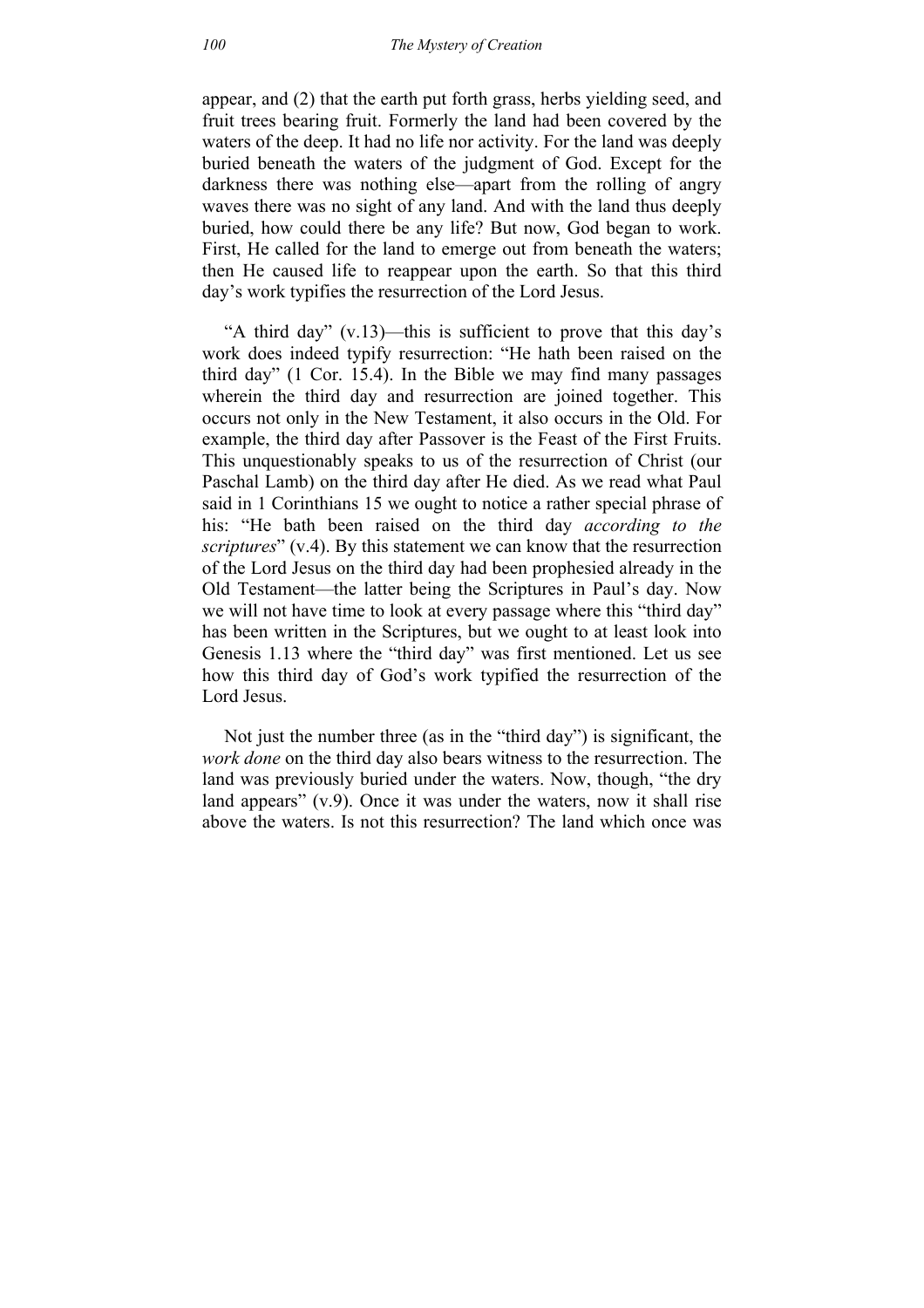covered by waters reappeared as from a watery tomb. It arose above the waters and remained higher than the waters. What a beautiful picture of resurrection! We may appreciate this picture in Christian water baptism, for when a person is baptized, his whole body is first immersed in water and then he comes up out of the water. Both Romans 6.4 and Colossians 2.12 tell us that this baptism is a type of death, burial and resurrection. The land appearing out of the waters therefore serves as a type of resurrection out of death and burial.

Isaiah 57.20 tells us how water symbolizes *wickedness*: "the wicked are like the troubled sea; for it cannot rest, and its waters cast up mire and dirt." The land was buried in the waters just as the Lord Jesus was buried in the tomb. Yet the land did not remain forever under the waters because it appeared out of the waters on the third day. This too can be likened to the resurrection of the Lord Jesus. Romans 6.6-11 presents this matter most clearly in showing the relationship between the resurrection of the Lord Jesus and *sin*: "knowing that Christ being raised from the dead dieth no more; death no more hath dominion over him. For the death that he died, he died unto sin once: but the life that he liveth, he liveth unto God" (vv.9,10). Just as the land appeared out of the waters, so Christ was raised from the dead and apart from sin.

The work of the third day had a second part: new life sprang forth upon the earth. This like the first part of the day's work also speaks of resurrection: "And the earth brought forth grass, herbs yielding seed after their kind, and trees bearing fruit . . . after their kind" (v.12). Before this occurred there was no life on the judged earth, but now life appeared. Formerly death reigned, but now life had come. God did not call forth life on the second day nor on the fourth day but on resurrection day, *the third day*. "We were buried therefore with him through baptism into death: that like as Christ was raised from the dead through the glory of the Father, so we also might walk in *newness of life*" (Rom. 6.4). Before resurrection, there was no new life. For new life can only come after resurrection. Before the land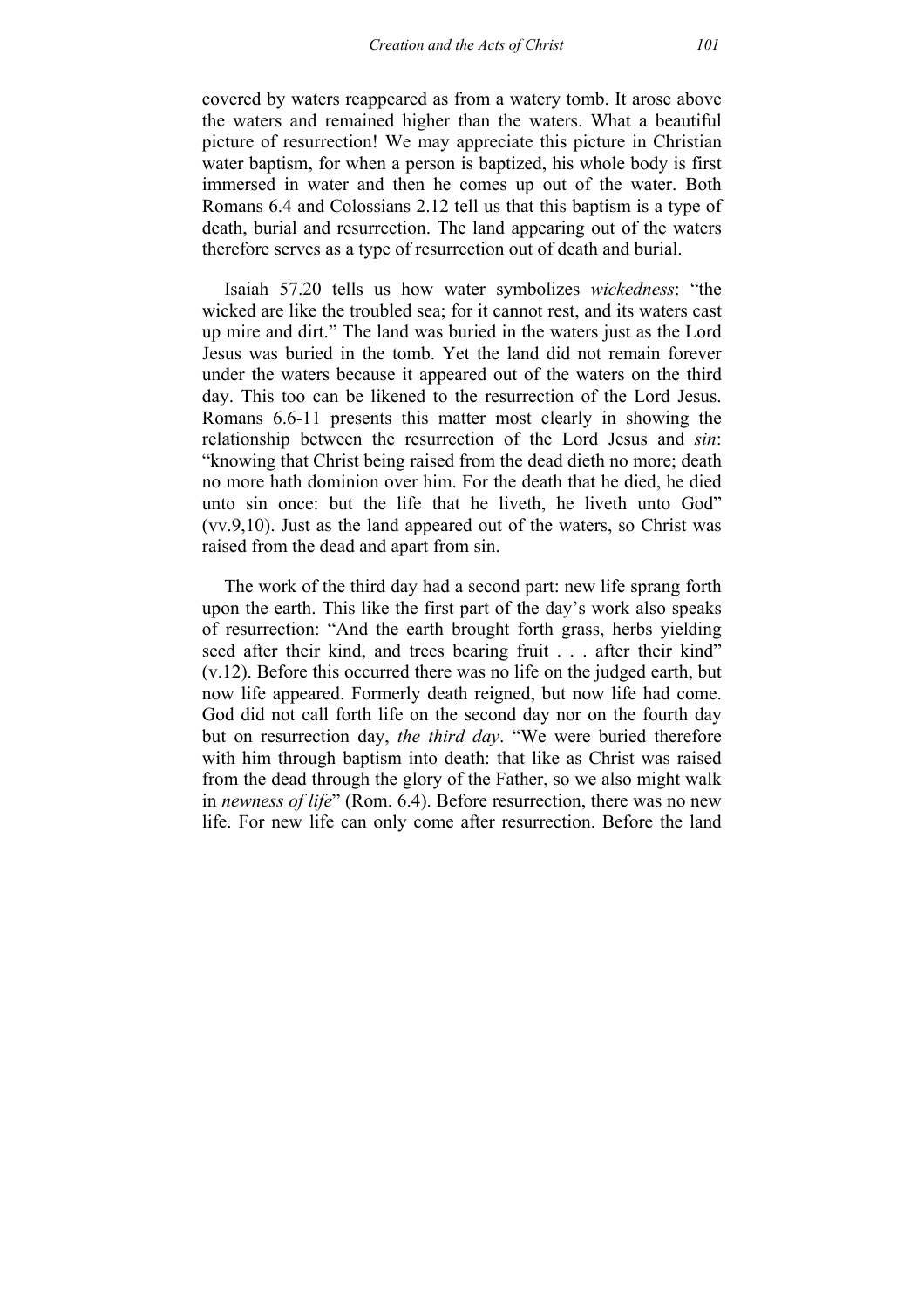appeared out of the waters, no living things could grow. But once there is a coming up out of the water, things can grow. First resurrection, then life. After resurrection, there must be new life; otherwise, resurrection accomplishes nothing. All who desire spiritual growth should take note of this.

In this second stage of the third day's work, special emphasis is laid on fruit. For this is the natural result of resurrection. The very purpose of resurrection is to bear fruit. Else what use would there be for the land to appear out of the waters? The land reappeared in order to bear fruit. The Bible is not at all silent on the relationship between resurrection and fruit-bearing: "But now being made free from sin and become servants to God, ye have your *fruit* unto sanctification, and the end eternal life" (Rom. 6.22). How are we made free from sin? Through co-death, co-burial, and co-resurrection with the Lord. What happens after resurrection? We see "fruit unto sanctification." Hence fruit-bearing is bound to come after resurrection: "Wherefore, my brethren, ye also were made dead to the law through the body of Christ; that ye should be joined to another, even to him who was raised from the dead, that we might bring forth *fruit* unto God" (Rom. 7.4). No death, no resurrection; no resurrection, no fruit. Bearing "fruit unto God" can come only through dying and being raised with the Lord Jesus. Any fruit that is recognized by God has its foundation only in the death and resurrection of the Lord Jesus. That which has not passed through death and resurrection belongs to the old creation. It is condemned by God and is not fit to be called fruit.

The work today is resurrection. Incarnation is important, crucifixion is equally important, but without resurrection there will not be the full gospel. Birth is for crucifixion, and the consequence of crucifixion is resurrection. Resurrection means that God has accepted the salvation which the Lord Jesus accomplished through His death: Christ "was delivered up for our trespasses, and was raised for our justification" (Rom. 4.25).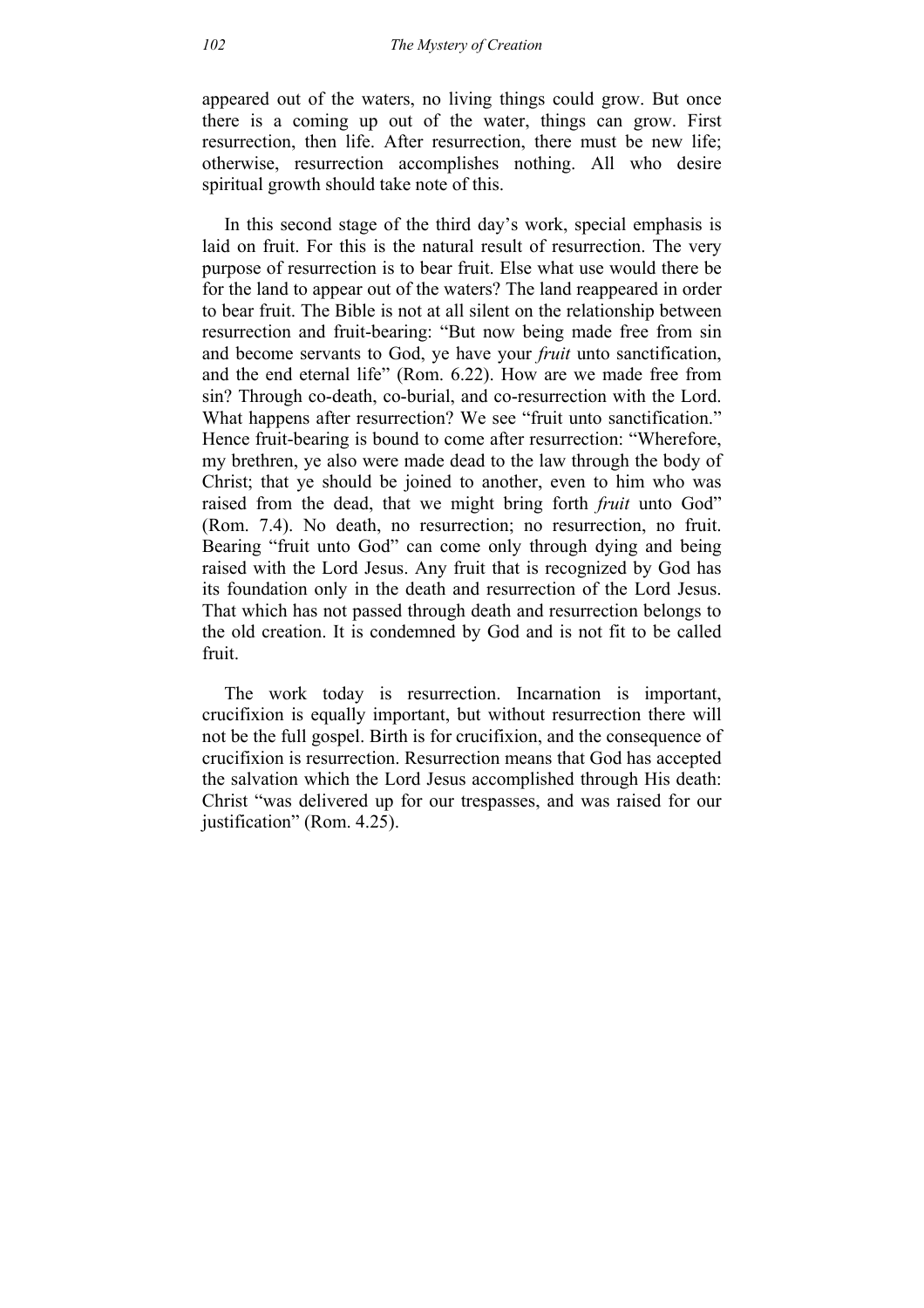This verse from Romans indicates two things: (1) that the Lord Jesus died to bear our sins, and that through His death He received the penalty of our sins that we might be forgiven. Forgiveness of sins is the negative aspect of salvation, showing that though we have sinned, our sins are being forgiven by God. But (2) that His resurrection is for our justification. Justification is salvation's positive aspect, showing that we have no sin because God declares us to be without sin. Yet how can we be deemed to be without sin? This is because the negative work is done so thoroughly that all our sins are being forgiven and cleansed. On the basis of the death of the Lord Jesus and the forgiveness we have received, God justifies us. Yet this justification is given us through the resurrection of the Lord Jesus. His death has accomplished redemption, our sins are forgiven. And now on the ground of the resurrection of our Lord Jesus, God pronounces us as being without sin and He thus justifies us.

Resurrection causes us to have a new relationship with God. Due to the resurrection of the Lord Jesus, we now stand before God on a new basis and in a new position. Death and resurrection are closely joined; hence forgiveness and justification are tightly entwined. Jesus' resurrection indicates that God has accepted His death. Moreover, justification proves that we have been forgiven by God. Because of the death of the Lord Jesus, a Christian feels in his spirit that his sins have been borne away by the Lord, judged in Christ, and forgiven by God. This is negative. Because of the resurrection of the Lord Jesus, he senses in his spirit that he is no longer a forgiven miserable prisoner but a child of God fully accepted. Resurrection means that all in the past is dead. Whatever is of sin and of self has been buried in the tomb, out of sight and nevermore to be seen. What the Christian now has is altogether new.

Let us therefore not only be forgiven Christians who know that our sins are forgiven but let us also be justified Christians who live daily before God in the new position which the resurrection of the Lord Jesus has given us. We believe daily that we are accepted in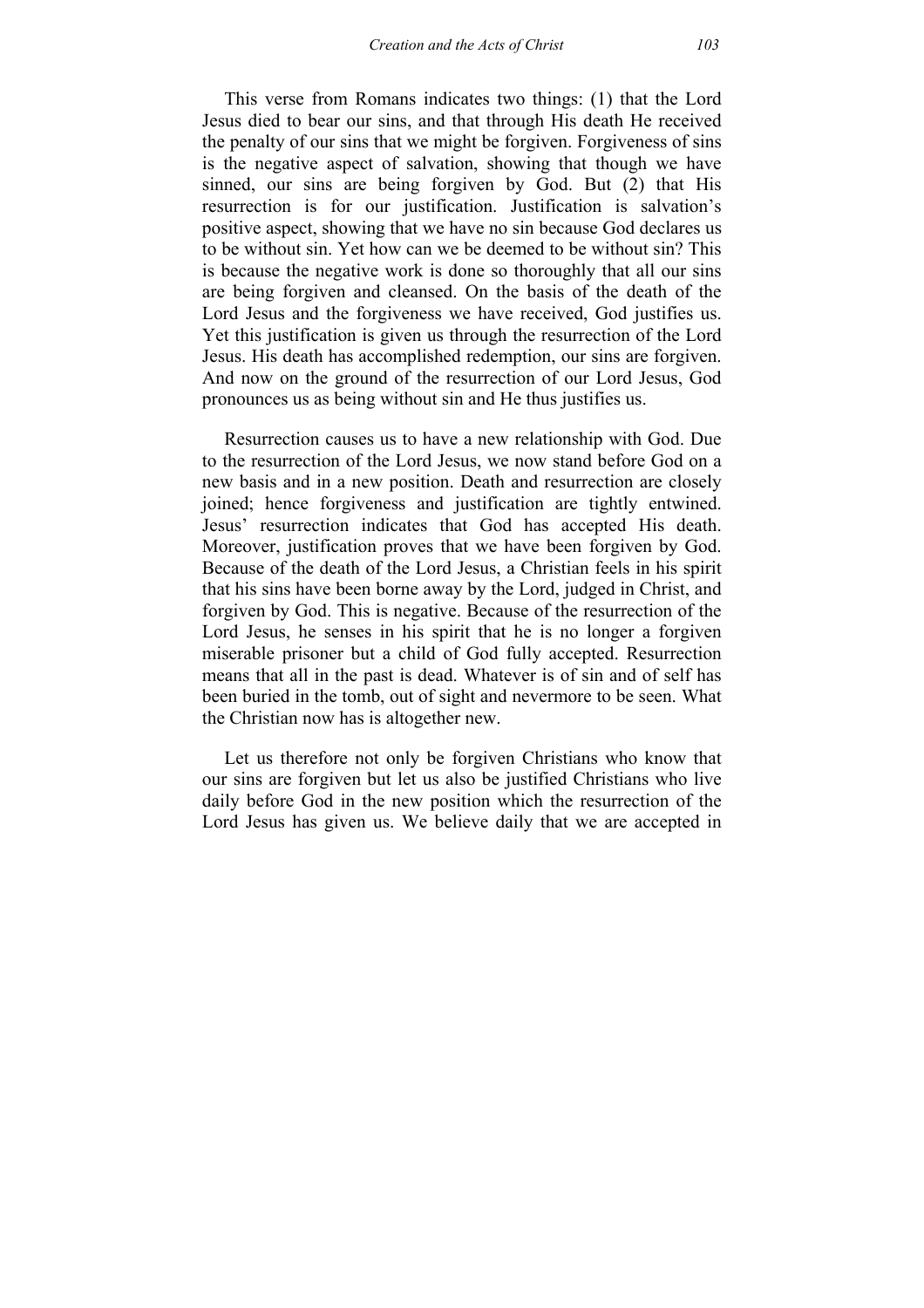Christ even as Christ is accepted by the Father. As God is pleased with Christ, so He is pleased with us, for we are joined to Christ in both His death and resurrection.

# *(4) The Fourth Day's Work Signifies the Ascension of the Lord Jesus*

In the work of the fourth day, God made the lights (Gen. 1.14-18). He made sun, moon and stars. The work of yesterday (the third day) took place on earth; this day's work of God takes place in heaven. The attention is now focused on the things in heaven. For sun, moon and stars are all celestial bodies. On this fourth day God makes these lights for several purposes: (1) "to give light upon the earth"  $(v.17)$ . Darkness is the typical nature of the world, but light is a special feature in the world. Ordinarily the world is pitch dark, so light must shine or else the world will remain in a long night. And (2) "to rule over the day and over the night, and to divide the light from the darkness" (v.18). Light is not only to shine but is also to rule. This day's work is a type of the ascension of the Lord Jesus.

All the works done on this day were executed in the firmament of heaven. It was not like the first day of God's work when light shone into the world. Though there were lights, yet they shone from heaven. The light that came into this world has now returned to heaven. And this is ascension. The Lord Jesus who came down from heaven has now been received back to heaven from earth (cf. Acts 3.21).

Malachi 4.2 tells us that Christ is the sun of righteousness. Both Revelation 12.1 and Psalm 19.5,6 support the same thought. The conclusion we draw from studying the Scriptures is that the sun is a type of Christ. We now see Him not in the world but *in heaven*. For our sake He has ascended back to heaven where He now appears before God to be our Advocate and High Priest.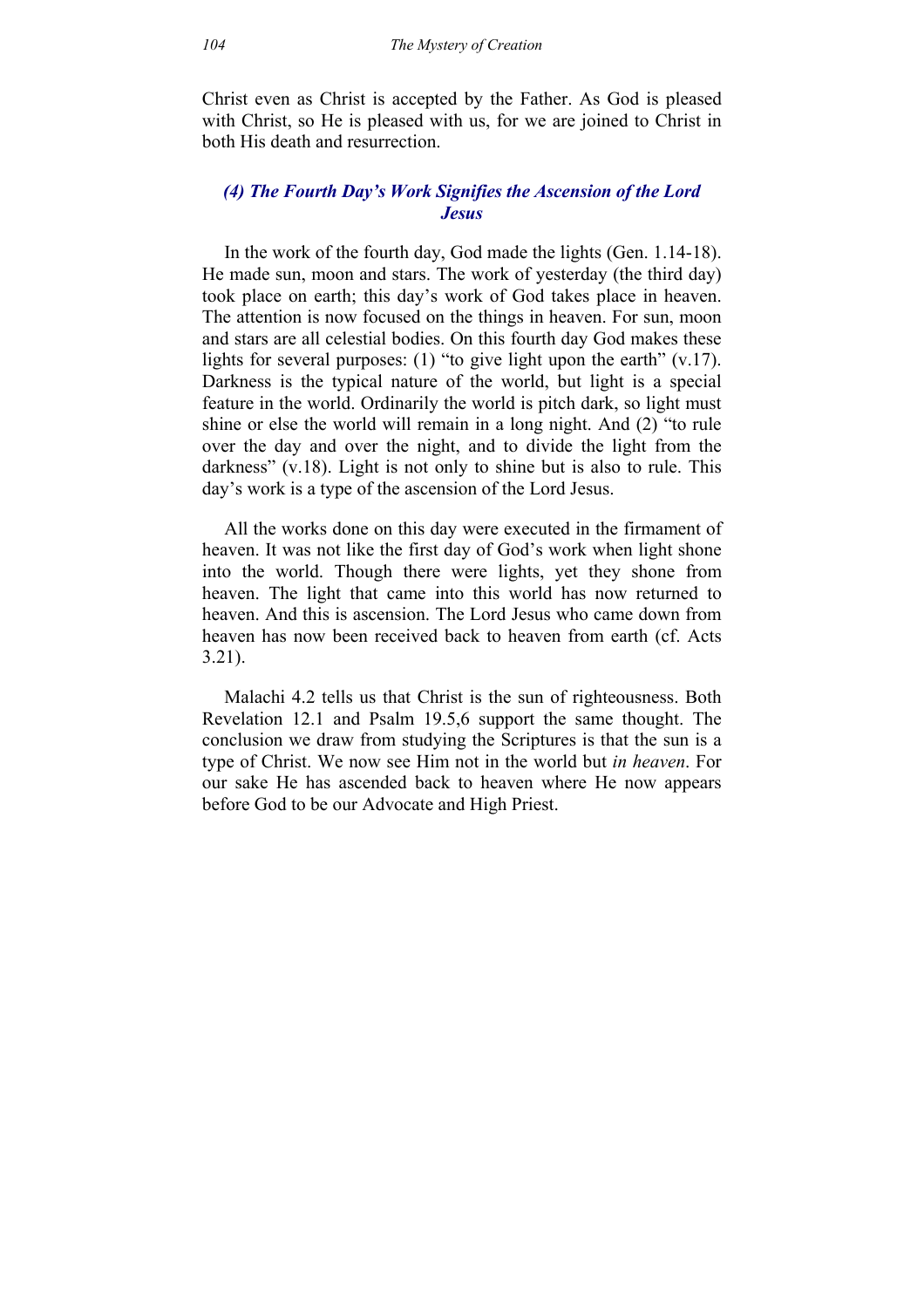This day's work speaks not only of Christ but also of His people. For the moon is a type of the church; and stars, a type of individual Christians. Through His death and resurrection the Lord has gathered a people to His name. So that we see here the moon and stars being mentioned with the sun. The moon has no light in itself; it merely reflects the light of the sun. In like manner, the church herself has no light, she merely reflects the light of Christ. Believers today are seen as lights in the world (Phil. 2.15), and thus are like the stars.

The work we must do as lights has two aspects to it: the first is to reflect the light of Christ in this morally dark night of the world, and the second is to rule over the powers of darkness by means of the light of our words and deeds. In the millennial kingdom we shall truly be kings and rule over all things.

The ascension of Christ concludes His earthly work. His ascension is based on His death and resurrection. It signifies the fact that He has overcome all which belongs to the Satanic kingdom. "He [God] raised him [Christ] from the dead, and made him to sit at his right hand in the heavenly places, far above all rule, and authority, and power, and dominion, and every name that is named, not only in this world, but also in that which is to come" (Eph. 1.20,21). We know that the rule, authority, power and dominion mentioned here refer to Satan and his servants. So that the meaning of the ascension of the Lord Jesus is that God has given Him a place higher than all the powers of Satan. His heavenly place is an overcoming position above Satan. The latter is now under His feet, with no further opportunity to attack Him; for He now is the Lord and Head over all things: "Wherefore also God highly exalted him, and gave unto him the name which is above every name; that in the name of Jesus every knee should bow, of things in heaven and things on earth and things under the earth, and that every tongue should confess that Jesus Christ is Lord, to the glory of God the Father" (Phil. 2.9-11).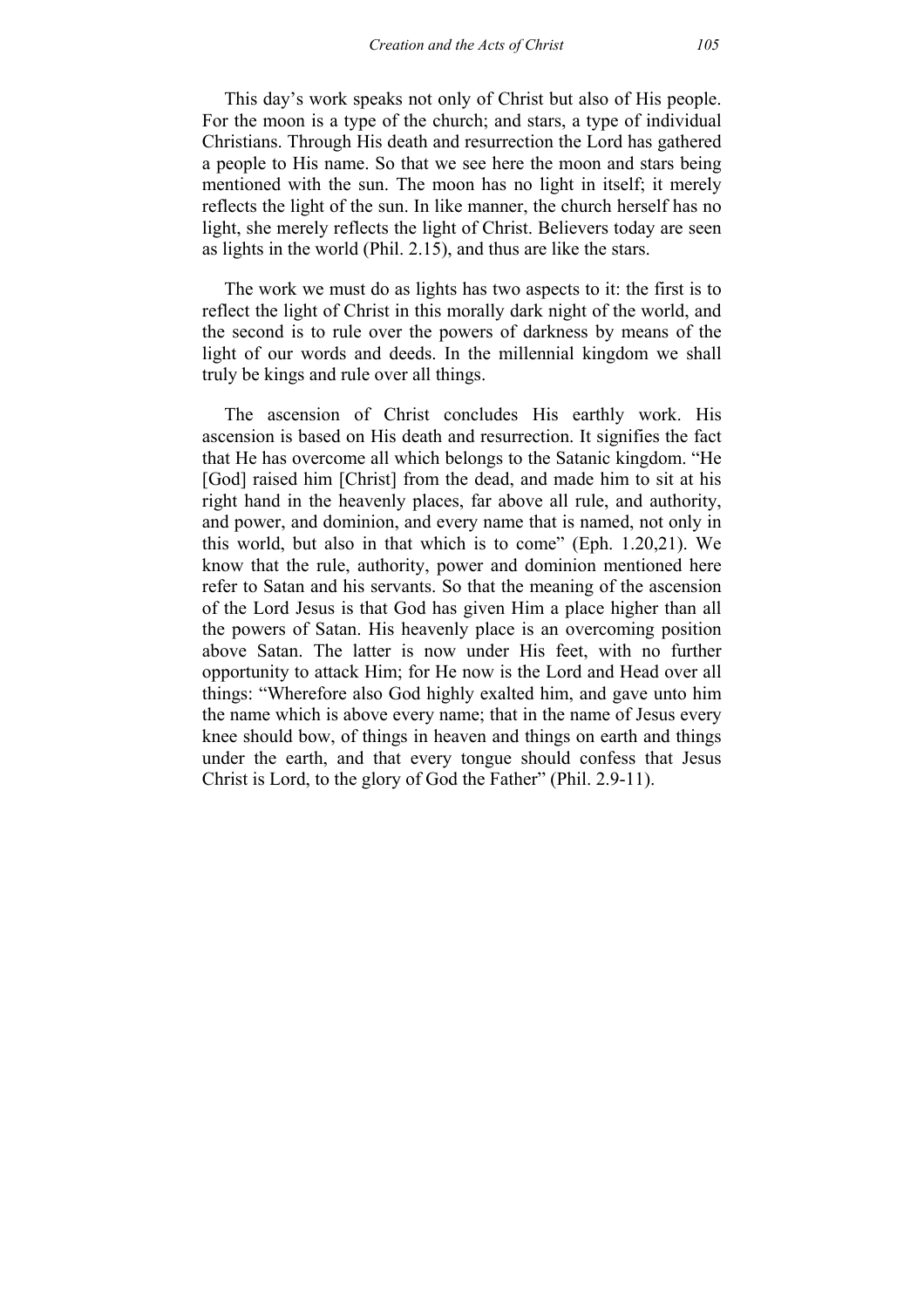In ascension, our Lord Jesus obtains the highest place, far beyond the touch of Satan and his evil spirits. Even they must confess that Jesus Christ is Lord and King. How important is this position, without which the impact and effect of the death and resurrection of our Lord Jesus upon earth would be affected by the evil forces. The Lord himself is now leading His own people to take this heavenly position with Him so that they may shine for Him on the one hand and overcome the powers of darkness which attack them on the other hand. This is told to us in Ephesians 2.6: "And [God] raised us up with him, and made us to sit with him in the heavenly places, in Christ Jesus." Just as the light of the sun overcomes darkness, so the heavenly position of Christ overcomes the powers of darkness. And just as the moon and stars dwell with the sun in heaven, so Christians abide with Christ in the heavenly places.

# *(5) The Fifth Day's Work Signifies Christ Jesus as the Lord of Life*

In the work of the fifth day (Gen. 1.20-23), God created many living creatures of the seas and birds of the air. Actually, all the works of the preceding four days were but preparation in both the heaven and the earth to make them as proper habitations for these living creatures. Not until then did these living creatures appear in the air as well as in the waters. Though there were plants on the third day, there was no sign of any animals or birds. The living creatures of the waters could live in the waters only because God had prepared the waters. The living creatures of the air could fly in the air only because God had prepared the firmament. Both the fishes and the birds have life, though they have different bodily forms. In man's eye, the birds are quite different from the fishes in their diversity; yet the life these birds have is the same. Their difference is in the outer form, not in the life itself that animates them all. So we may say that the fifth day's work is the formation of life. Some living creatures were formed in the waters while others were formed in the air. Thus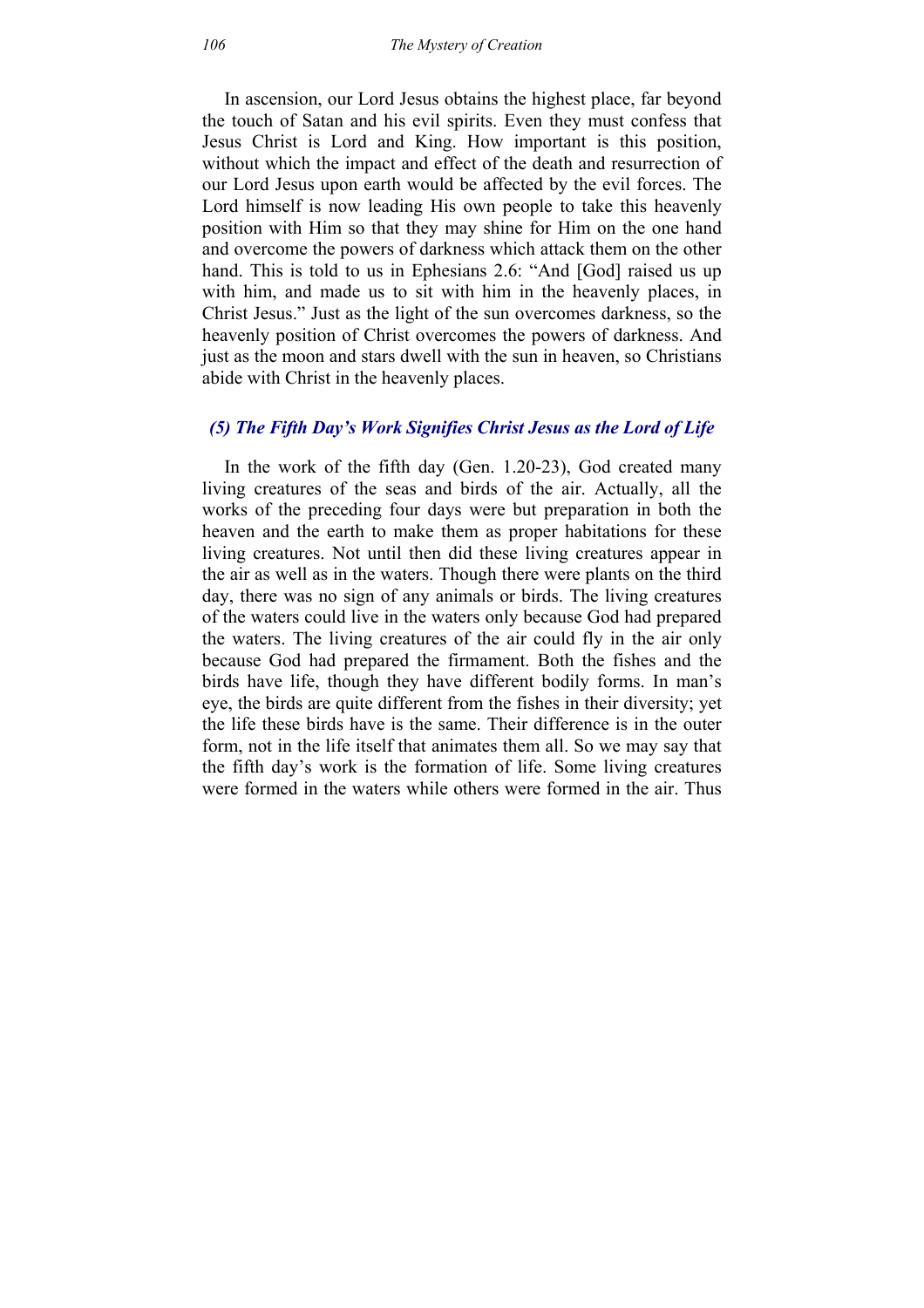the fifth day's work is a type of the Lord Jesus as the life-giving Lord.

Life in itself is not self-existent. It is created by God. God is the Creator of all life. What is therefore suggested here is simply this that Jesus Christ is the Lord of life. No matter what form life may take, the life itself comes from God. After the Lord was resurrected and ascended to heaven, His work thereafter was to give life to men that they might have it and have it more abundantly (John 10.10). His ascension, which is typified by the work of the previous day, is to be life to the saints. This may be seen in the Letter to the Colossians. First this passage: "If then ye were raised together with Christ, seek the things that are above, where Christ is, seated on the right hand of God" (3.1). This verse speaks of resurrection and ascension. And what follows is this passage: "Your life is hid with Christ in God. . . . Christ who is our life  $\ldots$  (3.3,4). Accordingly, the work of Christ after His ascension is that of being our very life in God.

We have already mentioned how birds and fishes may represent the people; now we will perceive how they may resemble the spiritual life of the Christians.

Life, we learned above, is given by the Lord Jesus. He has already ascended to heaven, and His purpose now is to cause His saints to express His life in a practical way before His return. Life without a body cannot exist on earth, nor can it experience anything. Without this body, life cannot be expressed. Hence "formation" is necessary to the expression of life. What the Lord desires of His saints today is that they may manifest in a practical way the life they receive through His death and resurrection. They have already received life through the death and resurrection of the Lord, and they have also obtained a heavenly position. What they lack now is to be so formed on earth as to *express* the Lord's life. This is the meaning and purpose for today's work by Christ.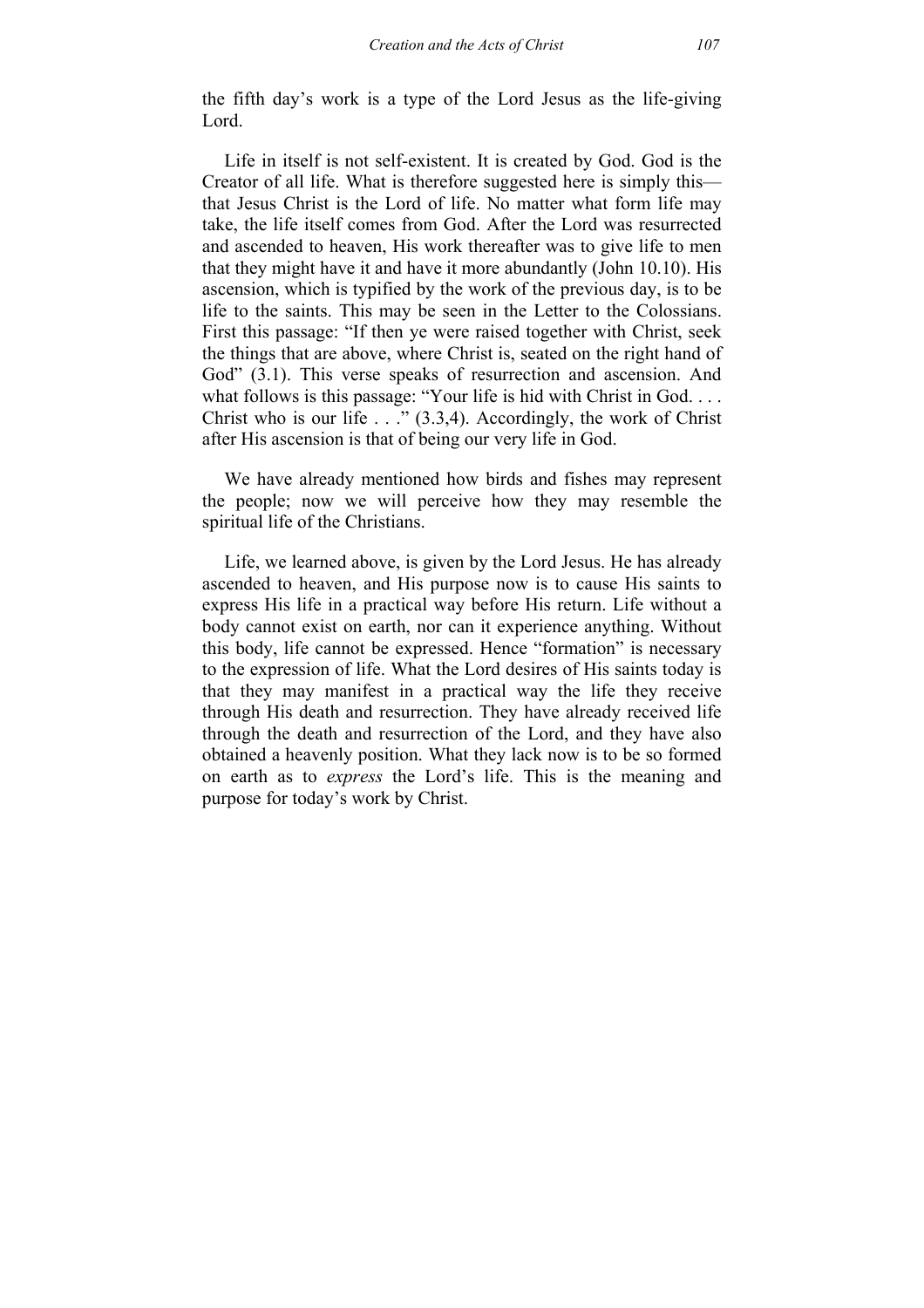The Lord Jesus is now disciplining His saints that they may take form. Just as the birds and the fishes express their life through their bodies, so the Lord wants His saints to have definite form in this world. He seems to call His own to express His life through their bodies wherever they may be located. The life is the same, though each believer has his or her individual body. Hence the *manifestation* of the inner life must also vary. All the saints receive the same life from the Lord Jesus. Yet due to the variety inherent in individuality these same saints exhibit the Lord's life differently. This truth we may see delineated in the parable of the sower (see Matt. 13). Although the seed sown is the same, and the life germinated from the seed is also the same, and even the field is the same, yet there are marked differences in the fruitful yields: some were thirtyfold, some were sixtyfold, and some a hundredfold. We receive from the Lord the same life, but due to the difference in the "form" or "outlet," life assumes different manifestations.

So in this fifth day's work, the Lord Jesus calls His saints to experiment on earth with His life that they may express it through their various individualities. This is very important. For unless the life which we receive through regeneration and through the death, resurrection and ascension of our Lord is being expressed experimentally on earth, we have not been deeply united with that life.

Life is deprived of expression if it has no body. Through the body of a bird the birdlife within can be given expression. It is therefore a kind of discipline for the saints that once receiving the life of the Lord they should manifest it practically on earth. What the birds and the fishes experience of life begins at the moment when their life takes up their bodies. Thereafter they may experience their different life-styles. This speaks of the discipline of the saints. The present work of the Lord Jesus is to discipline His saints in life. But obviously, there must be union with the life of the Lord before there can be any discipline.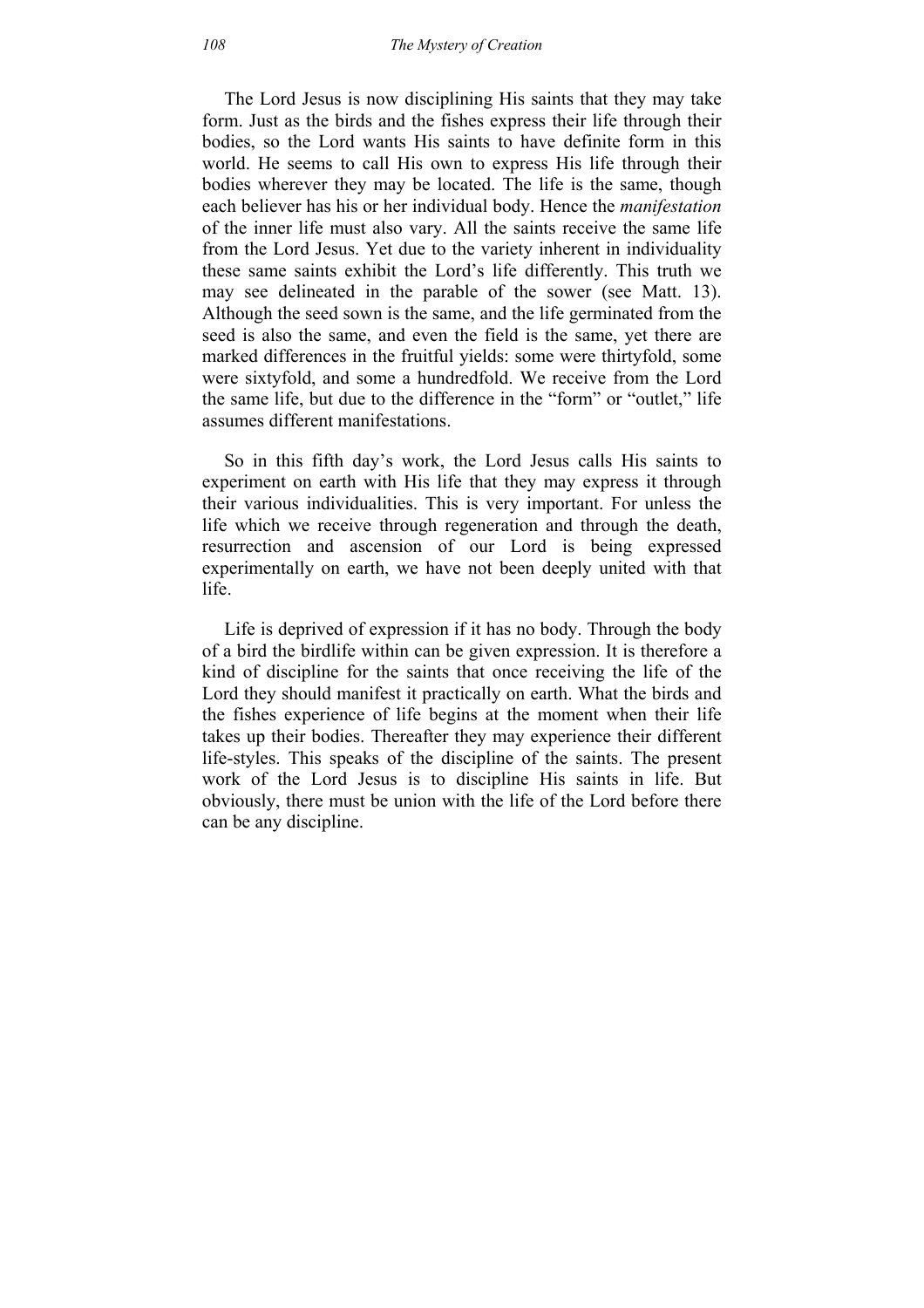## *(6) The Sixth Day's Work Signifies the Lord's Second Coming and His Being King*

In the work of the sixth day, God created Adam in His own image and commissioned him to rule the earth (Gen 1.26-28). With the works of the preceding five days now done, everything on earth and in heaven was ready. Man's food and lodging were now all prepared. Hence God could create man. In this act of creation, the most important facet of it was the fact that man was created in God's image. For man was to represent God on earth. Man was to declare God. And this speaks to us of the second coming of the Lord Jesus.

The Lord Jesus is the last Adam as well as the second man. The first Adam is actually a type of the Lord Jesus. And because he was created in God's image, we can see in him a type of the Lord's second coming; for when He shall return, His body—that is to say, His church—shall be completed and shall be like Him: "If he [Christ] shall be manifested, we shall be *like* him" (1 John 3.2). At the time He appears again, His church—shall be completely like Him. Just as the first Adam had been created in God's image, so the body of the last Adam—the church—shall be like God at the return of the Lord Jesus, for all the saints shall have His image and shall manifest Him in the glorious bodies which He shall give us.

On the sixth day as well, Eve was built to be Adam's wife (see Gen. 1.27, 2.21,22 mg.). Eve was meant to be a type of the church. At the return of the Lord Jesus, the church will be completed and offered to Christ as His bride. Together they shall rule the world. Eve was made on the sixth day. The completion of the church awaits the coming again of the Lord Jesus. At that time she shall be His bride. For these reasons, the work of the sixth day in creating Adam and Eve speaks plainly of the things concerning the Lord's second coming.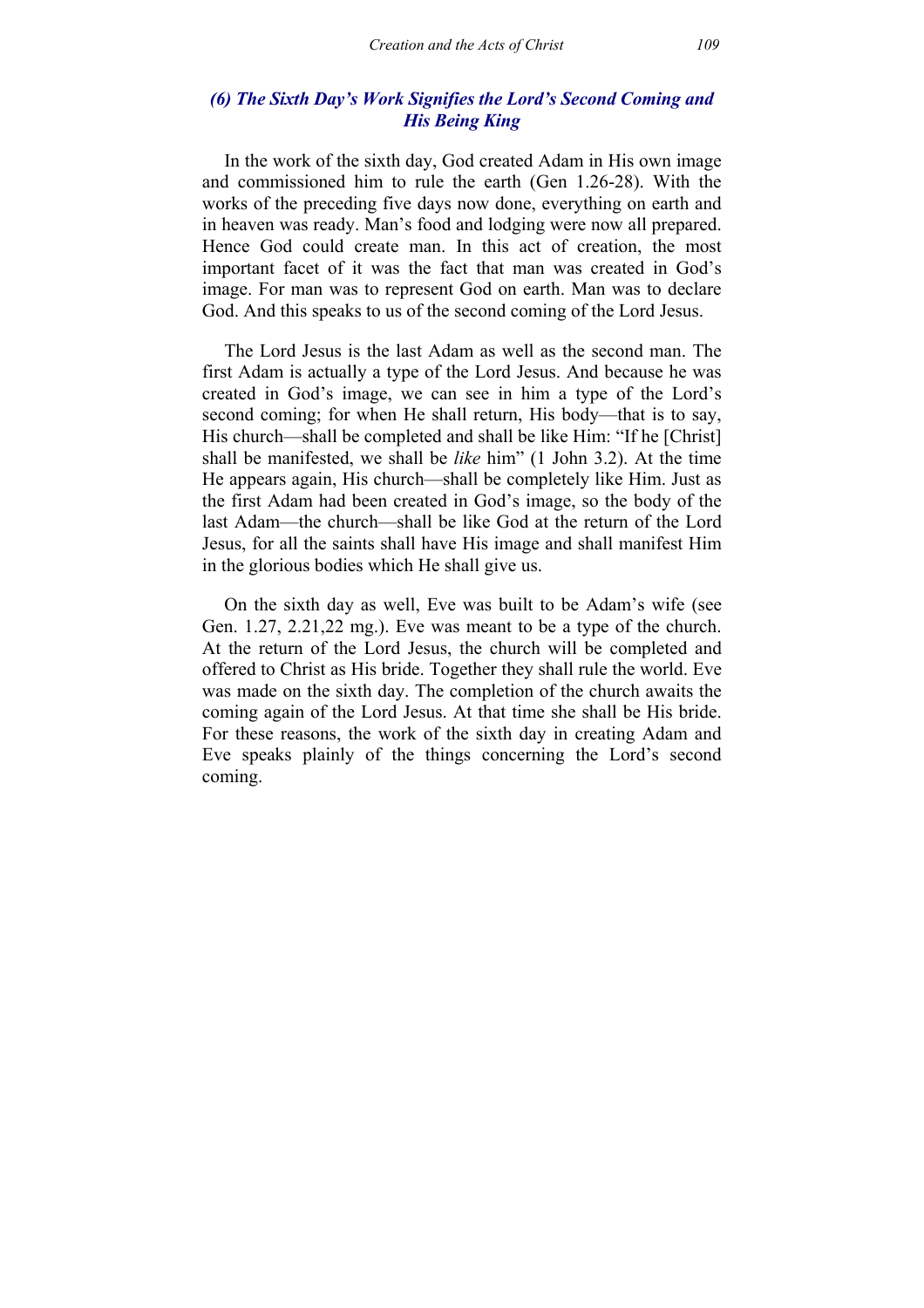Not only did God create Adam and Eve, He also appointed them to rule over the world He had created (Gen. 1.28). All powers were given to them. God did not rule the world directly; He delegated this authority to Adam. At the return of Christ to earth, He shall set up a millennial kingdom to rule the world. The first part of the sixth day's work (that of creating Adam) pertains to the Lord's second coming, and the second part of the sixth day's work (that of appointing Adam to rule the world) pertains to the Lord being King. In the millennial kingdom, God shall give all authority to Christ and let Him reign: "Wherefore also God highly exalted him, and gave unto him the name which is above every name" (Phil. 2.9). There are many passages in the Bible which refer to God giving authority to Christ that He might be the Lord of all in the millennial kingdom.

Adam shared his authority with Eve. Although it was Adam who directly ruled the world, Eve helped him in ruling. The Bible frequently mentions how Christians—who are to be the Eve of the Lord Jesus—shall reign with Christ and share in His glory when He becomes King in the millennial kingdom. Even as Christ rules over all things, so Christians shall share in the ruling. Despite the difference between five cities and ten cities, it shall be a tremendous honor for any Christian to reign with Christ.

The birth, the death, the resurrection, the ascension, and the lifegiving element are all vital parts in the work of Christ; yet without His coming again and being King, Christians will only have hope in this life, thus being of all men most pitiable. The saints suffer today in this world, but they shall enjoy blessing in the future in heaven. However excellent heaven is, God does not grant it (but the kingdom) as compensation for the loss the saints incur in this world. The Lord Jesus must therefore return to *this* world. He was humiliated, despised, persecuted, and crucified in this world; therefore He must also be glorified in this world, not in some celestial realm elsewhere. Today Christians suffer with Christ. They suffer in the world, so they too will be glorified in this world. The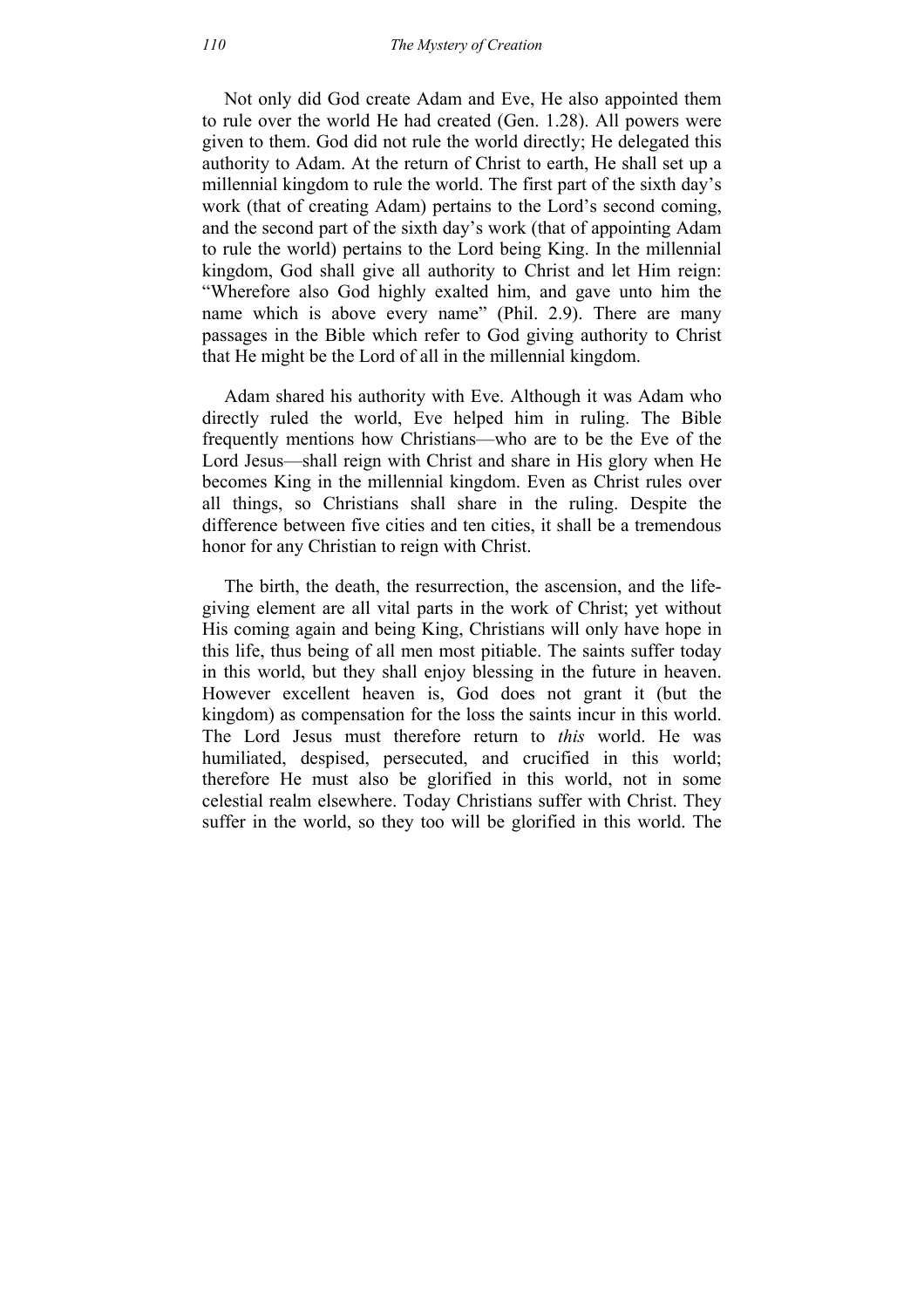coming again to be king is an inspiration not only to Christ but to His saints as well.

Furthermore, though the saints experience salvation of the spirit and the soul today, the redemption of their bodies still lies in the future (Rom. 8.23-25). Some believers have already died; they have not yet received their resurrection body. Some believers are still alive; they too have not obtained a transformed body. The spirit and the soul have been redeemed, but the body is waiting to be transformed by the Lord: "For indeed we that are in this tabernacle do groan, being burdened; not for that we would be unclothed, but that we would be clothed upon, that what is mortal may be swallowed up of life" (2 Cor. 5.4). We only know this—that at the time when the Lord shall come, the dead in Christ shall be resurrected and the living shall be transformed. How very essential the coming again of the Lord Jesus is. Even with the birth, death, resurrection, ascension, and life-giving aspects of Christ, salvation cannot be complete without His coming again because our bodies will not have yet been redeemed. As we observe the conditions of the world today, we are assured of the nearness of that day. Praise and thank God for that.

# *(7) The Seventh Day's Work Signifies the Lord Jesus in Eternity*

On the seventh day, we saw no work performed by God (Gen. 2.1- 3). There was neither word spoken nor work done. For the words had already been uttered and the works had all been accomplished. And thus there was neither need to speak nor to work. Nothing was now left to do except to indulge in divine satisfaction, to look back over the works of the Six Days and find it all good. The heart was satisfied because everything which needed to be done *had* been done. And with satisfaction now came rest. Satisfaction of the heart brought rest to the heart. The rest of the heart naturally carried with it the rest and peace of the whole being. As we have mentioned before,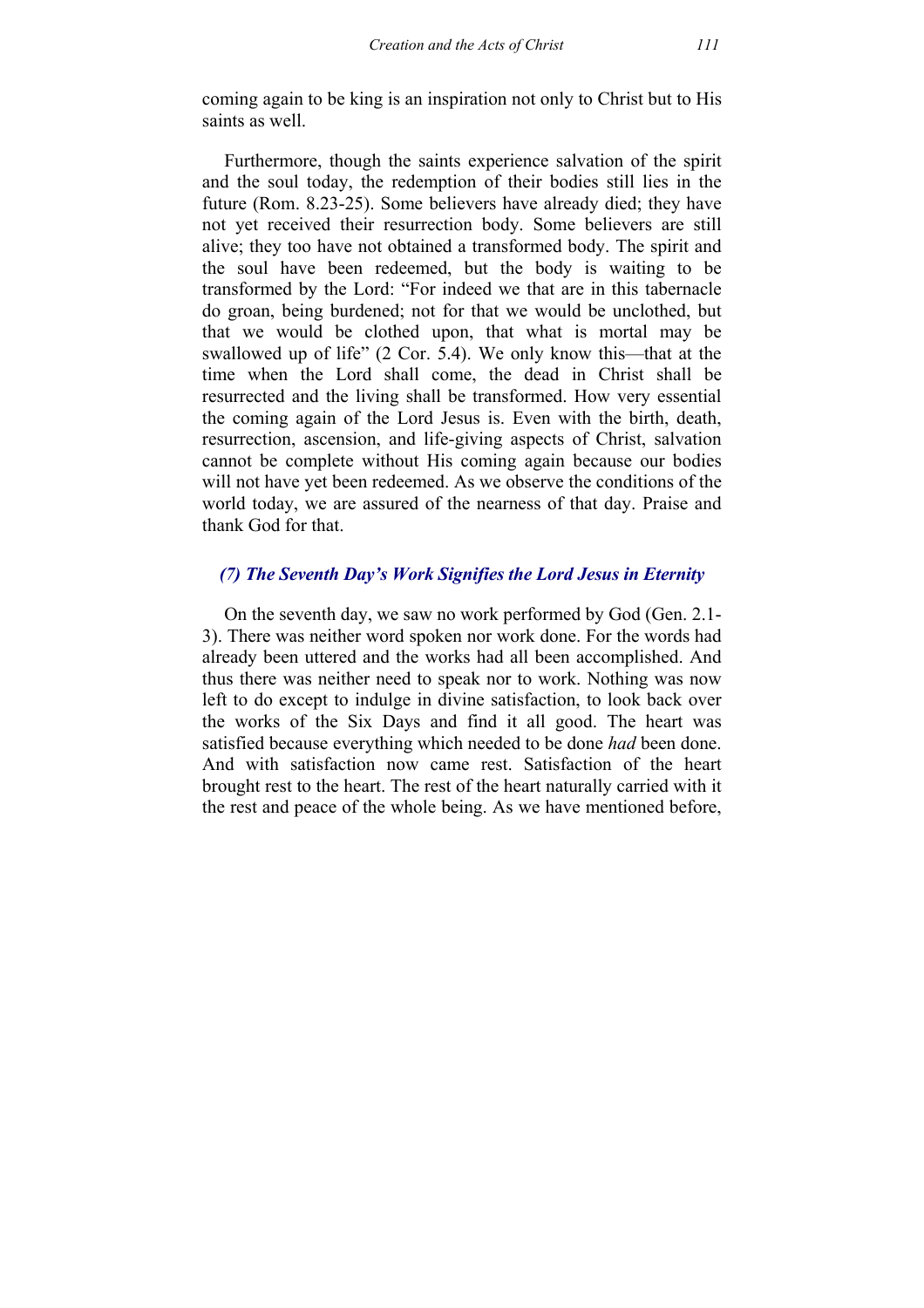this day was different from the preceding six days because it had neither evening nor morning. The dark evening was forever past, and so was the morning. It now was eternal day.

The millennial kingdom is past and the eternal rest is at hand. Except for rest, there is nothing else. Such is to be the state of the new heaven and the new earth and New Jerusalem. The former darkness and misery have passed away. Even the best of the bygone days cannot be compared with this rest, even as the morning cannot be compared with the noonday. At that time, the work of the Lord Jesus is fully done: old things have forever passed away and eternity lies ahead. "Then cometh the end, when he [Christ] shall deliver up the kingdom to God, even the Father; when he shall have abolished all rule and all authority and power . . . that God may be all in all" (1 Cor. 15.24-28). Amen!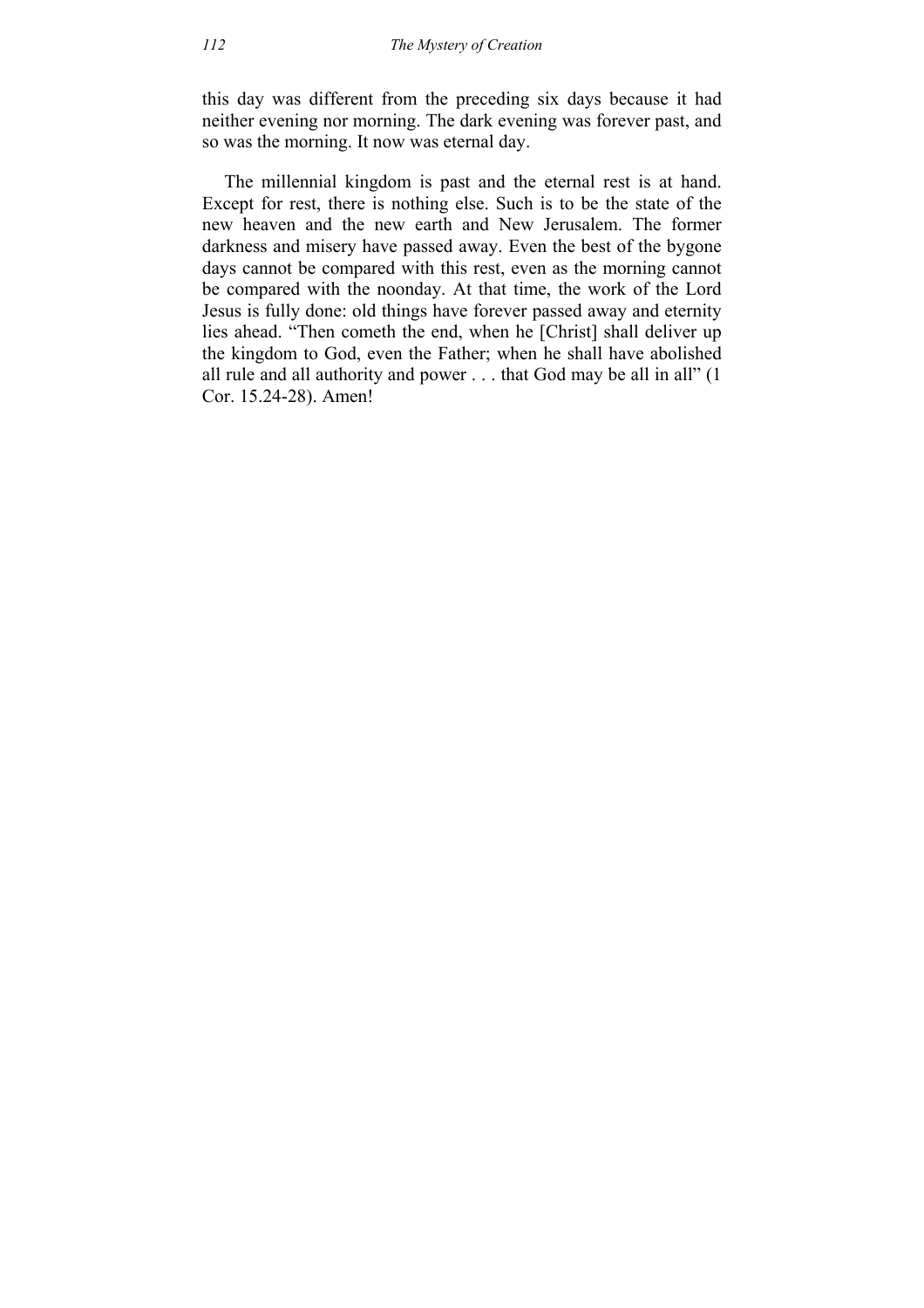

**6Creation and Dispensation**<br>In order to understand the Bible clearly we must<br>study it according to its dispensational truth. God has a<br>special way of treating people in a particular age or<br>dispensation. And He has reveale In order to understand the Bible clearly we must study it according to its dispensational truth. God has a special way of treating people in a particular age or dispensation. And He has revealed to us that there are indeed dispensational distinctions in His word. If we

read the Scriptures without a dispensational perspective we will find many contradictions which are hard to explain. Unbelievers take such contradictions as imperfectness on the part of the biblical writers in their concept of God—that their concept of God is gradually developed until it reaches fullness of understanding with the coming of the Lord Jesus. But this is the attitude and approach of the unbelieving who attempt to nullify the value of God's revelation. Naturally we refuse to accept such an approach. Yet we do recognize that there is a progressiveness of truth in the books of the Bible. What was considered as clear at the beginning of the Old Testament period is shown to be imperfect under the clearer light shed abroad in New Testament times. This is not because of men's different concepts of God, but because of the various degrees of God's revelation to men. Since God deals with men according to dispensation, He reveals himself gradually to them in accordance with what He requires of them in that particular dispensation.

We need to have a good understanding of the dispensations to be found in the Scriptures. Many regard the Bible as being divided timewise between the Old Testament and the New. Such a division obviously helps a great deal in the study of God's word; but it is not complete. Careful readers find the Bible to be a synthesis of seven dispensations. Such a seven-fold division is not an arbitrary one but will appear to be quite natural to anyone after a careful study is made of the Scriptures. Let us look briefly at each of these seven in turn.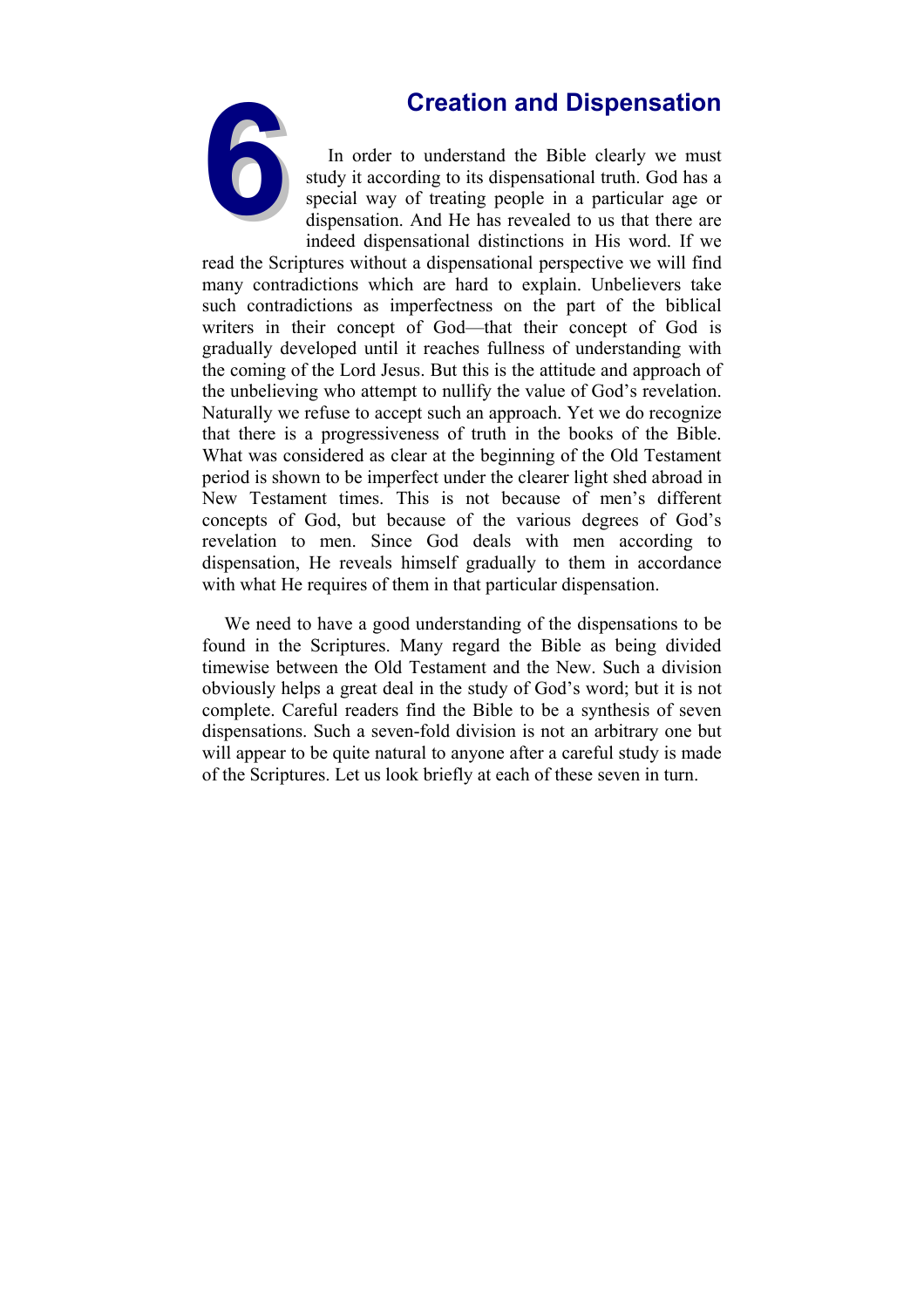The first of the seven dispensations is that of *innocency*. This was the time when Adam and Eve were in the Garden of Eden. The second dispensation to be found is that of *conscience*, which covers the period from the time that Adam's conscience had been awakened and he was driven out of Eden until the conclusion of the Flood. The third is that of *human government*, which extends from after the Flood to the dispersion of Babel. The fourth dispensation is one of *promise*. This begins with the call of Abraham and ends with the exodus of the children of Israel from Egypt. The fifth is that of *law*, commencing with the giving of the law at Mount Sinai and concluding with the cross of Calvary. The sixth dispensation is *grace*, which commences with the death of the Lord Jesus and the descent of the Holy Spirit and is to end with the rapture of the saints. The seventh and final one is that of the *kingdom*, which is to be ushered in at the second coming of Christ with the establishing of His millennial kingdom upon the earth and will conclude at the end of His thousand-year rule. After this millennium, the first heaven and the first earth will be consumed by fire and God shall create a new heaven and new earth. And eternity is then ushered in.

From the above analysis, we can readily see that the two most important dispensations in the Bible are those of law and grace. These two have occupied the longest periods of time and have been recorded the most in the Scriptures. During these various dispensations, we find that men's original state, God's covenants with them, their fall and God's judgment of them are all different. God deals differently with the people living in these various dispensations. Now if we are ignorant of these distinctions, then we will expect the people of one dispensation to keep the law of the other, thus causing much confusion as well as misunderstanding of God's word. These seven dispensations in the Bible deal primarily with the distinctive ways by which God treats men.

Yet the *overall* purpose of these seven dispensations is to show men how they *must depend on grace*, and not works, in order to be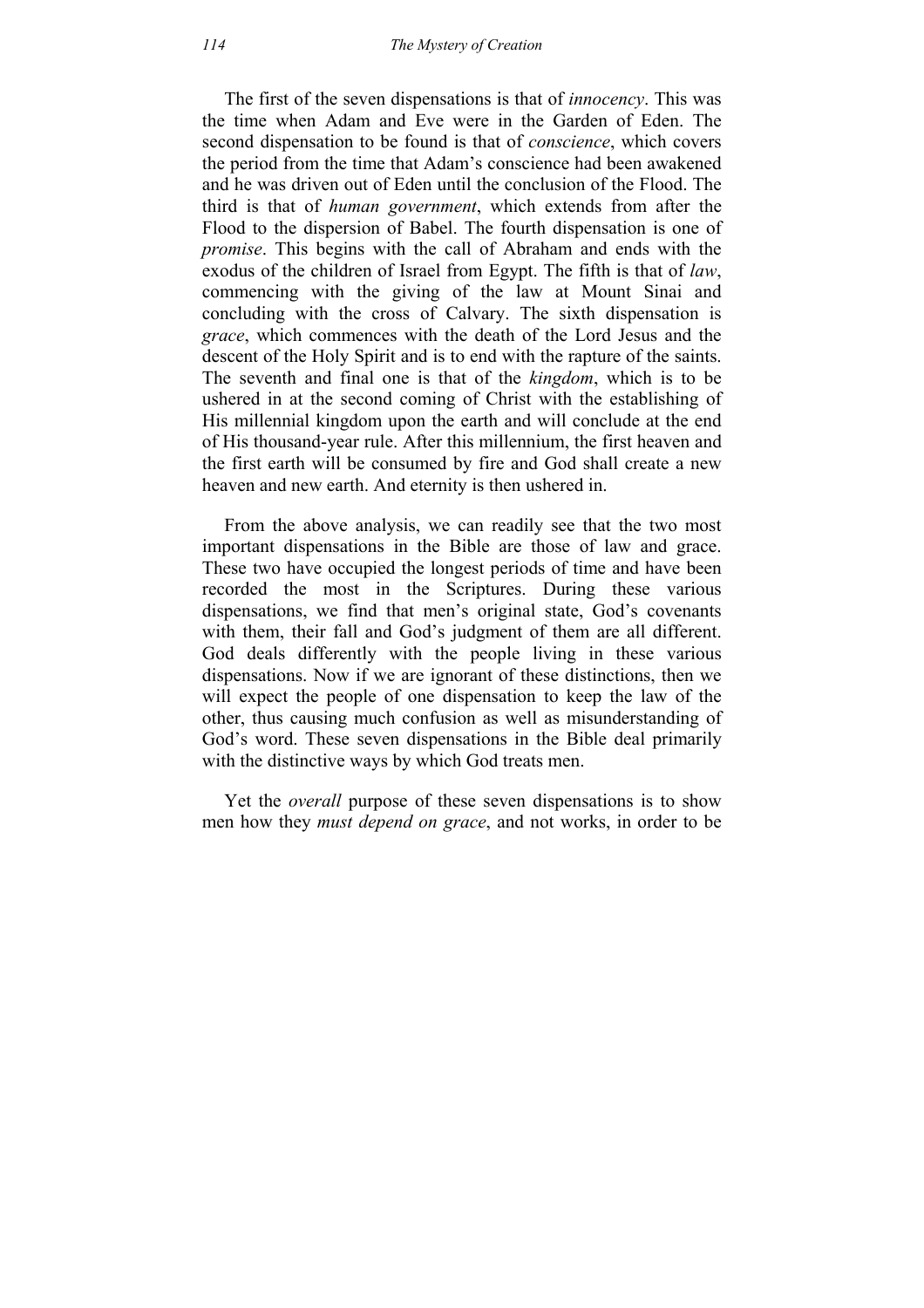saved. Galatians 3 tells us that the purpose of God in giving promise to Abraham is that men may be saved by grace. Yet men neither confessed their sins nor acknowledged their weakness. They refused to believe that they could not be saved by works. In order therefore to show them their sins and their inability to do good, God added law after He had given promise to Abraham so as to cause them at last to know themselves. All the commandments and statutes in God's law were promulgated to expose the frailty and uncleanness within men. And thus they might be induced to receive grace.

According to human nature, no one likes grace. For all men reckon themselves good and able—that they have no sin and that they may be saved by good works. God must therefore cause men to truly know themselves before they will confess how utterly helpless they are. But once they confess themselves to be sinners, they will humble themselves to accept God's grace.

Now it took more than fifteen hundred years under the dispensation of law to prove to the world that there is none who can keep God's law and do good. And following the test of those fifteen centuries and more, God finally revealed His real purpose in the dispensation of grace, thereby showing men how they can be saved by believing in His grace. This grace was given to the world through the substitutionary death of the Lord Jesus for us sinners. Yet how sad that even today many people still do not acknowledge their sinfulness and are still trying to be saved by works. Such people should go back to the dispensation of law and be tested in that manner so as to enable them to know themselves.

This much we ought to say here about the teaching of the seven dispensations. Now, though, we would like to point out how the story of the creation in Genesis 1 depicts the teaching of these seven dispensations found in the Bible.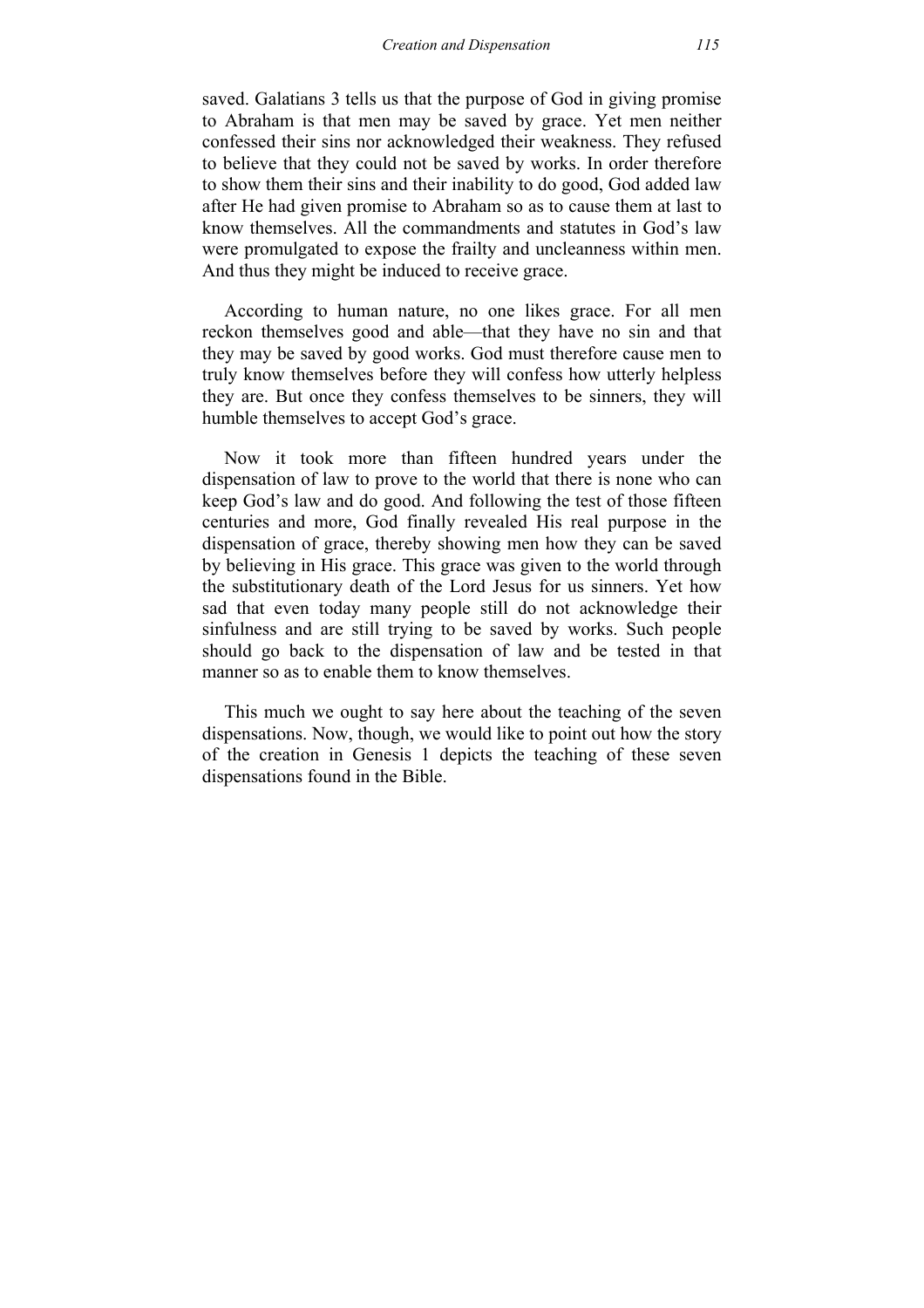Before we proceed, however, we want to comment on one particular verse in the Scriptures. We know that there are a thousand years in the seventh dispensation for it is to be the millennial kingdom. Revelation 20.4 explicitly mentions that this dispensation of the kingdom is in fact to be one thousand years. Many people are mistaken in their thinking to believe that this millennial kingdom is typified in the Creation story by the sabbath. Since this sabbath in such thinking would have to be a thousand years long, then according to 2 Peter 3.8 the preceding six days would have to be six thousand more years. They thus take the seven days of creation to be a type of the seven thousand years of world history. Their assumption is based on the passage in 2 Peter which says that "one day is with the Lord as a thousand years" (v.8). This is a mistake.

We should understand that the teaching of 2 Peter 3.8 is not that the Lord actually looks at one day as a thousand years; instead, it teaches the saints that time is nothing in God's sight. He is the eternal God, therefore time has absolutely no effect on Him. If we were to say that because one day is as a thousand years with the Lord the seven days of creation must therefore mean seven thousand years, how then are we to explain the concluding words of 2 Peter 3.8: "... and a thousand years [is] as one day"? For would not this demand that the thousand-year reign of Christ's kingdom be but one day in length? Yet that would be absurd!

Hence the real meaning here in 2 Peter 3 is that during the days of the longsuffering of God, He looks upon a thousand years as being but one day—that is to say, He views His own longsuffering as being short in duration. On the matter of delay, though, He deems one day to be a thousand years long; by which is meant that God regards the delay of even just one day as being a thousand years. All this speaks of the faithfulness of His promise and the immensity of His grace. And that is precisely what the succeeding verse in 2 Peter 3 bears out: "The Lord is not slack concerning his promise, as some count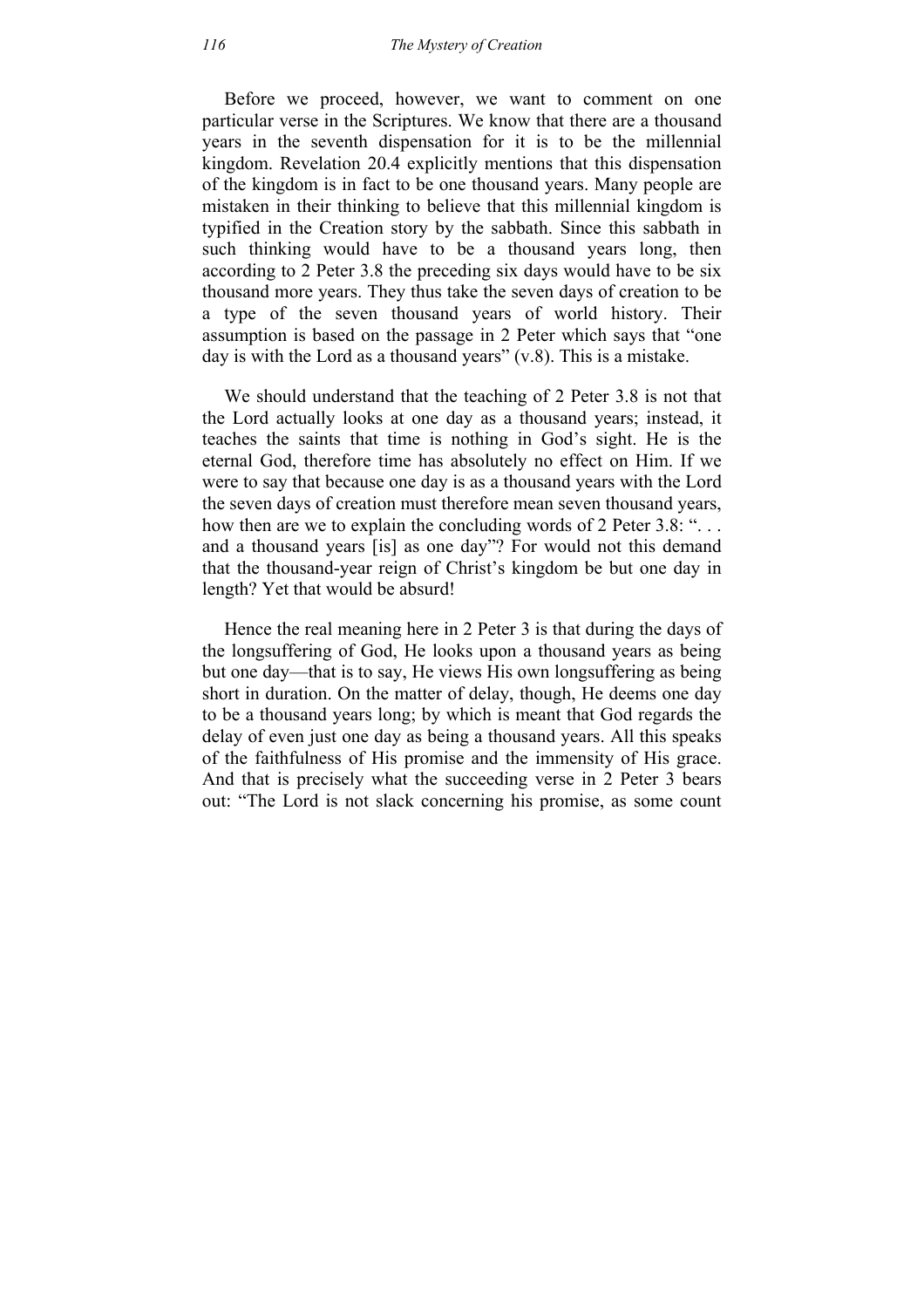slackness; but is longsuffering to you-ward, not wishing that any should perish, but that all should come to repentance"  $(v.9)$ .

## *Dispensation of Innocency*

Let us now return to our theme. The words "In the beginning God created the heavens and the earth" in Genesis 1.1 speaks of the dispensation of innocency. What God created was perfect, beautiful and without blemish. In the dispensation of innocency, this was also true of mankind. But the heavens and the earth created by God did not remain long in this beautiful state. For the second verse tells us that "the earth [became] waste and void; and darkness was upon the face of the deep." The earth God created had changed. It received God's judgment and fell into desolation. It lost its former beauteous perfection. Such can serve as a picture of man having to be driven out of the Garden of Eden because he had sinned and fallen. Instead of obeying God's order, Adam and Eve had followed the word of Satan. What they now received were the judgment and wrath of God. They lost the privilege of dwelling in the pleasant Garden of Eden. They were now naked, accursed, and cast out. Though they were given skins to wear, they had lost their original glory. Hereafter, they must sweat in labor for their living and suffer pain in childbearing. And thus is how the first dispensation of innocency began and ended.

# *Dispensation of Conscience*

The work of the first day can appear as a type of the second dispensation—that of conscience—because this day's work resembles the state of things existing before the Flood. Although light had shone, it had not intervened or corrected any existing condition of the created things. Light merely exposed the ruin. Spiritually speaking, even though men have their conscience awakened to know good and evil, they do not have God's help to overcome the sin within them nor the sins they commit without.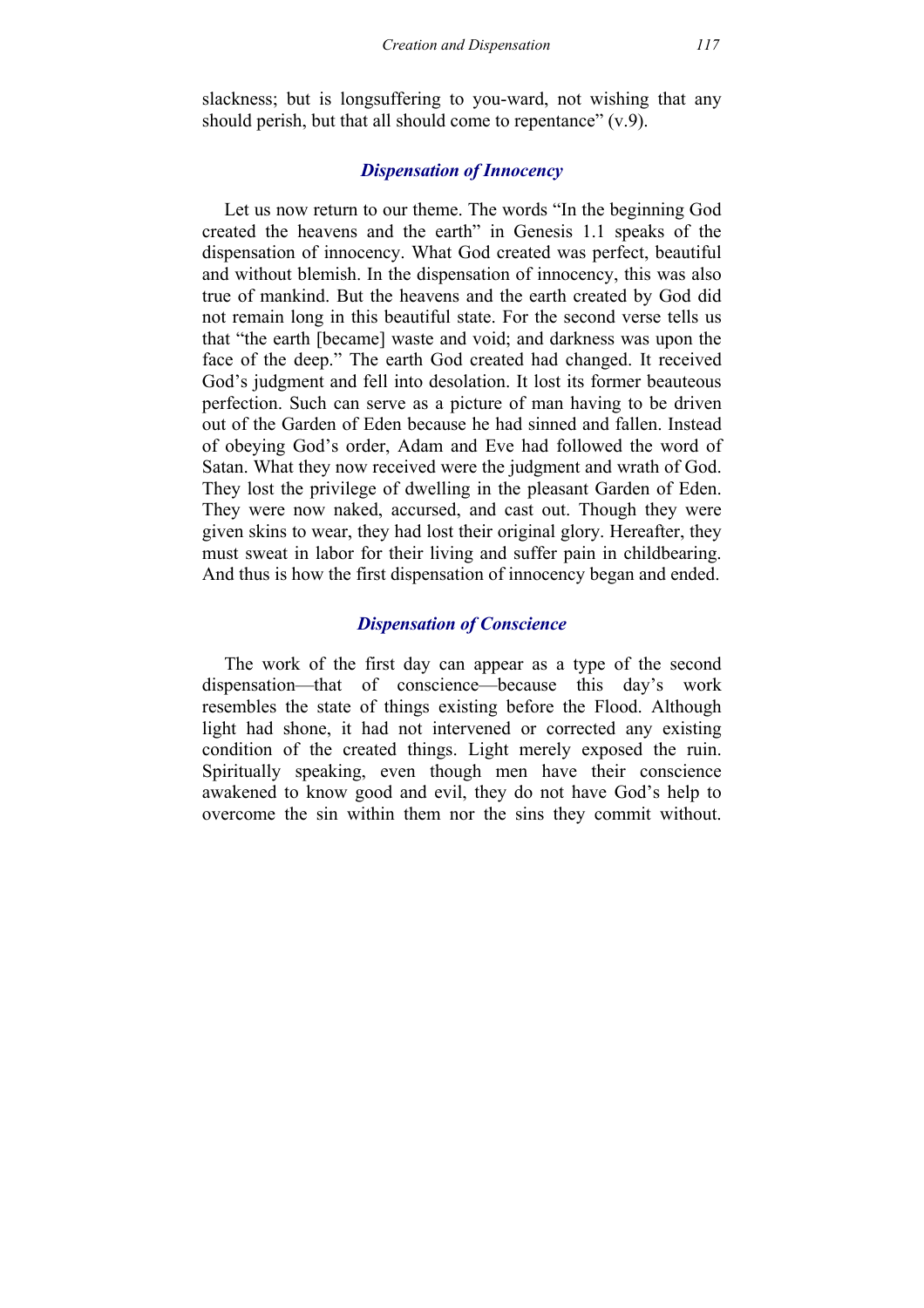Apart from revealing that man is sinful, the conscience has no power to cause him to do good. Hence the work of conscience is like the light of God which shines into the sinner's heart and exposes the fact of his many defeats. But just as the light of the first day could render no help to the desolate world, so conscience can render no comfort to the sinful man.

#### *Dispensation of Human Government*

The work of the second day was to make heaven (it is "heavens" in Darby's translation of Gen. 1.8). It is not difficult to discover the meaning of "heavens" in Scripture: "the heavens do rule" (Dan. 4.26). Judging by its use in the Bible, the phrase "the heavens" mainly means authority and exalted position. Yet here in the Genesis story there were waters above the heavens. Water, by nature, is the most unstable thing in the world. Combining the meaning of waters with that of the heavens, we can readily perceive that in spite of authority there is much instability and weakness. This day's work is thus a type of the dispensation of human government. After the Flood the Lord gave to men the authority of government. Before the Flood and at the death of his brother Abel, Cain could say: "Am I my brother's keeper?" (Gen 4.9b) But after the Flood the commandment of God was this: "Whoso sheddeth man's blood, by man shall his blood be shed" (Gen. 9.6). This plainly speaks of human government, for now God had delivered to men the authority to execute the death penalty. Nevertheless, although there was now governmental authority, the one who received such authority was as unstable and weak as water. Noah was the one who received this command, yet not very long afterwards he got drunk and lay naked. This indicated his weakness. Even though God did not announce that this day's work was good, there is no doubt that His intention was good, since human government was established by God himself. Although He could not bless it, He nonetheless uses it for men to receive a blessing.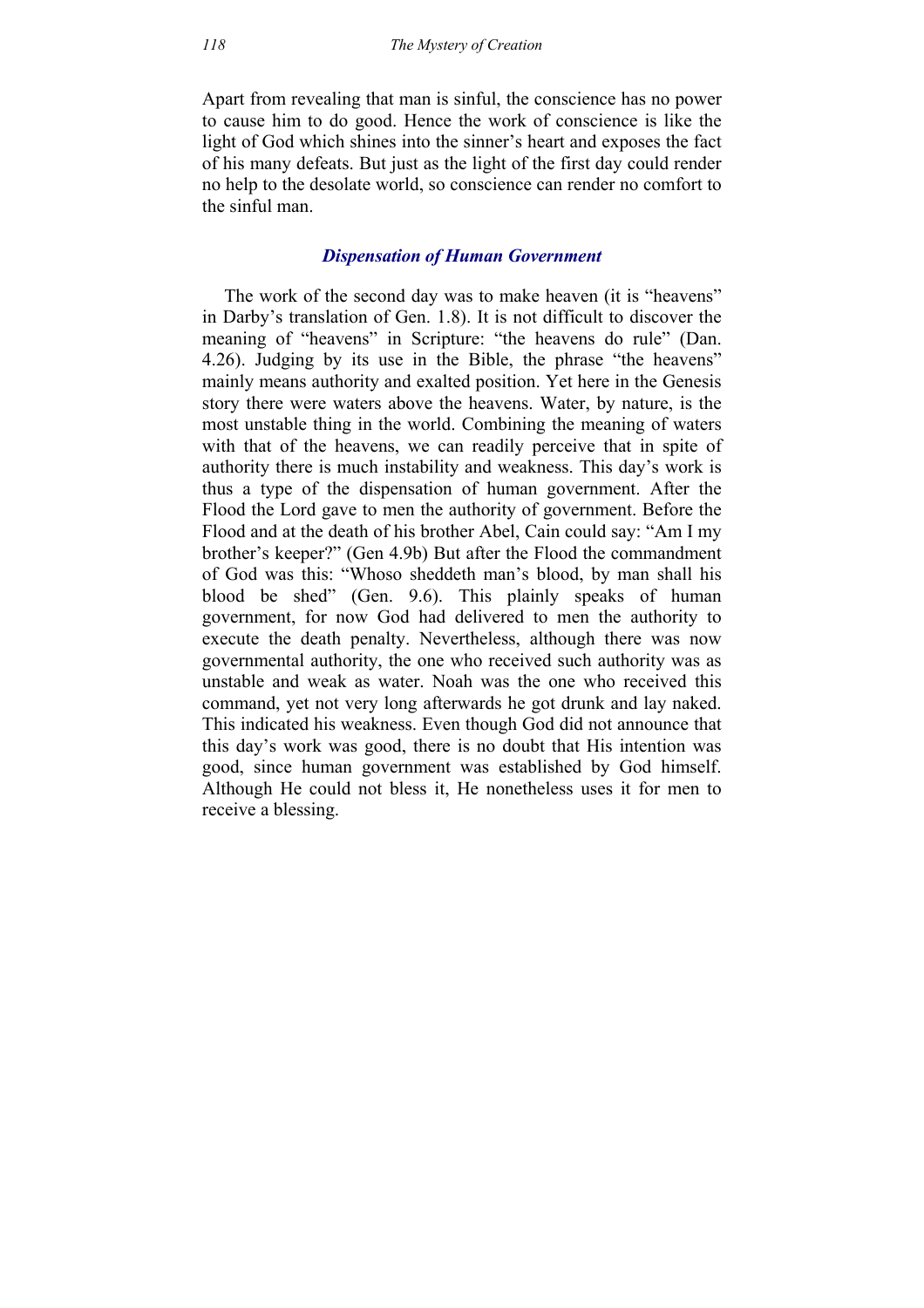#### *Dispensation of Promise*

The third day's work is a type of the dispensation of promise. On that day, the dry land was separated from the waters. According to the teaching of Daniel 7.2,3,17 and Revelation 17.15, we know that the waters refer to the Gentiles among the human race. Land, on the other hand, represents the Jewish nation. This distinction we can find frequently in the prophets. For each time a book of any prophet mentions "the land," such a phrase always points to the land of Judea. So, the land appearing out of waters typifies the Jews being separated from among the Gentiles. The dispensation of promise began with the call of Abram. His departure from Ur of Chaldea was like the land which came out of the waters. Israel as God's chosen people began with Abraham. His call to be separated from the Gentiles marked the commencement of the separation from the world of the children of Israel by God. The purpose in separating the land from the waters was in order for the land to bear fruits. This leads us to the second part of the third day's work.

#### *Dispensation of Law*

We have mentioned several times that the third day's work was divided into two parts: the first part called for the dividing of the dry land from the waters; and the second part was done to enable the earth to bear fruits. We have seen how the first part of the third day's work typifies the dispensation of promise. Now the second part of the third day's work is a type of the dispensation of law. God gave the law to the children of Israel that they might bear fruit. The law acted like a plow which could plough deep into the soil of the human heart that it might bring forth fruit. Hence the original intention of God in giving the law to the children of Israel was for them to produce fruit. No fruit could be produced in the Gentile waters, for God could not demand the nations to produce fruit to glorify Him. What God wished to pay attention to was the land. By the law He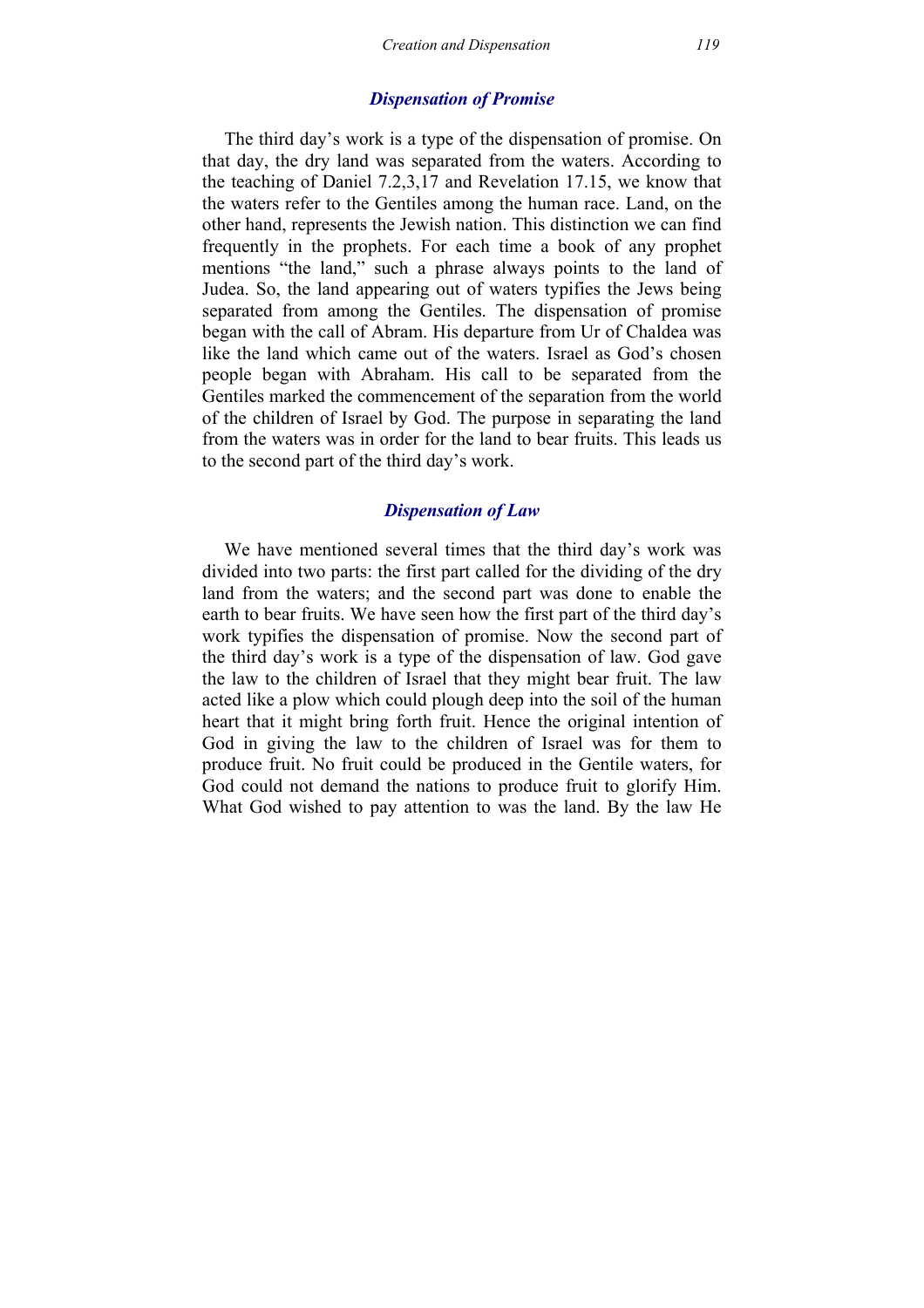sowed seed as it were into the nation of Israel. And He was like the owner of the garden who from time to time sent His servants to the tenants to collect the fruit (see Matt. 21.33-41). We know how little fruit the children of Israel produced for God. Still, He used them to produce fruit, for "salvation is from the Jews" (John 4.22b). The Lord Jesus was "born under the law" (Gal. 4.4). Moreover, He had kept the entire law and produced the best fruit. He was the true Israelite. And as regards the whole body of the children of Israel, they will yet bear fruit in the millennial kingdom.

## *Dispensation of Grace*

The work of the fourth day (Gen. 1.14-18) typifies that sixth dispensation which is that of grace. The heavenly bodies of light (the sun, moon, and stars) speak clearly of Christ and His church. Like the sun, Christ appears in the hearts of men through the power of the Holy Spirit that they may know His grace. In this dispensation, the church, like the moon in relation to the sun, is responsible to reflect the light of Christ. This age may be described as one long night. Christ (the sun) has ascended to heaven, and therefore the church (the moon) and the saints (the stars) are the only luminaries of this world. Let us remember that all enlightenment comes from heaven above. We as reflectors of that enlightenment must shine before the world. It means that we must show this world that we belong to another world. Just as Christ is not of this world, so we are not of this world either. We must let the world see that our living is heavenly in origin. Out of our joy and satisfaction in Christ we shine forth for Him. And this is how the church is to testify in this age of grace. Yet alas, how darkened is her light today! As the Bridegroom tarries, the light from her lamps unfortunately grows dim. If not from the torches of the overcoming virgins, where can the world ever obtain light? The light of the gospel is the characteristic of this dispensation of grace.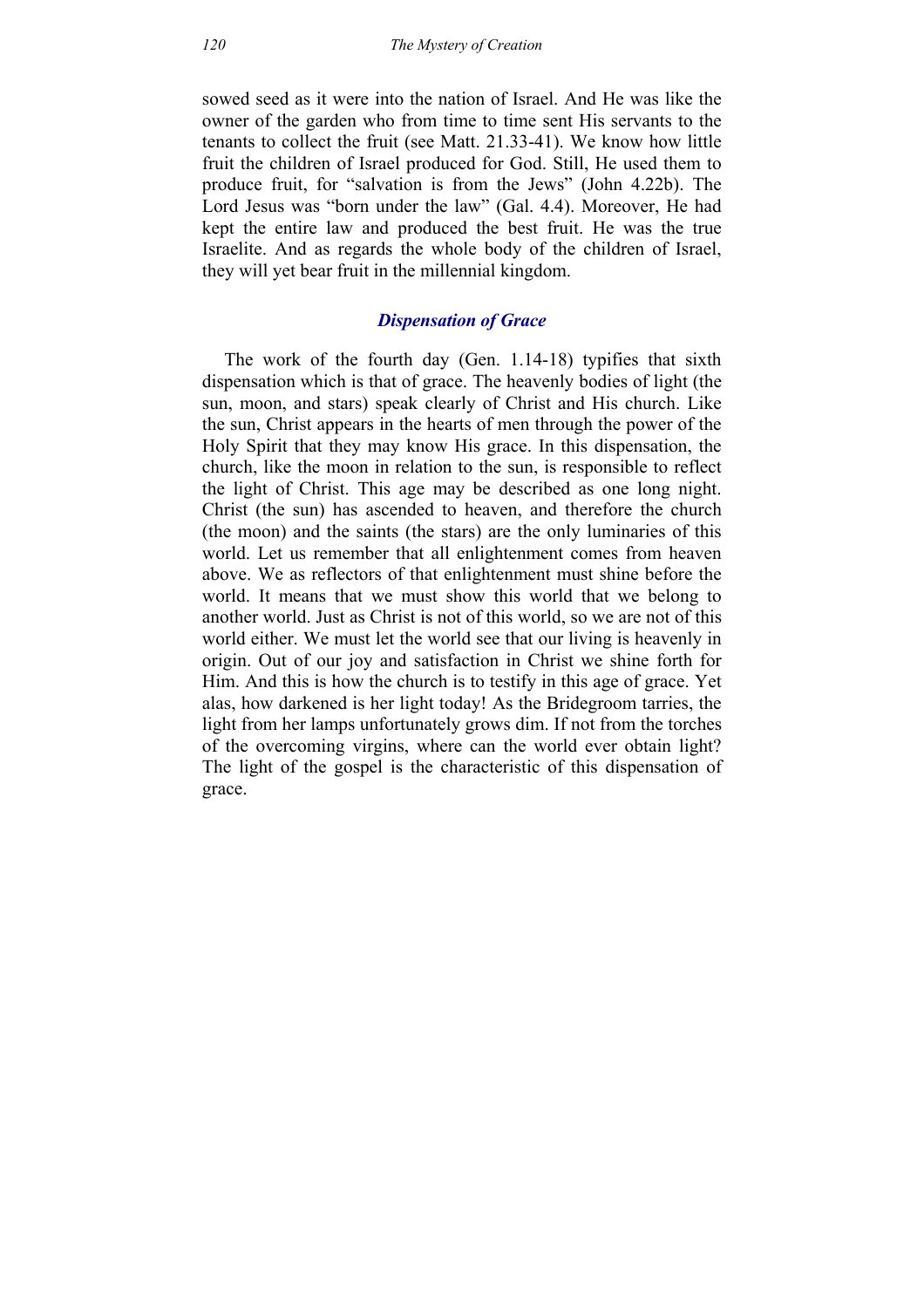#### *The Interlude*

The fifth day's work (Gen. 1.20-23) is a type of the period of the Great Tribulation which follows the age of the church. We know that between the sixth dispensation (of grace) and the seventh dispensation (of the kingdom), there is a short period of time called the Great Tribulation. This will be a time of trials for the inhabitants of the earth.

In this fifth day's work, God again worked with the waters. During this period of the Creation story, the seas were rolling with waves. This is described in Psalm 93: "The floods have lifted up, O Jehovah, the floods have lifted up their voice; the floods lift up their waves"; but "above the voices of many waters, the mighty breakers of the sea, Jehovah on high is mighty" (vv.3,4).

This is the time when the world shall enter into trial. For it is to be "the hour of trial, that hour which is to come upon the *whole world*, to try them that dwell upon the earth" (Rev. 3.10). The waters, as we know, point to the Gentiles. During this period, the Gentiles will give themselves up to the lusts of their hearts and rebel against the Lord. They shall therefore be tested by Him: "Upon the earth distress of nations, in perplexity for the roaring of the sea and the billows; men fainting for fear, and for expectation of the things which are coming on the world" (Luke 21.25,26)—"for when God's judgments are in the earth, the inhabitants of the world learn righteousness" (Is. 26.9). So the waters swarmed with swarms of living creatures. During this period, God will prepare His earthly people for the day when they shall enjoy the blessing of the millennial kingdom.

While the inhabitants of the earth go through trial, God has also His work in the air. For in Genesis 1 God spoke not only of the living creatures in the waters, He spoke also of the fowls of the air. The spiritual significance of this is not hard to find. The Bible tells us that while the inhabitants of the land, the Gentiles, are being tested under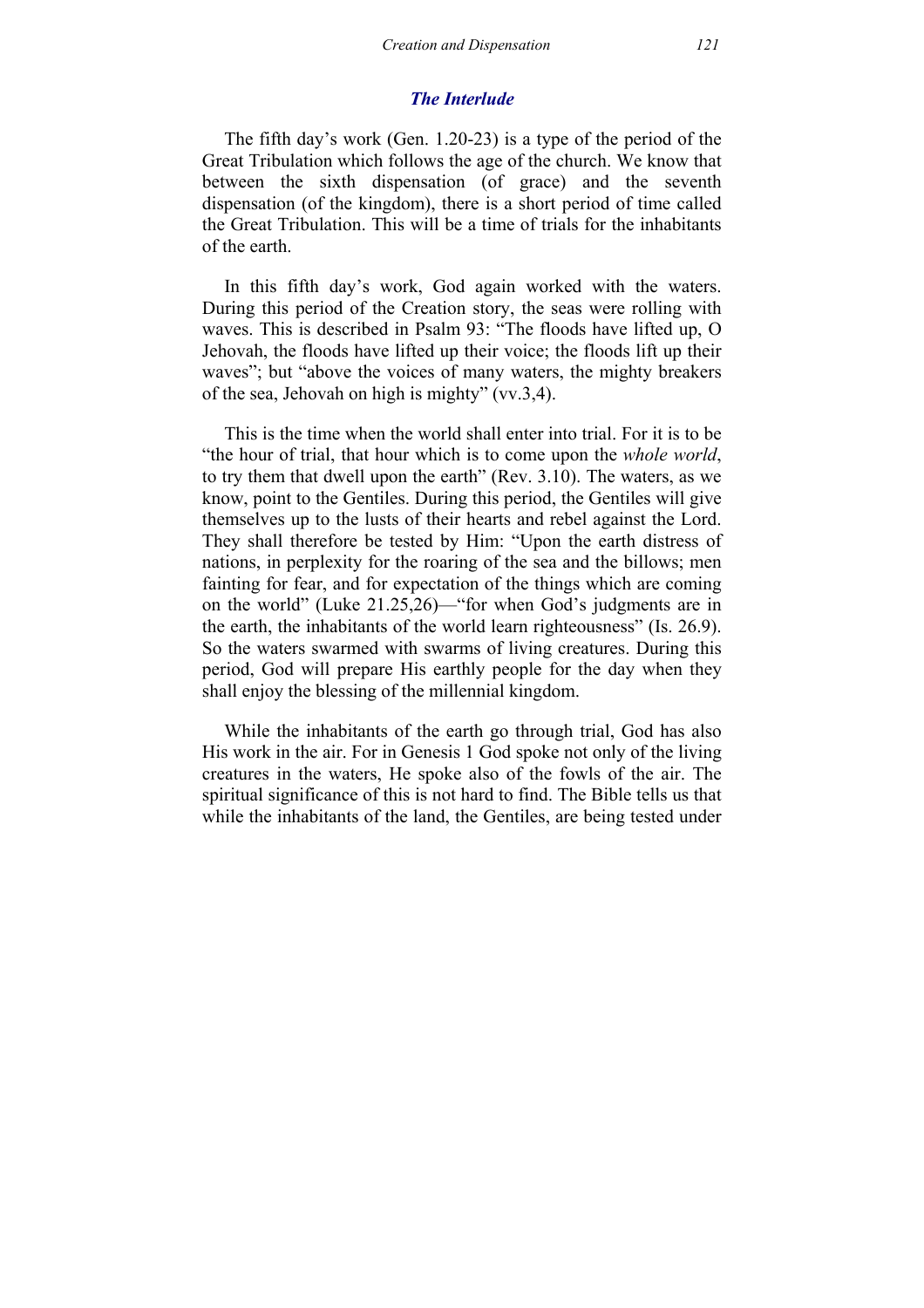the judgment of God, the saints will be raptured by the Lord to the air: "Behold the birds of the heaven, that they sow not, neither do they reap, nor gather into barns; and your heavenly Father feedeth them. Are not ye of much more value than they?" (Matt. 6.26)—"Are not two sparrows sold for a penny? and not one of them shall fall on the ground without your Father: . . . Fear not therefore; ye are of more value than many sparrows" (Matt. 10.29,31). Does not all this speak of the Christians? Sparrows are living creatures in the air. Though they sometimes come down to earth, their home is in the air. For there they dwell and there they fly. It is ordained by God that the sparrows live above the earth in the air. The time is coming when "the Lord himself shall descend from heaven, with a shout, with the voice of the archangel, and with the trump of God: and the dead in Christ shall rise first; then we that are alive, that are left, shall together with them be caught up in the clouds, to meet the Lord in the air: and so shall we ever be with the Lord" (1 Thess. 4.16,17).

## *The Dispensation of the Kingdom*

The sixth day's work of God in part was to create Adam and Eve and to appoint them to rule over the world (Gen. 1.26-28). This is a type of the seventh dispensation, that of the kingdom. The apostle Paul tells us in Romans that Adam is a figure of Christ who is to come (5.14). He also tells us in Ephesians that Eve (as alluded to in 5.31) is a figure of the church which will be presented to Christ holy and without blemish (Eph. 5.25-27,32). At that time Christ—in His capacity as "a son of man"—shall sit on the throne with His own (see Rev. 1.12; 3.21). This is God ruling through a man, and that man is Jesus Christ who has become man (1 Tim. 2.5).

In the work of this sixth day, we also saw that the earth brought forth many living creatures (Gen. 1.24,25). We have already mentioned the living creatures in the waters and the birds in the air. Now God's attention turns to the children of Israel who are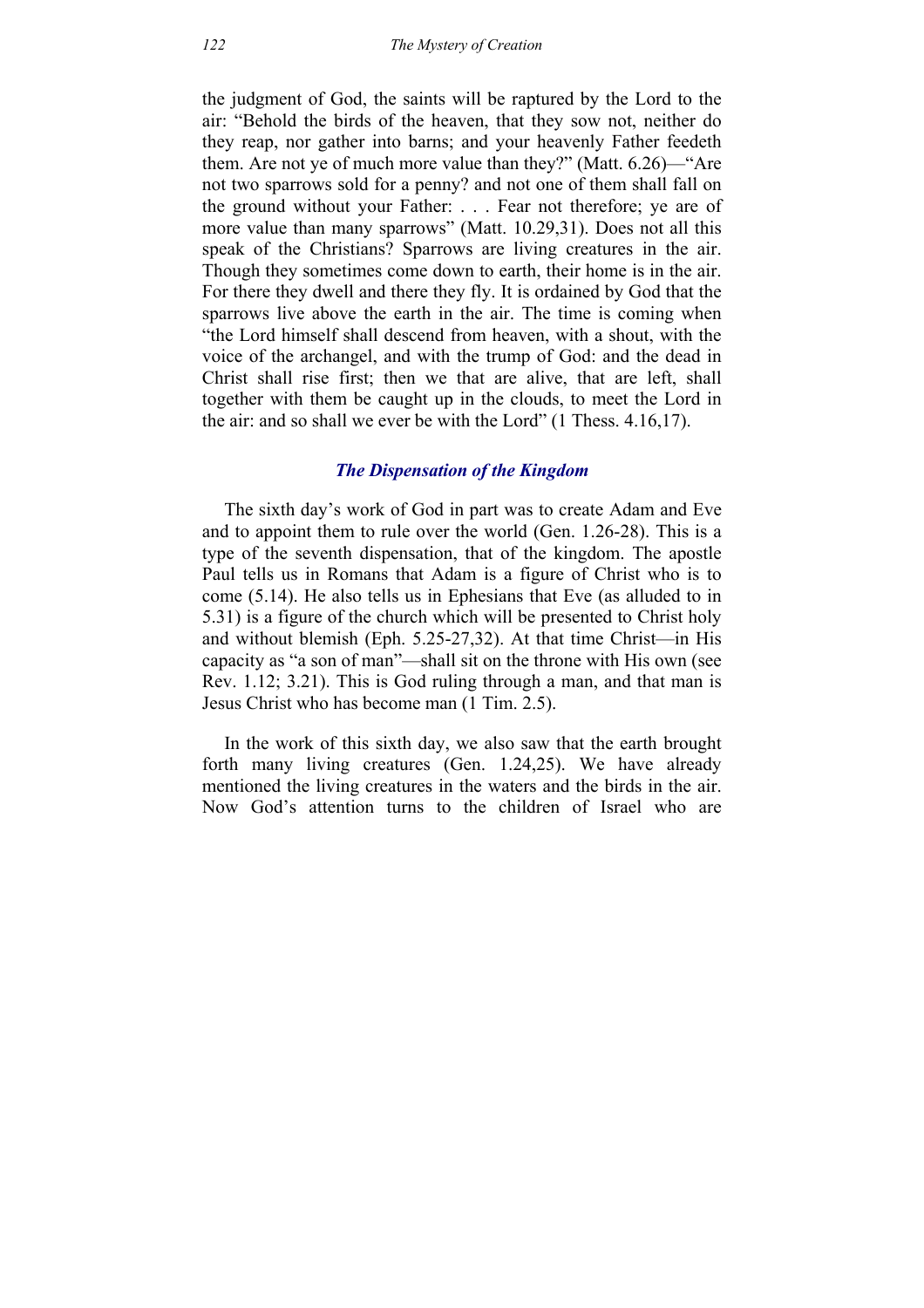represented by the land that emerged from the waters. During the millennial kingdom, not only will it be that those Gentiles who have passed through the tribulation shall become the nations, not only will it be that the saints shall reign with Christ, but also that the children of Israel shall once again be blessed by God and flourish according to all the promises which God had established in His covenant with Abraham, Isaac and Jacob as prophesied by the prophets: "In days to come shall Jacob take root; Israel shall blossom and bud; and they shall fill the face of the world with fruit" (Is. 27.6). Then shall God plant in the land again the people of Jezreel.<sup>∗</sup>

#### *Eternity*

The rest on the seventh day is a type of the new heaven and the new earth in eternity upon the conclusion of the millennial kingdom. Seven dispensations have passed. What is now left is the sabbath. Hence the sabbath cannot be a figure of the millennial kingdom, since the latter will not yet be a time of rest. In the Creation story told of in Genesis, we find that on the sabbath or seventh day God rested from all His works (2.2). Spiritually speaking, God awaits the new heaven and the new earth before He can rest forever.

In the Genesis account of the Creation, there was no more day after the seventh day. For all works had been done, and God's heart desire had all been realized. So that God blessed this day as a day of rest. According to God's plan of restoration, symbolically speaking there are only seven days, after which there will be no more day. The work of redemption is finished and everything in God's eternal plan has been accomplished. There need be no more time to follow upon this perfect work of God. God simply appreciates and blesses what He has done. It is indeed true that He cannot rest before the time of

-

<sup>∗</sup> Jezreel in the Bible is a symbolic name for Israel (e.g., cf. Hosea 1.4,11).—*Translator*